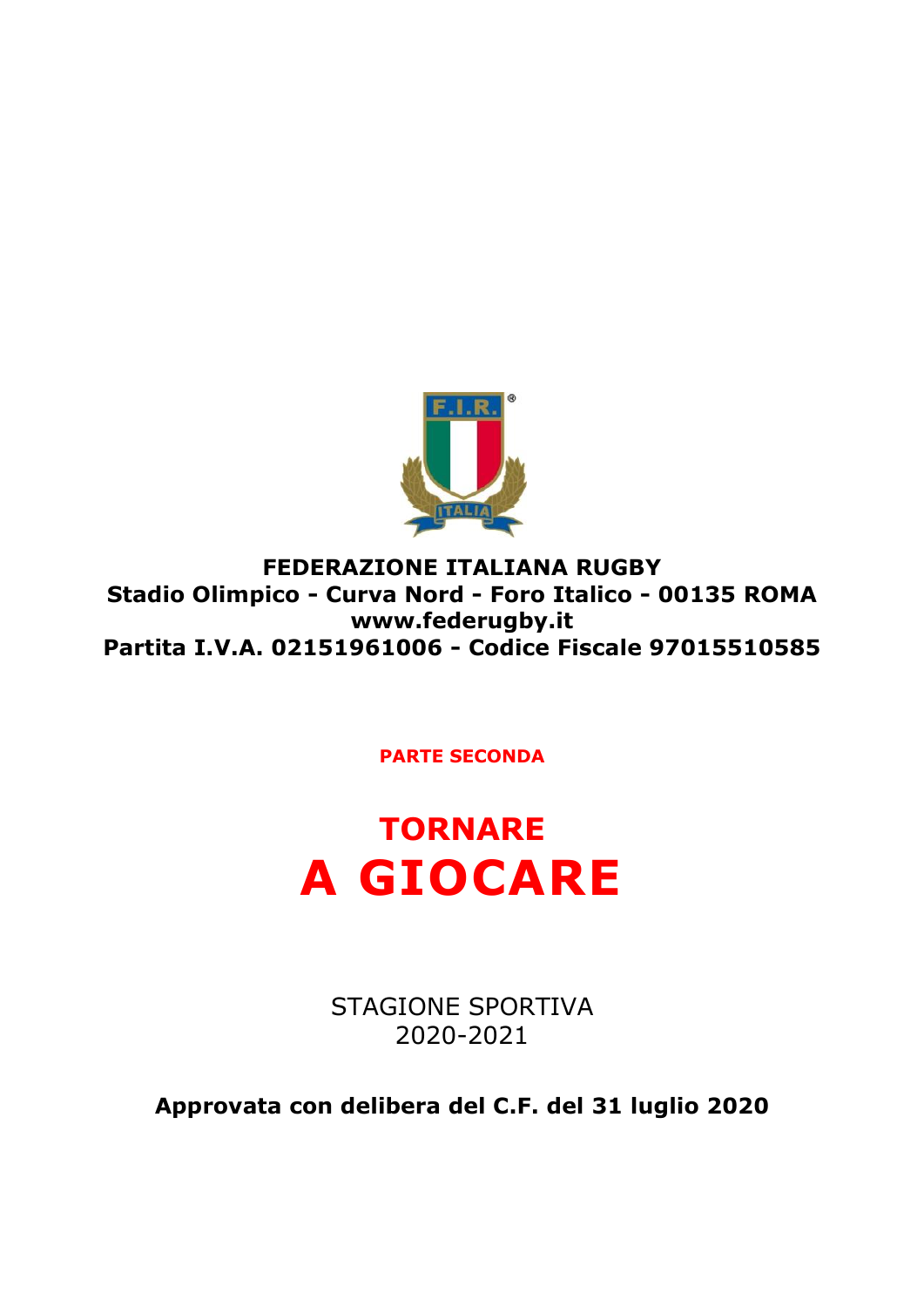## **INDICE DEGLI ARGOMENTI**

| INTEGRAZIONE DELLA CIRCOLARE INFORMATIVA S.S. 2020-21 PARTE PRIMA  7        |  |
|-----------------------------------------------------------------------------|--|
|                                                                             |  |
|                                                                             |  |
| 6.1 CATEGORIE DEI GIOCATORI E GIOCATRICI. PARTECIPAZIONE ALLE GARE  8       |  |
|                                                                             |  |
|                                                                             |  |
|                                                                             |  |
| 6.1.4 AUTORIZZAZIONI PROPAGANDA IN CATEGORIA DIVERSA DA QUELLA DI           |  |
|                                                                             |  |
|                                                                             |  |
| 6.2                                                                         |  |
| 6.3                                                                         |  |
| 6.3.1 CAMPIONATI DI CATEGORIA SENIORES E CAMPIONATI GIOVANILI U.18, U.16,   |  |
|                                                                             |  |
|                                                                             |  |
| 6.4                                                                         |  |
| 6.5                                                                         |  |
| 6.6                                                                         |  |
|                                                                             |  |
| 6.7                                                                         |  |
|                                                                             |  |
|                                                                             |  |
|                                                                             |  |
|                                                                             |  |
| 6.7.5 GIOVANILE UNDER 14 MASCHILE E FEMMINILE, E PROPAGANDA UNDER 12,       |  |
|                                                                             |  |
| 6.7.6 DISCIPLINA ISCRIZIONE CAMPIONATO ECCELLENZA - TOP 12  19              |  |
| 6.8 PARTECIPAZIONE A CAMPIONATI E RAGGRUPPAMENTI  19                        |  |
| 6.8.1 CAMPIONATI SENIORES E GIOVANILI UNDER 18 E UNDER 16 MASCHILI 19       |  |
| 6.8.2 CAMPIONATI UNDER 18 E UNDER 16. FRANCHIGIE TERRITORIALI GIOVANILI     |  |
|                                                                             |  |
|                                                                             |  |
|                                                                             |  |
| 6.8.5 PARTECIPAZIONE DI UNA SOCIETÀ CON DUE SQUADRE ALLO STESSO             |  |
|                                                                             |  |
| 6.8.5.1PARTECIPAZIONE CON LISTE SEPARATE CAMPIONATI U.18 E U.16 MASCHILI 22 |  |
|                                                                             |  |
|                                                                             |  |
|                                                                             |  |
|                                                                             |  |
|                                                                             |  |
|                                                                             |  |
|                                                                             |  |
|                                                                             |  |
| 7.2 INFORMATIVA DECRETO MINISTERO DELLA SALUTE DEL 26/6/2017 UTILIZZO E     |  |
|                                                                             |  |
| 7.3 CONCUSSIONE CEREBRALE-TRAUMA CRANICO COMMOTIVO  31                      |  |
|                                                                             |  |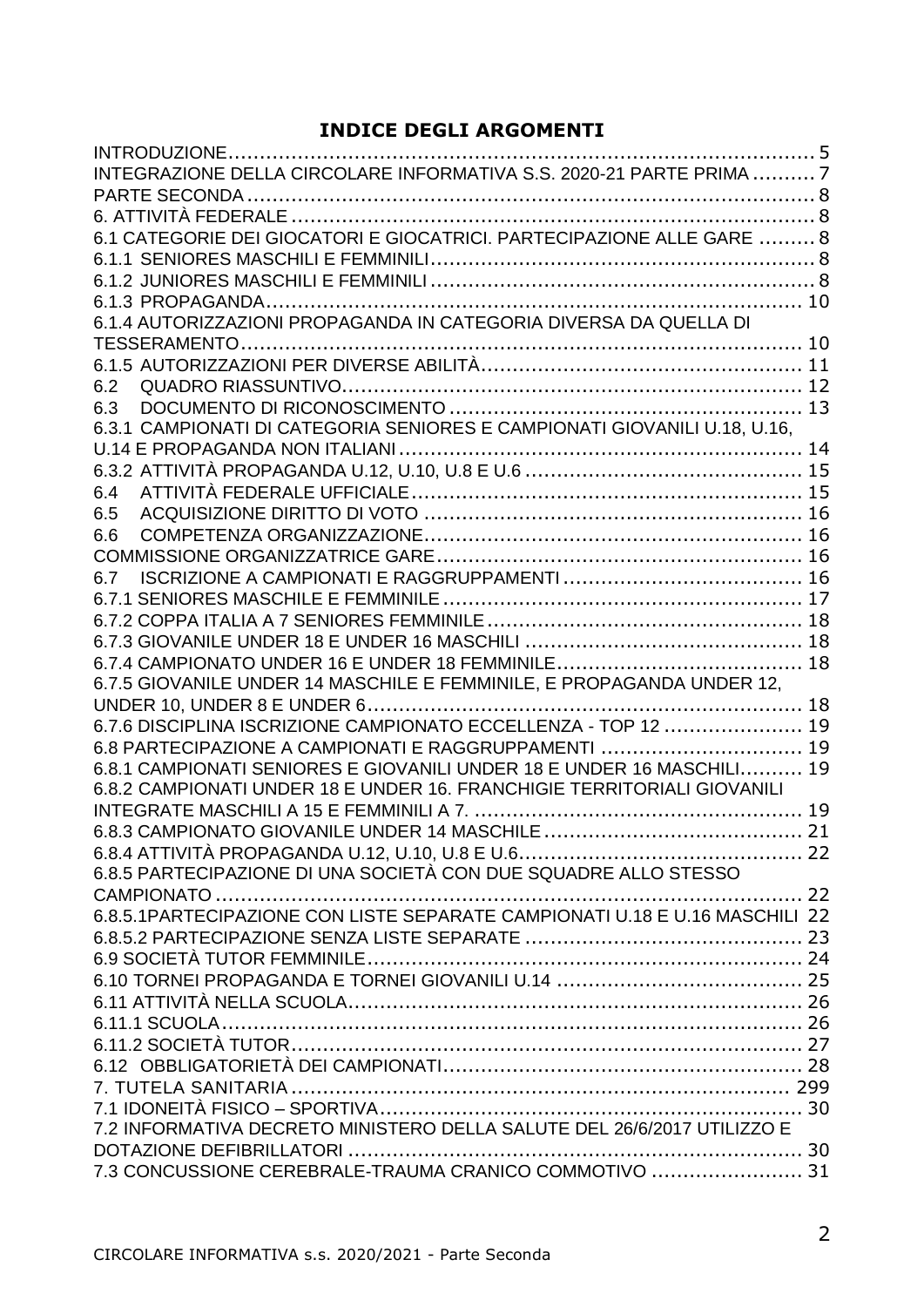| 7.3.1 PROTOCOLLO TRAUMI CRANICI COMMOTIVI/CONCUSSIONE CEREBRALE  31      |  |
|--------------------------------------------------------------------------|--|
|                                                                          |  |
|                                                                          |  |
|                                                                          |  |
| 7.5.2 DISCIPLINARE PER L'ESENZIONE A FINI TERAPEUTICI  34                |  |
|                                                                          |  |
|                                                                          |  |
|                                                                          |  |
|                                                                          |  |
|                                                                          |  |
| 8.3.2 CAMPIONATI DI ECCELLENZA - TOP 12, SERIE A, SERIE B, SERIE C 37    |  |
| 8.3.3 CAMPIONATO NAZIONALE GIOVANILE UNDER 16/18 MASCHILE 37             |  |
| 8.3.4 ATTIVITA' NAZIONALE GIOVANILE UNDER 14 MASCHILE 37                 |  |
|                                                                          |  |
| 8.3.6 CAMPIONATO INTERREGIONALE U16 E U18 FEMMINILE  37                  |  |
|                                                                          |  |
|                                                                          |  |
|                                                                          |  |
| 9.1 ATTIVITÀ INTERNAZIONALE DI CLUB O DI SELEZIONI REGIONALI 39          |  |
|                                                                          |  |
| 9.1.2 GARE O TORNEI CON SVOLGIMENTO IN ITALIA E PARTECIPAZIONE DI CLUB   |  |
|                                                                          |  |
| 9.1.3 PARTECIPAZIONE A GARE NON UFFICIALI IN ITALIA DI SINGOLI GIOCATORI |  |
|                                                                          |  |
| 9.1.4 PARTECIPAZIONE A GARE ALL'ESTERO CON UN CLUB STRANIERO DI UN       |  |
| GIOCATORE ITALIANO TESSERATO PER UNA SOCIETÀ ITALIANA 40                 |  |
| 9.2 ATTIVITÀ NAZIONALE DI CLUB O DI SELEZIONI REGIONALI  41              |  |
|                                                                          |  |
|                                                                          |  |
|                                                                          |  |
|                                                                          |  |
|                                                                          |  |
|                                                                          |  |
|                                                                          |  |
| 12.1 RITIRO ED ESCLUSIONE DAL CAMPIONATO O MANIFESTAZIONE FEDERALE 49    |  |
| 12.2 SANZIONI ACCESSORIE IN CASO DI RINUNCIA A GARE  49                  |  |
|                                                                          |  |
|                                                                          |  |
|                                                                          |  |
|                                                                          |  |
|                                                                          |  |
|                                                                          |  |
|                                                                          |  |
| CAMPIONATO NAZIONALE DI SERIE A MASCHILE E FEMMINILE 57                  |  |
| CAMPIONATO NAZIONALE DI SERIE A MASCHILE E FEMMINILE 58                  |  |
|                                                                          |  |
|                                                                          |  |
|                                                                          |  |
|                                                                          |  |
|                                                                          |  |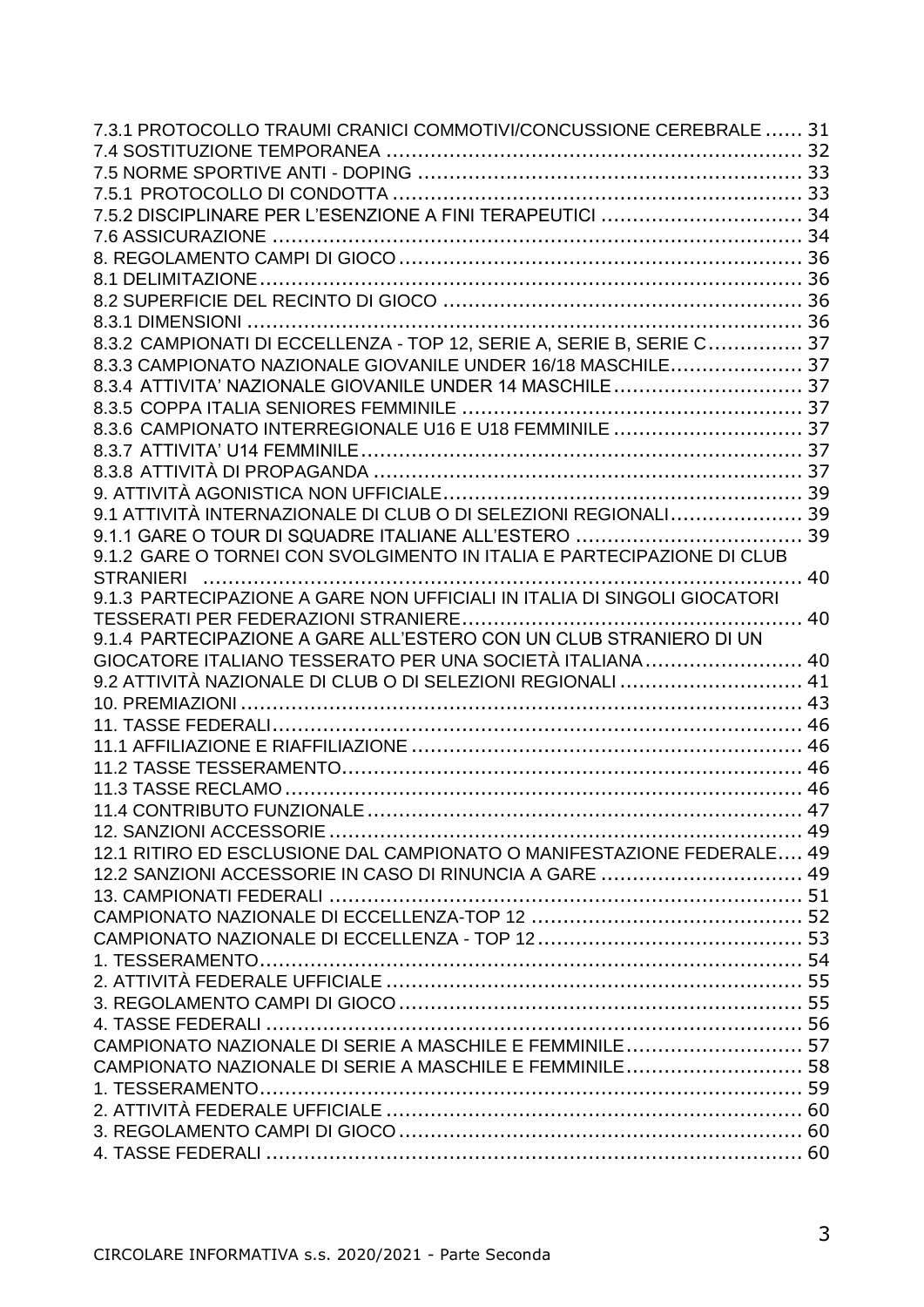| 14.1 LINEE GUIDA SULLA LICENZA DI UTILIZZO DEL MARCHIO FIR  83  |  |
|-----------------------------------------------------------------|--|
| 14.2 AMBITI DI APPLICAZIONE E PROCEDURE. DIVIETI DI UTILIZZO 83 |  |
|                                                                 |  |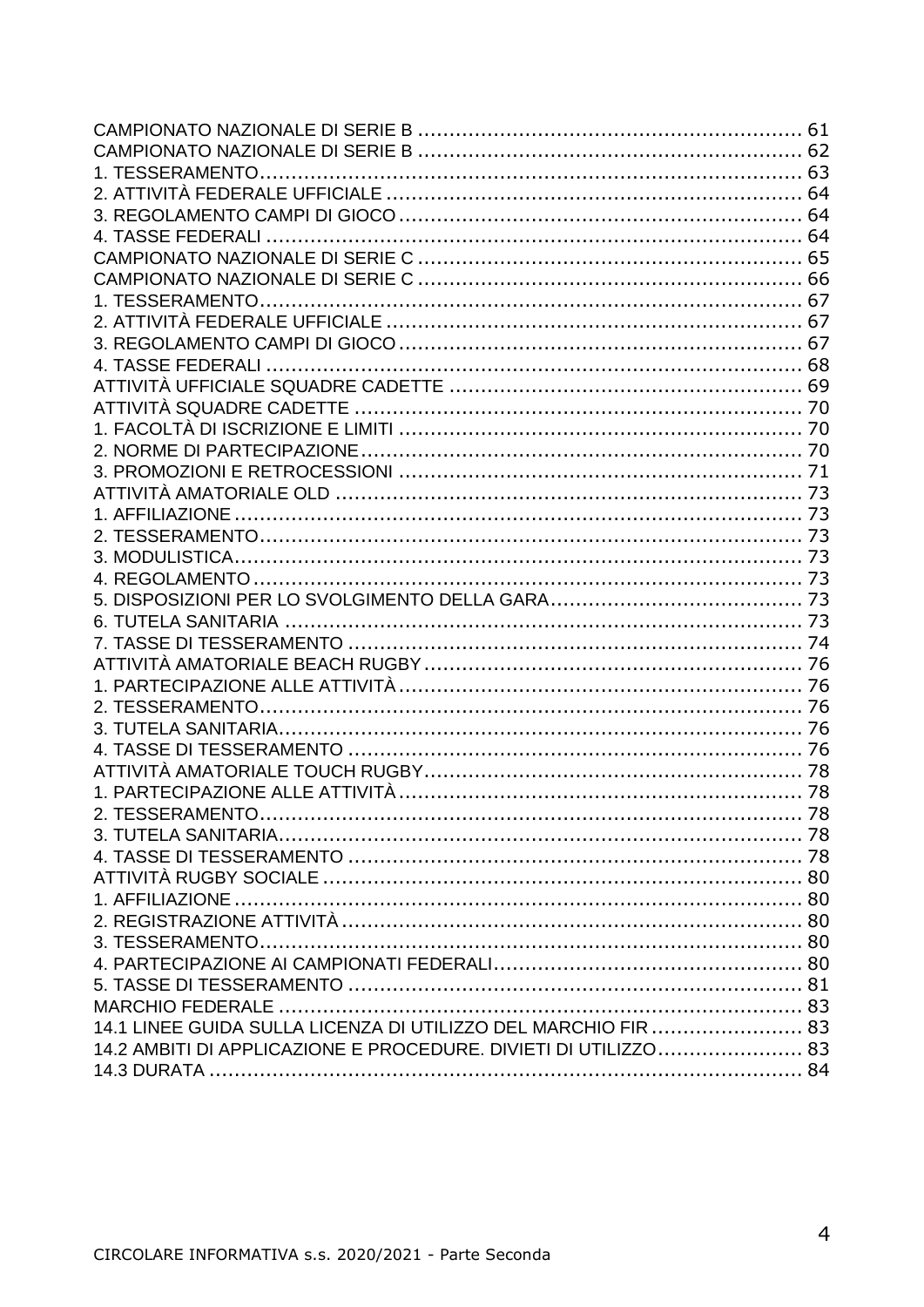## **INTRODUZIONE**

<span id="page-4-0"></span>Ecco la seconda parte della circolare informativa: Torniamo a Giocare!

La Stagione Sportiva 2020-21 sarà particolare come i tempi che stiamo vivendo connotati dalla "convivenza" con il COVID-19 e quindi, in primo luogo, con le misure di prevenzione che devono essere attentatamene osservate: vietato abbassare la guardia!

Ad oggi non è possibile ancora prevedere quando il gioco potrà essere giocato con le sue regole e pertanto sarà, come di solito, il primo Comunicato Federale approvato dal Consiglio Federale dopo la scadenza della iscrizione ai campionati a disegnare, sulla base delle Società iscritte alle singole attività federali ufficiali, a varare le formule dei campionati che si articoleranno, in considerazione delle circostanze, a seconda di quando sarà previsto il loro inizio.

In questa Stagione Sportiva, la Federazione ha ritenuto opportuno far prevalere la partecipazione alla competizione ed a tal fine ha, in via straordinaria, sospeso l'obbligatorietà sia per la partecipazione ai campionati che per la promozione, restando immutati i premi per l'attività nel settore propaganda e giovanile.

Quindi, è **necessario intanto iscriversi ai campionati.** Il termine per provvedervi, con le modalità che troverete nel seguente punto n. 6.7, è il

## **22 agosto 2020**

per **tutti campionati** per i quali non sia esplicitamente indicato il termine diverso del 30 settembre 2020 come per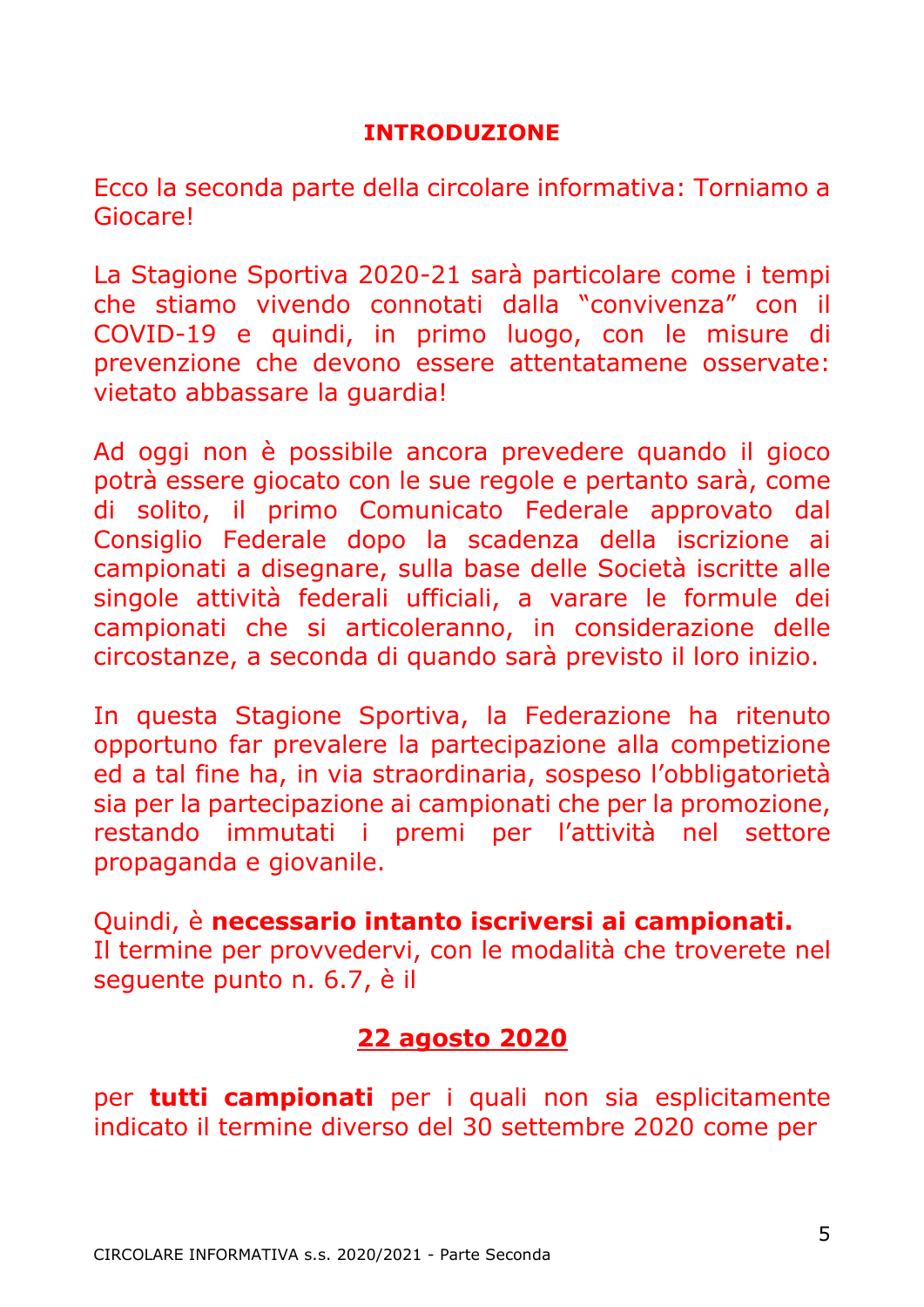- Coppa Italia a 7 Seniores Femminile;

- Campionato U.16 e U.18 Femminile;

- Attività U.14 Maschile e Femminile e Propaganda U.12, U.10, U.8, U.6.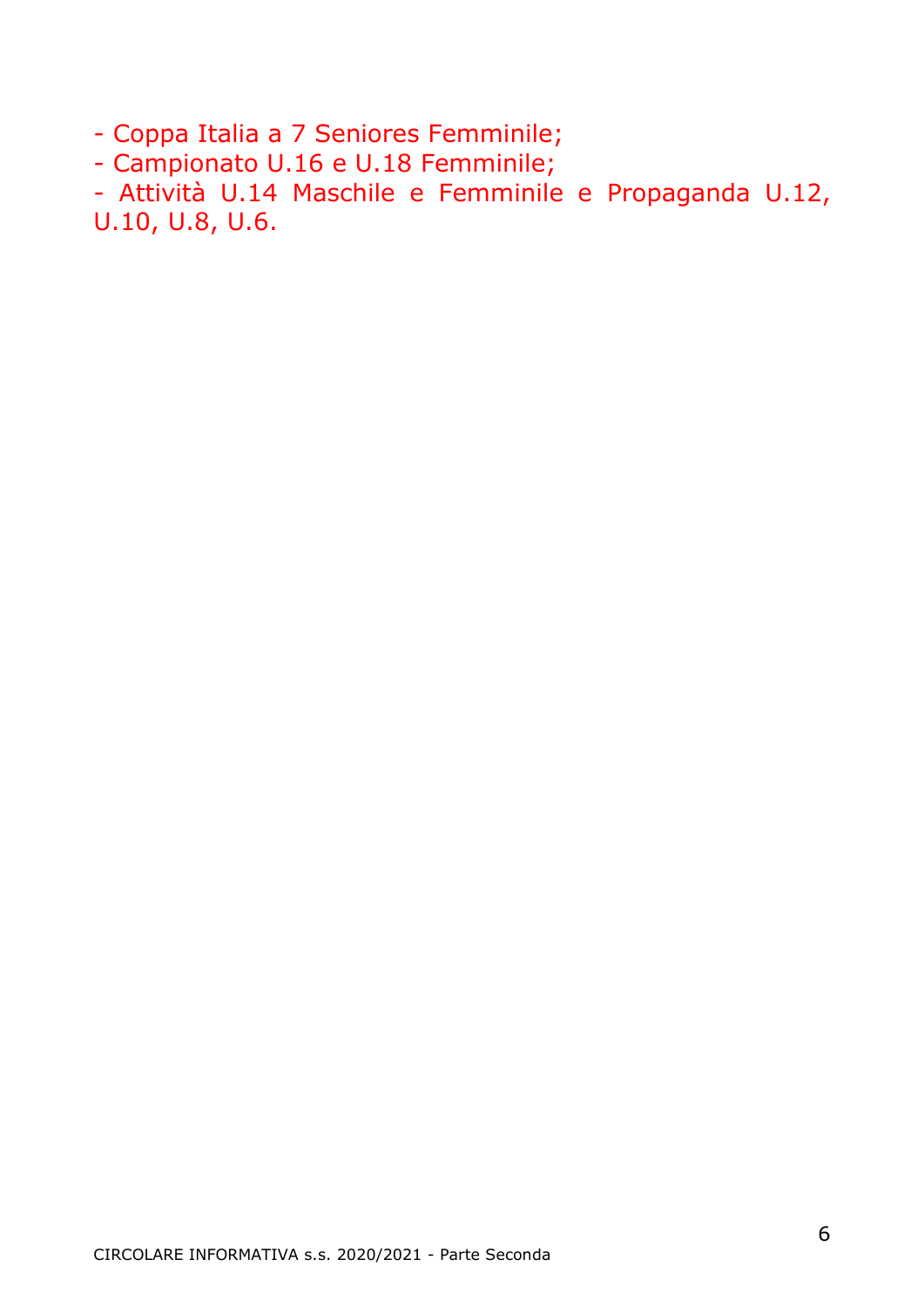## <span id="page-6-0"></span>**INTEGRAZIONE DELLA CIRCOLARE INFORMATIVA S.S. 2020-21 PARTE PRIMA**

1) Al punto 2.4.1.1 lett. B) - in tema di equiparazione ai giocatori di formazione italiana, alle due ipotesi ivi contemplate si aggiunga la seguente ipotesi, giusta delibera del Consiglio Federale n.90 del 19 ottobre 2018**:**

## ➢ **Abbiano disputato almeno un test match ufficiale con la Squadra Nazionale U.20;**

Si aggiunga altresì il seguente paragrafo:

"Nei casi sopra menzionati, il visto di ingresso del giocatore extracomunitario non sarà computato nel numero di visti messi a disposizione di ciascuna società"

2) Al punto 2.4.3 in punto di attribuzione del numero massimo dei visti di ingresso per il tesseramento di giocatori extracomunitari per le Società di Eccellenza -Top 12 leggasi, *"n.4 permessi di soggiorno",* fermo restando il numero dei giocatori di formazione straniera utilizzabili in ciascuna gara. Per utilizzazione si intende l'iscrizione del giocatore nella lista gara.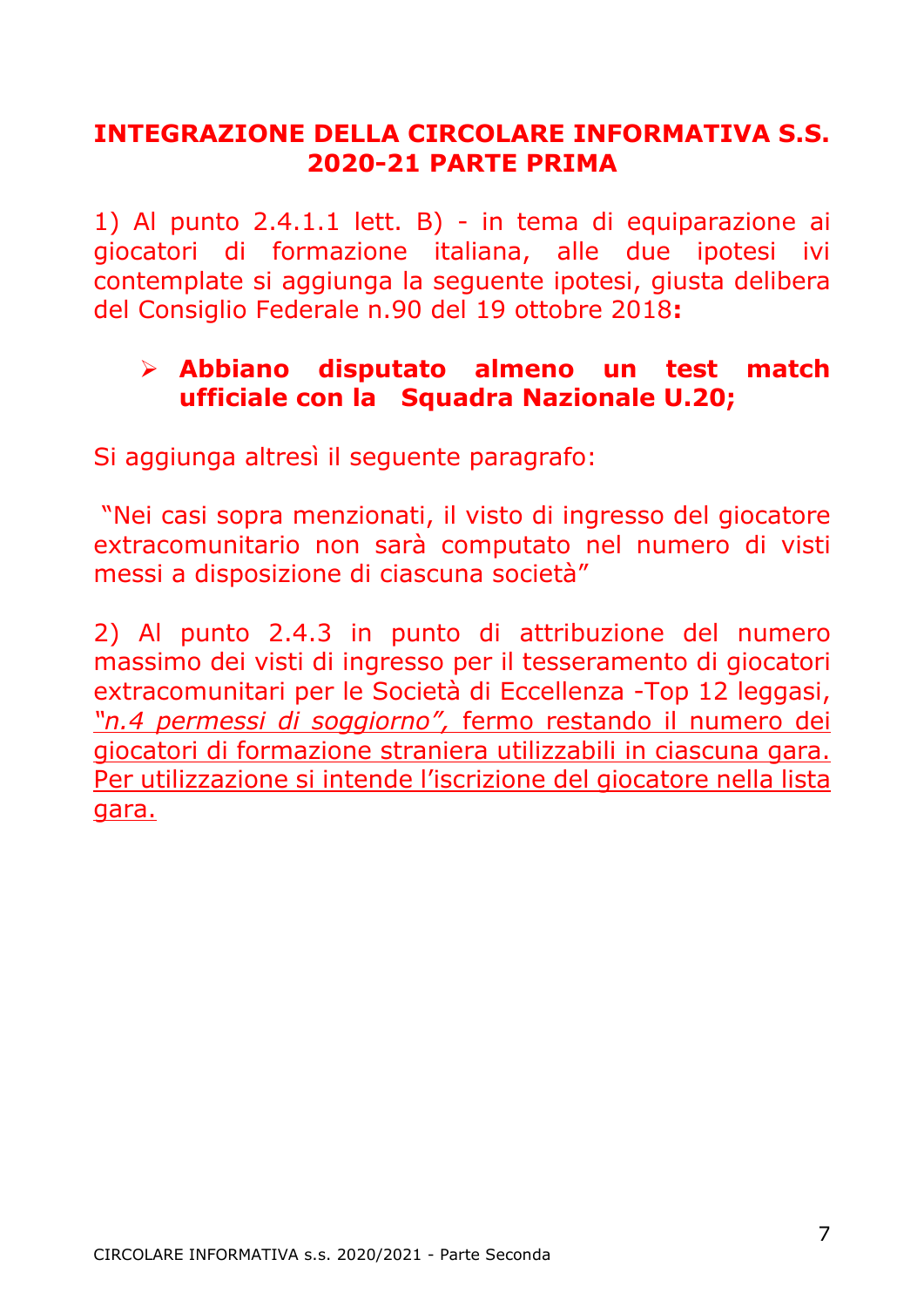## **PARTE SECONDA**

## <span id="page-7-1"></span><span id="page-7-0"></span>**6. ATTIVITÀ FEDERALE**

## <span id="page-7-2"></span>**6.1 CATEGORIE DEI GIOCATORI E GIOCATRICI. PARTECIPAZIONE ALLE GARE**

I giocatori e le giocatrici tesserati sono suddivisi in tre categorie - SENIORES, JUNIORES e PROPAGANDA - distinte per età.

**N.B.: IN OTTEMPERANZA DELL'ART. 26 2° COMMA DEL REGOLAMENTO SPORTIVO E FERMO RESTANDO QUANTO PREVISTO DALL'ULTIMO COMMA DELLO STESSO ARTICOLO, I GIOCATORI DELLE CATEGORIE PROPAGANDA, GIOVANILE E SENIORES NON POSSONO PARTECIPARE A GARE – COMUNQUE PROGRAMMATE – IL GIORNO SUCCESSIVO A QUELLO IN CUI HANNO PARTECIPATO A UNA GARA UFFICIALE, PENA L'APPLICAZIONE DELLE SANZIONI PREVISTE DAL REGOLAMENTO DI GIUSTIZIA. I GIOCATORI CHE ABBIANO PARTECIPATO AD ATTIVITÀ FEDERALE INTERNAZIONALE NON POSSONO PARTECIPARE A GARE – COMUNQUE PROGRAMMATE – NEI DUE GIORNI SUCCESSIVI ALLA DATA DELLA GARA CUI HANNO PRESO PARTE.**

## <span id="page-7-3"></span>**6.1.1 SENIORES MASCHILI E FEMMINILI**

Sono i giocatori/le giocatrici nati dal 1978 al 2002 e partecipano solo ai Campionati di serie Eccellenza - Top 12, Serie A, B, C (per le categorie maschili), al Campionato Nazionale Serie A e alla Coppa Italia a 7 (categorie femminili) e alle altre manifestazioni ufficiali Seniores.

I nati/le nate nel 2002, precedentemente al compimento della maggiore età, potranno essere impiegati/e in ruoli di 1^ e 2^ linea, **solo** con il consenso scritto dell'esercente la responsabilità genitoriale redatto utilizzando il fac-simile scaricabile dalla modulistica federale, pena l'applicazione dell'art. 29 del Regolamento di Giustizia.

Nel caso di che sopra, la società di appartenenza dell'atleta è tenuta a trasmettere obbligatoriamente all'Ufficio del Giudice Sportivo di competenza entro le ore 14.00 del venerdì precedente la gara la dichiarazione di consenso debitamente compilata e sottoscritta, unitamente a copia di un documento in corso di validità del genitore o esercente la responsabilità genitoriale. Il tesserato potrà essere utilizzato nei ruoli di 1^ e 2^ linea **solo dopo** che la documentazione di che sopra è pervenuta al GS competente.

## <span id="page-7-4"></span>**6.1.2 JUNIORES MASCHILI E FEMMINILI**

Le categorie giovanili, sia maschili che femminili, sono U.14, U.16 e U.18.

## **Categoria U.18 MASCHILE**

I giocatori nati negli anni 2003, 2004 partecipano ai campionati di categoria.

I nati nel 2003 potranno partecipare all'attività seniores solo dal giorno del compimento del 18esimo anno di età senza alcuna restrizione di partecipazione. Prima del compimento della maggiore età potranno partecipare ai Campionati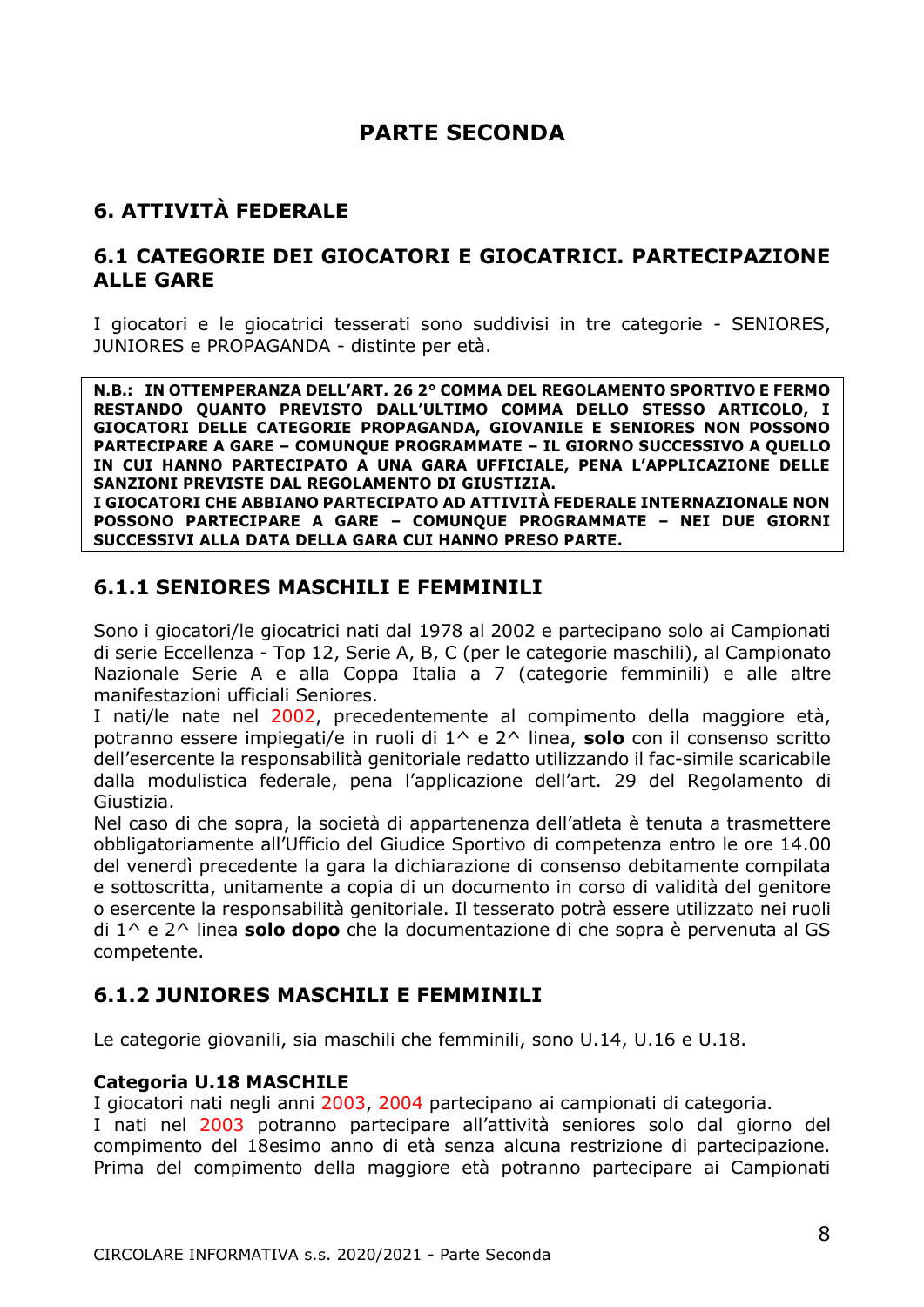seniores **solo** con il consenso scritto dell'esercente la responsabilità genitoriale redatto utilizzando il fac-simile scaricabile dalla modulistica federale, ma non possono essere impiegati in ruoli di  $1^6$  e  $2^6$  linea, pena l'applicazione dell'art. 29 del Regolamento di Giustizia.

La società di appartenenza dell'atleta è tenuta a trasmettere obbligatoriamente all'Ufficio del Giudice Sportivo di competenza entro le ore 14.00 del venerdì precedente la gara la dichiarazione di consenso debitamente compilata e sottoscritta unitamente a copia di un documento del genitore o esercente la responsabilità genitoriale, in corso di validità. Il tesserato/la tesserata potrà essere utilizzato nell'attività seniores **solo dopo** che la documentazione di che sopra sia pervenuta al Giudice Sportivo di competenza.

Inoltre è data facoltà alle squadre partecipanti al campionato Under 18 di inserire in lista gara fino a 8 (otto) giocatori di formazione italiana nati nell'anno 2002 ("rientranti"). Nel caso in cui la società per tre volte, anche non consecutive, utilizzi un numero maggiore di giocatori/giocatrici nati nel 2002, fatte salve le sanzioni irrogate per ciascuna gara, **sarà dichiarata esclusa dal Campionato.** 

Nel caso di contemporaneità tra gare di Campionato, di Accademia e Attività internazionali che interessino i giocatori/le giocatrici degli anni 2003 e 2004, il numero dei giocatori nati nel 2002, può essere incrementato di un numero di giocatori pari al numero di convocati a tali attività.

#### **N.B.: I GIOCATORI EXTRACOMUNITARI O COMUNITARI TESSERATI NELLA CATEGORIA U.18 SONO COMUNQUE AMMESSI A PARTECIPARE AI SOLI CAMPIONATI DI CATEGORIA (ART. 41 R.O.)**

#### **Categoria U.18 FEMMINILE**

le giocatrici nate negli anni 2003, 2004 partecipano ai campionati di categoria.

Le nate nel 2003 potranno partecipare all'attività seniores solo dal giorno del compimento del 18esimo anno di età senza alcuna restrizione di partecipazione. Prima del compimento della maggiore età potranno partecipare ai Campionati seniores **solo** se in possesso del consenso scritto dell'esercente la responsabilità genitoriale e redatto utilizzando il fac-simile scaricabile dal sito federale - sezione "modulistica federale"; non possono, in ogni caso, essere impiegate in ruoli di 1^ e 2^ linea, pena l'applicazione dell'art. 29 del Regolamento di Giustizia.

La società di appartenenza dell'atleta è tenuta a trasmettere obbligatoriamente all'Ufficio del Giudice Sportivo di competenza, entro le ore 14.00 del venerdì precedente la gara, la dichiarazione di consenso debitamente compilata e sottoscritta, unitamente a copia di un documento del genitore o esercente la responsabilità genitoriale in corso di validità. La tesserata potrà essere utilizzata nell'attività seniores **solo dopo** che la documentazione di che sopra sia pervenuta al Giudice Sportivo di competenza.

Inoltre è data facoltà alle squadre partecipanti al campionato Under 18 di inserire in lista gara fino a 2 (due) giocatrici di formazione italiana nate nell'anno 2002 ("rientranti"). Nel caso in cui la società per tre volte anche non consecutive utilizzi un numero maggiore di giocatrici nate nel 2002, fatte salve le sanzioni irrogate per ciascuna gara, **sarà dichiarata esclusa dal Campionato.** 

Nel caso di contemporaneità tra gare di Campionato e Attività internazionali che interessino giocatrici degli anni 2003 e 2004, il numero delle giocatrici cd.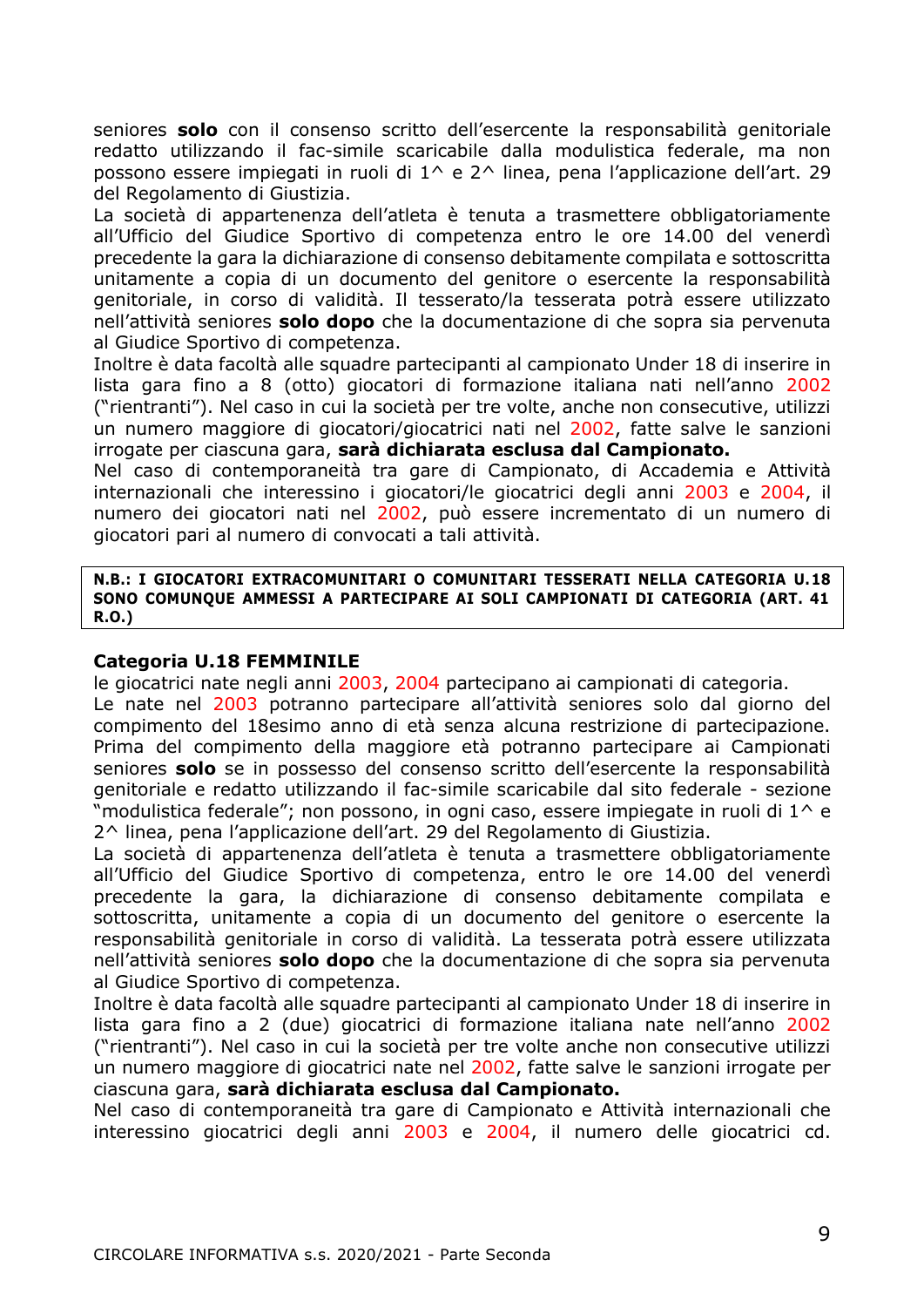"rientranti" nate nel 2002 può essere incrementato di un numero pari al quello delle convocate a tali attività.

**N.B.: LE GIOCATRICI EXTRACOMUNITARIE O COMUNITARIE TESSERATE NELLA CATEGORIA U.18 SONO COMUNQUE AMMESSE A PARTECIPARE AI SOLI CAMPIONATI DI CATEGORIA (ART. 41 R.O.)**

#### **Categoria U.16 MASCHILE**

giocatori nati negli anni 2005 e 2006 partecipano al Campionato U.16.

#### **Categoria U.16 FEMMINILE**

giocatrici nate negli anni 2005, 2006.

Queste giocatrici possono partecipare esclusivamente ai Campionati di categoria e Tornei della Categoria di Propaganda nella fascia di età di appartenenza (Under 16). **Inoltre, è data facoltà alle squadre partecipanti al campionato Under 16 di inserire in lista gara fino a 2 (due) giocatrici di formazione italiana nate nell'anno 2004 ("rientranti"). Nel caso in cui la società per tre volte anche non consecutive utilizzi un numero maggiore di giocatrici nate nel 2004, fatte salve le sanzioni irrogate per ciascuna gara, sarà dichiarata esclusa dal Campionato.** 

#### **Categoria U.14 MASCHILE**

giocatori nati negli anni 2007 e 2008.

#### **Categoria U14 FEMMINILE**

giocatrici nate negli anni 2007 e 2008.

Queste giocatrici possono partecipare esclusivamente ai Campionati di categoria e Tornei della Categoria di Propaganda nella fascia di età di appartenenza (Under 14).

## <span id="page-9-0"></span>**6.1.3 PROPAGANDA**

Sono i giocatori e le giocatrici nati dal 2009 al 2016 compresi, così suddivisi:

**U.12** giocatori e le giocatrici nati negli anni 2009 e 2010

**U.10** giocatori e le giocatrici nati negli anni 2011 e 2012

**U.8** giocatori e le giocatrici nati negli anni 2013 e 2014

**U.6** giocatori e le giocatrici nati negli anni 2015 e 2016

Questi giocatori e giocatrici possono partecipare esclusivamente ai Campionati e Tornei della Categoria di Propaganda nella fascia di età di appartenenza (Under 12/10/8/6).

## <span id="page-9-1"></span>**6.1.4 AUTORIZZAZIONI PROPAGANDA IN CATEGORIA DIVERSA DA QUELLA DI TESSERAMENTO**

Tenuto conto che la pratica di un'attività sportiva e, in particolare il gioco del rugby, può favorire il superamento delle problematiche psico-fisiche temporanee legate ad un diverso sviluppo staturale rispetto all'età anagrafica, la FIR può concedere, solo in casi particolari e con apposita autorizzazione, la partecipazione ad attività in categorie diverse da quelle di tesseramento che non potrà mai riguardare le categorie giovanili.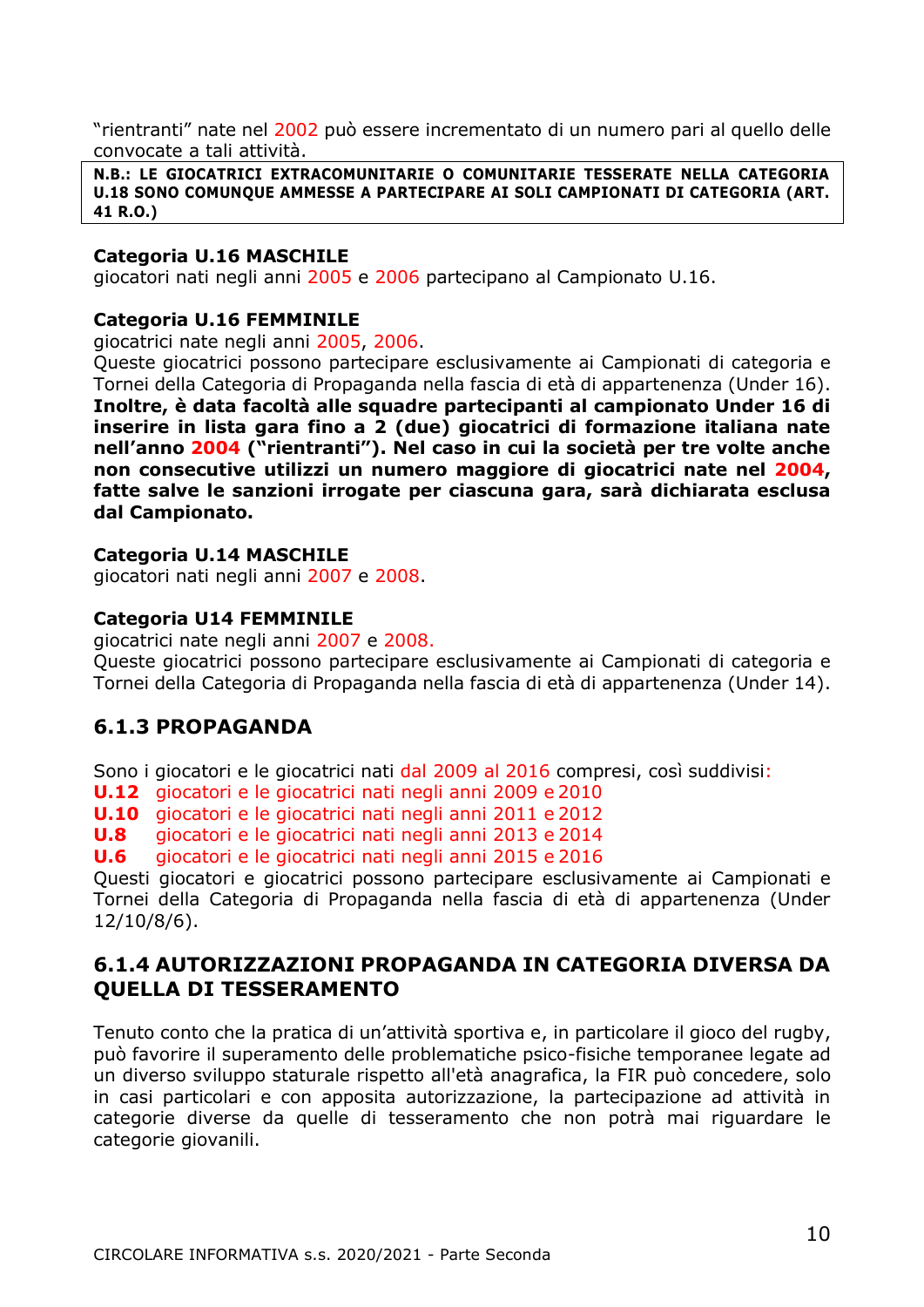La motivata richiesta deve essere presentata alla Commissione Medica Federale (*medicofederale@federugby.it*) dalla società di appartenenza dell'atleta, e deve essere corredata dai seguenti documenti:

a) dichiarazione della società che nulla osta alla partecipazione dell'atleta in categoria diversa da quella di tesseramento;

b) certificazione auxologica rilasciata da un medico competente (solitamente il Pediatra) che attesti che lo stato di salute psico-fisico del ragazzo non presenta controindicazioni cardiorespiratorie che possano metterne a rischio la salute e l'accrescimento staturo-ponderale, che sarà sottoposta al parere vincolante della Commissione Medica Federale.

c) copia del certificato medico per attività sportiva relativo alla categoria di tesseramento.

**L'autorizzazione rilasciata è temporanea e vale per la sola durata della stagione sportiva in corso e vincola il Presidente della società a una tempestiva comunicazione in caso di modificazioni delle condizioni che ne hanno permesso il rilascio.**

## <span id="page-10-0"></span>**6.1.5 AUTORIZZAZIONI PER DIVERSE ABILITÀ**

Tenuto conto delle consolidate esperienze di coinvolgimento nelle società di giovani atleti con *"diverse abilità"*, la FIR può concedere, in casi particolari e con apposita autorizzazione, la partecipazione ad attività in categorie diverse da quelle di tesseramento.

**La motivata richiesta** deve essere presentata alla Commissione Medica *(medico [federale@federugby.it\)](mailto:federale@federugby.it)* dalla società di appartenenza dell'atleta e deve essere corredata dai seguenti documenti:

a) dichiarazione della società che nulla osta alla partecipazione dell'atleta in categoria diversa da quella di tesseramento;

b) copia del certificato medico che attesti la *"diversa abilità" (diagnosi)*

c) dichiarazione di consenso dei genitori per l'inserimento in categoria diversa da quella di tesseramento.

**L'autorizzazione rilasciata è temporanea e vale per la sola durata della stagione sportiva in corso e vincola il Presidente della società ad una tempestiva comunicazione in caso di modificazioni delle condizioni che ne hanno permesso il rilascio.**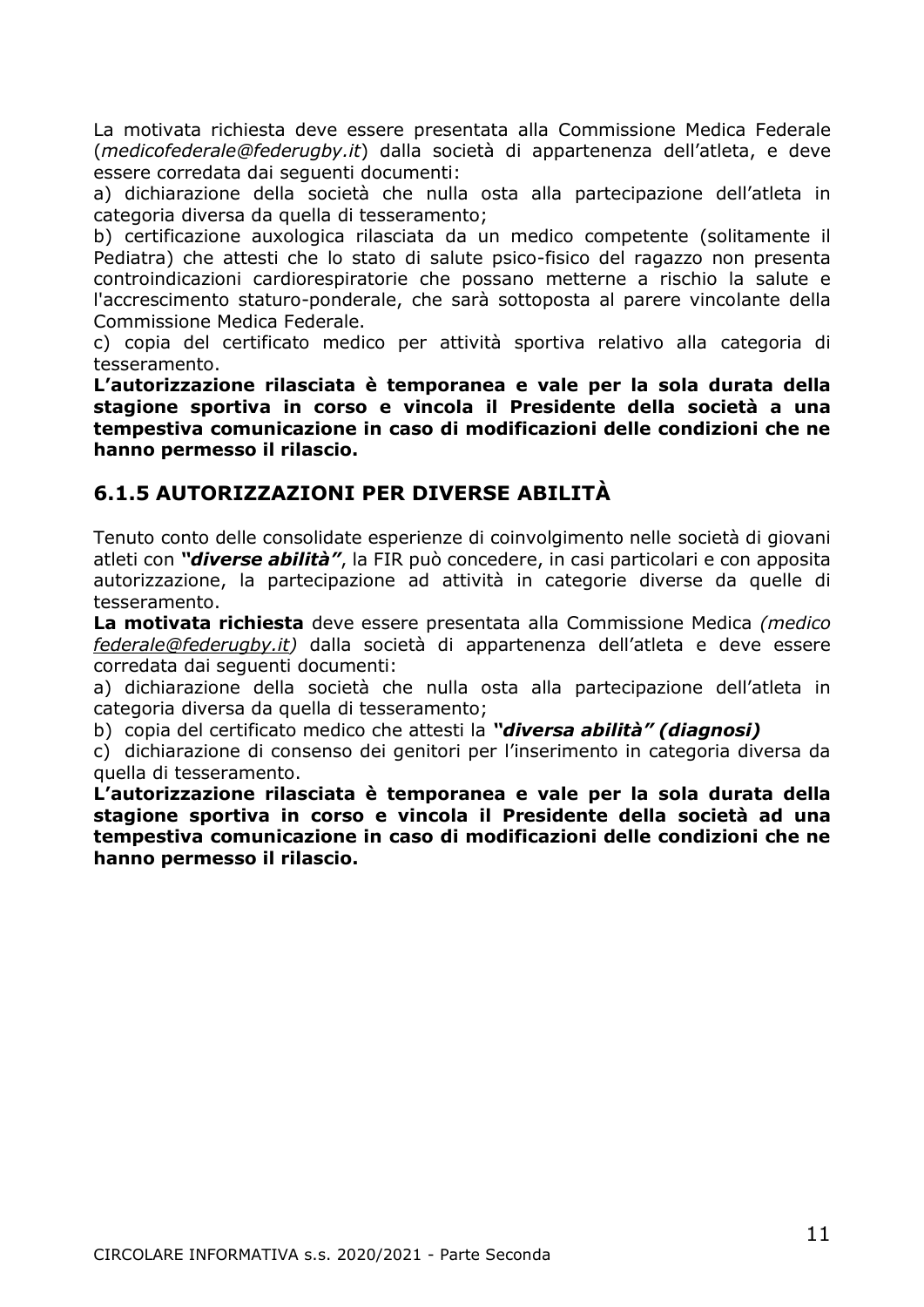## <span id="page-11-0"></span>**6.2 QUADRO RIASSUNTIVO**

Potranno partecipare ai rispettivi campionati o tornei della stagione sportiva in corso solo i giocatori nati negli anni sotto specificati:

| I IVNL MAJVIIILL   |                                                                                                                                   |                                                                                                                                                                                                                                                                                                                                                                                                                 |
|--------------------|-----------------------------------------------------------------------------------------------------------------------------------|-----------------------------------------------------------------------------------------------------------------------------------------------------------------------------------------------------------------------------------------------------------------------------------------------------------------------------------------------------------------------------------------------------------------|
| <b>CATEGORIE</b>   | ANNO DI NASCITA                                                                                                                   | O ATTIVITÀ<br>CUI<br>CAMPIONATI<br>$\overline{A}$<br>POSSONO PARTECIPARE                                                                                                                                                                                                                                                                                                                                        |
| <b>Seniores</b>    | Dal 1978 al 2002                                                                                                                  | Campionati di serie Eccellenza - Top 12<br>- Serie A-B-C e altre attività seniores.<br>Per i giocatori minorenni di 1^ e 2^<br>linea occorre il <b>consenso di chi</b><br>esercita<br>la<br>responsabilità<br>genitoriale che dev'essere trasmesso<br>al Giudice Sportivo di competenza (GS<br>nazionale per Eccellenza - Top 12, Serie<br>A, B e C girone 1 e GS regionale<br>competente per serie C girone 2) |
| Giovanile Under 18 | Dal 2003 al 2004<br>(possono<br>essere<br>lista 8<br>inseriti in<br>giocatori nati nel<br>2002 di formazione<br><i>italiana</i> ) | Campionato Under 18<br>Per i nati nel 2003 attività seniores al<br>compimento del 18º anno di età senza<br>limitazione.<br>Precedentemente (ma con esclusione<br>dei ruoli di 1^ e 2^ linea fino al<br>consequimento 18° anno) solo con il<br>consenso scritto di chi esercita la<br>responsabilità genitoriale che deve<br>essere inviato al Giudice Sportivo di<br>competenza,                                |
| Giovanile Under 16 | Dal 2005 al 2006                                                                                                                  | Campionato Under 16                                                                                                                                                                                                                                                                                                                                                                                             |
| Giovanile Under 14 | Dal 2007 al 2008                                                                                                                  | Attività Under 14                                                                                                                                                                                                                                                                                                                                                                                               |
| Propaganda<br>12   | Under   Dal 2009 al 2010                                                                                                          | Attività Under 12 (anche mista)                                                                                                                                                                                                                                                                                                                                                                                 |
| Propaganda<br>10   | Under   Dal 2011 al 2012                                                                                                          | Attività Under 10 (anche mista)                                                                                                                                                                                                                                                                                                                                                                                 |
| Propaganda Under 8 | Dal 2013 al 2014                                                                                                                  | Attività Under 8 (anche mista)                                                                                                                                                                                                                                                                                                                                                                                  |
| Propaganda Under 6 | Dal 2015 al 2016                                                                                                                  | Attività Under 6 (anche mista)                                                                                                                                                                                                                                                                                                                                                                                  |

## **SETTORE MASCHILE**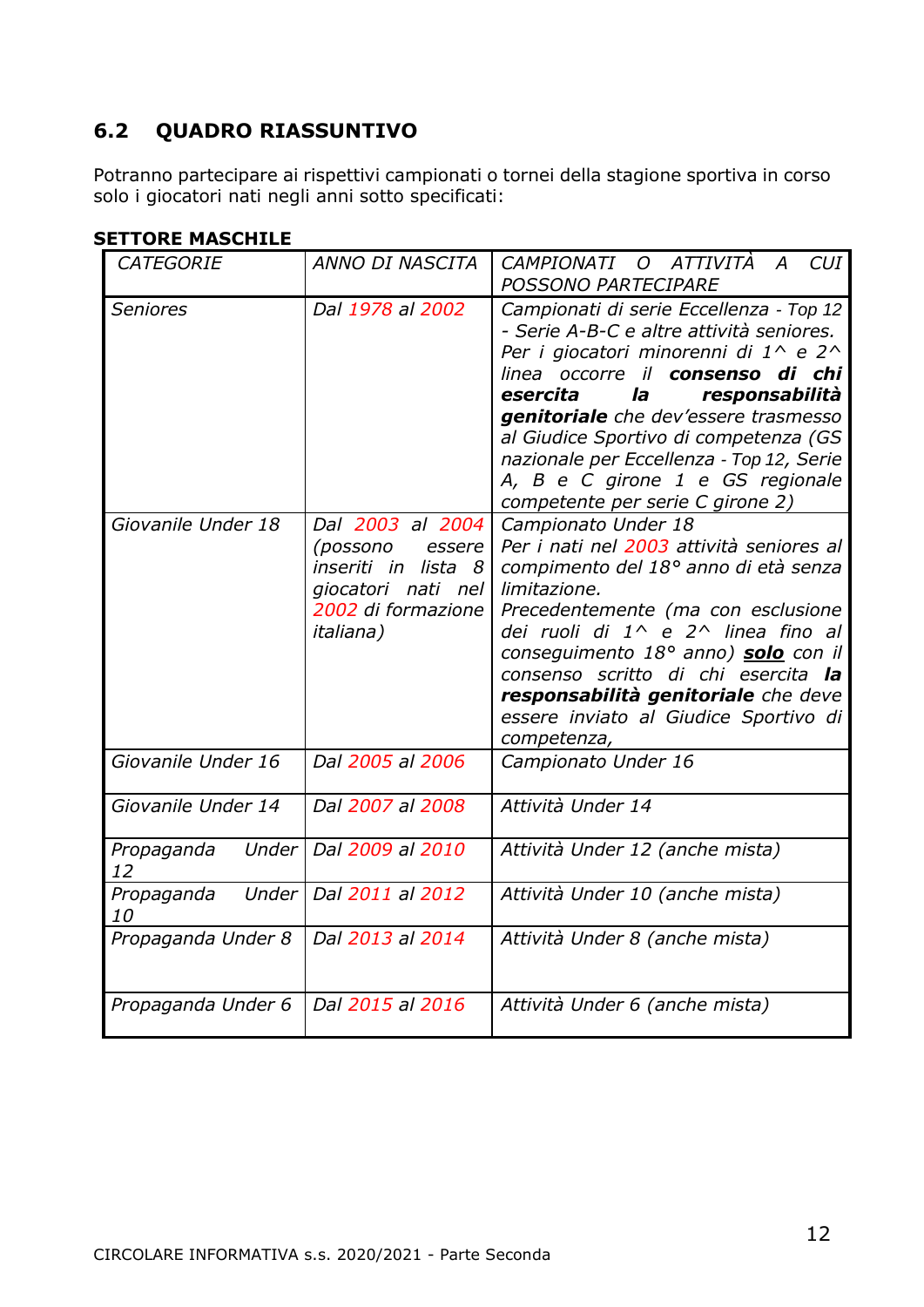#### **SETTORE FEMMINILE**

| <b>CATEGORIE</b>            | ANNO DI NASCITA                                                                                          | CAMPIONATI O ATTIVITÀ<br>CUI.<br>A<br><b>POSSONO PARTECIPARE</b>                                                                                                                                                                                                                                                                                                                |
|-----------------------------|----------------------------------------------------------------------------------------------------------|---------------------------------------------------------------------------------------------------------------------------------------------------------------------------------------------------------------------------------------------------------------------------------------------------------------------------------------------------------------------------------|
| <b>Seniores</b>             | Dal 1978 al 2002                                                                                         | Campionati di serie A e Coppa Italia                                                                                                                                                                                                                                                                                                                                            |
| Giovanile Under 18          | Dal 2003 al 2004<br>(possono<br>essere<br>inserite<br>lista<br>in<br>gara 2 giocatrici<br>nate nel 2002) | Attività Under 18<br>Per le nate nel 2003 attività seniores al<br>compimento del 18º anno di età senza<br>limitazione.<br>Precedentemente (ma con esclusione<br>dei ruoli di 1^ e 2^ linea fino al<br>consequimento 18° anno) solo con il<br>consenso scritto di chi esercita la<br>responsabilità genitoriale che deve<br>essere inviato al Giudice Sportivo di<br>competenza, |
| Giovanile Under 16          | Dal 2005 al 2006<br>(possono<br>essere<br>inserite<br>in<br>lista<br>gara 2 giocatrici<br>nate nel 2004) | Attività Under 16                                                                                                                                                                                                                                                                                                                                                               |
| Giovanile Under 14          | Dal 2007 al 2008                                                                                         | Attività Under 14                                                                                                                                                                                                                                                                                                                                                               |
| Under I<br>Propaganda<br>12 | Dal 2009 al 2010                                                                                         | Attività Under 12 (anche mista)                                                                                                                                                                                                                                                                                                                                                 |
| Propaganda<br>Under I<br>10 | Dal 2011 al 2012                                                                                         | Attività Under 10 (anche mista)                                                                                                                                                                                                                                                                                                                                                 |
| Propaganda Under 8          | Dal 2013 al 2014                                                                                         | Attività Under 8 (anche mista)                                                                                                                                                                                                                                                                                                                                                  |
| Propaganda Under 6          | Dal 2015 al 2016                                                                                         | Attività Under 6 (anche mista)                                                                                                                                                                                                                                                                                                                                                  |

## <span id="page-12-0"></span>**6.3 DOCUMENTO DI RICONOSCIMENTO**

## **PRINCIPI DI LEALTÀ SPORTIVA**

Si sottolinea che il deprecabile uso di un documento contraffatto per favorire la partecipazione ad una gara da parte di un soggetto che non potrebbe prendervi parte, oltre ad essere contrario ai più elementari principi di lealtà e correttezza che devono caratterizzare la pratica sportiva, può determinare gravissime responsabilità sotto altri rilevanti aspetti.

Sono state fortemente inasprite le sanzioni in relazione all'uso di documenti di riconoscimento contraffatti.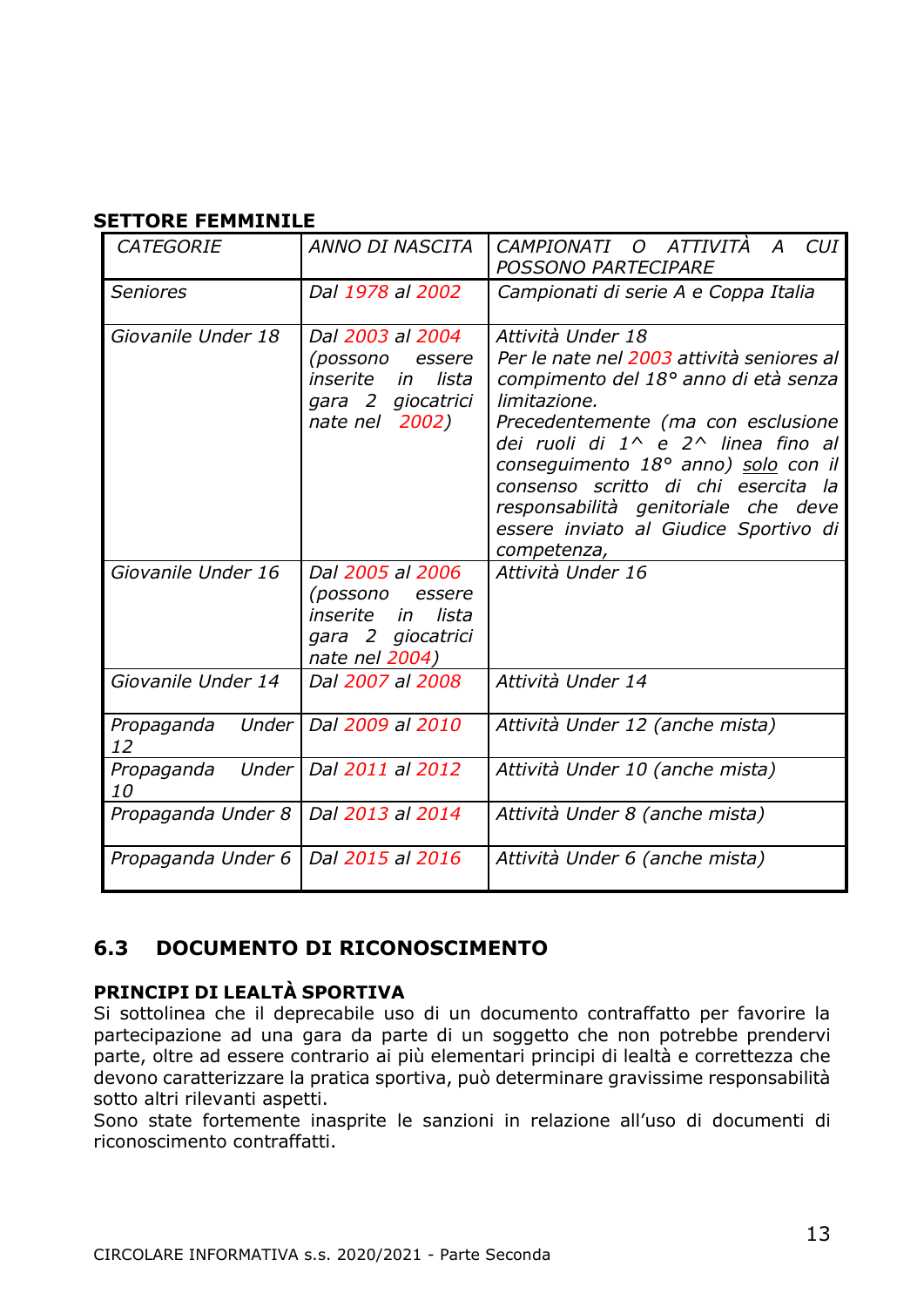## **DOCUMENTO D'IDENTITÀ PERSONALE**

Tutti i tesserati ammessi al recinto di gioco dovranno essere muniti di idoneo documento di identità personale in formato cartaceo o elettronico (solo su tablet o PC portatile dell'accompagnatore, con esclusione di smartphone) da presentare all'arbitro prima della gara unitamente alla tessera stampabile a cura dell'affiliato da pannello web in dotazione.

Per "documento di identità personale" il CF ha stabilito che, ai fini del riconoscimento del giocatore, effettuato dall'arbitro prima dell'inizio della partita, saranno validi tutti i documenti di riconoscimento rilasciati, siglati e timbrati da un'amministrazione dello Stato se corredati da foto e generalità dell'interessato.

## **DICHIARAZIONE DI AUTENTICITÀ E FOTOCOPIA DOCUMENTO**

Per i tesserati giocatori, in alternativa, potrà essere presentata all'arbitro **copia fotostatica** del documento di identità personale, unitamente alla dichiarazione di autenticità (il cui modello è pubblicato in formato "word" sul sito federale www.federugby.it alla pagina "modulistica federale"), entrambe sottoscritte dal Presidente della società in carica.

La dichiarazione di autenticità rimarrà valida anche per le stagioni sportive successive a condizione che:

• il documento di riconoscimento sia in corso di validità;

• il giocatore sia tesserato per la stessa società;

• il Presidente firmatario non sia cambiato.

La validità della copia fotostatica del documento di identità, come sopra certificata, è subordinata al fatto che:

• il documento di identità riprodotto sia integrale (avanti/retro) e completamente leggibile;

• la riproduzione della fotografia del titolare sia tale da permetterne il riconoscimento.

La società che sceglie tale modalità di riconoscimento accetta incondizionatamente che l'Arbitro possa, in ogni caso di dubbio o incertezza:

a) richiedere la presentazione dell'originale del documento o di altro documento di identità;

b) richiedere, in difetto, la autocertificazione sulla stessa copia fotostatica circa la veridicità delle generalità del titolare o, se minorenne, la certificazione di veridicità di chi esercita la responsabilità genitoriale o dell'accompagnatore.

c) ritirare la copia del documento di identità e trasmetterla al Giudice Sportivo competente, unitamente al referto. Nell'ipotesi sub b) il ritiro della copia e la trasmissione al Giudice Sportivo sono obbligatori.

I documenti e i certificati di identità che scadono in data anteriore alla fine del campionato mantengono la loro validità ai soli fini federali, fino al termine della stagione sportiva.

Inoltre, salvo quanto sopra previsto, si precisa quanto segue.

## <span id="page-13-0"></span>**6.3.1 CAMPIONATI DI CATEGORIA SENIORES E CAMPIONATI GIOVANILI U.18, U.16, U.14 E PROPAGANDA NON ITALIANI**

Sono validi tutti i documenti legali di identità. Per i giocatori non italiani è valido il passaporto o altro valido documento di identità con foto. La carta di soggiorno con foto del titolare e il permesso di soggiorno sono considerati documenti legali di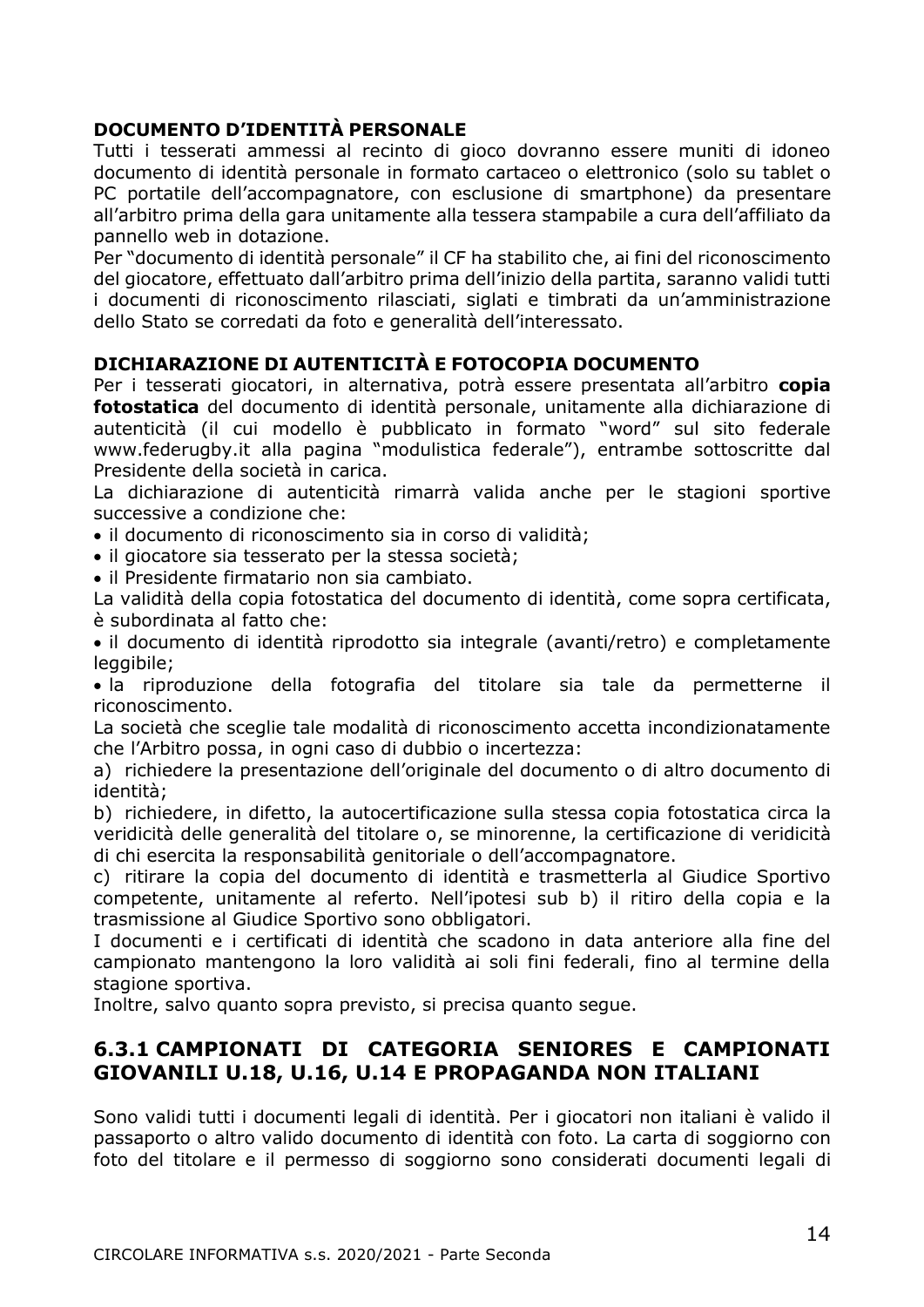identità ai fini del riconoscimento del giocatore ai sensi della delibera Presidenziale n. 6 – 2015/2016).

## <span id="page-14-0"></span>**6.3.2 ATTIVITÀ PROPAGANDA U.12, U.10, U.8 E U.6**

Sono validi tutti i documenti legali di identità. Per i giocatori non italiani è valido il passaporto o altro valido documento di identità con foto.

## <span id="page-14-1"></span>**6.4 ATTIVITÀ FEDERALE UFFICIALE**

Poiché le società che hanno partecipato per almeno 12 mesi continuativamente ad attività agonistica ufficiale dispongono del voto assembleare di base, si ritiene opportuno specificare che l'attività agonistica ufficiale è quella svolta dalle società affiliate e indetta, direttamente o per delega, dal Consiglio Federale (Campionati Nazionali e nelle altre manifestazioni federali, iscritte nei calendari ufficiali della F.I.R). e che abbia, quale caratteristica, la obbligatorietà della partecipazione e l'applicazione della normativa prevista dal Regolamento dell'Attività Sportiva per l'attività sportiva ufficiale.

La FIR indice ed organizza tramite gli Enti ed Organi Federali la seguente attività riservata alle società affiliate:

| di<br>Campionato Nazionale  | Assegnazione del titolo di Campione d'Italia Assoluto;    |
|-----------------------------|-----------------------------------------------------------|
| Eccellenza - Top 12         | retrocessione in serie A                                  |
| Campionato Nazionale Serie  | Assegnazione del titolo di campione d'Italia della Serie  |
| A Maschile                  | A; promozione in Ecc. - Top 12 retrocessione alla serie B |
| Campionato Nazionale Serie  | Assegnazione del titolo di Campione d'Italia Femminile    |
| A Femminile                 |                                                           |
| Campionato Nazionale Serie  | Promozione alla Serie A; retrocessione alla Serie C       |
| <b>B</b> Maschile           | girone 1                                                  |
| Campionato Nazionale Serie  | Promozione alla Serie B                                   |
| C girone 1 Maschile         |                                                           |
| Nazionale<br>Campionato     | Titolo Campione di Italia Juniores                        |
| Juniores U/18 Maschile      | Trofei Interregionali                                     |
| Nazionale<br>Campionato     | Assegnazione Trofeo Nazionale U.16 "Mario Lodigiani"      |
| Juniores U/16 Maschile      | Trofei Interregionali                                     |
| Campionato Interregionale   | Assegnazione Trofeo                                       |
| U/16 e<br>juniores<br>U18   |                                                           |
| Femminile                   |                                                           |
| Tornei e<br>raggruppamenti  |                                                           |
| Giovanile U/14, Maschile    |                                                           |
| Tornei e, raggruppamenti    |                                                           |
| Giovanile U/14, Femminile   |                                                           |
| Tornei e<br>raggruppamenti  |                                                           |
| Propaganda, U/12, U/10, U/8 |                                                           |
| e U/6 Miste M/F             |                                                           |

Ai fini regolamentari e disciplinari sono, altresì, parificate all'attività federale ufficiale tutte le attività zonali e di selezione regionali.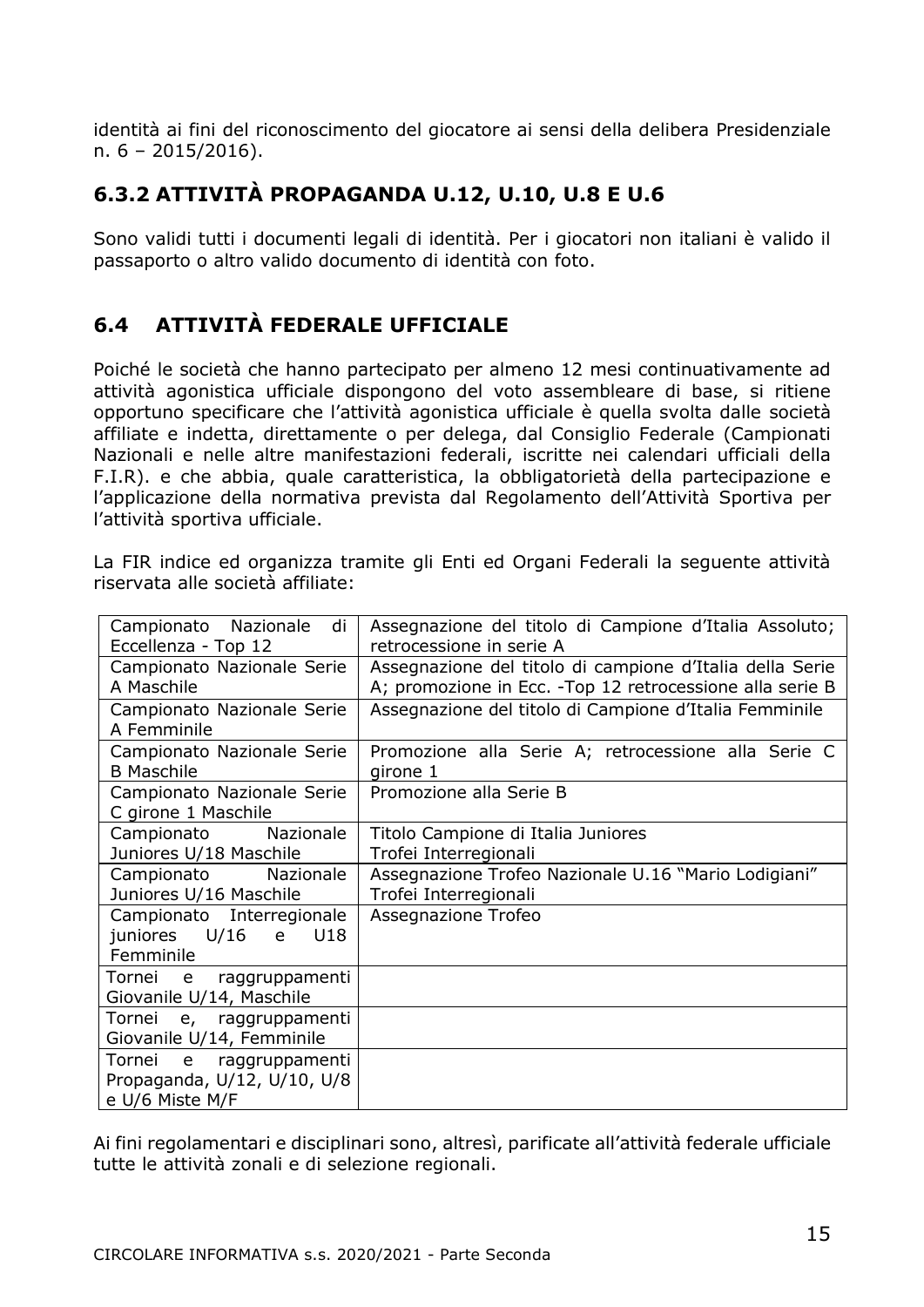## <span id="page-15-0"></span>**6.5 ACQUISIZIONE DIRITTO DI VOTO**

Ai sensi dell'art. 20 dello Statuto Federale, ai fini dell'acquisizione del **voto assembleare** di base, in considerazione delle circostanze, verrà considerata la partecipazione all'attività nella seguente misura: Giovanile Under 14: minimo 12 ragaruppamenti o in alternativa 9 raggruppamenti + 3 Tornei Ufficiali FIR distribuiti nell'arco di 6 mesi; Propaganda Under 12 e Under 10: minimo 8 raggruppamenti o in alternativa 6 raggruppamenti + 2 tornei Ufficiali FIR distribuiti nell'arco di 6 mesi; Propaganda Under 8: minimo 8 raggruppamenti o in alternativa 6 raggruppamenti + 2 tornei Ufficiali FIR distribuiti nell'arco di 6 mesi; Coppa Italia femminile a 7: minimo 6 raggruppamenti; Giovanile femm. U18, U16 e U14: minimo 6 raggruppamenti validi o, in alternativa,  $5$  raggruppamenti + 1 torneo ufficiale FIR

**N.B.: PER ACQUISIRE IL VOTO DI BASE I RAGGRUPPAMENTI DEVONO ESSERE TUTTI SVOLTI CON IL NUMERO MINIMO DI GIOCATORI, APPARTENENTI ALLA SOCIETÀ, PREVISTO PER LA CATEGORIA.** 

## <span id="page-15-1"></span>**6.6 COMPETENZA ORGANIZZAZIONE**

## <span id="page-15-2"></span>**COMMISSIONE ORGANIZZATRICE GARE**

Campionati Nazionali:

- Eccellenza Top 12, Serie A maschile e Femminile, Serie B, Serie C girone 1
- Fasi nazionali campionati: Serie C girone 2, Under 18, Under 16.
- Fase nazionale Trofeo Interregionale U16 Femminile e U18 femminile

## **COMITATO REGIONALE**

- Fasi regionali e interregionali del Campionato Nazionale Serie C girone 2.
- Fasi regionali e interregionali Coppa Italia a 7 Seniores femminile.
- Fasi regionali e interregionali dei Campionati Giovanili U.18, U.16 e U.14.
- Fasi regionali e interregionali Trofeo Interregionale U.18 e U.16 femminile.
- Tornei e raggruppamenti Propaganda U.12, U.10, U.8 e U.6.
- Tornei regionali o interregionali, Seniores e Juniores ulteriori alle fasi regionali o interregionali di campionati o trofei federali.

## <span id="page-15-3"></span>**6.7 ISCRIZIONE A CAMPIONATI E RAGGRUPPAMENTI**

**Le società potranno procedere all'iscrizione ai Campionati attraverso la procedura online o inviando via e-mail (***[tecnico@federugby.it](mailto:tecnico@federugby.it)***) i modelli per la richiesta di iscrizione ai Campionati.**

**Modalità e informazioni approfondite per l'utilizzo della procedura on-line sono pubblicate sul sito federale** *[www.federugby.it](http://www.federugby.it/)* **alla sezione FIR/SERVIZI WEB.**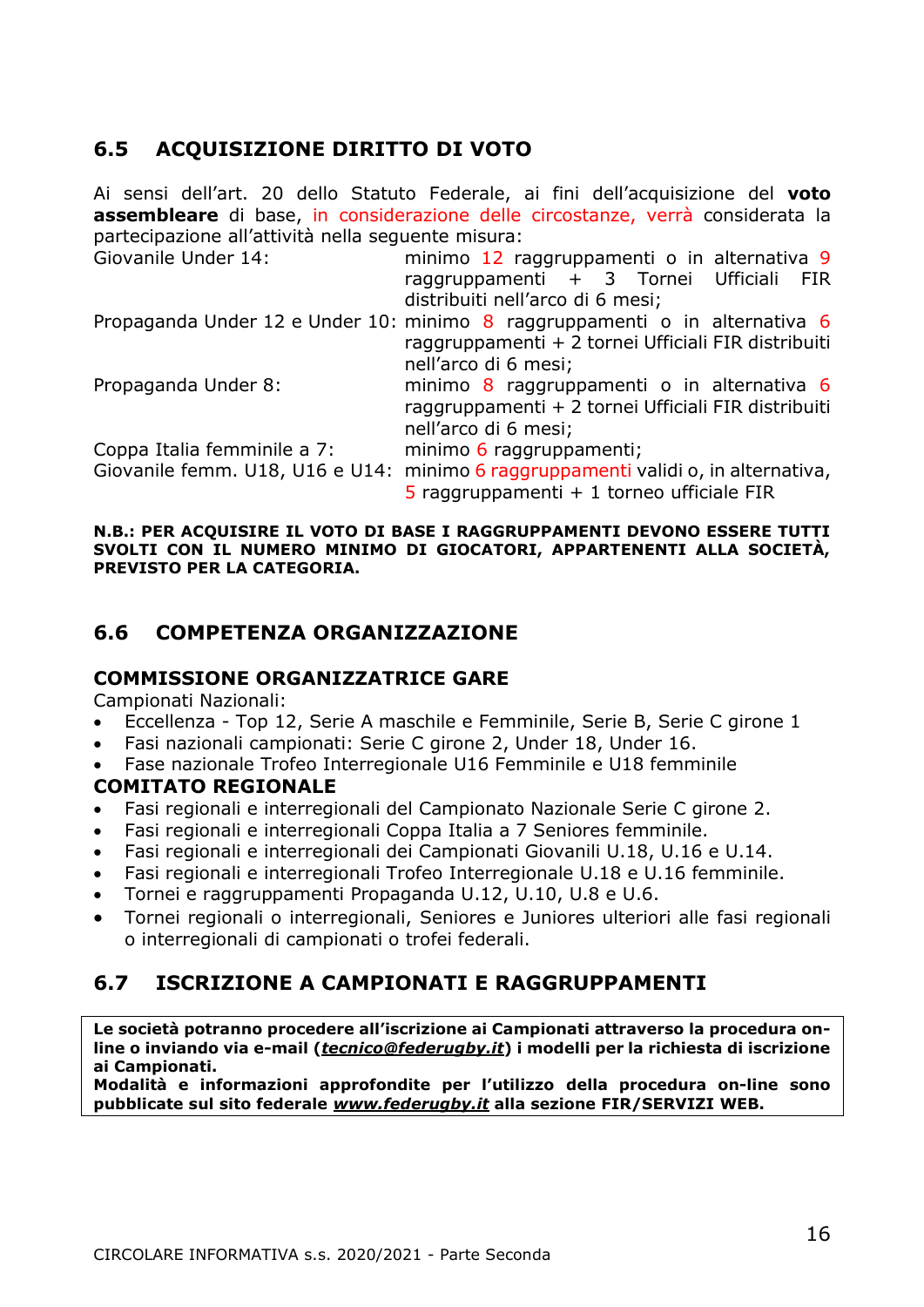#### **AI SENSI DELL'ART. 3 DEL REGOLAMENTO DI ATTIVITÀ SPORTIVA, COSÌ COME INTEGRATO DALLA DELIBERA DEL C.F. DEL 2 APRILE 2011, NON SONO ISCRITTI AI CAMPIONATI:**

a) i soggetti affiliati richiedenti che abbiano pendenze debitorie nei confronti di altri soggetti affiliati, di tesserati o di arbitri, risultanti da lodi arbitrali definitivi o da sentenze definitive, oppure che abbiano pendenze debitorie nei confronti della Federazione;

b) i soggetti affiliati di Eccellenza - Top 12, Serie A, B e C che non abbiano presentato la dichiarazione di cui al successivo punto 6.7.1 lettera d) oppure, nel caso di "dichiarazione positiva", non fosse depositata la garanzia bancaria o assicurativa di cui al punto 6.7.1 lettera e).

Ai sensi dell'art. 3 comma 6 del Regolamento Attività Sportiva, deve essere allegata alla richiesta di iscrizione ai Campionati la dichiarazione di completa disponibilità di un impianto sportivo ove disputare le gare.

**N.B.: LA FEDERAZIONE SI RISERVA DI DEPENNARE D'UFFICIO L'ISCRIZIONE DELLA SOCIETÀ AL CAMPIONATO NEL CASO IN CUI LA STESSA ENTRO 7 GIORNI DALL'INIZIO DELL'ATTIVITÀ UFFICIALE NON ABBIA IL NUMERO MINIMO DI GIOCATORI PER LA CATEGORIA ALLA QUALE INTENDE PARTECIPARE.**

## <span id="page-16-0"></span>**6.7.1 SENIORES MASCHILE E FEMMINILE**

**SI RICORDA CHE LA SOCIETÀ CHE SI RITIRA OLTRE IL 30° GIORNO SUCCESSIVO AL TERMINE PREVISTO PER L'ISCRIZIONE AI CAMPIONATI, È PUNITA SECONDO QUANTO PREVISTO DAL REGOLAMENTO DI GIUSTIZIA E RIPORTATO AL PUNTO 12 - SANZIONI ACCESSORIE DELLA PRESENTE CIRCOLARE INFORMATIVA. LE SANZIONI SONO APPLICATE DAL G.S. COMPETENTE SU SEGNALAZIONE DELLA C.O.G.** 

#### **SCADENZE**

a) **Entro il 22 agosto 2020** della stagione sportiva in corso la società deve iscriversi tramite la procedura on-line o inviando all'indirizzo *[tecnico@federugby.it](mailto:tecnico@federugby.it)* la richiesta di iscrizione ai campionati utilizzando i modelli già predisposti e scaricabili dal sito federale, indicando chiaramente l'attività alla quale intende partecipare e producendo una dichiarazione o autocertificazione che attesti la disponibilità del terreno di gioco indicato nei modelli.

b) **Entro la stessa data del 22 agosto 2020** della stagione sportiva in corso, copia del predetto modello deve essere trasmesso all'Ufficio Tecnico Federale obbligatoriamente via posta elettronica.

c) Le domande di iscrizione ai vari campionati, inviate alla FIR **dopo il 22 agosto 2020 luglio** della stagione sportiva in corso, potranno essere accolte o meno dal Consiglio Federale, a seconda che entro tale data il Settore Tecnico, abbia già predisposto la composizione dei gironi dei diversi campionati. In caso di accoglimento di queste domande il Consiglio Federale si riserva di iscrivere le società ritardatarie nei gironi in cui risulterà possibile l'inserimento, a prescindere dai criteri di vicinorietà geografica o di merito tecnico normalmente usati.

## **DICHIARAZIONI DEBITI**

d) I soggetti affiliati, a pena di improcedibilità della domanda di iscrizione, sono tenuti a presentare contestualmente alla stessa, una dichiarazione nella quale si attesti che la società non ha debiti scaduti nei confronti di tesserati tecnici, giocatori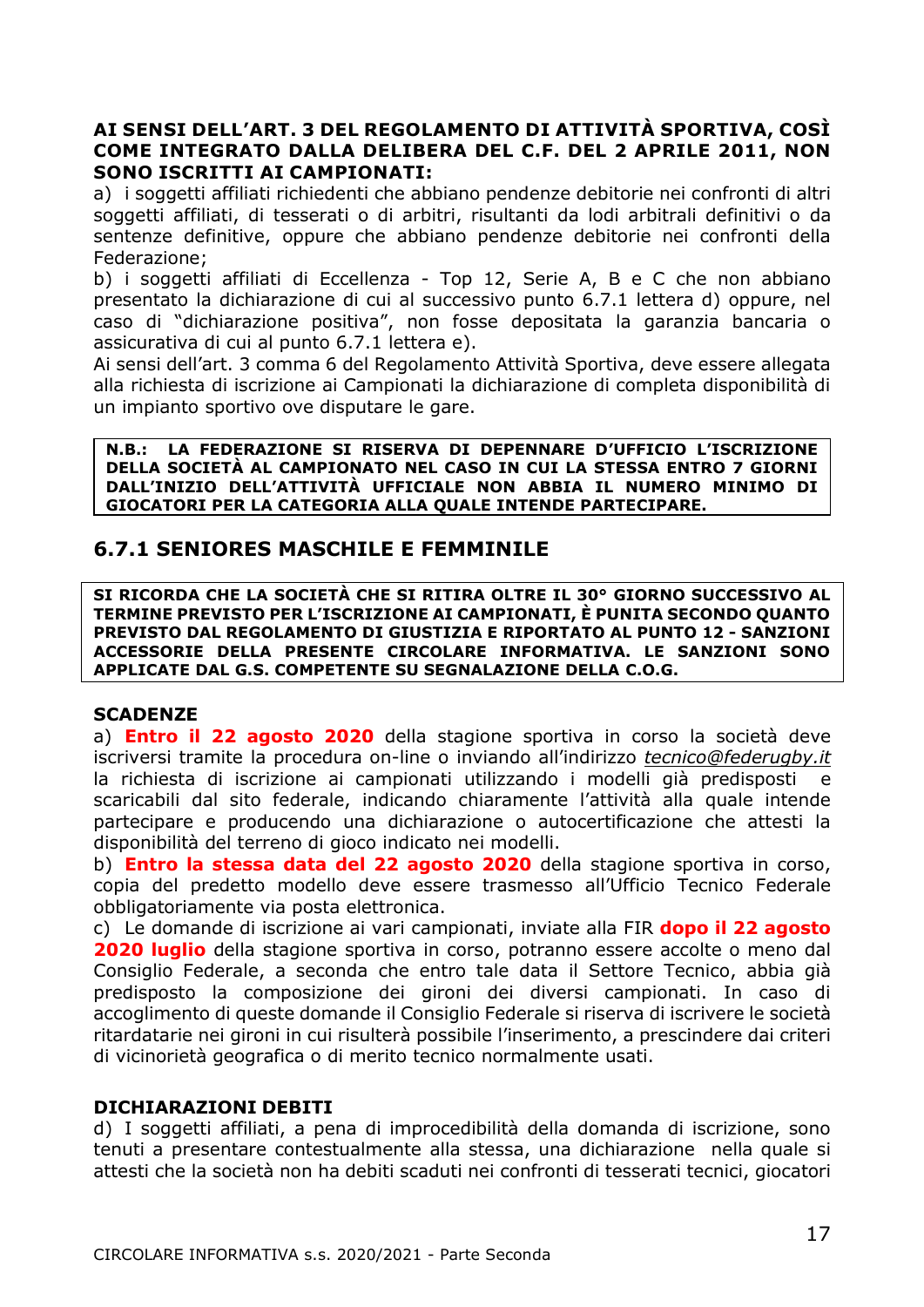o altri soggetti affiliati per obbligazioni sorte nelle stagioni sportive precedenti (la dichiarazione, redatta sul modello **"dichiarazione negativa"** è pubblicata sul sito federale [www.federugby.it,](http://www.federugby.it/) dovrà essere acclusa al modello di iscrizione ai campionati).

e) Nel caso in cui la dichiarazione fosse positiva rispetto alla esistenza di debiti scaduti nei confronti di tesserati tecnici, giocatori o altri soggetti affiliati per obbligazioni sorte nelle stagioni sportive precedenti, l'iscrizione al campionato è inammissibile, salvo il deposito di adeguata garanzia bancaria o assicurativa irrevocabile a prima domanda emessa da primario istituto di credito o assicurativo nazionale, escutibile entro i trenta giorni successivi al 30 gennaio della stagione sportiva in corso, a copertura dell'importo relativo ai debiti scaduti dichiarati (la dichiarazione, redatta sul modello **"dichiarazione positiva"** è pubblicata sul sito federale [www.federugby.it,](http://www.federugby.it/) e dovrà essere acclusa al modello di iscrizione ai campionati).

## <span id="page-17-0"></span>**6.7.2 COPPA ITALIA A 7 SENIORES FEMMINILE**

Il termine per l'iscrizione è fissato al **30 settembre** della stagione sportiva in corso.

## <span id="page-17-1"></span>**6.7.3 GIOVANILE UNDER 18 E UNDER 16 MASCHILI**

**SI RICORDA CHE LA SOCIETÀ CHE SI RITIRA OLTRE IL 30° GIORNO SUCCESSIVO AL TERMINE PREVISTO PER L'ISCRIZIONE AI CAMPIONATI, È PUNITA SECONDO QUANTO PREVISTO DAL REGOLAMENTO DI GIUSTIZIA E RIPORTATO AL PUNTO 12- SANZIONI ACCESSORIE DELLA PRESENTE CIRCOLARE INFORMATIVA. LE SANZIONI SONO APPLICATE DAL G.S. COMPETENTE SU SEGNALAZIONE DELLA C.O.G.** 

a) **Entro il 22 agosto della stagione sportiva in corso** la società deve iscriversi tramite la procedura on-line o inviando all'indirizzo *[tecnico@federugby.it](mailto:tecnico@federugby.it)* la richiesta di iscrizione ai campionati utilizzando i modelli già predisposti e scaricabili dal sito federale, indicando chiaramente l'attività alla quale intende partecipare e producendo una dichiarazione o autocertificazione che attesti la disponibilità del terreno di gioco indicato nei modelli.

**Entro la stessa data del 22 agosto della stagione sportiva in corso,** copia del predetto modello deve essere trasmesso all'Ufficio Tecnico federale obbligatoriamente via posta elettronica.

## <span id="page-17-2"></span>**6.7.4 CAMPIONATO UNDER 16 E UNDER 18 FEMMINILE**

Il termine di iscrizione è fissato al **30 settembre** della stagione sportiva in corso.

## <span id="page-17-3"></span>**6.7.5 GIOVANILE UNDER 14 MASCHILE E FEMMINILE, E PROPAGANDA UNDER 12, UNDER 10, UNDER 8 E UNDER 6**

Per le attività U.14 – U.12 – U.10 – U.8 e U.6 il termine di iscrizione è fissato al **30 settembre della stagione sportiva in corso** salvo deroghe concesse, caso per caso, dal Consiglio Federale.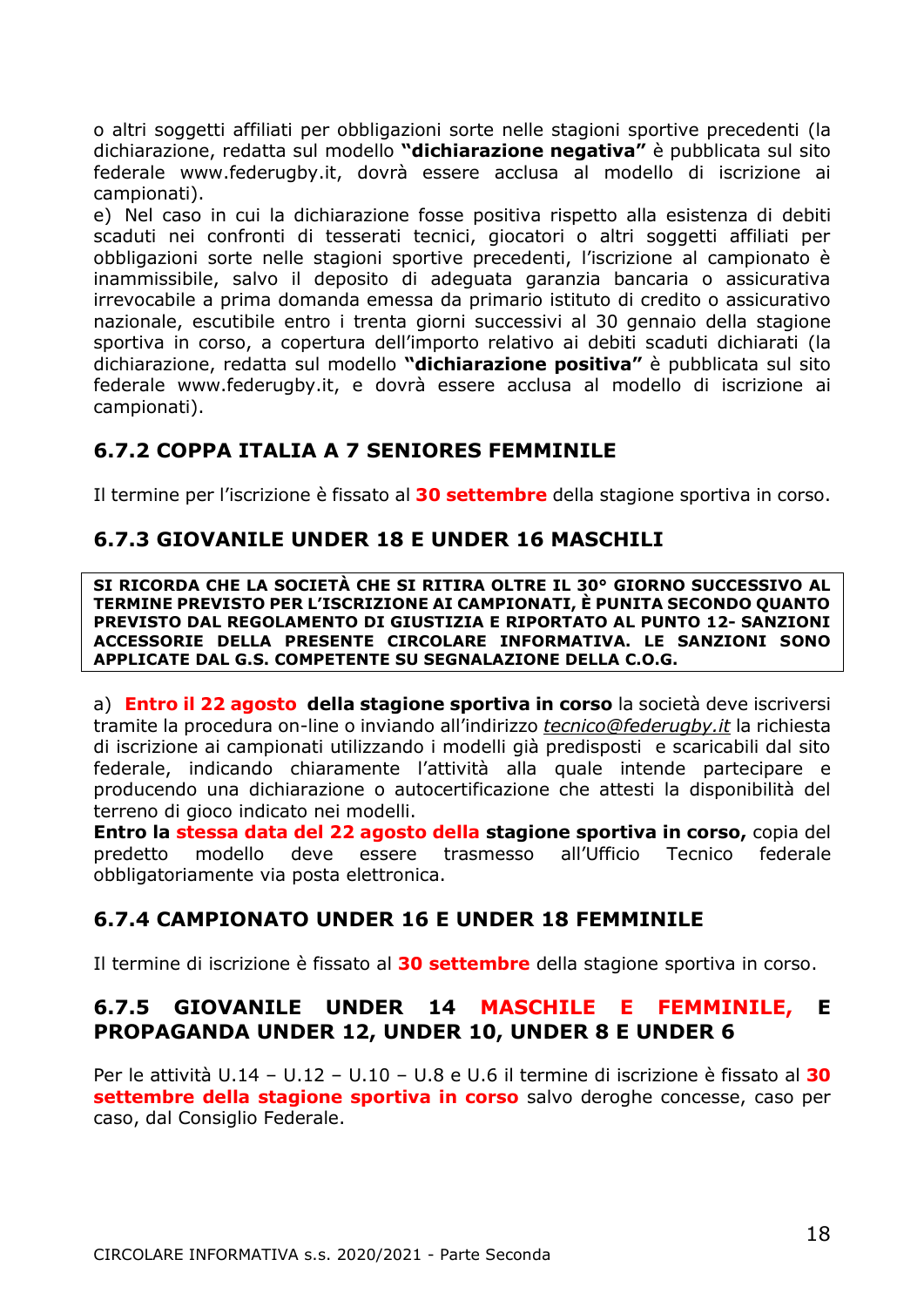Si ricorda che l'iscrizione all'attività di propaganda, se inviata dopo la domanda di affiliazione, deve essere sempre trasmessa anche all'Ufficio Tecnico obbligatoriamente via posta elettronica.

## <span id="page-18-0"></span>**6.7.6 DISCIPLINA ISCRIZIONE CAMPIONATO ECCELLENZA - TOP 12**

I soggetti affiliati che avendone il titolo si iscrivono al Campionato Nazionale Eccellenza - Top 12, sono tenuti a presentare contestualmente alla domanda di iscrizione e, a pena di improcedibilità della stessa, una fidejussione bancaria emessa da primario istituto nazionale, escutibile a prima domanda fino alla concorrenza di € 50mila, a garanzia delle obbligazioni assunte o da assumersi, nella s.s. 2020/2021, nei confronti di tesserati (tecnici, giocatori, staff societario e sanitario) e di altri soggetti affiliati, che svolgeranno la propria attività in favore della società.

## <span id="page-18-1"></span>**6.8 PARTECIPAZIONE A CAMPIONATI E RAGGRUPPAMENTI**

## <span id="page-18-2"></span>**6.8.1 CAMPIONATI SENIORES E GIOVANILI UNDER 18 E UNDER 16 MASCHILI**

Nei campionati seniores, giovanili Under 18 e Under 16, ciascuna gara non può iniziare e non può continuare se una squadra ha un numero inferiore a 14 giocatori a meno che la riduzione di detto numero minimo non sia causata da sanzioni arbitrali (espulsione temporanea o definitiva). I giocatori sostituiti possono essere riutilizzati al fine del mantenimento del numero minimo richiesto, fatte salve le regole per l'utilizzo in prima linea.

**N.B.: VIENE CONSIDERATO PERDENTE (CON IL PUNTEGGIO DI 20-0 SALVO RISULTATO DEL CAMPO PIÙ FAVORVOLE ALLA SOCIETÀ DICHIARATA VINCENTE) IL SOGGETTO AFFILIATO CHE NEL CORSO DELLA GARA UFFICIALE NON SIA IN GRADO DI CONTINUARLA PER L'IMPOSSIBILITÀ DI MANTENRE IN CAMPO 14 GIOCATORI. AL VERIFICARSI DI TALE CIRCOSTANZA, LA PARTITA - FATTO SALVO QUANTO PREVISTO IN RELAZIONE AL RISULTATO FINALE – CONTINUA PER TUTTO IL TEMPO REGOLAMENTARE CON L'ADEGUAMENTO DEL NUMERO DI GIOCATORI DI AMBO LE SQUADRE FINO AL NUMERO DI 12.** 

## <span id="page-18-3"></span>**6.8.2 CAMPIONATI UNDER 18 E UNDER 16. FRANCHIGIE TERRITORIALI GIOVANILI INTEGRATE MASCHILI A 15 E FEMMINILI A 7.**

Partecipano ai Campionati Under 18 e Under 16 le Franchigie Territoriali Giovanili Integrate /FTGI), costituite da due o più soggetti affiliati presenti nella stessa area geografica, come da linee guida che seguono:

1. la FTGI è un modello di progetto territoriale federale, predisposto dalla Federazione per favorire sinergie a livello territoriale tra soggetti affiliati indirizzato alla crescita individuale di ogni soggetto partecipante e allo sviluppo quantitativo e qualitativo del settore giovanile dell'area interessata al progetto.

2. Il modello FTGI non è derogabile.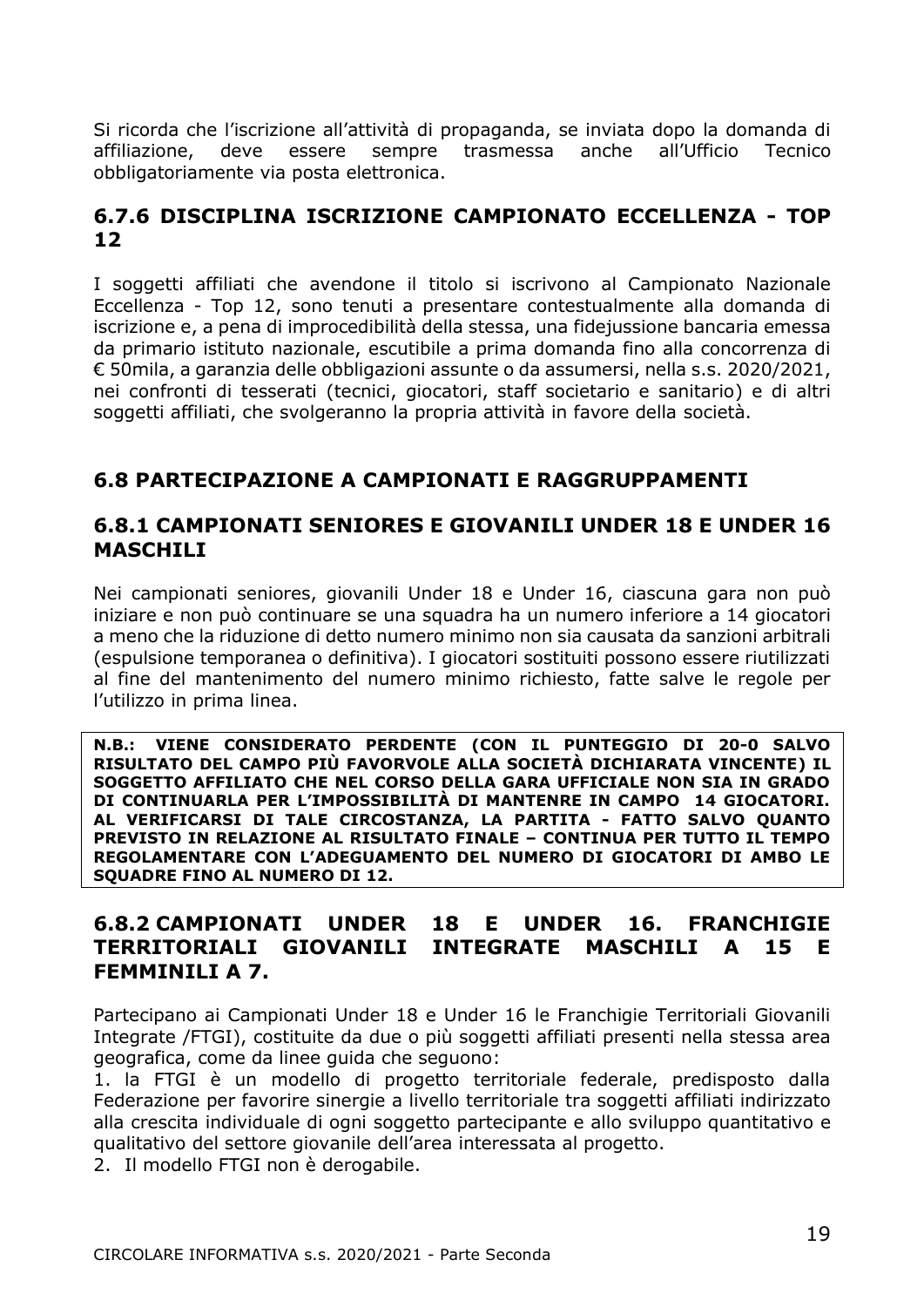3. Il modello FTGI si attiva attraverso la formale adesione di massimo tre soggetti affiliati che insistono nella stessa area geografica. La costituzione della FTGI dovrà essere comunicata entro il 10 luglio di ciascuna stagione sportiva al Consiglio Federale per la necessaria approvazione qualora ne sussistano le condizioni e sentito il parere della CTF. Con i termini" stessa area geografica" si intende lo stesso comune ove ha sede la FTGI ovvero comuni limitrofi nel raggio di 30 km dal comune ove ha sede la FTGI (N.B.: la presente disposizione si applica solo alle FTGI di nuova costituzione). I soggetti affiliati possono aderire a una sola FTGI, pena l'inapplicabilità del modello**.**

4. Il soggetto di nuova affiliazione all'uopo costituito, acquisisce la funzione di FTGI purché partecipato dalle società aderenti al modello.

5. La costituzione di un modello di FTGI autorizza:

a) *L'utilizzo da parte della FTGI di tutti i giocatori U.18 e/o U.16 delle società che alla stessa aderiscono, senza* vincolo di tesseramento;

b) La possibilità di delega di attività obbligatoria tra i soggetti partecipanti alla FTGI, anche se gli stessi svolgono attività seniores.

6. I giocatori seniores "rientranti" nella categoria U.18 tesserati dalle società aderenti alla FTGI possono essere indistintamente utilizzati sia dalla società di appartenenza che dalla FTGI di riferimento. Nel caso in cui la FTGI partecipi alla sola attività U18 e non anche a quella U16, le società aderenti che partecipano al campionato seniores devono comunicare al giudice sportivo competente, prima dell'inizio del campionato, la lista cumulativa dei giocatori (in numero massimo di dieci) da utilizzare per l'attività della FTGI.

7. I giocatori seniores "rientranti" e U.18, tesserati per la società di riferimento non possono essere utilizzati dalle altre società aderenti al modello FTGI; così pure i giocatori tesserati da ciascuna società partecipante al modello non potranno essere utilizzati dalle altre società, con esclusione di quella di riferimento ai sensi del punto n.5 lettera a).

8. I giocatori U.18 tesserati alla FTGI che nel corso della stagione sportiva compiono il 18° anno di età possono essere utilizzati nell'attività seniores della società di provenienza. Parimenti, i giocatori U.18 che partecipano alla seconda stagione sportiva di categoria, precedentemente al compimento della maggiore età, potranno partecipare al campionato seniores della società di provenienza solo con il consenso scritto dell'esercente la responsabilità genitoriale nelle forme e nei modi previsti dalla Circolare Informativa. L'attività di categoria della FTGI prevale, comunque, su quella seniores.

9. I giocatori restano vincolati alla società partecipante al modello per cui si sono tesserati in applicazione dei regolamenti federali. I giocatori sono trasferiti alla franchigia con un trasferimento a tempo indeterminato e il tesseramento alla FTGI è fine a sé stesso, dal momento che il vincolo sportivo resta in favore della Società di provenienza. Esaurita l'attività nella ultima delle categorie svolte dalla FTGI, il giocatore rientra integralmente nella società di provenienza.

9.bis. La partecipazione alla FTGI dei giocatori tesserati per ciascuna delle società aderenti al modello è subordinata alla manifestazione di una espressa adesione al progetto territoriale formalizzata mediante sottoscrizione (del giocatore interessato o dell'esercente la potestà genitoriale nel caso di giocatore minorenne) di un modello di adesione volontaria predisposto dalla FIR. L'adesione dovrà essere allegata al mod.12 in caso di nuovo tesseramento o, in caso di rinnovo, dovrà essere inviata all'Ufficio Tesseramenti della FIR entro 10 giorni dal tesseramento. La mancanza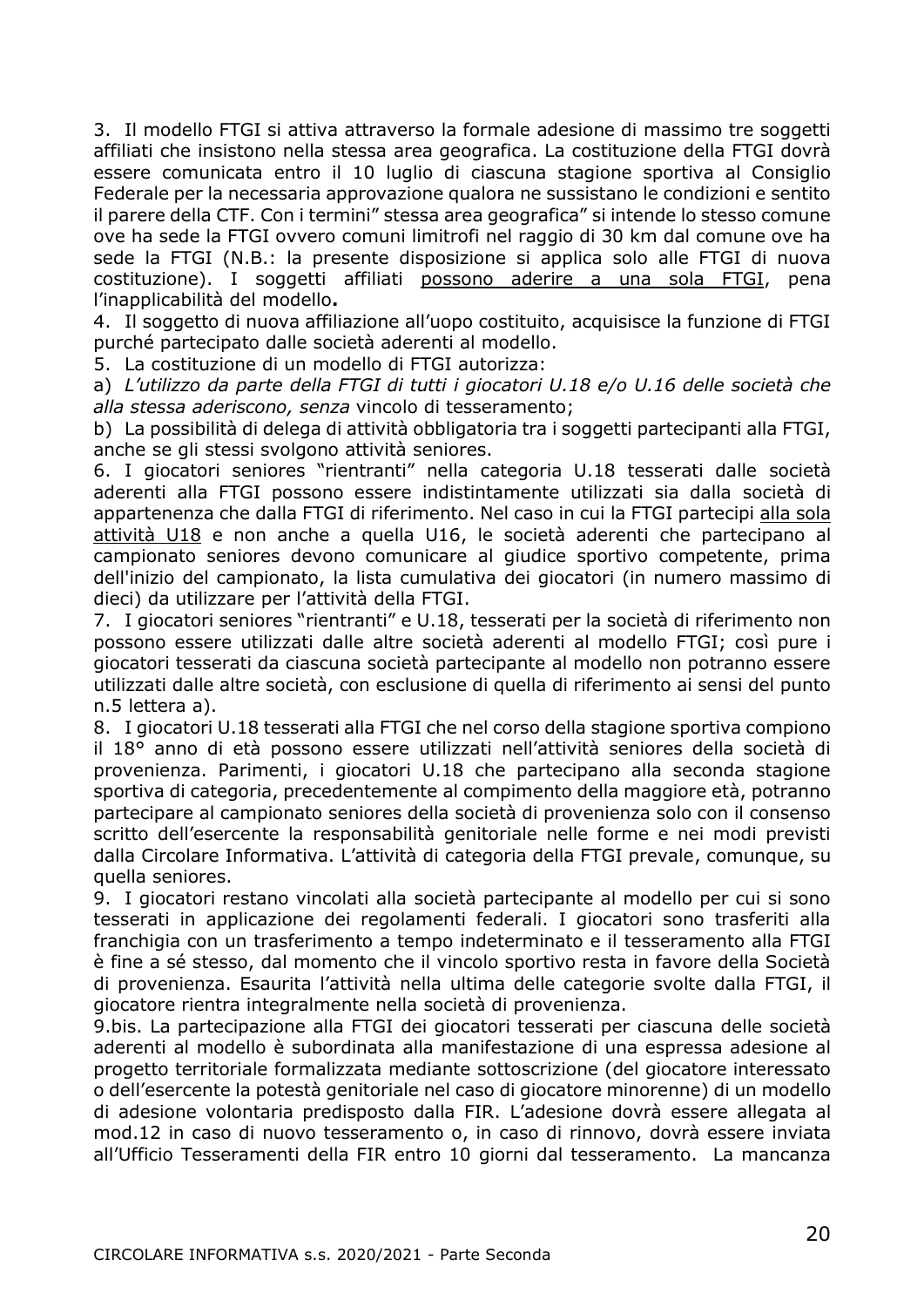dell'adesione volontaria e del deposito presso l'Ufficio Tesseramenti FIR del relativo modello sottoscritto, determina l'impossibilità di utilizzare il tesserato nell'attività della FTGI. Nel caso in cui la società di appartenenza non disputi attività sportiva alla quale il giocatore può partecipare, si applicano le disposizioni di cui all'art. 36 del Regolamento Organico.

10. Nessuna società aderente al modello potrà essere iscritta al campionato juniores se non con "lista separata" i cui giocatori, rientranti o di categoria, sono esclusi dalla attività della FTGI.

11.La durata della FTGI è illimitata, ma non potrà essere inferiore a n.3 stagioni sportive. Il recesso anticipato di una delle società partecipanti non determina quello dei giocatori tesserati per la FTGI, che possono continuare l'attività in seno alla Franchigia, fino all'ultima delle categorie dalla stessa svolte.

12.La FTGI potrà iscrivere una squadra seniores al campionato solo con l'unanime consenso delle Società partecipanti al modello.

Nessuna società aderente al modello potrà essere iscritta al campionato juniores se non con "lista separata" i cui giocatori, rientranti o di categoria, sono esclusi dalla attività della FTGI. La FTGI dovrà far pervenire al GS Regionale di competenza la lista dei giocatori tesserati, contenente almeno 30 giocatori, 10 giorni prima dell'inizio del Campionato.

È data facoltà alla FTGI di modificare, nel periodo che va dal 15 al 30 gennaio di ciascuna stagione sportiva, la lista già depositata, comunicando i cambiamenti al GS Regionale di competenza. Le modifiche potranno unicamente riguardare l'integrazione o la sostituzione di giocatori della lista originaria. Le società aderenti dovranno, pertanto, mantenere invariato il numero minimo di giocatori concessi alla FTGI.

La lista cumulativa dei giocatori "rientranti" di cui al punto 6) non è, invece, soggetta a modifiche e resta, pertanto, invariata nell'intera stagione sportiva, comprese le eventuali fasi finali.

13. In via straordinaria e sperimentale, le società possono costituire una FTGI ai fini dell'attività femminile Seven.

## <span id="page-20-0"></span>**6.8.3 CAMPIONATO GIOVANILE UNDER 14 MASCHILE**

Possono partecipare esclusivamente i giocatori della fascia di età di appartenenza. L'attività agonistica Under 14 è organizzata a livello regionale. La programmazione delle gare sarà a cura dei Comitati Regionali di competenza nel rispetto delle linee guida federali.

Per ottenere il riconoscimento dell'attività ai fini sportivi la società dovrà partecipare ad almeno 14 raggruppamenti validi (o al massimo a 3 tornei nazionali riconosciuti dalla FIR in sostituzione di un pari numero di raggruppamenti) in un periodo non inferiore a 6 mesi.

Per rendere valida la partecipazione a un raggruppamento Under 14 il numero minimo di giocatori deve essere almeno di 13. Ai fini dell'assolvimento dell'obbligatorietà, la gara non potrà validamente continuare con meno di 12 giocatori, salvo sanzioni disciplinari comminate dall'arbitro.

Nel caso in cui una squadra si presenti con un numero di giocatori inferiore al numero minimo stabilito per la categoria, la gara - da ritenersi valida solo per la squadra che si è presentata in numero di 13 giocatori - potrà essere disputata o continuata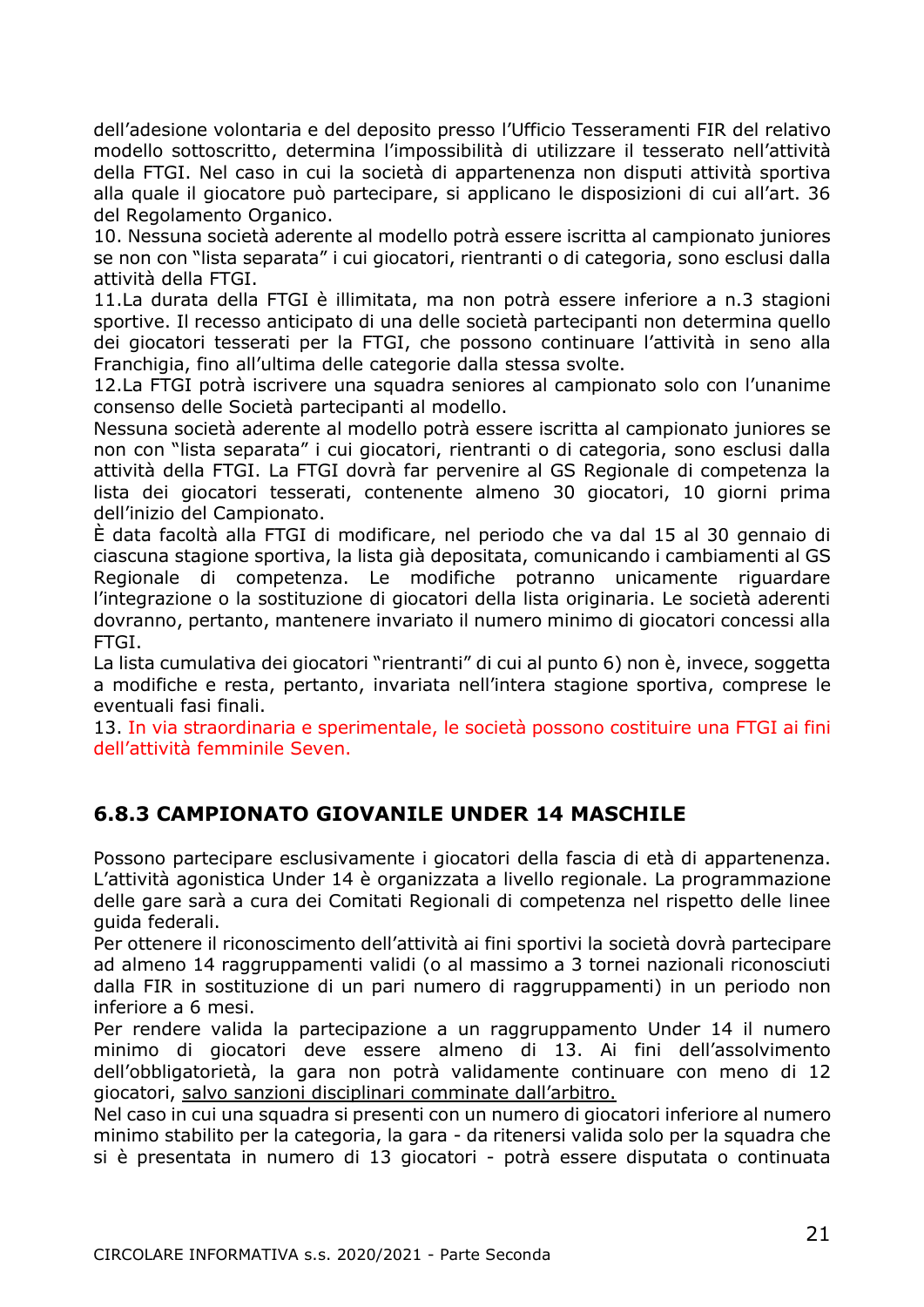solamente a patto che si proceda all'adeguamento del numero di giocatori attraverso il prestito dalla squadra opponente, fino al limite minimo di 10 giocatori partecipanti per ciascuna squadra.

## <span id="page-21-0"></span>**6.8.4 ATTIVITÀ PROPAGANDA U.12, U.10, U.8 E U.6**

Possono partecipare esclusivamente i giocatori della fascia di età di appartenenza (categoria Under 12/10/8/6), le squadre possono essere anche miste (giocatrici/giocatori).

La programmazione delle gare sarà a cura dei Comitati Regionali di competenza nel rispetto delle linee guida federali.

Per ottenere il riconoscimento dell'attività Under 12 ai fini sportivi la società dovrà partecipare ad almeno 10 raggruppamenti validi (o al massimo a 2 tornei nazionali riconosciuti dalla FIR in sostituzione di un pari numero di raggruppamenti in un periodo non inferiore a 6 mesi.

Per rendere valida la partecipazione a un raggruppamento U.12 il numero minimo di giocatori è almeno di 14 (10 in campo + 4 in panchina). La gara, comunque, non potrà iniziare né continuare con meno di 12 giocatori.

Nel caso in cui una squadra si presenterà con un numero inferiore di giocatori, la gara, che sarà valida solo per la squadra che si è presentata con il numero minimo di 14 giocatori, potrà essere disputata ugualmente a patto che si proceda all'adeguamento del numero di giocatori attraverso il prestito dalla squadra opponente.

## <span id="page-21-1"></span>**6.8.5 PARTECIPAZIONE DI UNA SOCIETÀ CON DUE SQUADRE ALLO STESSO CAMPIONATO**

La società può iscrivere due squadre allo stesso campionato giovanile e propaganda seguendo, alternativamente – ove sia previsto per la singola categoria - le modalità sotto indicate.

Nei Comitati Regionali in cui l'attività non è organizzata in due o più gironi, le due squadre appartenenti alla stessa società dovranno essere inserite in gironi di altri Comitati appartenenti alla stessa area geografica.

## <span id="page-21-2"></span>**6.8.5.1 PARTECIPAZIONE CON LISTE SEPARATE CAMPIONATI U.18 E U.16 MASCHILI**

La società che intende partecipare ai Campionati U.18 e U.16, con due o più squadre dovrà, al momento della iscrizione ai campionati o al massimo prima della pubblicazione dei relativi calendari, nel caso abbia presentato successivamente alla iscrizione la relativa richiesta, *avere un numero minimo di giocatori come segue:*

#### **Categoria Under 16 Categoria Under 18**

- n. 2 squadre = totale 40 qiocatori n. 2 squadre = totale 40 qiocatori
- n. 3 squadre = totale 70 giocatori n. 3 squadre = totale 70 giocatori
- n. 4 squadre = totale 90 qiocatori n. 4 squadre = totale 90 qiocatori

e rispettare le norme di partecipazione emanate dal C.F. così come stabilito dall'art. 20.4 del Regolamento Sportivo.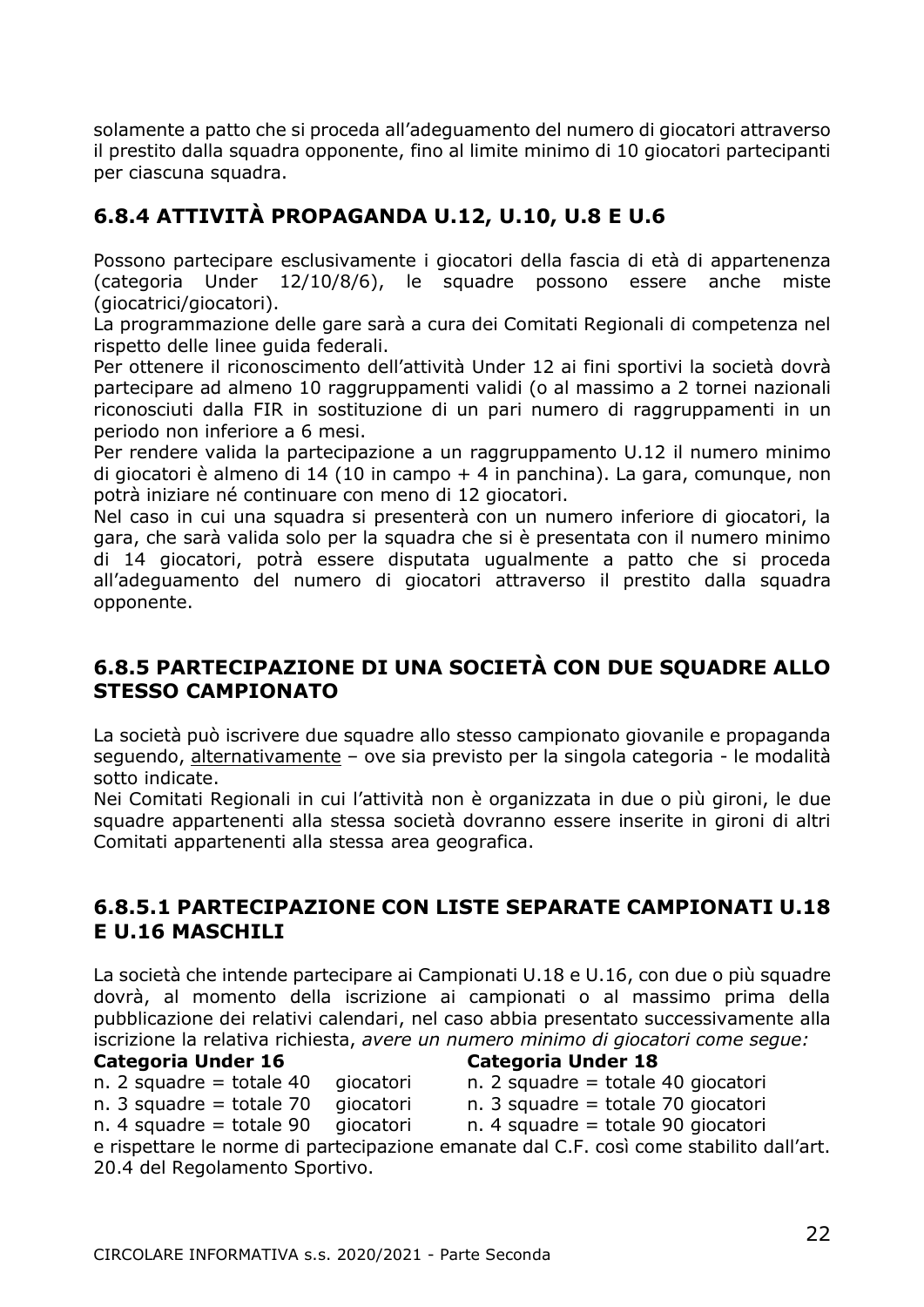Per la categoria Under 18 nel numero di giocatori previsto per squadra possono essere compresi i fuori quota (2002).

Prima dell'inizio dell'attività relativa alla categoria, la società dovrà obbligatoriamente inviare all'Ufficio del Giudice Sportivo competente le liste separate dei giocatori già tesserati che saranno utilizzati nella squadra A e nella squadra B.

Per ogni singola fase dell'attività i giocatori così individuati potranno soltanto partecipare alle gare della squadra di loro appartenenza (A o B), pena l'applicazione delle sanzioni stabilite dal Regolamento di Giustizia della FIR

Per tutti i giocatori tesserati successivamente la società dovrà indicare se saranno utilizzati nella squadra "A" o nella squadra "B". L'utilizzazione di un giocatore in una delle due squadre equivale all'iscrizione dello stesso nella lista della relativa squadra. Alle fasi finali, così come determinate dal C.F., la società potrà accedere solo con una delle due squadre partecipanti allo stesso Campionato e potrà utilizzare tutti i giocatori, indipendentemente dalla lista di appartenenza.

Nei Comitati Regionali in cui l'attività è organizzata in due o più gironi, le due squadre appartenenti alla stessa società dovranno essere inserite in gironi diversi.

## <span id="page-22-0"></span>**6.8.5.2 PARTECIPAZIONE SENZA LISTE SEPARATE**

#### **A) CAMPIONATO U.18 E U.16**

La Federazione offre l'opportunità di partecipare con due o più squadre all'attività **U.18 e U.16** senza l'obbligo di liste separate. Tale opzione – che si considera irrevocabile – deve essere dichiarata per iscritto al Comitato Regionale competente e all'Ufficio Tecnico FIR prima dell'inizio dell'attività. Peraltro, la società che abbia presentato la richiesta successivamente all'iscrizione, deve soddisfare le seguenti condizioni:

- al momento della richiesta o, al massimo, prima della pubblicazione dei relativi calendari, abbia un numero minimo di giocatori come riportato al punto 6.8.5.1;

- schieri inderogabilmente, per ogni singola gara, un numero di giocatori non inferiore a quattordici;

- sia nella possibilità di iscrivere due o più squadre in gironi diversi.

**Se la società che ha adempiuto all'obbligo di schierare quattordici giocatori per ciascuna gara perde, durante una di queste, il numero minimo di giocatori, verrà considerata "rinunciataria" ai sensi e per gli effetti regolamentari solo in relazione a tale singola gara. Sarà, invece, esclusa dal campionato cui partecipa solo ed esclusivamente se rinunciataria ad almeno 4 gare, seppur non consecutive.**

**In nessun caso un giocatore che ha partecipato a una gara di campionato, anticipata rispetto all'iniziale programmazione, figurando in lista in una delle due squadre con lista separata, potrà partecipare alla gara programmata per l'altra squadra nello stesso turno settimanale, pena la comminatoria delle sanzioni regolamentari.**

Le società che partecipano al campionato con più di una squadra, senza obbligo di liste separate dovranno accedere alle fasi finali nazionali o interregionali con una sola squadra. Pertanto, tali società - anche ove, al termine della regular season,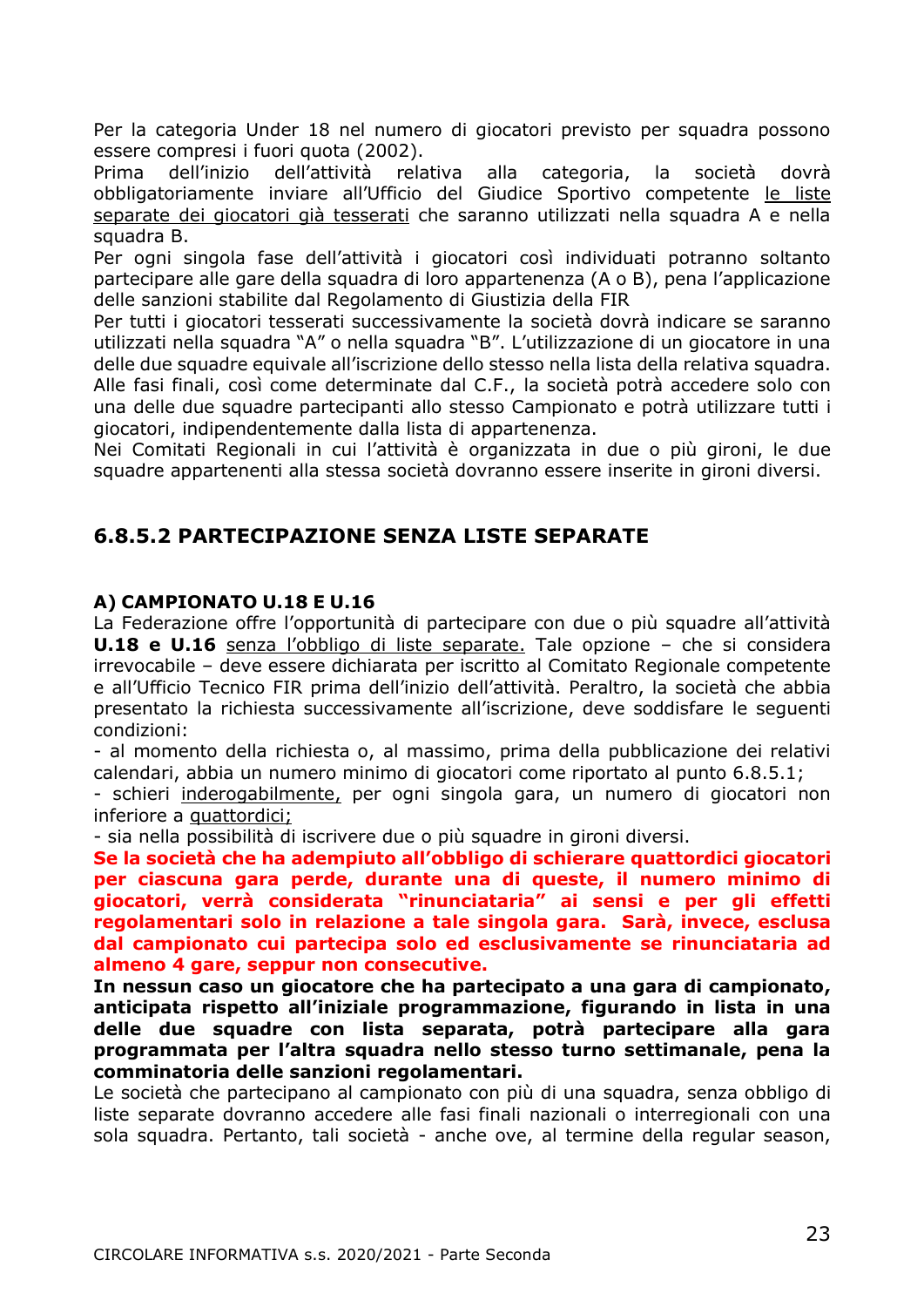abbiano qualificato alla fase successiva del campionato più di una squadra -, dovranno obbligatoriamente accedervi con la squadra con identificativo più basso

#### **N.B.: ALLE SOCIETÀ PARTECIPANTI CON UNA SQUADRA AL GIRONE ÉLITE NON È CONSENTITO ACCEDERE ALLE FASI INTERREGIONALI DI CATEGORIA.**

#### **B) CAMPIONATO U.14**

Una società può partecipare al campionato **U.14** con due o più squadre senza obbligo di liste separate, solo ed esclusivamente se la partecipazione delle doppie squadre sia sempre effettuata nella stessa giornata.

La partecipazione di doppia squadra composta da un ente scolastico tutorato dovrà rispettare le norme in materia di utilizzo dei giocatori delle doppie squadre e, quindi, non sarà possibile utilizzare gli stessi giocatori nella stessa giornata di raggruppamento anche se suddiviso in due giorni diversi (raggruppamento scolastico infrasettimanale).

Se una delle squadre non sarà presente o non soddisfa i requisiti di partecipazione (**13** giocatori) o la partecipazione subirà una penalizzazione, il raggruppamento valido sarà assegnato sempre alla prima squadra.

## <span id="page-23-0"></span>**6.9 SOCIETÀ TUTOR FEMMINILE**

## **REGOLAMENTO:**

1. Le società iscritte alle **competizioni regionali** possono stipulare accordi tecnico-sportivi con le società che partecipano al **Campionato Femminile di Serie A** per la sola categoria Seniores. In forza di tali accordi la società che partecipa al Campionato assume la veste di Tutor.

2. Per poter attivare questa opportunità, la società di Coppa Italia deve inviare all' Ufficio Tecnico e al Comitato Regionale di appartenenza il nome e il numero di codice della società Tutor, che partecipa al Campionato di Serie A Femminile, compilando l'apposito modello pubblicato sul sito www.federugby.it. **Tale accordo NON potrà essere variato durante la stagione sportiva.**

- 3. Tale pratica può essere espletata:
- all'atto dell'affiliazione/riaffiliazione;

• in un momento successivo e, comunque, entro e non oltre dieci giorni dall'inizio del Campionato di Serie A Femminile.

• alla riapertura del termine, attiva dal 1° al 31 gennaio 2021.

4. Le giocatrici tesserate con la società tutorata, potranno giocare con la società Tutor e non viceversa.

5. Le giocatrici interessate dagli accordi tecnico-sportivi saranno dotate di doppio tesseramento.

6. **Nel corso di una stagione sportiva ogni squadra iscritta alla Coppa Italia potrà avere una sola società Tutor. Una società partecipante al Campionato di Serie A potrà tutorare più società partecipanti alla Coppa Italia.**

7. Gli accordi potranno essere attivati entro e non oltre i **dieci giorni precedenti l'inizio del Campionato di Serie A Femminile.** Resta inteso che saranno le società contraenti l'accordo a decidere quali e quante giocatrici facciano parte dell'accordo stesso.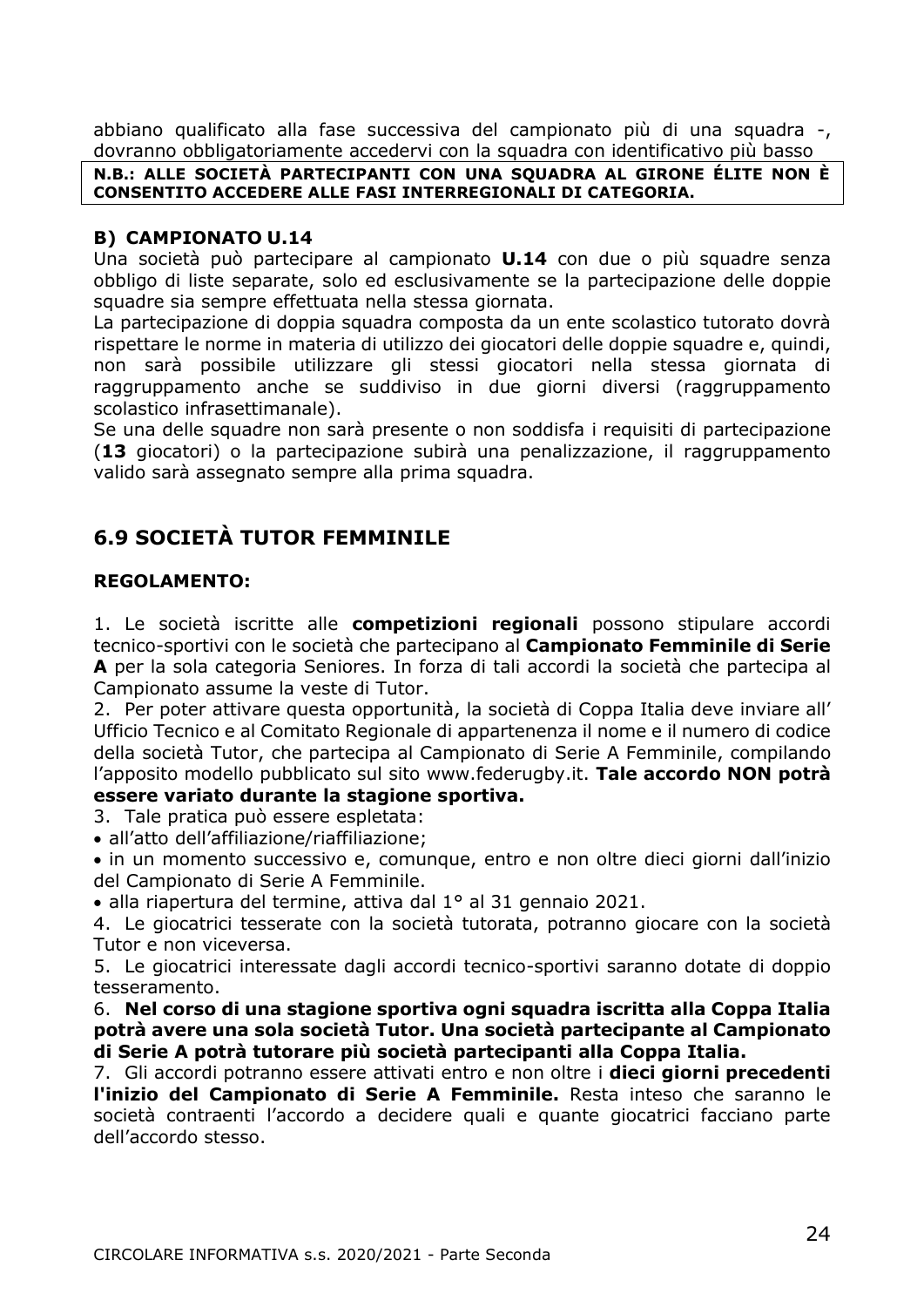8. Il tutoraggio dovrà essere effettuato all'interno della regione di appartenenza; eventuali deroghe saranno valutate dalla Commissione Tecnica Federale.

Le deroghe saranno concesse in caso di:

- contiguità geografica;
- unica società con settore femminile in Regione;
- progetti tecnico-sportivi pregressi.

La richiesta di deroga dovrà giungere contestualmente alla richiesta di tutoraggio, entro e non oltre i dieci giorni precedenti l'inizio del Campionato di Serie A Femminile.

## <span id="page-24-0"></span>**6.10 TORNEI PROPAGANDA E TORNEI GIOVANILI U.14**

Le società che intendono organizzare Tornei di Propaganda dovranno richiedere all'Ufficio Tecnico della FIR e al Comitato Regionale di appartenenza**, entro il 18 novembre della stagione sportiva in corso**, l'affidamento dell'organizzazione del Torneo a livello Nazionale/Internazionale e dovranno attenersi ai seguenti parametri:

**Data Torneo:** la data non deve essere in concomitanza con incontri già programmati dalla Commissione Organizzatrice Gare della FIR o del Comitato Regionale di appartenenza sullo stesso impianto sul quale si intende svolgere il Torneo.

**Luogo**: indicare l'impianto sul quale si intende svolgere il Torneo.

**Categorie ammesse:** specificare le categorie che prenderanno parte al Torneo. Si ricorda che se è prevista la partecipazione di squadre straniere è obbligatorio il nulla – osta da parte delle Federazioni estere di appartenenza.

L'organizzazione degli incontri dovrà avvenire nel rispetto delle regole di gioco e delle normative vigenti.

**Numero delle squadre:** per essere inseriti nell' elenco dei Tornei Nazionali il numero minimo, per ogni categoria, non deve essere inferiore a **8 squadre**.

I Tornei che nella stagione sportiva precedente non hanno raggiunto il numero minimo di squadre previsto per categoria, non saranno inseriti nell'elenco dei Tornei della stagione sportiva corrente. I Comitati Regionali sono tenuti ad omologare tramite il sistema AS400 tale attività e a comunicare all'Ufficio Tecnico, al termine della stagione sportiva, l'elenco dei tornei che non hanno soddisfatto i requisiti richiesti.

Se al momento dell'omologazione del Torneo venisse riscontrato che hanno partecipato un numero di squadre inferiore a quelle stabilite, come già detto il Torneo non verrà preso in considerazione nella stagione sportiva successiva. Di contro l'attività svolta sarà considerata valida per le squadre che vi hanno partecipato.

**Formula e programma Tecnico – organizzativo del Torneo:** Le società organizzatrici dei Tornei devono, nella richiesta, specificare il programma tecnico (formulazione dei gironi, svolgimento delle prime fasi e delle fasi finali ecc.) ed il programma organizzativo del Torneo (contributo da parte delle società partecipanti, se è previsto il pranzo, premiazioni ecc.).

A conclusione della manifestazione, la società o il Direttore del Torneo dovrà far pervenire al Comitato Regionale di appartenenza tutti gli atti relativi al Torneo (fogli gara, cartellini segnapunti e relazione del Torneo). Il Giudice Sportivo Territoriale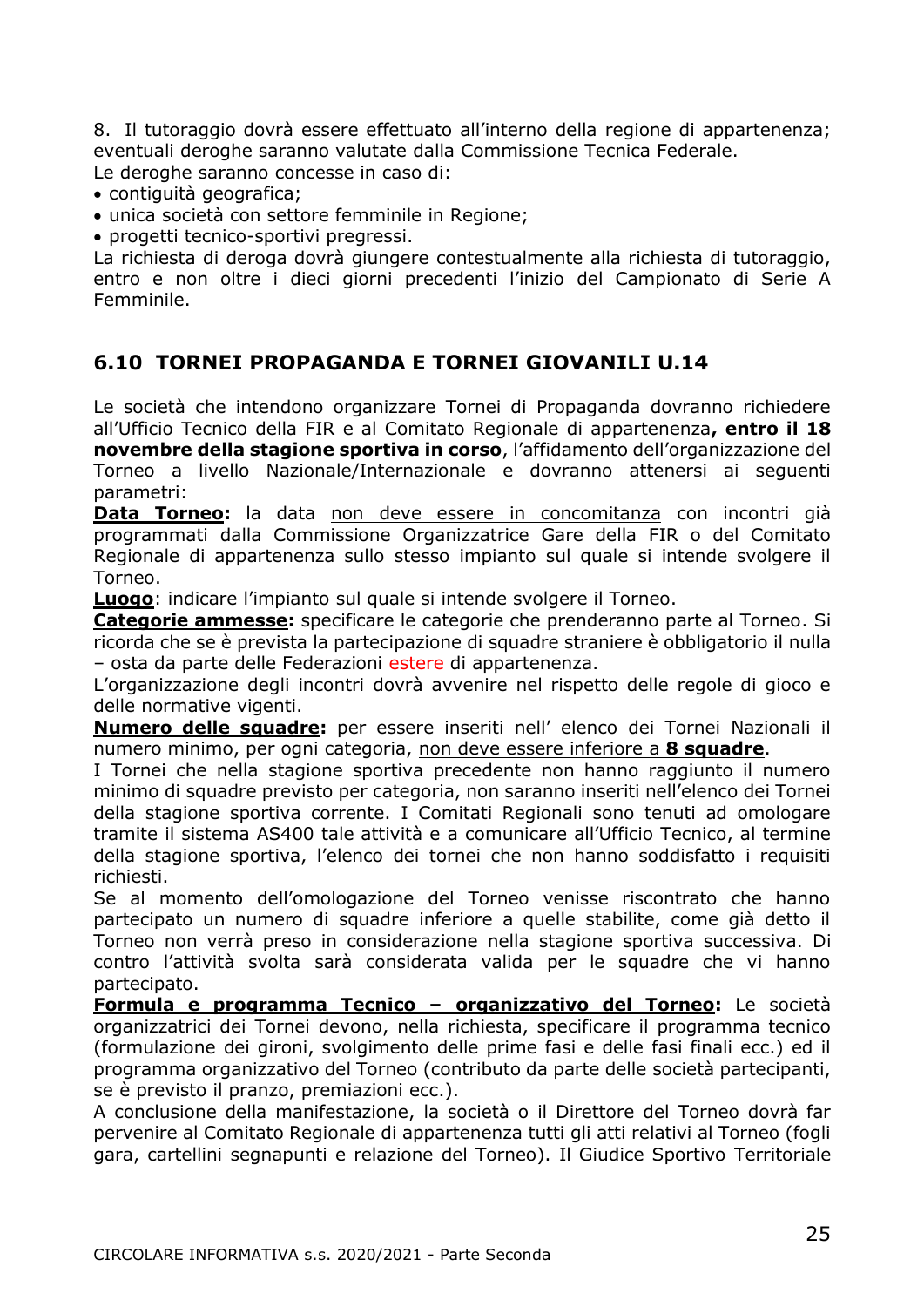espleterà l'omologazione del Torneo e il Comitato Regionale provvederà a comunicare l'avvenuta omologazione al Giudice Sportivo Nazionale ed, eventualmente, ai Comitati Regionali interessati per la partecipazione di società di loro pertinenza.

Dopo l'approvazione da parte del Consiglio Federale, la segreteria dell'Ufficio Tecnico provvederà alla pubblicazione del calendario dei Tornei Nazionali nel primo Comunicato Federale utile. Eventuali sovrapposizioni di date nella medesima regione saranno esaminate da FIR per la ricerca di una soluzione condivisa che dia, comunque, priorità ai tornei con più anzianità.

La partecipazione a detti Tornei, con le modalità previste dalle normative vigenti, sarà considerata utile ai fini dell'assegnazione del voto di base.

## <span id="page-25-0"></span>**6.11 ATTIVITÀ NELLA SCUOLA**

**Gli enti scolastici si presumono partecipanti all'attività federale scolastica.**

## <span id="page-25-1"></span>**6.11.1 SCUOLA**

La Federazione Italiana Rugby supporta i club per la realizzazione delle seguenti progettazioni:

## • **Campionati Studenteschi**

1. Sensibilizzazione al gioco del Rugby

2. Momenti di competizione/verifica fra classi della stessa Scuola aperti alla partecipazione di tutti i ragazzi e le ragazze;

3. Costituzione di gruppi/squadra che si allenano e giocano a Scuola;

4. Partecipazione ai Campionati Studenteschi (la fase provinciale dei Campionati Studenteschi è uno dei momenti di competizione/verifica).

**Le attività ufficiali dei Campionati Studenteschi** (fasi comunali, provinciali e regionali) sono programmate dal Ministero dell'Istruzione delle Attività Giovanili attraverso le Dirigenze Regionali.

## • **Enti Scolastici (Affiliazione o Riconoscimento della Scuola come Club della FIR):**

- 1. Sensibilizzazione al gioco del Rugby
- 2. Costituzione di gruppi/squadra di nuovi tesserati

3. Partecipazione a momenti di competizione/verifica fra rappresentative di Scuole diverse

4. Partecipazione al Campionato Italiano delle Scuole - Fase Regionale e Fase Nazionale

5. Partecipazione all'Attività Ufficiale della FIR programmata dai Comitati Regionali sia in date infrasettimanali sia nei fine settimana.

**Le attività ufficiali** (raggruppamenti) degli Enti Scolastici sono programmate dai Comitati Regionali FIR sentiti gli Enti Scolastici.

**L'attività non ufficiale** (momenti di competizione/verifica) verrà programmata dagli Enti Scolastici con il supporto del Responsabile Promozione e Sviluppo del Comitato Regionale.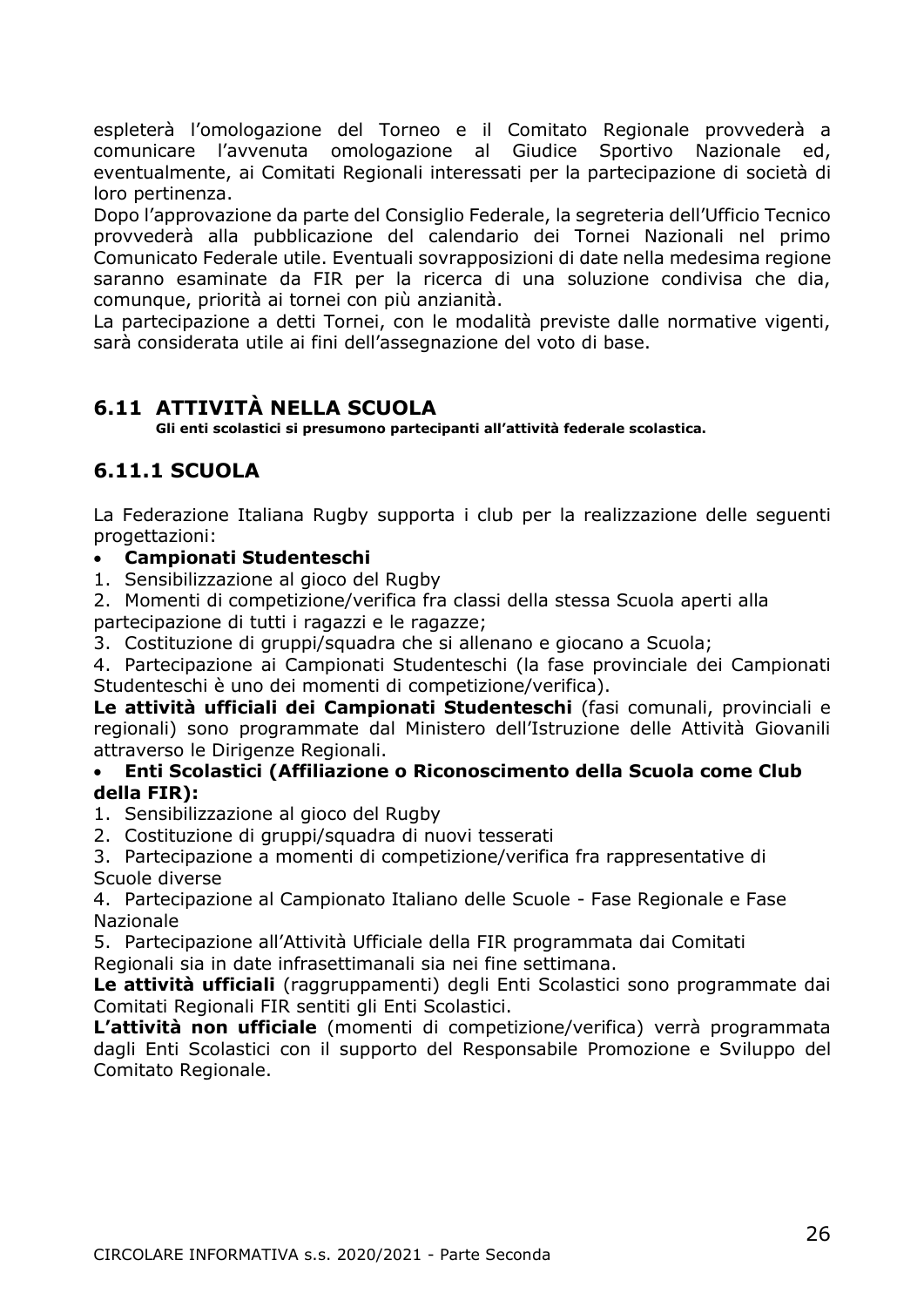## <span id="page-26-0"></span>**6.11.2 SOCIETÀ TUTOR**

Le società tutor rappresentano l'indispensabile raccordo tra Scuola (enti scolastici) e società di rugby che abbiano già iscritto una squadra all'attività federale nelle categorie che intendono tutorare.

È concesso inoltre per le società che non partecipano con proprie squadre ai campionati federali, la facoltà di instaurare il rapporto di collaborazione (tutor) di due anni con Enti Scolastici.

## **REGOLAMENTO SOCIETÀ TUTOR**

1. Gli Enti Scolastici possono stipulare accordi tecnico-sportivi con altre società per le categorie U.10, U.12, U.14, U.16. In forza di tali accordi la società Sportiva assume la veste di Tutor dell'Ente Scolastico.

2. Per poter attivare questa opportunità gli Enti Scolastici devono comunicare al Comitato Regionale di appartenenza e alla FIR – Ufficio Tecnico – il nome e il numero di codice della società Tutor che partecipa in proprio all'attività federale e le categorie per cui è stato stipulato l'accordo tecnico-sportivo. Tale accordo non può essere variato durante la stagione sportiva.

3. I giocatori delle squadre degli Enti Scolastici tutorati sono da ritenersi a tutti gli effetti anche tesserati per la società tutor.

4. Le squadre degli enti Scolastici tutorati possono partecipare ai campionati.

5. Tale partecipazione rappresenterà un'ulteriore attività per le società tutor nell'ottemperanza delle normative delle doppie squadre prevista per il campionato al quale si iscrivono. Pertanto i diritti maturati per tale partecipazione saranno validi per la società tutor.

6. Nello stesso anno sportivo ogni Ente Scolastico potrà essere tutorato da due diverse società, una per la categoria maschile e l'altra per la categoria femminile. Non ci sono limiti per il numero di Enti Scolastici tutorati da una società.

Tale pratica può essere espletata:

a) all'atto dell'affiliazione/riaffiliazione;

b) in un successivo momento dandone comunicazione così come previsto al punto 2.

Tutti gli Enti Scolastici affiliati o riconosciuti tutorati avranno gli incentivi previsti dal Progetto Scuola.

Gli Enti Scolastici affiliati per le categorie **non tutorate** sono società a tutti gli effetti e, quindi, potranno ottenere gli incentivi del progetto Scuola e Progetto Sviluppo Rugby di Base.

**N.B.: PER IL RAGGIUNGIMENTO DEGLI OBBIETTIVI PREVISTI DAL PROGETTO SCUOLA SONO RITENUTI VALIDI TUTTI I RAGGRUPPAMENTI SVOLTI DALL'ENTE SCOLASTICO SIA NELL'AMBITO DELL' ATTIVITÀ FRA LE SCUOLE (CON SOLI TESSERATI SCOLASTICI) SIA IN QUELLO DELL'ATTIVITÀ UFFICIALE FEDERALE.**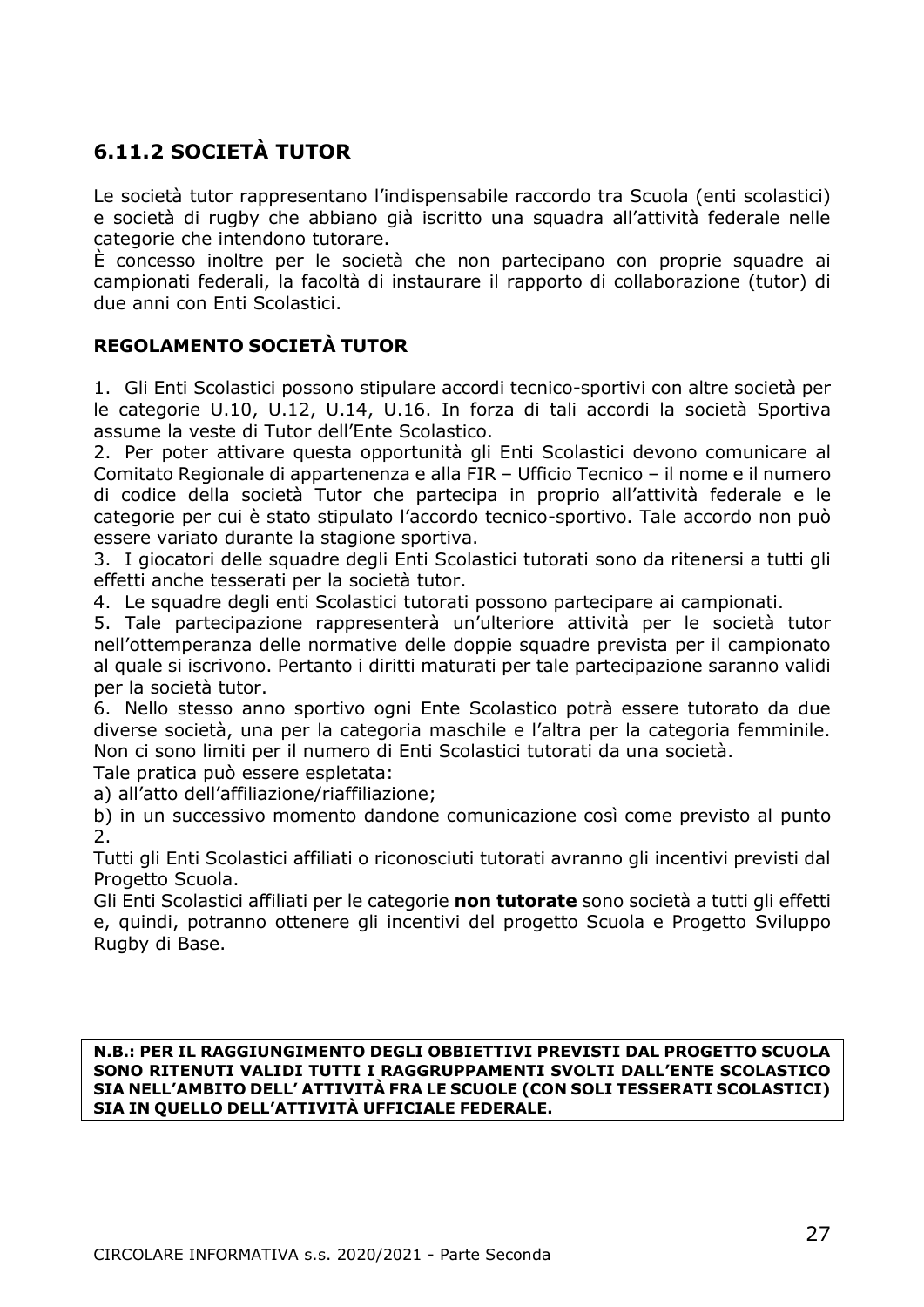## <span id="page-27-0"></span>**6.12 OBBLIGATORIETÀ DEI CAMPIONATI**

**IL Consiglio Federale, in conseguenza dell'impatto della emergenza epidemiologica da Covid 19 nella Stagione Sportiva 2020-21, ha deliberato di esonerare, in via straordinaria e per questa sola Stagione Sportiva, le società dall'obbligatorietà sia di partecipazione che per la promozione.**

#### **Conseguentemente, in questa stagione sportiva, non sono previste deleghe per l'attività obbligatoria né relative sanzioni.**

**N.B.:** Il Consiglio Federale, preso atto del gran numero di richieste provenienti dalle società affiliate che desiderano acquistare i biglietti per le partite casalinghe del Torneo Sei Nazioni, ha riservato a queste ultime, nel limite massimo di una partita su quelle in programma nella stagione in corso, condizioni di acquisto particolarmente vantaggiose rispetto alle tariffe normalmente applicate. Potranno accedere a tale scontistica tutte le affiliate che, nella passata stagione sportiva abbiano adempiuto all'obbligatorietà o svolto l'attività giovanile.

Pertanto, nel rispetto delle condizioni sopra indicate, tutti gli interessati potranno acquistare, presso l'Ufficio Biglietteria della FIR fino a un massimo di 50 biglietti (di cui 45 riservati a giocatori al di sotto dei 18 anni + 5 da riservare agli accompagnatori) al prezzo scontato di:

- $\bullet$   $\in$  3.00 x pax. Curva
- € 5,00 x pax. Distinti
- $\epsilon$  10,00 x pax. Tribuna Tevere

Sono, pertanto, escluse, dal godimento di tali agevolazioni tutte le associazioni/società che non hanno svolto l'attività obbligatoria.

**Per evitare gli inconvenienti sorti nelle passate stagioni e si fa, inoltre, presente che la scontistica su indicata è riservata esclusivamente alle società presenti nell'elenco pubblicato sul sito federale** *[ticket.federugby.it](http://ticket.federugby.it/)* **(no delegate)** con le modalità specificate nella pagina dedicata del sito federale.

#### **N.B.: SI RICORDA CHE I BIGLIETTI NON SONO CEDIBILI.**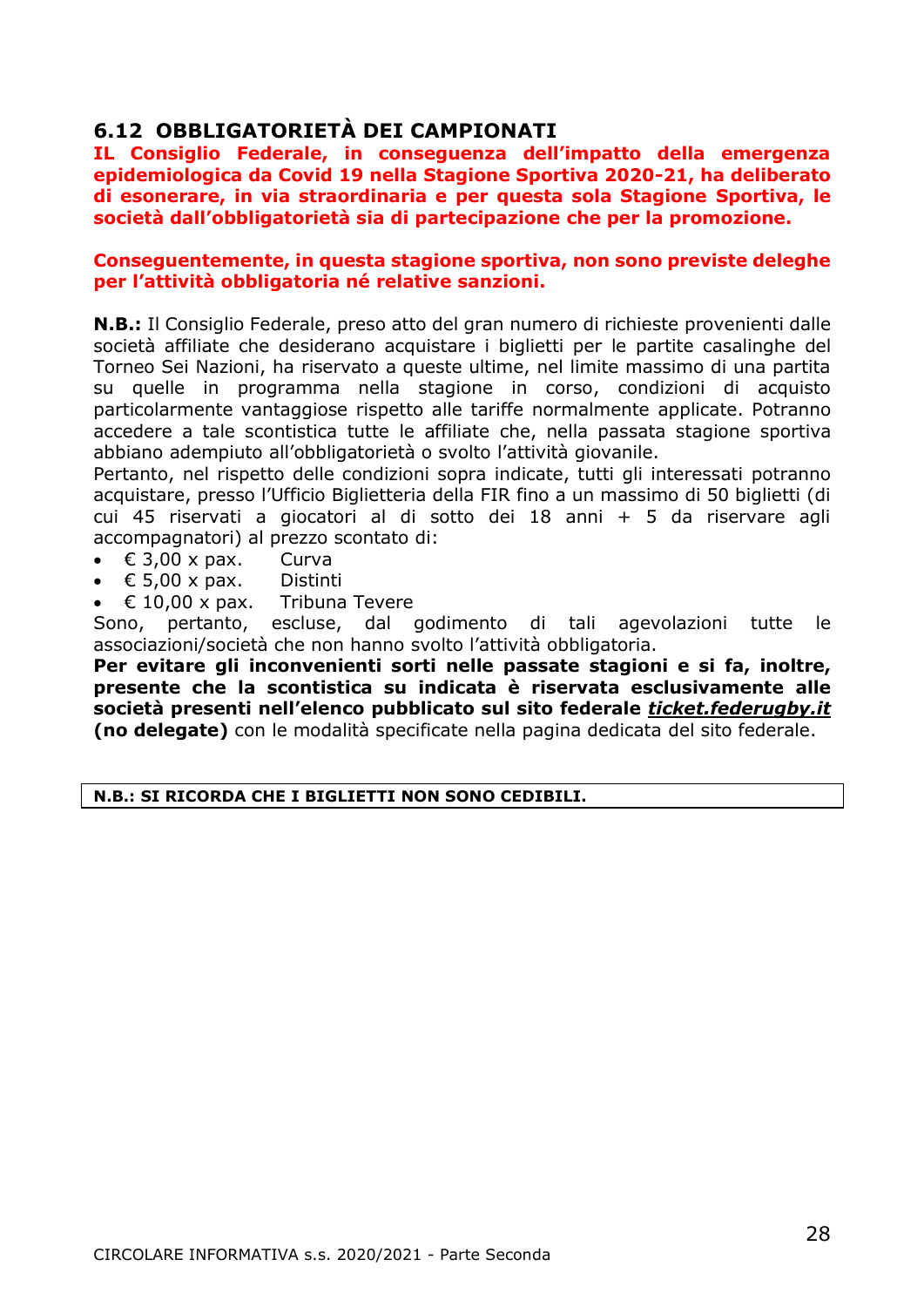# <span id="page-28-0"></span>**7. TUTELA SANITARIA**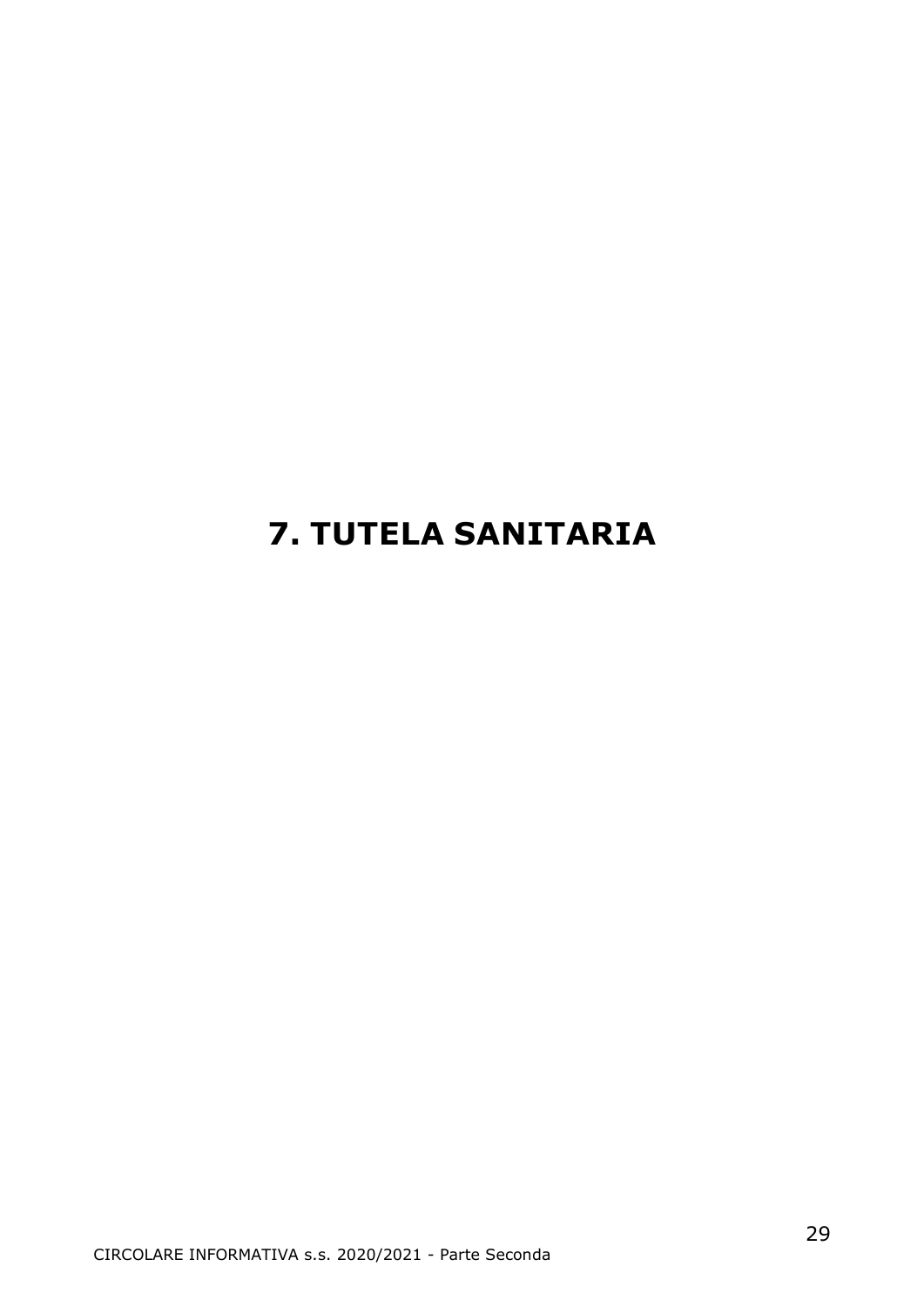## **7. TUTELA SANITARIA**

## <span id="page-29-0"></span>**7.1 IDONEITÀ FISICO – SPORTIVA (Regolamento sanitario art. 7)**

Le società sono tenute all'osservanza del Regolamento Sanitario Federale per quanto attiene all'accertamento dell'idoneità fisico-sportiva.

(Regolamento pubblicato sul sito federale www.federugby.it alla pagina settore sanitario)

Ai fini e per gli effetti del D.M. 18.2.1982, per la FIR sono agonisti tutti gli atleti tesserati di età compresa tra i 12 anni e il compimento del 42esimo anno di età, con possibilità di concludere la stagione sportiva in corso.

Ai fini e per gli effetti della Legge 9 agosto 2013 n.98 (pubblicata nel supplemento ordinario n. 63/L alla Gazzetta Ufficiale n. 194 del 20 agosto 2013) che ha convertito in legge, con modificazioni, il decreto-legge 21 giugno 2013 n. 69 (cosiddetto "decreto del fare"), ai giocatori di età compresa tra i 12 anni (già compiuti) e i 42 anni (non ancora compiuti) è richiesto il certificato di idoneità alla pratica sportiva agonistica. Diversamente, a tutti gli altri atleti tesserati (giocatori che non hanno ancora compiuto i 12 anni di età, giocatori della categoria Old) è fatto obbligo di dotarsi di certificato di idoneità alla pratica sportiva non agonistica rilasciato dal medico di medicina generale per i propri assistiti, dal pediatra di libera scelta per i propri assistiti, da un medico specialista in medicina dello sport o da un medico della FMSI del CONI. Saranno i medici certificatori a stabilire, dopo anamnesi e visita, se i pazienti necessitano di ulteriori accertamenti quali ad esempio, l'elettrocardiogramma. Non sono sottoposti a obbligo di certificazione medica per l'esercizio dell'attività sportiva prescolare i giocatori di età compresa tra 0 e 6 anni ad eccezione dei casi indicati dal pediatra (D.M. Salute e Sport del 28.02.2018) Il certificato di idoneità alla pratica sportiva agonistica e il certificato di idoneità alla pratica sportiva non agonistica, che hanno validità annuale dalla data del rilascio, e

il certificato dell'avvenuta vaccinazione anti-tetanica, vanno conservati agli atti della società. In caso di trasferimento del giocatore essi vanno consegnati insieme al nulla-osta alla nuova società. Il Presidente della società che riceve il giocatore deve accertarsi della validità dei certificati di idoneità di cui diventa responsabile a tutti gli effetti.

Il Presidente di una società, apponendo la propria firma sui modelli di tesseramento, si assume ogni responsabilità circa il rispetto delle disposizioni sopraindicate.

## <span id="page-29-1"></span>**7.2 INFORMATIVA DECRETO MINISTERO DELLA SALUTE DEL 26/6/2017 UTILIZZO E DOTAZIONE DEFIBRILLATORI**

Il Consiglio Federale, preso atto del Decreto Ministeriale del 26/6/2017 relativo alla necessità di dotarsi e di dotazione e utilizzare i defibrillatori, già comunicata tramite newsletter a tutte le società affiliate in data 14/7/2017, ha stabilito di rendere obbligatoria, per le squadre ospitanti, la presenza in campo di una persona abilitata all'utilizzo di tale strumentazione.

La squadra ospitante dovrà, inoltre, presentare all'arbitro una dichiarazione (facsimile scaricabile dal sito federale nella sezione "modulistica") a firma della persona addetta all'utilizzo del defibrillatore che, accompagnata da apposito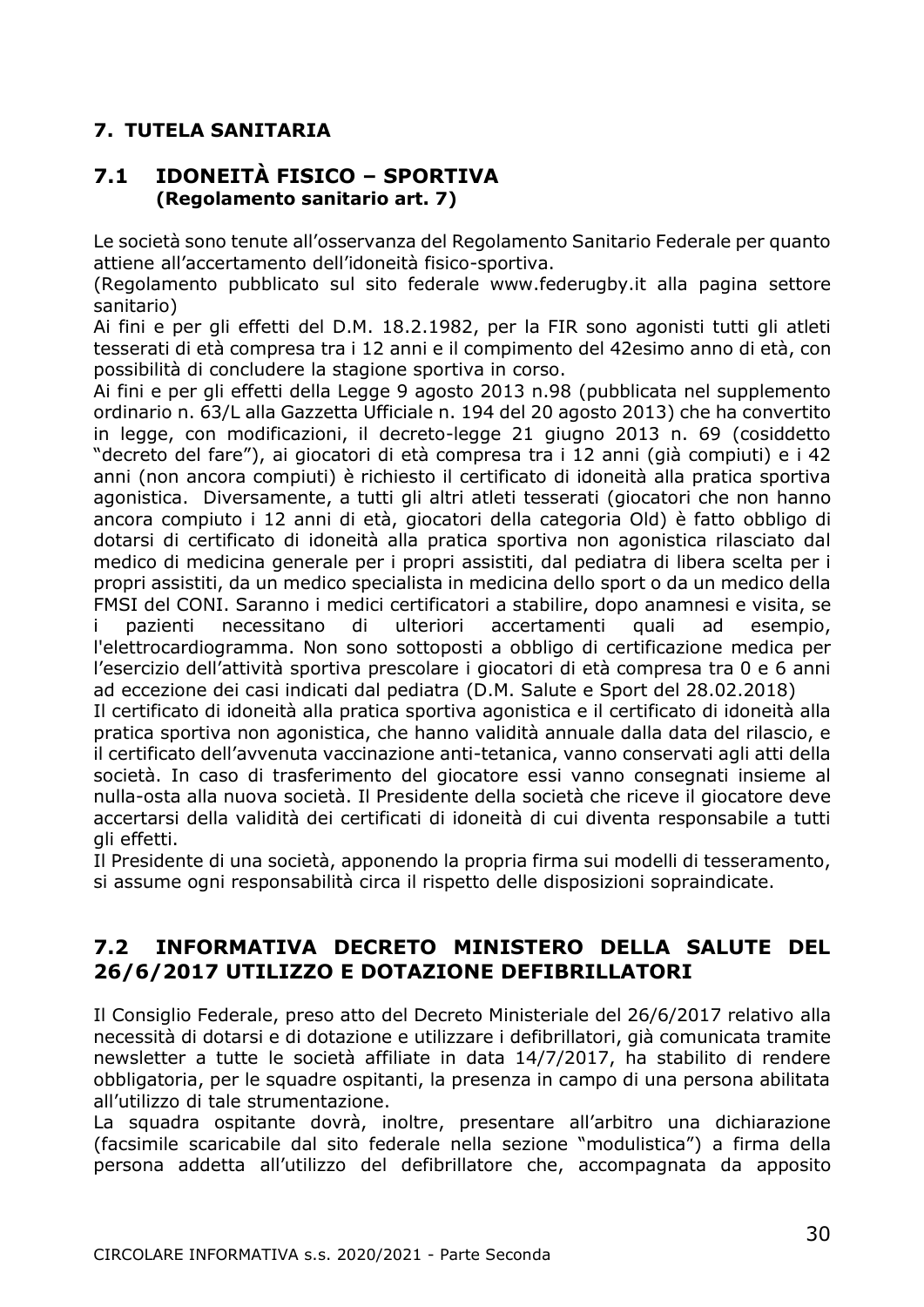documento di riconoscimento, attesti la presenza in campo di un defibrillatore di cui l'addetto abbia constatato la piena efficienza prima dell'inizio della partita.

Nei casi in cui la persona abilitata all'utilizzo del defibrillatore sia un non tesserato, la dichiarazione dovrà essere sottoscritta anche da un dirigente societario che, con l'apposizione della firma, si assume tutte le responsabilità di quanto dichiarato.

L'assenza della persona abilitata all'utilizzo del defibrillatore, come pure la mancanza o la non idoneità delle condizioni di funzionamento del defibrillatore, non consentiranno all'arbitro di dar luogo allo svolgimento della gara.

L'arbitro dovrà, peraltro, obbligatoriamente inserire nel referto la dichiarazione della persona abilitata all'utilizzo del defibrillatore.

## <span id="page-30-0"></span>**7.3 CONCUSSIONE CEREBRALE-TRAUMA CRANICO COMMOTIVO**

La FIR recepisce quanto stabilito dall'art. 10 del Regolamento della World Rugby in merito al giocatore che vada incontro a traumi commotivi e stabilisce che ove ciò occorra, il metodo da seguire sia quello denominato "RICONOSCI E RIMUOVI" sec. World Rugby.

In considerazione di ciò, il giocatore che abbia subìto un trauma cranico (in allenamento o in partita) con evidenza di sintomi di concussione cerebrale secondo i seguenti criteri di World Rugby:

- disorientamento temporo-spaziale, sguardo assente
- contrazioni tetaniche
- convulsioni post traumatiche
- atassia (giocatore incapace di sollevarsi da terra oltre i 5 secondi e/o di stare in piedi o camminare stabilmente senza sostegno)
- perdita di coscienza (presente solo nel 10% dei casi)

## **dovrà essere sospeso immediatamente dall'attività.**

Ove ciò si verifichi nel corso della partita, l'arbitro, su segnalazione del medico di campo (medico della squadra ospitante) oppure a suo insindacabile giudizio, sulla base dei criteri di esclusione sec. World Rugby "Riconosci e Rimuovi", dovrà far allontanare dal campo l'infortunato.

Inoltre, al termine della gara, dovrà informare l'accompagnatore della squadra di quanto riportato nel referto, utilizzando l'apposito modulo, relativamente agli infortuni da trauma commotivo eventualmente occorsi a uno o più dei suoi giocatori.

## <span id="page-30-1"></span>**7.3.1 PROTOCOLLO TRAUMI CRANICI COMMOTIVI/CONCUSSIONE CEREBRALE**

Il Medico Federale e la Commissione Medica Federale nella sua unanimità hanno stabilito le procedure che dovranno essere adottate per la gestione e certificazione dei traumi cranici commotivi che si verificano durante l'attività.

Nel caso in cui un atleta che ha subìto un trauma cranico segnalato mediante l'apposito modulo venga accompagnato presso un presidio ospedaliero per gli accertamenti clinici necessari, la società di appartenenza deve obbligatoriamente inviare alla segreteria del medico federale il referto rilasciato dal pronto soccorso al giocatore infortunato.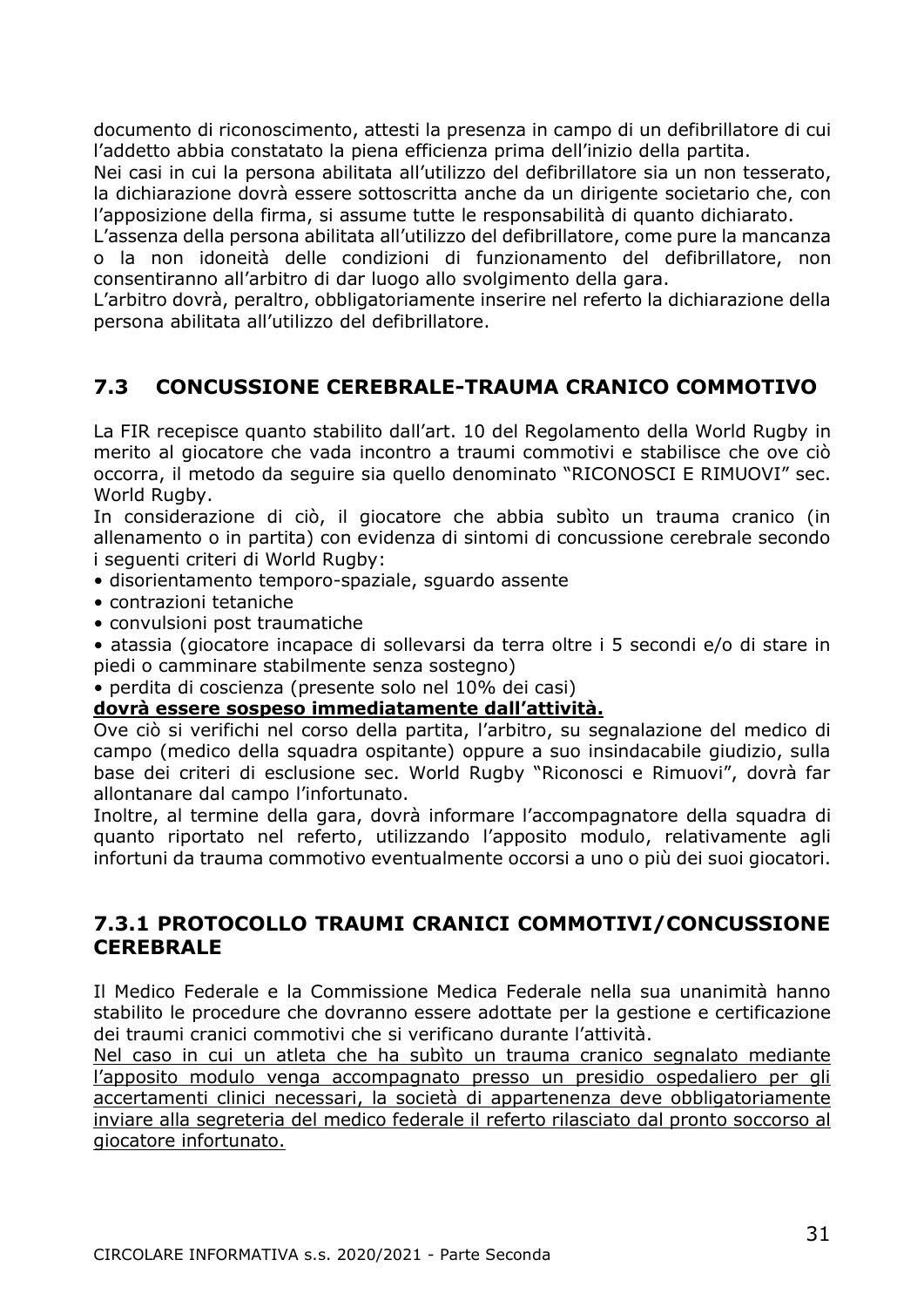Nei casi dubbi segnalati comunque attraverso l'apposito modulo, il Medico Federale ha il potere di sospendere cautelativamente il giocatore interessato, a scopo precauzionale e a tutela della salute dell'atleta, fino alla completa acquisizione della documentazione sanitaria, necessaria ad una più obiettiva valutazione (referto del pronto soccorso, dichiarazione medico di campo e/o medico sociale, certificato neurologico, etc).

La sospensione verrà comunicata alla società di appartenenza e al Comitato Regionale competente tramite pec (o, per chi non ne sia ancora provvisto, tramite e-mail federale) così come il nulla-osta per la ripresa dell'attività sportiva agonistica. La sospensione dall'attività sportiva agonistica in caso di trauma cranico commotivo è di almeno tre (3) settimane (minimo 21 giorni). **Trascorso tale periodo,** il giocatore sospeso dovrà presentare un certificato neurologico attestante la propria guarigione e l'idoneità a riprendere l'attività sportiva agonistica.

La certificazione dovrà essere inviata alla Segreteria del Medico Federale preferibilmente via e-mail all'indirizzo: *[medicofederale@federugby.it](mailto:federale@federugby.it)* o, in alternativa, a mezzo fax al n. 06.45213178.

Prima di riprendere l'attività sportiva agonistica il giocatore e la società dovranno attendere il nulla osta del Medico Federale che autorizzi il giocatore interessato a riprendere l'attività sportiva agonistica. Il nulla osta dovrà essere inviato agli interessati a mezzo mail federale dalla Segreteria del Medico Federale.

**Per i Comitati Regionali** – nel caso in cui la documentazione sanitaria sia incompleta, i Comitati dovranno richiedere direttamente le certificazioni mancanti alle società (e/o ai medici di campo) e, quindi inoltrare il tutto **solo ed esclusivamente** dopo aver completato la raccolta della documentazione necessaria, alla Segreteria del Medico Federale preferibilmente via e-mail all'indirizzo: *[medicofederale@federugby.it](mailto:medicofederale@federugby.it)* Il medico federale, valutata la documentazione inviata, predisporrà l'eventuale sospensione cautelativa dell'atleta dall'attività sportiva.

Per gli atleti sospesi cautelativamente per trauma cranico commotivo dal Medico Federale è stato predisposto un programma informatico dell'AS 400 che prevede la registrazione delle sospensioni cautelative. Ogni Comitato Regionale, dopo aver ricevuto informativa dall'Ufficio di Segreteria del Medico Federale, deve inserire i dati relativi agli atleti sospesi, in modo che, attraverso il sistema informatico, venga effettuato automaticamente il controllo sulle presenze.

All'atto del rilascio del nulla osta per la ripresa dell'attività agonistica (comunicato via e-mail federale al club di appartenenza e al Comitato Regionale di riferimento), anche il termine della sospensione per trauma cranico dovrà essere registrato sul sistema operativo AS 400 per ripristinare la corretta procedura gestionale delle presenze.

## <span id="page-31-0"></span>**7.4 SOSTITUZIONE TEMPORANEA (WR regola n. 3 .10 comma A)**

**Per ferita sanguinante**. Quando un giocatore lascia l'area di gioco per far controllare una ferita sanguinante, oppure per farsi medicare una ferita aperta, può essere rimpiazzato temporaneamente.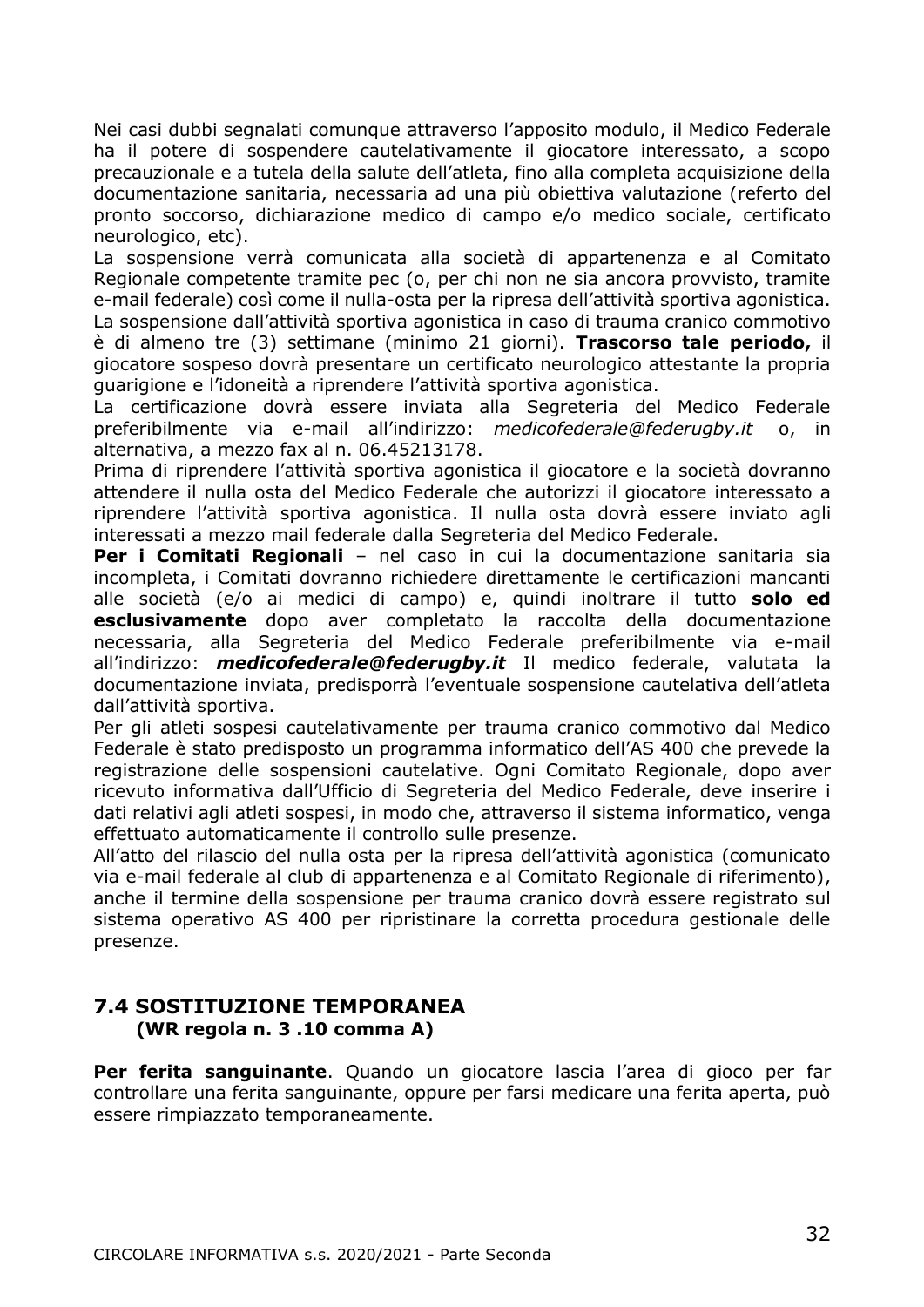Se il giocatore che è stato rimpiazzato temporaneamente non rientra nel campo di gioco entro 15 minuti (di tempo effettivo) dall'uscita dell'area di gioco, il rimpiazzo diventa definitivo ed il giocatore rimpiazzato non può rientrare in campo di gioco.

## <span id="page-32-0"></span>**7.5 NORME SPORTIVE ANTI - DOPING**  *(pubblicato sul sito: www.nadoitalia.it)*

(elenco Liste sostanze e metodi proibiti pubblicato sul sito: *[www.nadoitalia.it](http://www.nadoitalia.it/)*) Le Norme Sportive Antidoping, adottate dal NADO – ITALIA, sono le uniche regole antidoping nell'ambito dell'ordinamento sportivo italiano. Analogamente ai regolamenti di gara, sono norme che concorrono a disciplinare le situazioni in cui si svolge l'attività sportiva. Gli affiliati, i tesserati, ivi compresi gli atleti minori, con la sottoscrizione del tesseramento e del consenso informato rilasciato, per questi ultimi, da parte dell'esercente la responsabilità genitoriale, accettano queste Norme per partecipare all'attività sportiva.

Le Norme Sportive Antidoping italiane sono altresì cogenti per tutti gli Atleti italiani non tesserati alle FSN o alle DSA, ma inseriti nell'RTP ovvero per tutti quei soggetti sui quali il NADO – ITALIA ha giurisdizione.

In ottemperanza alle normative internazionali sull'anti-doping, la FIR ha recepito totalmente le disposizioni emanate in materia dal NADO – ITALIA, **a cui le società dovranno attenersi**. La FIR, a questo proposito, intensificherà, già nella stagione sportiva in corso, i controlli sui tesserati.

Il C.F. intende sensibilizzare l'attenzione delle società affiliate sul rischio dall'assunzione indiscriminata di sostanze farmacologiche.

Si può, infatti, verificare il caso che tesserati giocatori siano nella necessità di doversi sottoporre a terapia farmacologica, ricorrendo, talvolta, all'auto-prescrizione e assumendo farmaci di cui non valutano o non conoscono il principio attivo, sottoponendosi al rischio di assumere, anche inconsapevolmente, sostanze vietate. Al riguardo, al fine di evitare che tesserati giocatori assumano inconsapevolmente, farmaci di cui non si conosce il principio attivo, si richiama l'attenzione di tutti a verificarne la tossicità.

Al fine di tutelare l'integrità psico-fisica dei tesserati giocatori, di salvaguardare la loro integrità morale unitamente a quella delle società, nonché di dettare norme di comportamento uniformi, la FIR - raccomandando la massima vigilanza - ha inteso emanare il seguente.

## <span id="page-32-1"></span>**7.5.1 PROTOCOLLO DI CONDOTTA**

Al momento del tesseramento o del rinnovo del tesseramento, la società è tenuta a richiedere - e il giocatore a rilasciare - una autocertificazione secondo il modello *pubblicato sul sito federale www.federugby.it alla pagina modulistica federale*, attestante l'eventuale assunzione di sostanze negli ultimi due mesi. Tale autocertificazione dovrà essere conservata - a cura del Presidente della società agli atti della società, unitamente alla certificazione di idoneità e alla scheda di vaccinazione antitetanica.

Devono essere inoltre tempestivamente comunicate dal giocatore alla società - nel corso della Stagione Sportiva - con autocertificazione o con certificato medico, ogni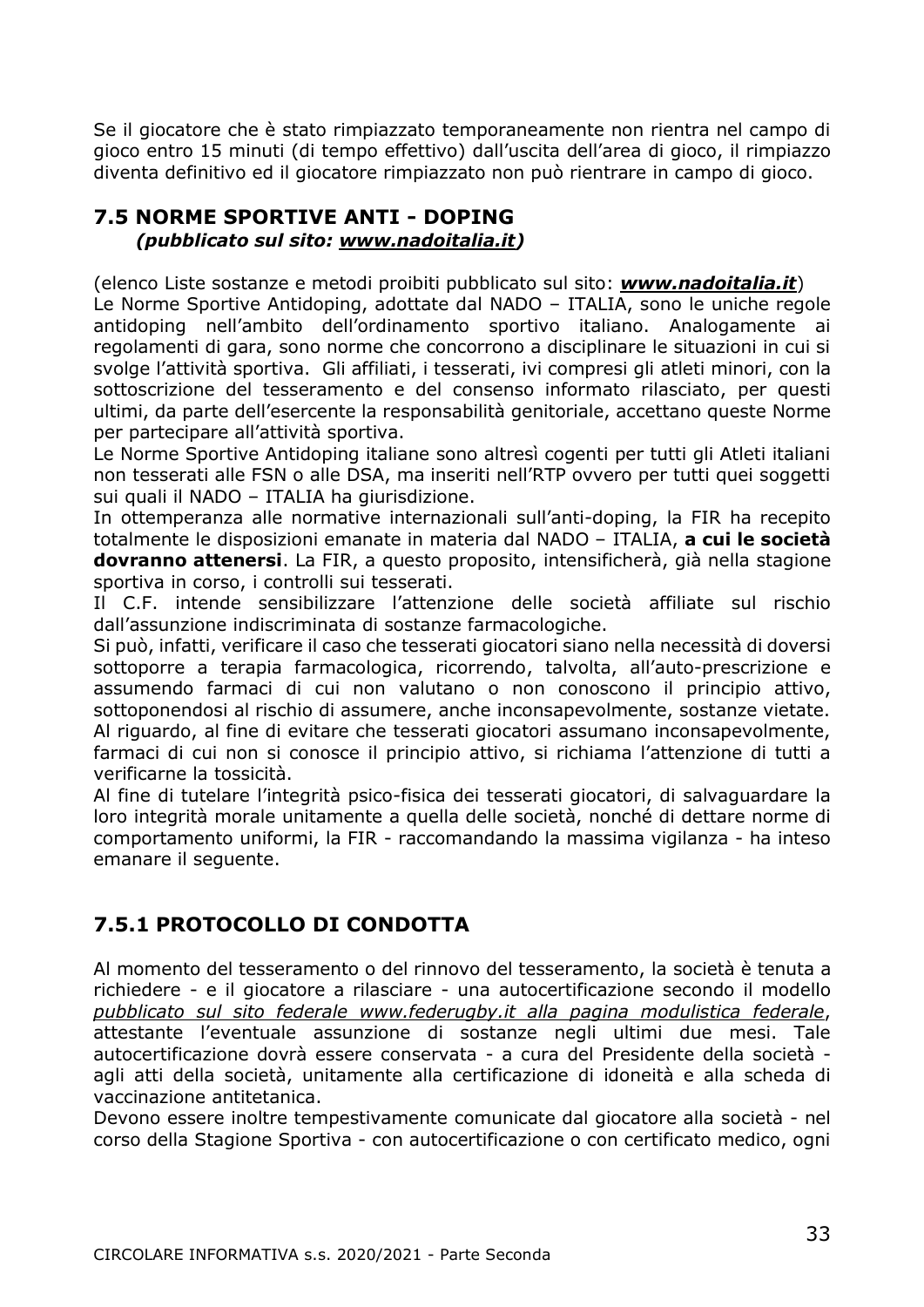assunzione di farmaco a scopo terapeutico. Tale documentazione a cura del Presidente della società dovrà essere conservata agli atti della società.

Per gli atleti con patologie mediche documentate che necessitano l'uso di una sostanza vietata o il ricorso ad un metodo proibito, devono attenersi a quanto disposto nel Disciplinare per l'esenzione a fini terapeutici TUE (pubblicato sul sito: *[www.coni.it/antidoping](http://www.coni.it/antidoping)* - www.nadoitalia.it)

Nel caso di controllo anti-doping, **il medico della società è in ogni caso tenuto a dichiarare preventivamente** - anche a mezzo di certificazione prodotta dal Dirigente accompagnatore - alla Autorità deputata al controllo, se il tesserato sorteggiato per il controllo anti-doping ha assunto farmaci sottoposti a restrizione d'uso. In ogni caso dovrà essere fatta preventiva dichiarazione alla Autorità deputata al controllo, delle comunicazioni precedentemente notificate all'Ufficio del Medico Federale.

#### **N.B.: IL MEDICO FEDERALE È A DISPOSIZIONE DEI MEDICI SOCIALI O DI CHIUNQUE SIA INTERESSATO ALLA CORRETTA APPLICAZIONE DEL PROTOCOLLO DI CONDOTTA.**

## <span id="page-33-0"></span>**7.5.2 DISCIPLINARE PER L'ESENZIONE A FINI TERAPEUTICI**

Le richieste di esenzione ai fini terapeutici (mod. F49 Rev. 6) devono essere presentate a mezzo posta raccomandata a/r all'Ufficio **Nado Italia**  C.E.F.T.(Comitato Esenzione ai Fini Terapeutici) del **Nado Italia CEFT (Viale dei Gladiatori, n. 2 – 00135 Roma)** attenendosi al "**Disciplinare concernente l'organizzazione e funzionamento del Comitato per l'Esenzione ai fini terapeutici (C.E.F.T.) e l'uso terapeutico di sostanze e metodi proibiti**" contenute nel documento "*Norme sportive antidoping*" e a quanto previsto dal "**Dispositivo Attuativo RTP & Whereabouts**".

Si fa presente che una volta inviata la richiesta di esenzione, l'atleta non potrà essere utilizzato fino al ricevimento di autorizzazione da parte del NADO ITALIA C.E.F.T. Per tutto ciò che concerne la materia *antidoping* ci si riporta integralmente ai regolamenti e alla relativa modulistica che sono pubblicati sul si to *[www.nadoitalia.it](http://www.nadoitalia.it/)***.**

## <span id="page-33-1"></span>**7.6 ASSICURAZIONE**

**(la modulistica è pubblicata sul sito federale)**

La Federazione ha stipulato una convenzione infortuni con la compagnia Cattolica Assicurazioni.

La polizza assicurativa, la modulistica e le istruzioni relative alla denuncia e chiusura infortunio, sono visionabili e scaricabili dal sito federale *[www.federugby.it/assicurazioni](http://www.federugby.it/assicurazioni)*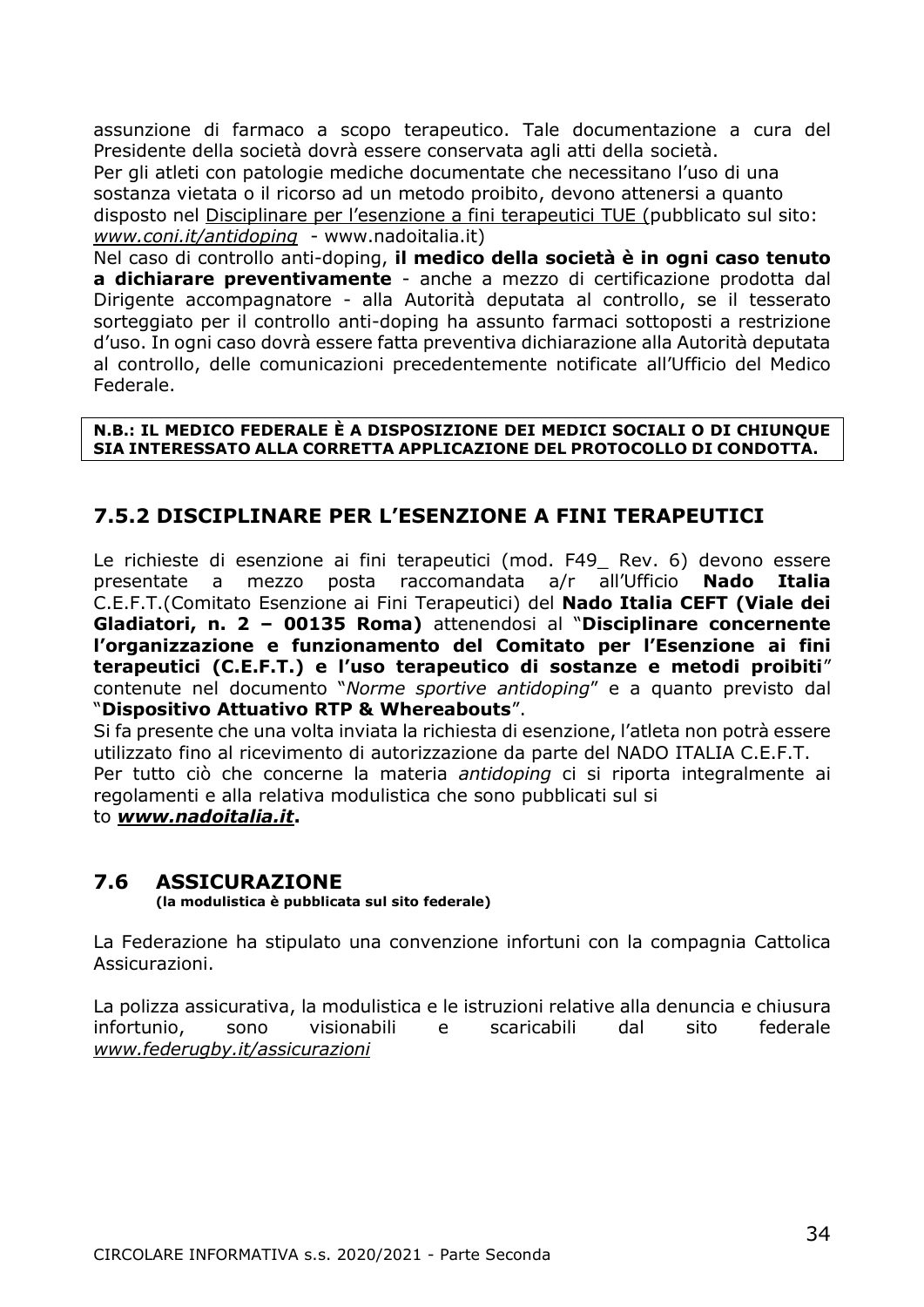# **8. REGOLAMENTO CAMPI DI GIOCO**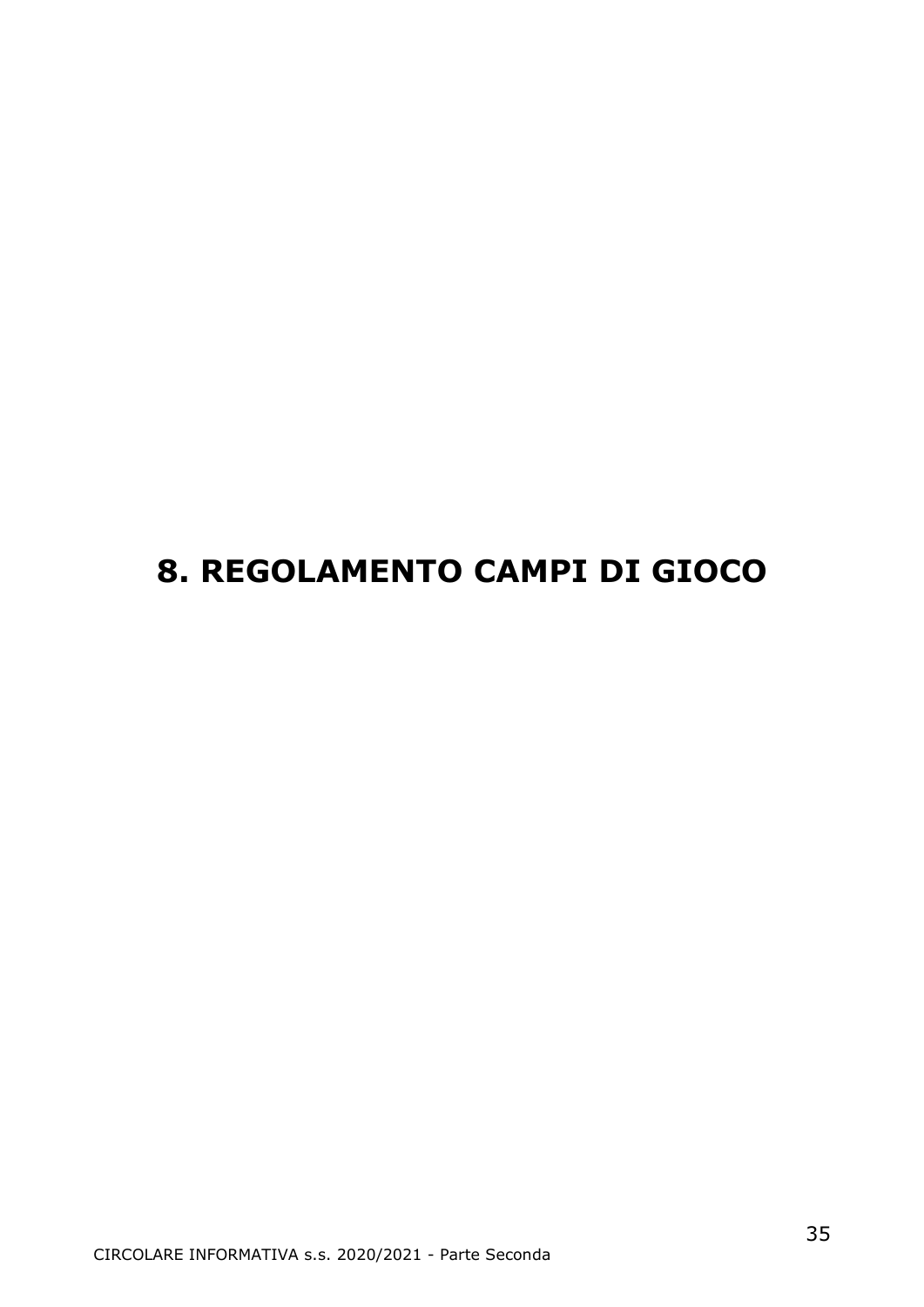## <span id="page-35-0"></span>**8. REGOLAMENTO CAMPI DI GIOCO**

Ai sensi dell'art. 4 del Regolamento Attività Sportiva le società, per svolgere attività agonistica, devono disporre di un impianto sportivo ove disputare le gare, dotato di servizi convenientemente attrezzati e, se ritenuto conforme a quanto prescritto dal Regolamento di Gioco della World Rugby, regolarmente omologato dalla Commissione Tecnica Federale.

Per ottenere l'omologazione, le società devono far pervenire all'ufficio della Commissione Organizzatrice Gare l'apposita scheda sottoscritta dal Presidente che garantisce la rispondenza dei dati alla realtà.

## <span id="page-35-1"></span>**8.1 DELIMITAZIONE**

Il Consiglio Federale, recependo l'art. 6 del Decreto del Ministero del Lavoro e della Previdenza Sociale e del Ministero dell'Interno del 18 marzo 1996, ha stabilito che "lo spazio riservato agli spettatori deve essere delimitato rispetto a quello della attività sportiva; tale delimitazione deve essere conforme alle disposizioni del Comitato Olimpico Nazionale Italiano e delle Federazioni Sportive Internazionali **". Ha, inoltre, stabilito che tale delimitazione deve avere misura minima di 1,10 mt. di altezza".**

## <span id="page-35-2"></span>**8.2 SUPERFICIE DEL RECINTO DI GIOCO**

a) **Requisito**. La superficie deve essere sempre, in ogni caso, sicura per la disputa del gioco.

b) **Tipo di superficie**. La superficie del terreno di gioco deve essere in erba ma può anche essere di sabbia, terra battuta o erba artificiale. La gara può essere disputata sulla neve a condizione che la neve e la superficie sottostante non siano pericolose per giocare. La superficie non deve essere permanentemente dura, come asfalto o cemento.

Nel caso di superficie in erba artificiale, essa dovrà essere conforme alle specifiche della World Rugby (Normativa n. 22).

## **DIMENSIONI RICHIESTE PER IL RECINTO DI GIOCO**

## <span id="page-35-3"></span>**8.3.1 DIMENSIONI**

a) Il campo di gioco non deve eccedere i 100 metri in lunghezza ed i 70 metri in larghezza (è tollerata una differenza del 3% in meno: lunghezza 97 mt e larghezza 67 mt). Ciascuna area di meta non deve eccedere i 22 metri in lunghezza (min. 7 mt.) ed i 70 metri in larghezza.

b) La lunghezza e la larghezza dell'area di gioco devono essere il più possibile vicine alle dimensioni indicate.

c) La distanza tra la linea di meta e la linea di pallone morto deve essere non inferiore a 7 metri. In ogni caso non inferiore a 5 mt.

d) Assenza di ostacoli fissi a meno di 3 mt. dalle linee laterali e da quelle di pallone morto.

Le suddette dimensioni stabiliscono le misure minime per le omologazioni di campi da gioco definiti "regolamentari". I lavori di riqualificazione per impiantistica sportiva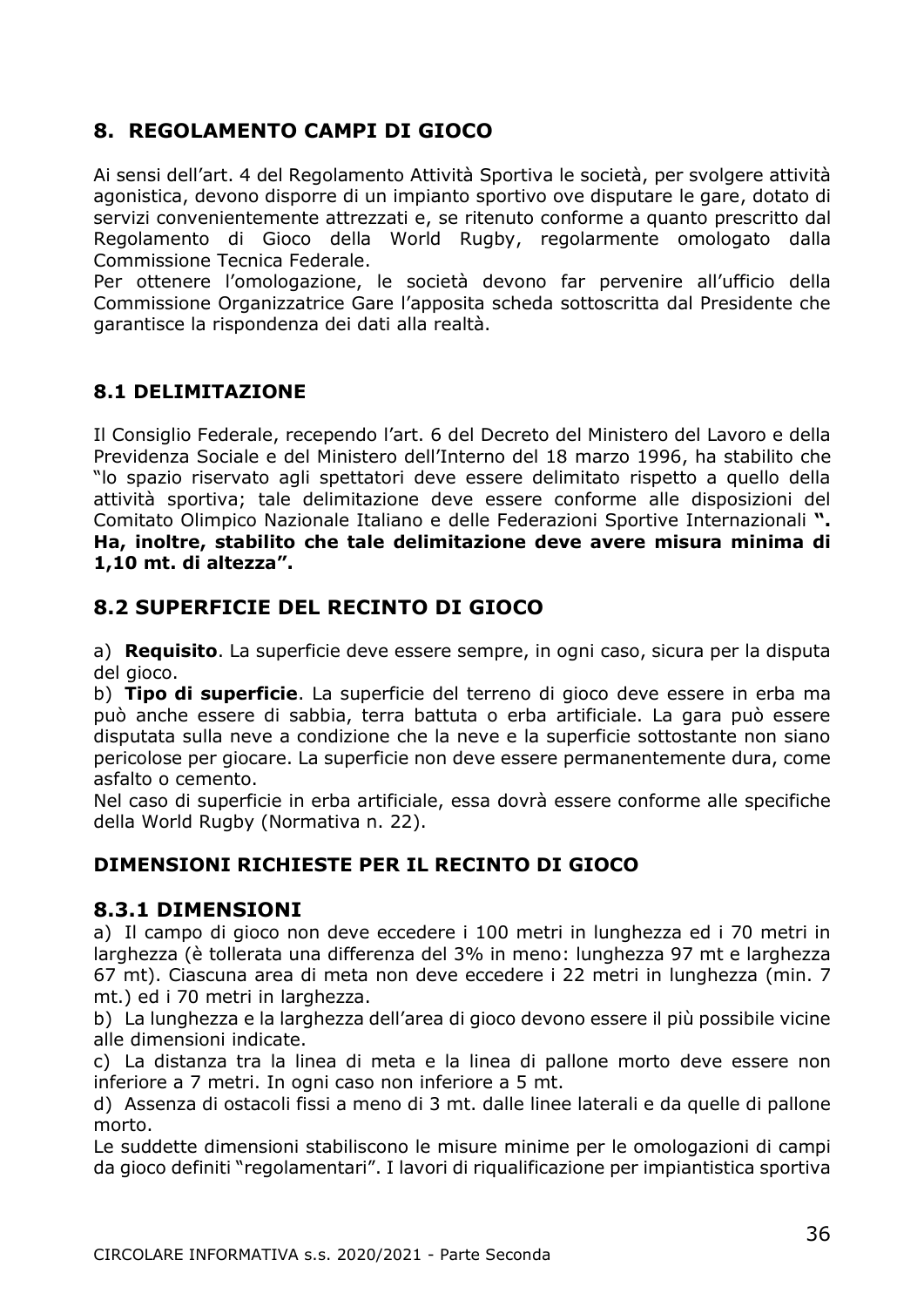destinata al rugby, effettuati su tali campi regolamentari, sono, peraltro, oggetto di finanziamento da parte di FIR (si veda apposito bando federale approvato dal C.F. in data 16.11.2012).

## **8.3.2 CAMPIONATI DI ECCELLENZA - TOP 12, SERIE A, SERIE B, SERIE C**

Vedi Campionati di competenza, ad eccezione della Serie A Femminile cui si prescrive il rispetto delle medesime caratteristiche previste per la serie C Maschile.

## **8.3.3 CAMPIONATO NAZIONALE GIOVANILE UNDER 16/18 MASCHILE**

• dimensioni:

lunghezza: mt. min. 90 max 100 (da porta a porta);

larghezza: mt. min. 60 max 70 (da linea laterale a linea laterale);

area di meta: mt. min. 5 max 22 cadauna;

- terreno-tappeto possibilmente erboso, comunque non duro e pericoloso;
- assenza di ostacoli fissi a meno di mt. 3 dalle linee laterali e da quelle di pallone morto;
- panchine: 2 coperte o scoperte;
- recinzione a norma della legge di P.S.;
- pali porte: alt. min. mt. 6 con rivestimento protettivo alla base per una alt. min. mt. 2;
- telefono;
- barella trasporto infermi.

## **8.3.4 ATTIVITA' NAZIONALE GIOVANILE UNDER 14 MASCHILE**

Le misure del campo di gioco sono riportate nel Regolamento di Gioco Under 14. (pubblicato sul sito federale nel menù della CNAr)

## **8.3.5 COPPA ITALIA SENIORES FEMMINILE**

Le misure del campo di gioco sono riportate nel Regolamento di Gioco Coppa Italia Seniores Femminile.

(pubblicato sul sito federale nel menù della CNAr)

## **8.3.6 CAMPIONATO INTERREGIONALE U16 E U18 FEMMINILE**

Le misure del campo di gioco sono riportate nel Regolamento di Gioco Campionato Interregionale U16 e U18 Femminile.

(pubblicato sul sito federale nel menù della CNAr)

### **8.3.7 ATTIVITA' U14 FEMMINILE**

Le misure del campo di gioco sono riportate nel Regolamento di Gioco U14 Femminile. (pubblicato sul sito federale nel menù della CNAr)

## **8.3.8 ATTIVITÀ DI PROPAGANDA**

Le misure del campo di gioco sono riportate nel Regolamento di Gioco Propaganda. (pubblicato sul sito federale nel menù della CNAr)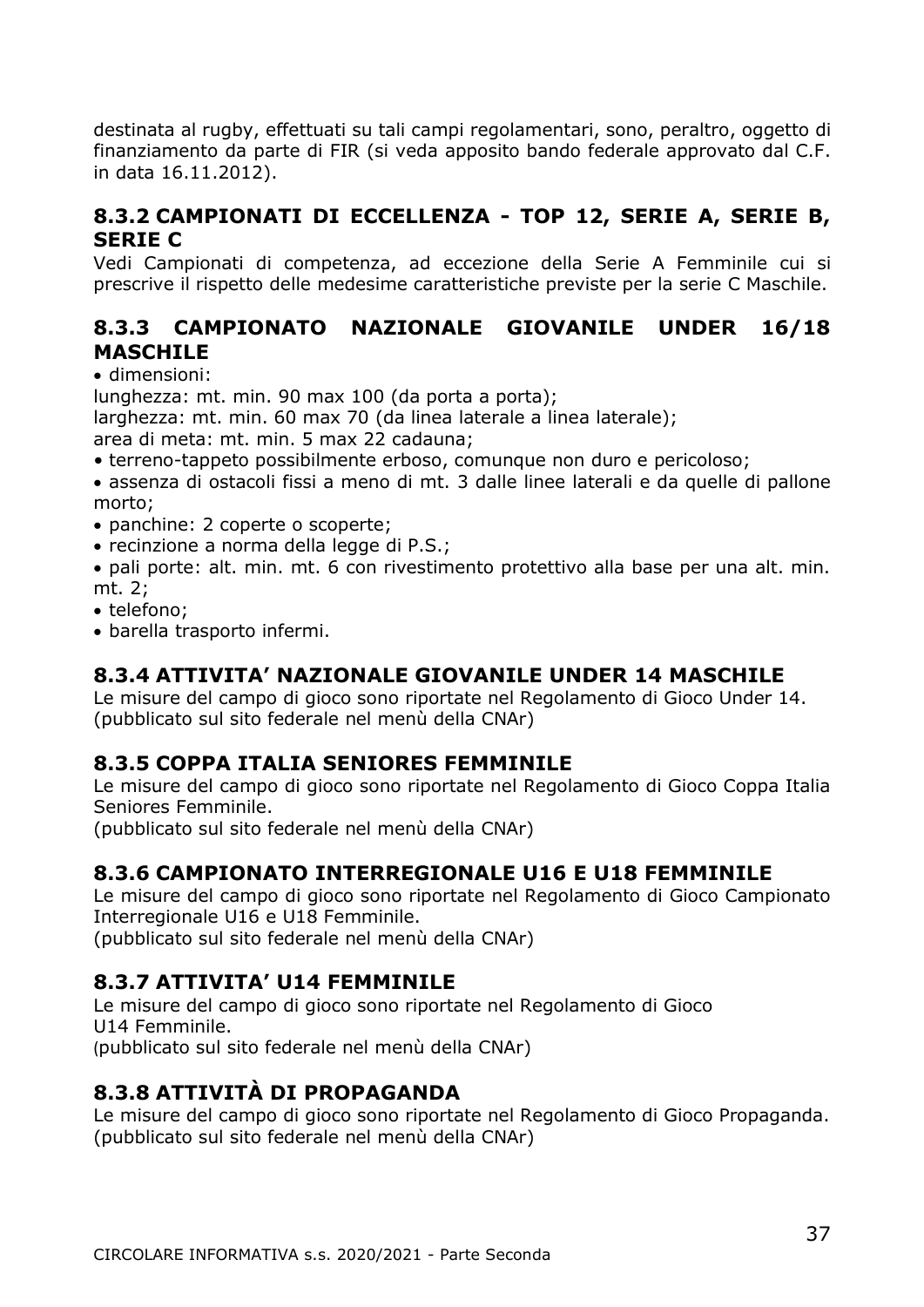# **9. ATTIVITÀ AGONISTICA NON UFFICIALE**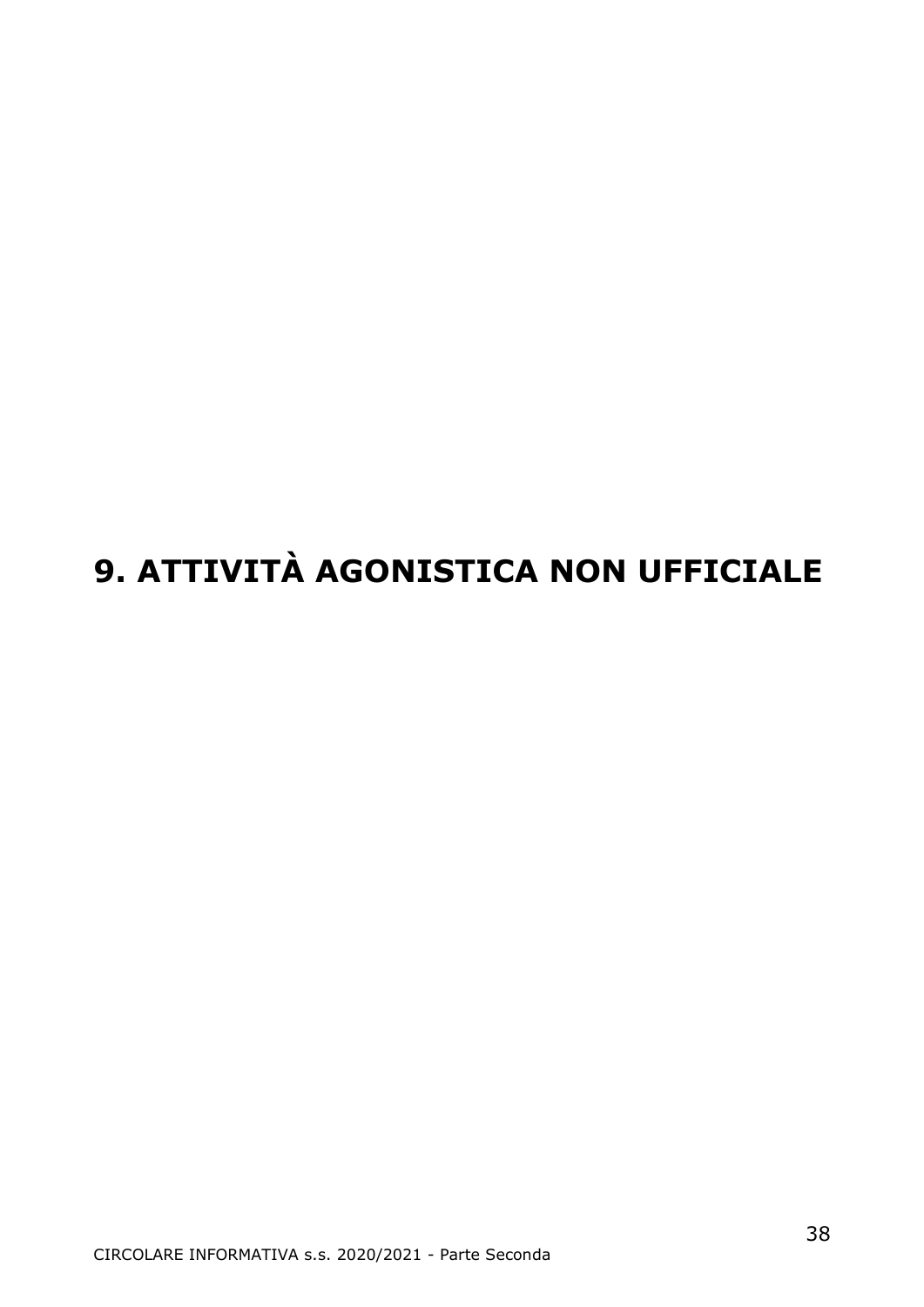## **9. ATTIVITÀ AGONISTICA NON UFFICIALE**

Il Regolamento Attività Sportiva (art. 31 e seguenti) indica come "Attività Agonistica non Ufficiale", tutte le gare non comprese tra quelle indette dal Consiglio Federale e organizzate da altri Enti od Organi su incarico dello stesso Consiglio Federale. Lo svolgimento di questa attività è subordinato a quello dell'Attività Agonistica Ufficiale.

## **9.1 ATTIVITÀ INTERNAZIONALE DI CLUB O DI SELEZIONI REGIONALI**

Per le gare internazionali con squadre straniere che hanno categorie di tesseramento Giovanile e Propaganda diverse da quelle federali, potrà essere autorizzato l'utilizzo dei giocatori in deroga alle categorie previste dai regolamenti FIR. La differenza di età dei giocatori in campo non dovrà essere superiore a un anno (es. i '97 non possono giocare con i '99).

Per le categorie Seniores e Old rimangono validi i limiti di età previsti dalle normative vigenti.

**N.B.: LA COPERTURA ASSICURATIVA SI ATTIVA SOLO CON L'AUTORIZZAZIONE RILASCIATA DALLA FIR PER LE AMICHEVOLI CON SQUADRE STRANIERE E CON L'AUTORIZZAZIONE RILASCIATA DAL COMITATO REGIONALE COMPETENTE, PER LE AMICHEVOLI TRA SQUADRE ITALIANE.**

## **9.1.1 GARE O TOUR DI SQUADRE ITALIANE ALL'ESTERO**

I soggetti affiliati che intendano stipulare accordi sportivo - culturali con club esteri sono obbligati a richiedere preventiva autorizzazione al Consiglio Federale, per il tramite dell'Ufficio Tecnico cui andrà inviata apposita domanda scritta.

La società italiana partecipante al Tour all'estero deve fare richiesta scritta di partecipazione all'Ufficio Tecnico almeno 20 giorni prima della gara, o del tour, tramite e-mail specificando:

a) data della partenza e del rientro;

b) data e luogo dell'incontro/i;

c) nome della società organizzatrice straniera e della federazione straniera di riferimento;

d) livello dell'incontro/i (Seniores - ecc.);

e) dichiarazione del Presidente della società italiana richiedente autorizzazione a essere a conoscenza delle norme emanate in materia dalla World Rugby;

- oppure avvalendosi dello specifico modulo "Gare – Tour di squadre italiane all'estero" scaricabile dal sito federale alla voce "modulistica FIR.

Conformemente alle disposizioni emanate in materia dalla World Rugby, la FIR, esaminata la richiesta e concessa l'autorizzazione, provvederà ad inviare alla Federazione straniera interessata ed alla società richiedente, il nulla-osta al Tour.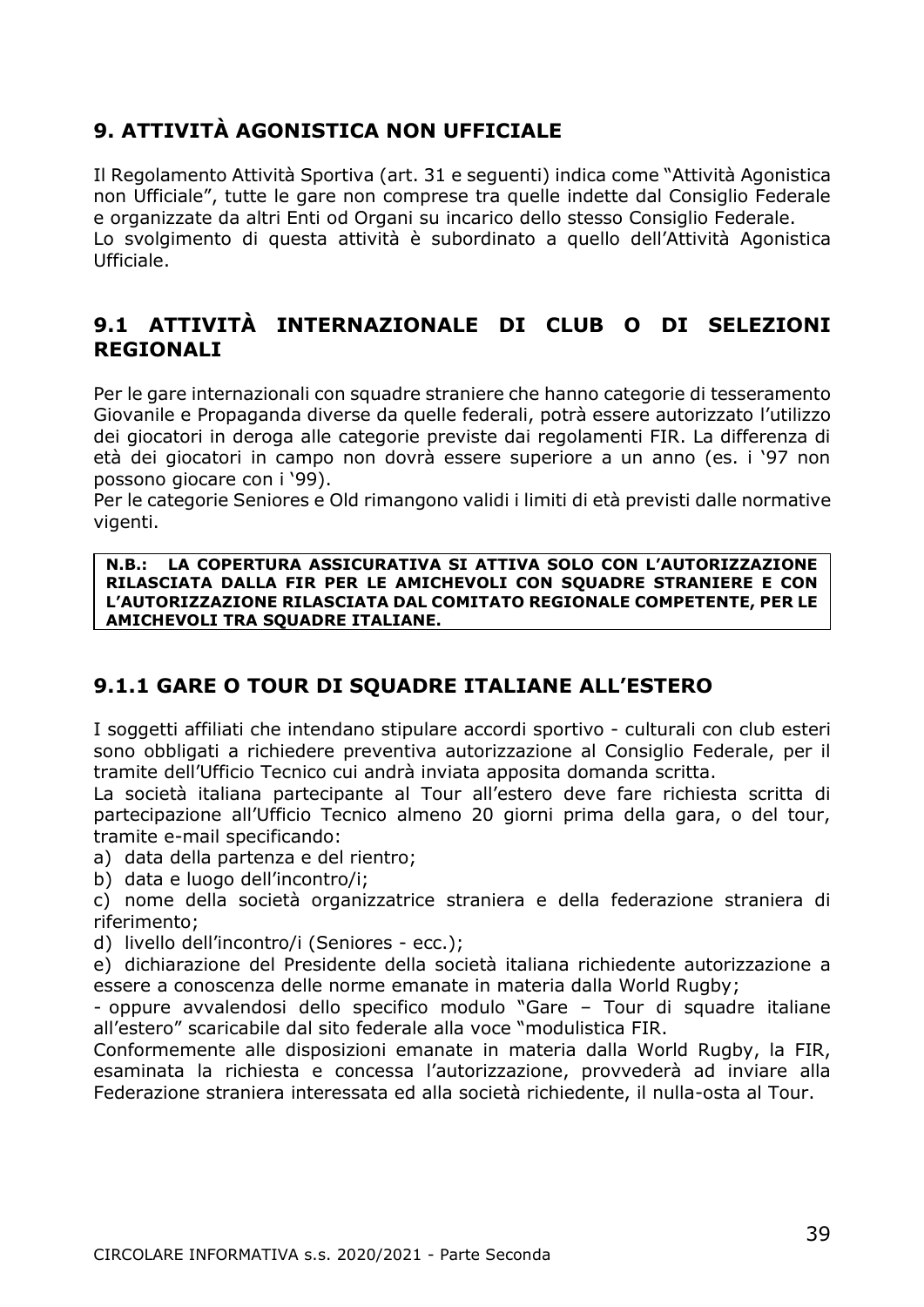## **9.1.2 GARE O TORNEI CON SVOLGIMENTO IN ITALIA E PARTECIPAZIONE DI CLUB STRANIERI**

La società italiana che organizza e/o partecipa all'incontro o al torneo cui partecipano una o più squadre straniere deve darne comunicazione all'Ufficio Tecnico almeno 20 giorni prima della data di svolgimento della gara specificando:

a) data, orario e luogo dell'incontro o del torneo;

b) denominazione esatta del/dei club straniero/i e Federazione straniera di appartenenza;

c) livello dell'incontro (Seniores - Under 18 ecc.);

d) copia del nulla-osta rilasciato dalla Federazione straniera di appartenenza del Club;

e) dichiarazione del Presidente della società italiana richiedente autorizzazione di essere a conoscenza delle norme emanate in materia dalla World Rugby;

- oppure avvalendosi dello specifico modulo "Gare – Tornei in Italia con partecipazione di club stranieri" scaricabile tra la "Modulistica" FIR disponibile sul sito ufficiale

La designazione degli arbitri avverrà:

per le gare di categoria seniores a cura della C.O. Nazionale;

per le gare di categoria giovanile e di propaganda a cura del Comitato Regionale di riferimento.

## **9.1.3 PARTECIPAZIONE A GARE NON UFFICIALI IN ITALIA DI SINGOLI GIOCATORI TESSERATI PER FEDERAZIONI STRANIERE**

Se una società italiana vuole utilizzare in tali incontri un giocatore tesserato per una Federazione straniera, dovrà richiedere all'Ufficio Tecnico della FIR, almeno 20 giorni prima della gara, di inoltrare alla Federazione straniera di appartenenza dell'invitato la domanda di nulla-osta. Nella richiesta di nulla-osta la società dovrà specificare di essere a conoscenza e di accettare la regolamentazione della World Rugby. Il giocatore extracomunitario dovrà portare con sé copia del concesso nulla-osta. In ogni caso, la FIR dovrà ricevere il nulla-osta prima della data dell'incontro dalla società italiana organizzatrice o dalla Federazione straniera di appartenenza del giocatore invitato.

### **9.1.4 PARTECIPAZIONE A GARE ALL'ESTERO CON UN CLUB STRANIERO DI UN GIOCATORE ITALIANO TESSERATO PER UNA SOCIETÀ ITALIANA**

Il giocatore invitato da un club straniero, per partecipare ad una gara all'estero, dovrà richiedere alla FIR il nulla-osta allegando alla domanda copia dell'invito ricevuto ed autorizzazione della propria società (da compilare sui fac-simile della World Rugby in lingua inglese).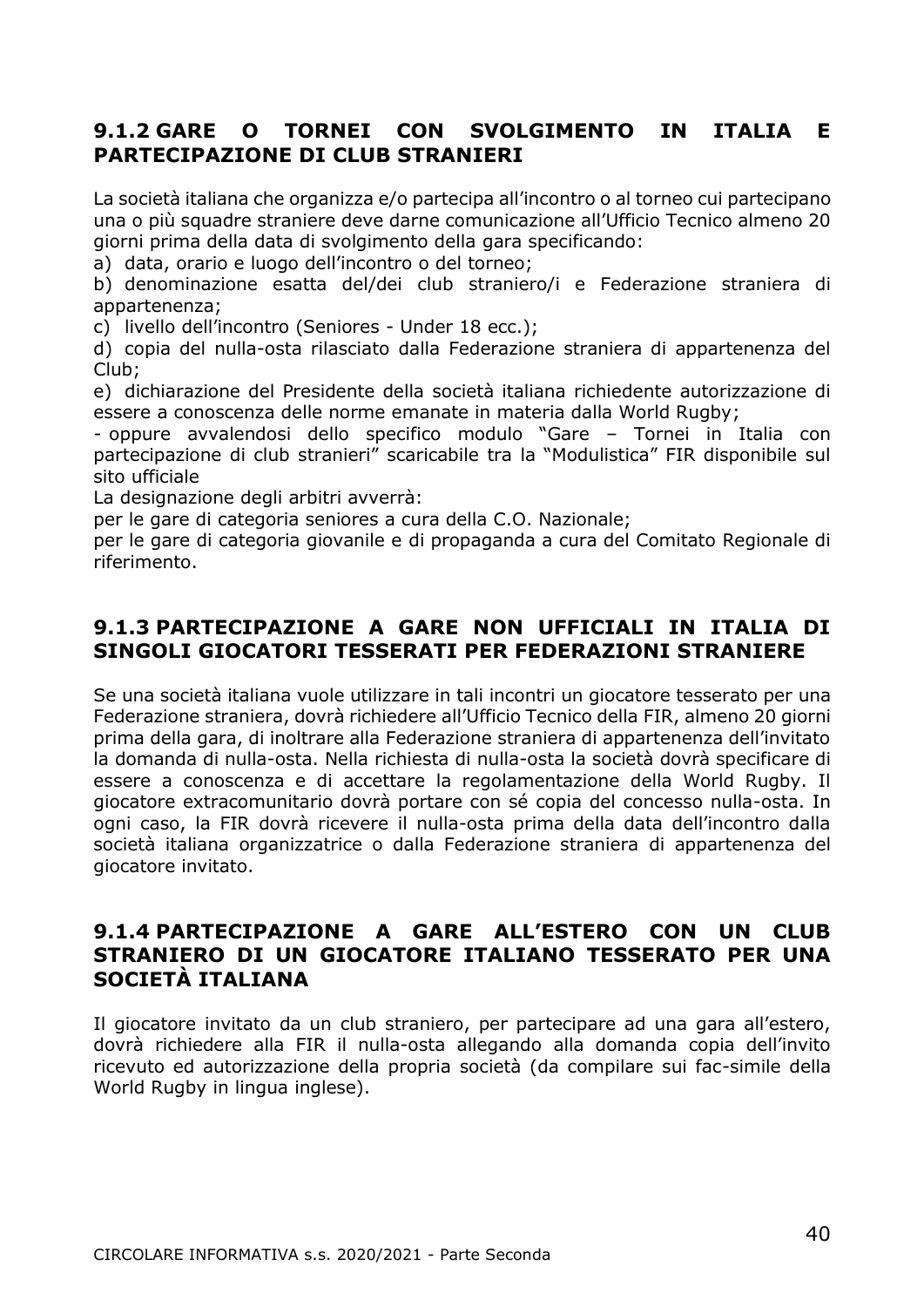## **9.2 ATTIVITÀ NAZIONALE DI CLUB O DI SELEZIONI REGIONALI**

Come disposto dall'art. 31 lett. b) del Regolamento Sportivo, la società che intende disputare gare o tornei amichevoli cui partecipano solo squadre italiane, dovrà inviare la richiesta di autorizzazione al C.R. territorialmente competente almeno 5 giorni prima della gara, allo scopo di consentire la designazione di un Direttore di gara.

#### **DISPOSIZIONI PER LO SVOLGIMENTO DELLA GARA**

Si ricorda che le disposizioni per la disputa di gare amichevoli sono le stesse previste per le gare dei campionati ufficiali, e pertanto:

a) i giocatori che partecipano devono essere regolarmente tesserati alla data della gara (art. 7 punto 1 lett. f) Reg. Sportivo);

b) la società deve disporre di un medico (art. 7 punto 1 lett. d Reg. Sportivo);

c) l'accompagnatore deve presentare regolarmente l'elenco giocatori all'arbitro designato insieme alle tessere ed ai documenti dei partecipanti (art. 8 punto 1 lett. a Reg. Sportivo).

#### **UTILIZZO DI GIOCATORI DI ALTRA SOCIETÀ**

La società che intende utilizzare un giocatore in una gara amichevole, sia esso italiano o extracomunitario ma tesserato per altra società, dovrà ottenere dalla stessa specifica autorizzazione e la consegna della tessera per la presentazione all'arbitro.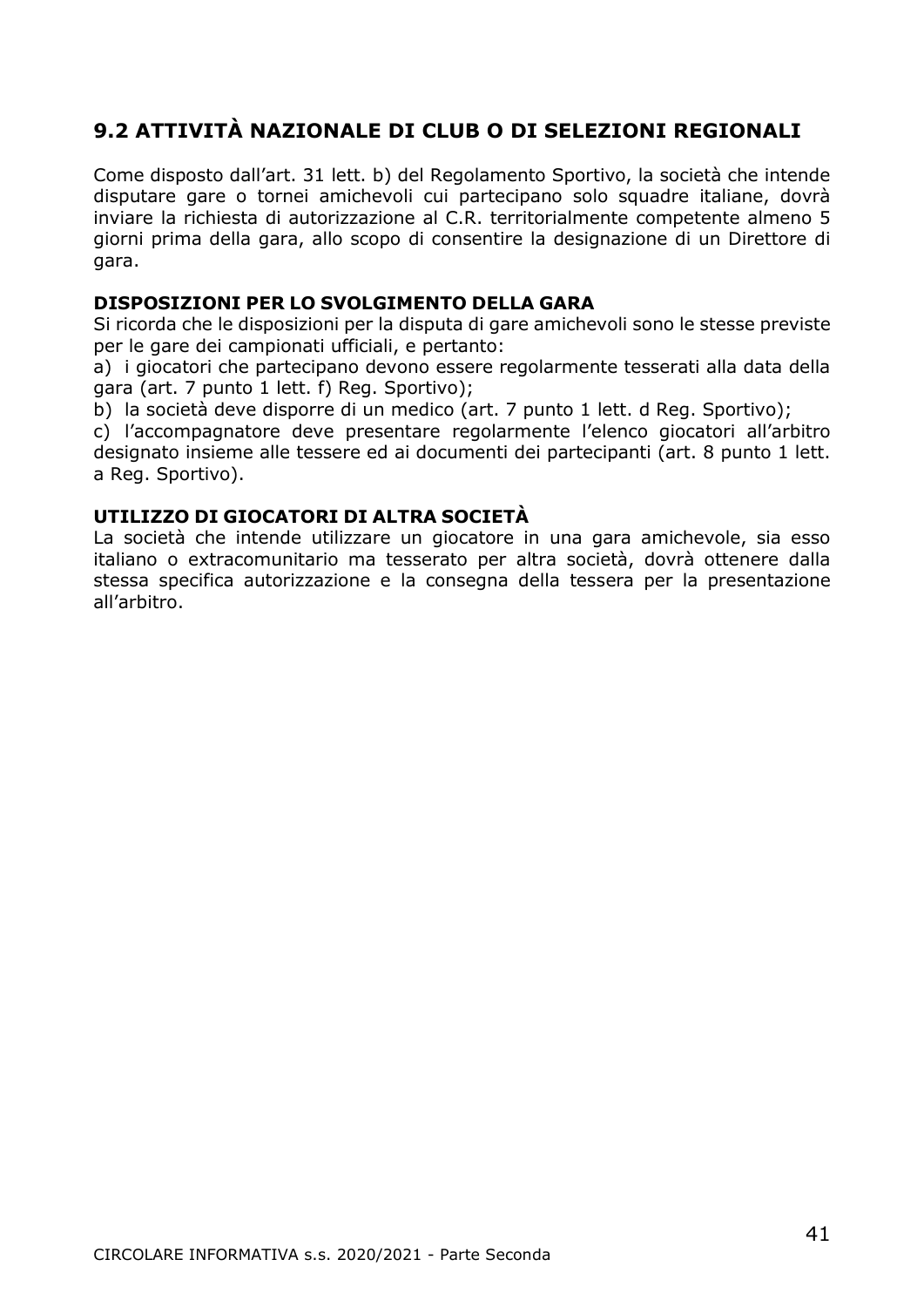## **10. PREMIAZIONI**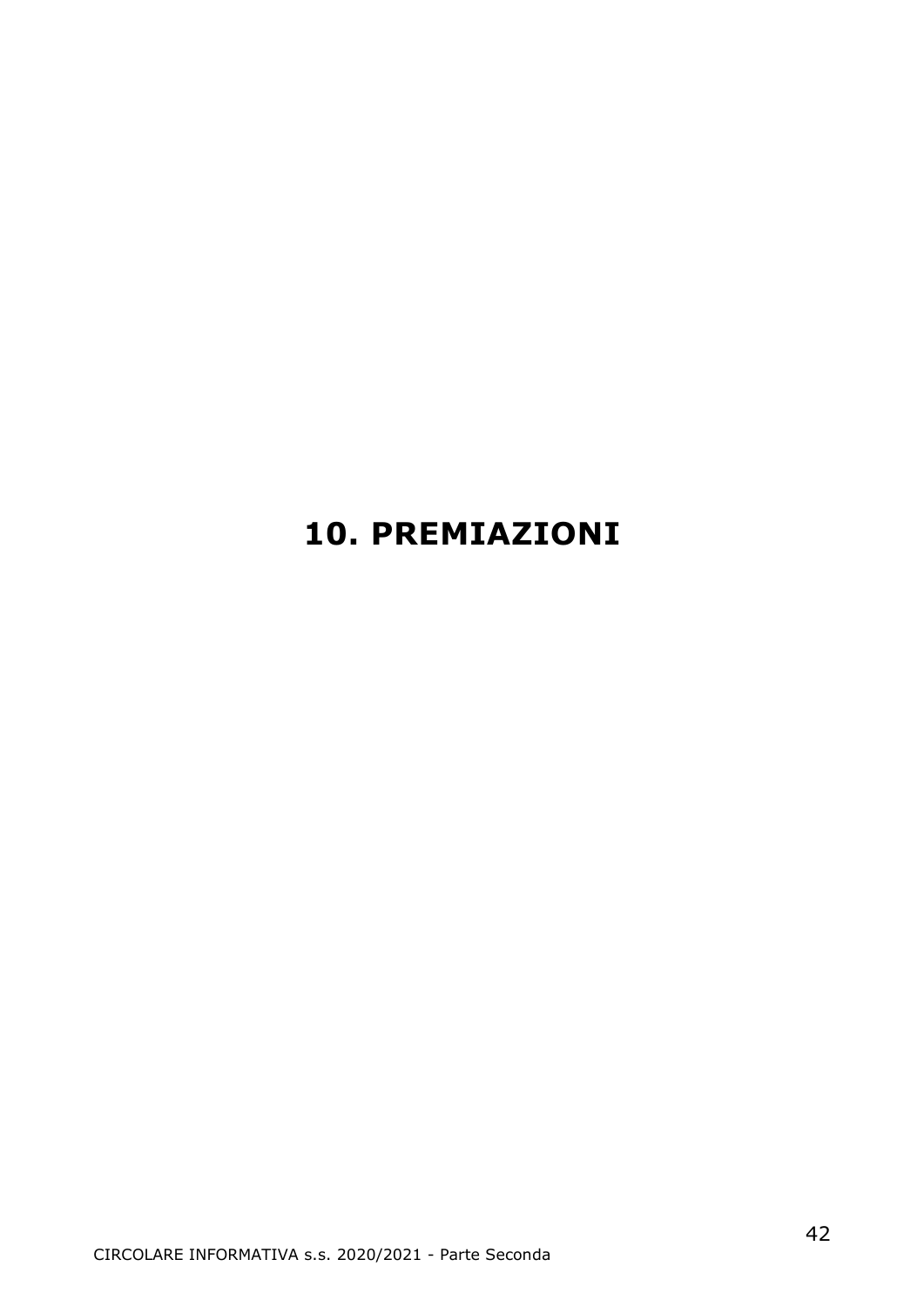### **10. PREMIAZIONI**

#### **CAMPIONATO ECCELLENZA - TOP 12**

1ª classificata: 1 Coppa FIR Campione d'Italia Assoluto e 40 Medaglie dorate 2ª classificata: 1 Coppa FIR e 40 Medaglie argentate

#### **CAMPIONATO SERIE A MASCHILE**

1ª classificata: 1 Coppa FIR Campione d'Italia di Serie A e 40 Medaglie dorate 2ª classificata: 1 Coppa FIR e 40 Medaglie argentate

#### **CAMPIONATO SERIE A FEMMINILE**

| 1 <sup>a</sup> classificata: | 1 Coppa FIR Campione d'Italia; 30 Medaglie dorate |
|------------------------------|---------------------------------------------------|
| 2 <sup>a</sup> classificata: | 1 Coppa FIR; 30 Medaglie argentate                |

#### **CAMPIONATO SERIE B MASCHILE**

Promosse in Serie A: 1 Coppa FIR; 30 medaglie dorate

#### **CAMPIONATO SERIE C GIRONE 1**

Promosse in serie B: 1 Coppa FIR; 30 Medaglie dorate

#### **CAMPIONATO UNDER 18 MASCHILE**

1ª classificata: 1 Coppa FIR Campione d'Italia juniores; 30 medaglie dorate 2ª classificata: 1 Coppa FIR; 30 medaglie argentate Vincente AREA 1 Trofeo della Serenissima Vincente AREA 2 Trofeo delle Alpi Vincente AREA 3 Trofeo degli Appennini Vincente AREA 4 Trofeo dei Tre Mari

#### **TROFEO INTERREGIONALE UNDER 18 FEMMINILE**

1ª classificata: 1 Coppa FIR; 20 Medaglie dorate 2ª classificata: 1 Coppa FIR; 20 Medaglie argentate

#### **CAMPIONATO UNDER 16 MASCHILE**

| 1ª classificata 4 | Trofeo Mario Lodigiani U.16 +30 medaglie dorate |
|-------------------|-------------------------------------------------|
| 2ª classificata   | 1 Coppa FIR + 30 medaglie argentate             |
| Vincente AREA 1   | Trofeo della Serenissima                        |
| Vincente AREA 2   | Trofeo delle Alpi                               |
| Vincente AREA 3   | Trofeo degli Appennini                          |
| Vincente AREA 4   | Trofeo dei Tre Mari                             |

#### **TROFEO INTERREGIONALE UNDER 16 FEMMINILE**

| 1ª classificata: | 1 Coppa FIR; 20 Medaglie dorate    |
|------------------|------------------------------------|
| 2ª classificata: | 1 Coppa FIR; 20 Medaglie argentate |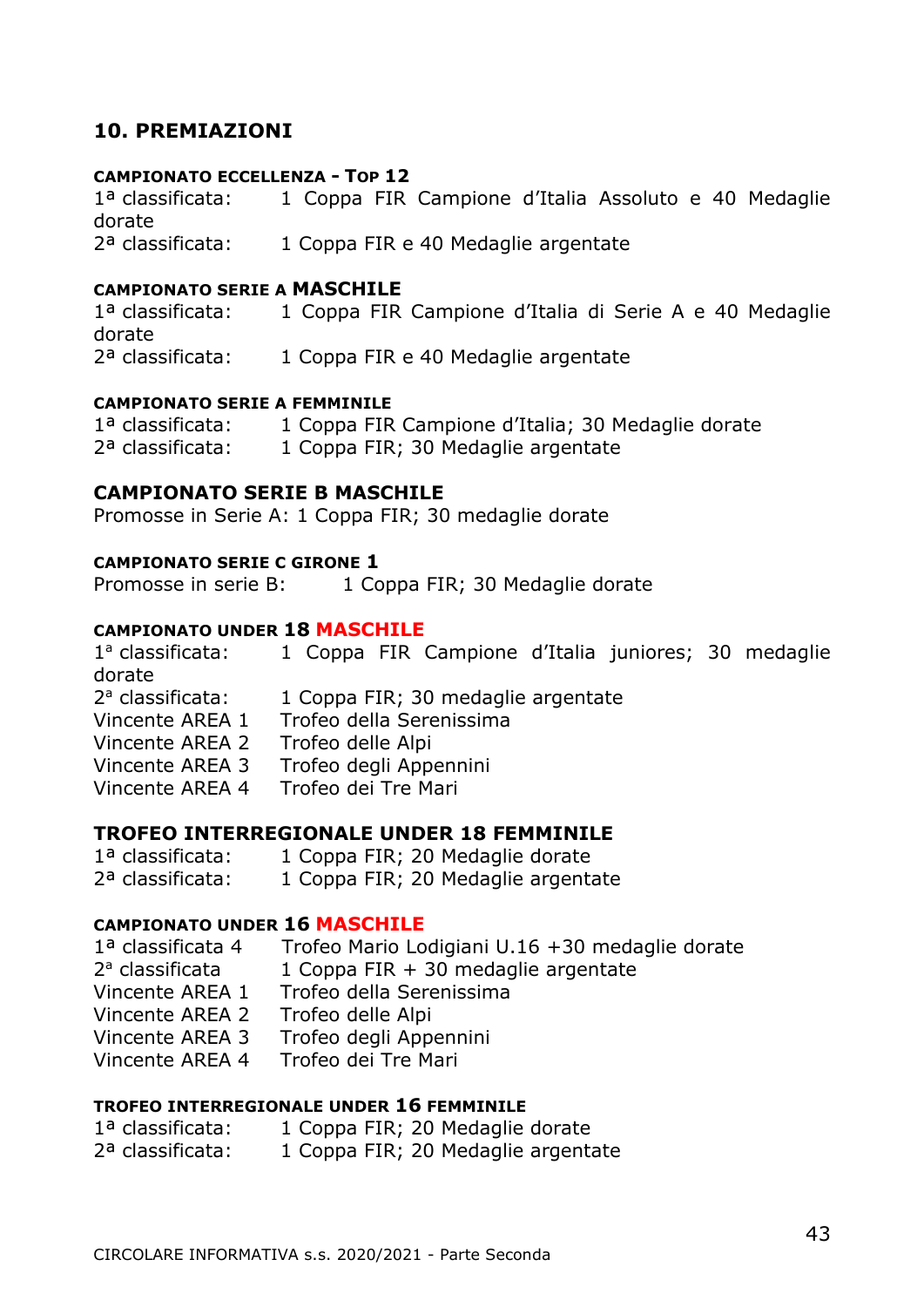#### **MEDAGLIE UFFICIALI DI GARA**

In occasione delle Finali dei Campionati si premieranno gli Ufficiali di gara designati mediante consegna a ciascuno dei presenti di 1 medaglia dorata.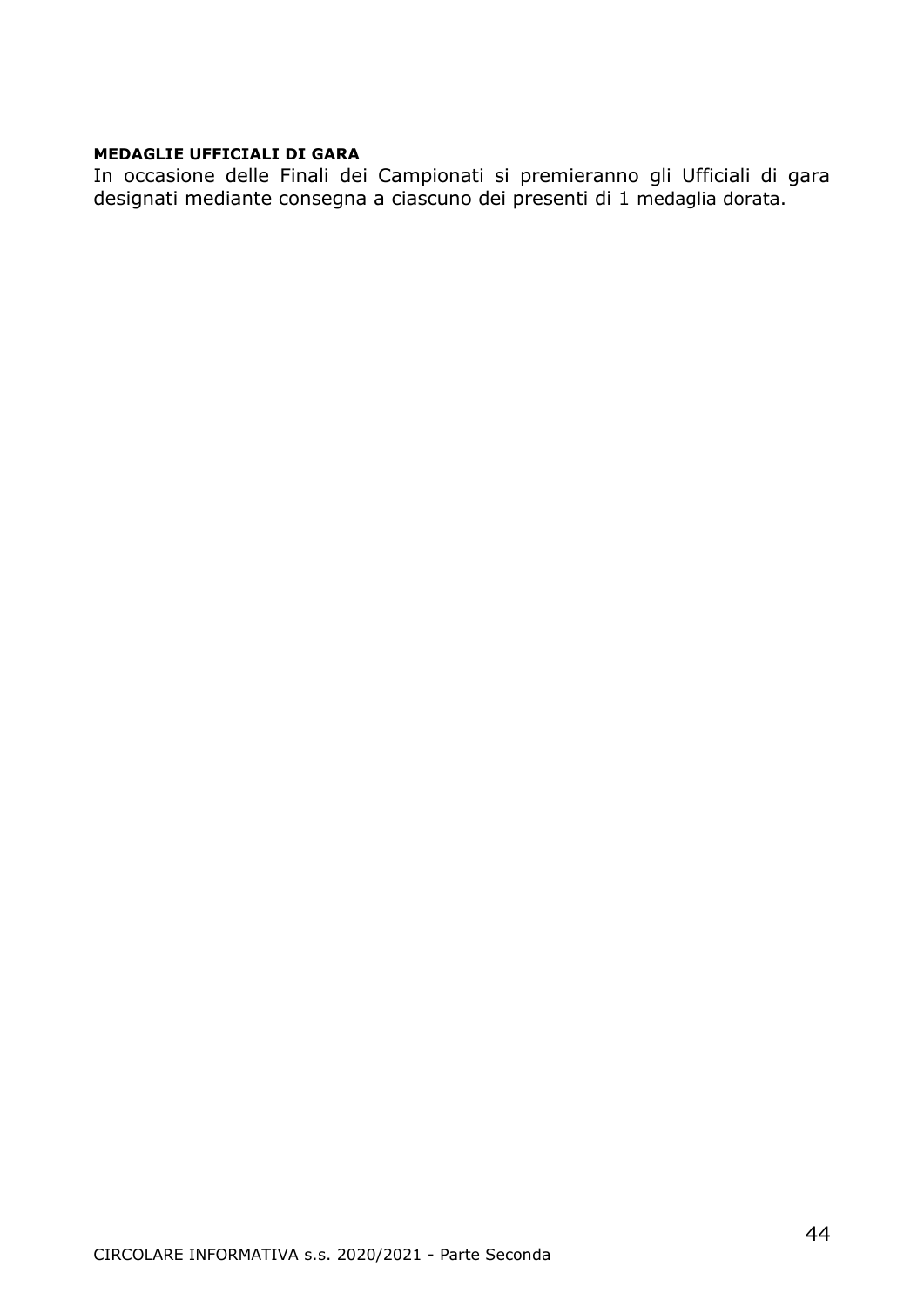## **11. TASSE FEDERALI**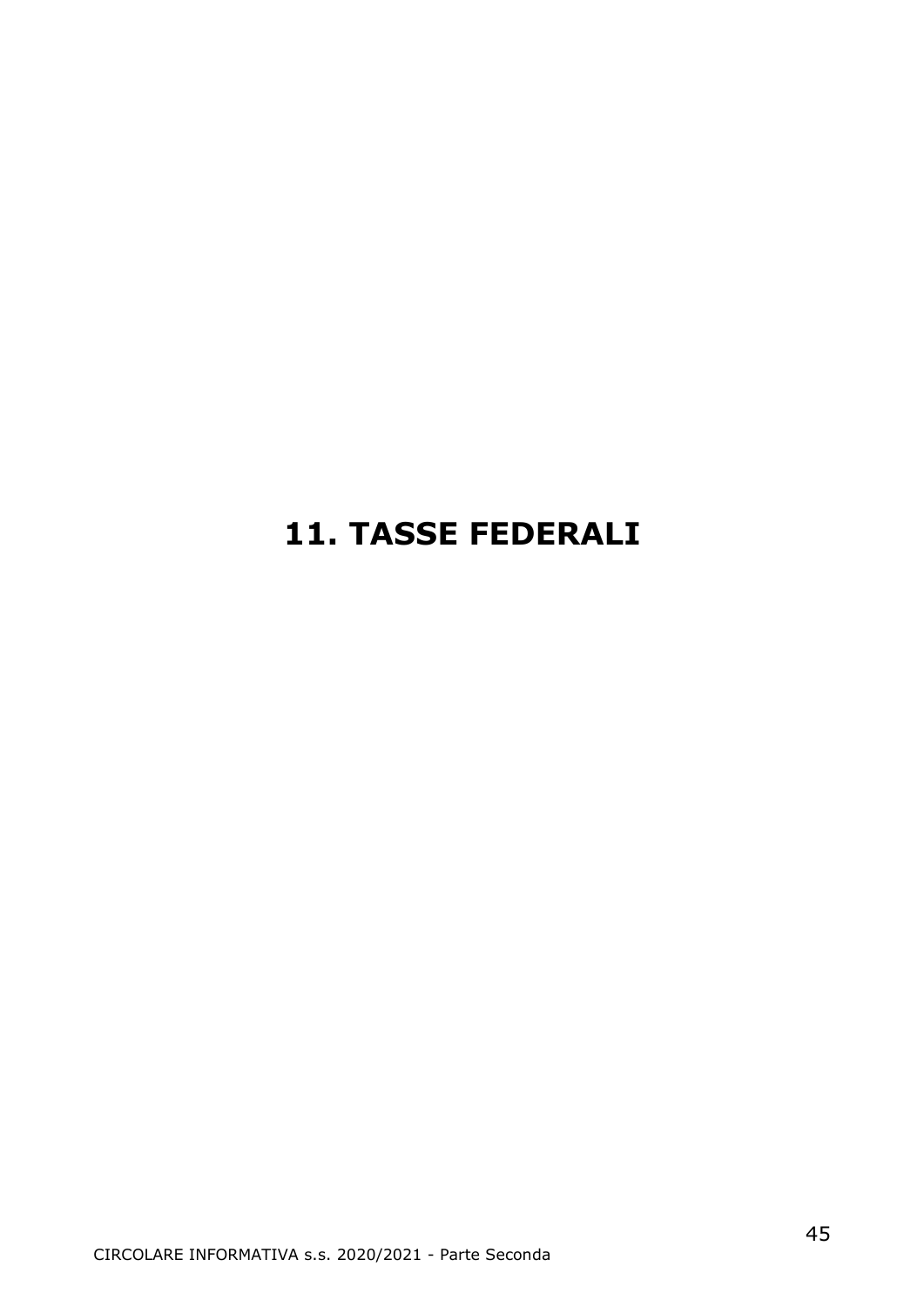## **11. TASSE FEDERALI**

Il C.F. ha stabilito di sollevare le società di serie Eccellenza - Top 12, Serie A, B, C, Giovanili e Propaganda da qualunque tassa federale diversa da quelle di affiliazione, riaffiliazione e tesseramento.

## **11.1 AFFILIAZIONE E RIAFFILIAZIONE**

La tassa di affiliazione/riaffiliazione attribuisce ai soggetti affiliati i diritti di cui all'art. 6 dello Statuto Federale. Il C.F. ha stabilito di fissare in € 50,00 la tassa che i soggetti affiliati devono versare alla FIR unitamente ai documenti richiesti ai punti 1.2 e 1.3 della presente Circolare.

## **11.2 TASSE TESSERAMENTO**

Come evidenziato al paragrafo 2, in questa stagione sportiva, le tasse di tesseramento dovute da ciascuna Società, saranno compensate, a consuntivo, da un contributo federale di pari importo.

Società: tesserati cat. da Under 16 a Seniores (inclusi) € 5,00 per ciascun tesserato (giocatore, dirigente, personale di società). tesserati cat. U 14 e Propaganda € 2,50 per ciascun tesserato giocatore

Superclub: Dirigenti/Personale € 40,00

Mandatari: Per l'iscrizione al registro dei mandatari, compreso il rilascio di un tesserino di riconoscimento, è previsto il pagamento, per ogni stagione sportiva, della tassa di €.100,00.

## **11.3 TASSE RECLAMO**

Si ricorda che le tasse per le impugnative vanno inviate insieme ai reclami e possono essere versate a mezzo assegno bancario intestato alla FIR o a mezzo conto corrente postale (n° 69974004) e/o bonifico (cod. IBAN IT42X0760103200000069974004) a favore della Federazione Italiana Rugby - Stadio Olimpico - Curva Nord - Foro Italico – 00135 ROMA. Il Consiglio Federale ha stabilito i seguenti importi per le impugnative:

| • Ricorso al Giudice Sportivo Nazionale e Territoriale | € 150.00 |
|--------------------------------------------------------|----------|
| • Ricorso alla Corte Sportiva d'Appello                | € 250.00 |
| • Ricorso al Tribunale Federale                        | € 250.00 |
| • Ricorso alla Corte Federale di Appello               | € 350.00 |
| • Ricorso al Consiglio Federale                        | € 300.00 |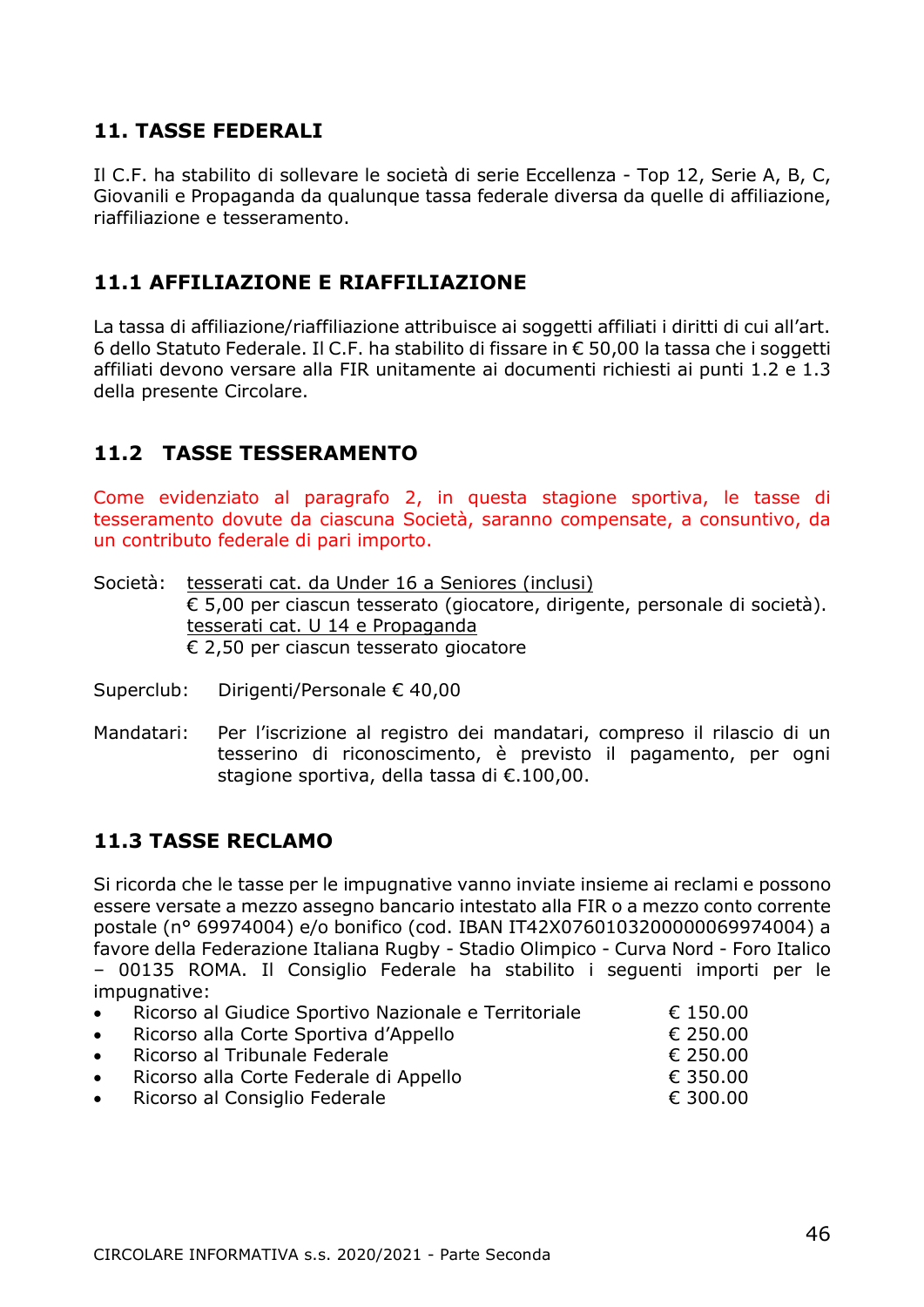## **11.4 CONTRIBUTO FUNZIONALE**

|  |  |  | Il Consiglio Federale ha stabilito i seguenti importi: |  |  |  |
|--|--|--|--------------------------------------------------------|--|--|--|
|--|--|--|--------------------------------------------------------|--|--|--|

| • Ricorso Collegio Arbitrale                                                                |  | € 150.00 |
|---------------------------------------------------------------------------------------------|--|----------|
| • Ricorso Commissione Paritetica e di Conciliazione                                         |  | € 250,00 |
| • Copia atti (art. 46 R.d.G.)                                                               |  | € 20.00  |
| • Modifiche dati archivio informatico federale:                                             |  |          |
| per ogni difformità fino alla terza                                                         |  | € 30.00  |
| per ogni ulteriore difformità                                                               |  | € 60.00  |
| 7.Ad Boot alt and against the consequence alt to be consequent of complete the Bootstand of |  |          |

(Ai fini di cui sopra il numero di interventi è calcolato in funzione di quelli complessivamente eseguiti nell'arco della stagione sportiva), da versare alla FIR sul  $c/c$  postale (n° 69974004) o a mezzo bonifico bancario (cod. IBAN IT42X0760103200000069974004), intestato alla Federazione Italiana Rugby, IBAN a titolo di contributo funzionale per l'accesso agli istituti di composizione stragiudiziale delle controversie insorte tra tesserati e affiliati, previsti dalla FIR.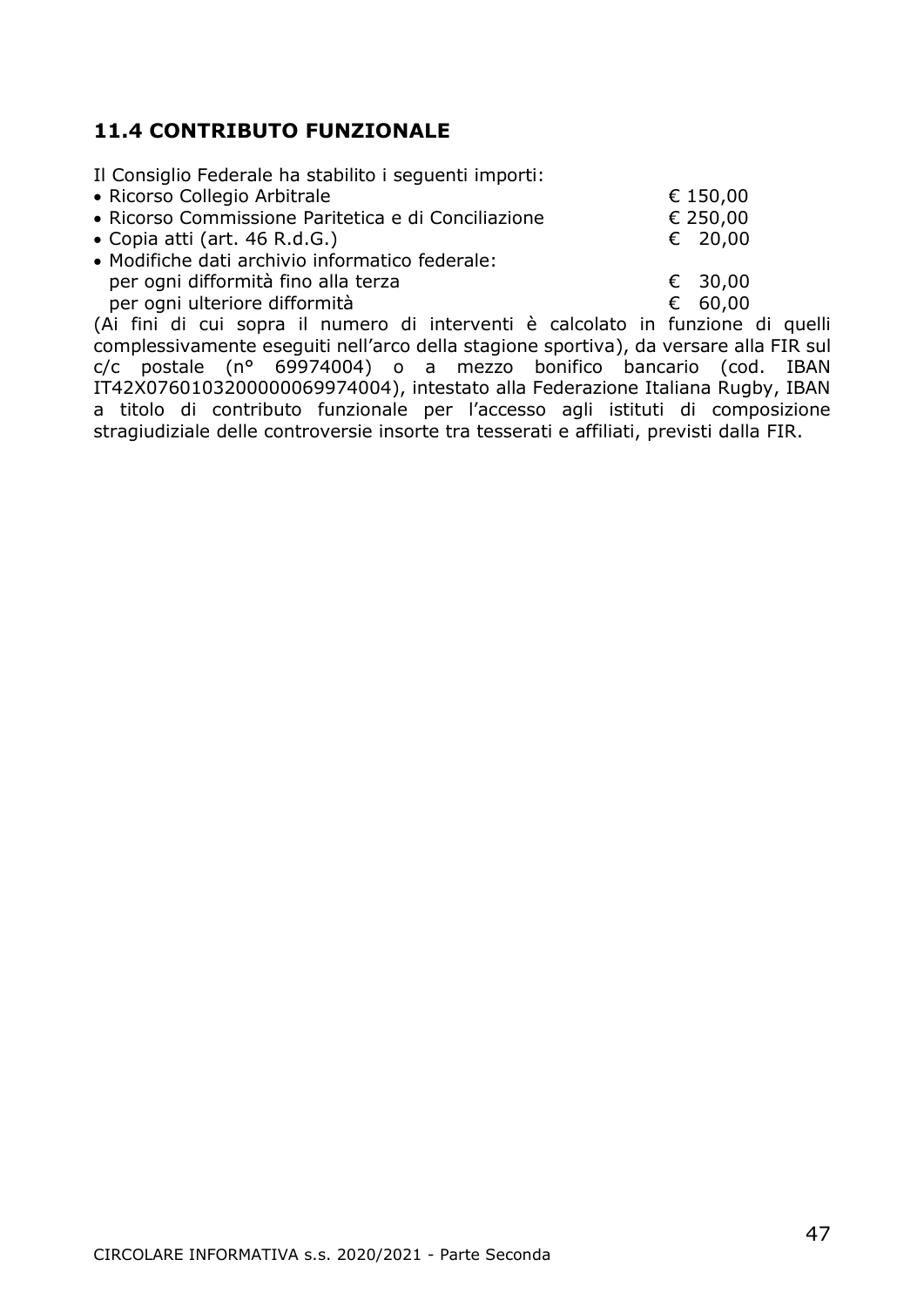## **12. SANZIONI ACCESSORIE**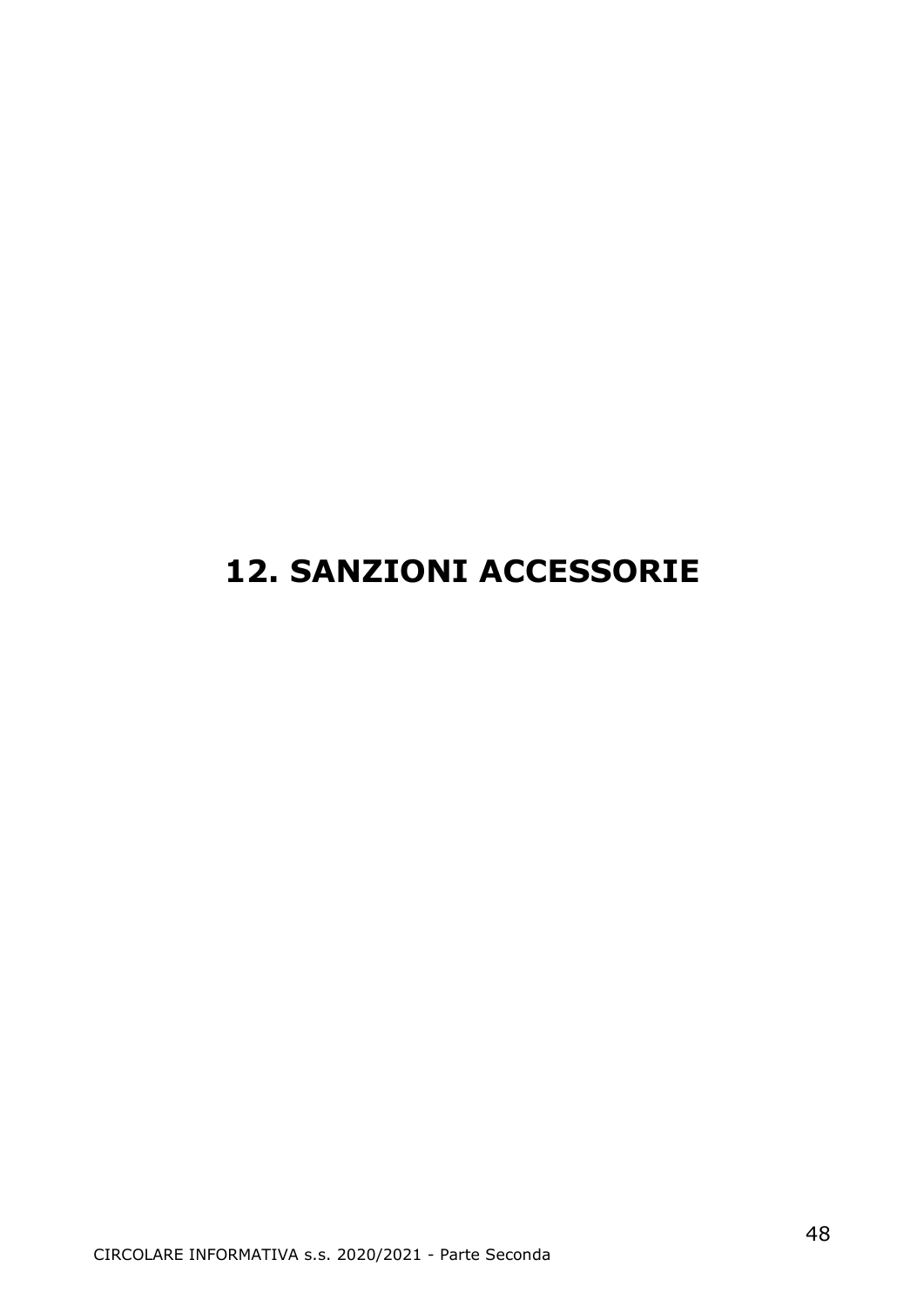## **12. SANZIONI ACCESSORIE**

## **12.1 RITIRO ED ESCLUSIONE DAL CAMPIONATO O MANIFESTAZIONE FEDERALE**

Nel caso di ritiro ed esclusione dal campionato o manifestazione federale, si applicano le sanzioni previste dall'art. 29/1 lett. F) del Regolamento di Giustizia. L'art. 29/1 lett. F) del Regolamento di Giustizia prevede che la società dichiarata rinunciataria a più di due gare nel medesimo campionato o manifestazione federale, ovvero si ritiri dagli stessi oltre il 30° giorno successivo alla scadenza del termine previsto per l'iscrizione ai Campionati, sia punita con le sanzioni dell'esclusione dal campionato federale e/o dalla manifestazione federale e quella pecuniaria secondo quanto previsto dallo stesso articolo.

In via straordinaria, in virtù della emergenza epidemiologica e dei protocolli sanitari in atto,

## **12.2 SANZIONI ACCESSORIE IN CASO DI RINUNCIA A GARE (ART. 29 REGOLAMENTO DI GIUSTIZIA)**

Il Consiglio Federale in *base a quanto* disposto dal Regolamento di Giustizia, ha stabilito le seguenti sanzioni pecuniarie da applicarsi alla società rinunciataria in caso di rinuncia alla gara programmata:

#### **1. società partecipanti al Campionato di ECCELLENZA - TOP 12**

Sanzione pecuniaria di € 15.000,00 maggiorata di €.2.500,00 in caso di rinuncia a gara in trasferta.

#### **2. società partecipanti al Campionato di SERIE A MASCHILE**

Sanzione pecuniaria di € 4.000,00 maggiorata di €.1.500,00 in caso di rinuncia a gara in trasferta.

#### **3. società partecipanti al Campionato di SERIE A FEMMINILE**

Sanzione pecuniaria di € 1.000,00 maggiorata di €. 800,00 in caso di rinuncia a gara in trasferta

#### **4. società partecipanti al Campionato di SERIE B**

Per ogni rinuncia il G.S. applicherà la sanzione pecuniaria di € 1.000,00 maggiorata di €. 800,00 in caso di rinuncia a gara in trasferta

#### **5. società partecipanti al Campionato di SERIE C**

**Girone 1)** Sanzione pecuniaria di € 500,00 maggiorata di €. 500,00 in caso di rinuncia a gara in trasferta

**Girone 2)** Sanzione pecuniaria di € 250,00 maggiorata di €. 250,00 in caso di rinuncia a gara in trasferta

#### **6. Campionato Giovanile Under 18**

**Élite** - Sanzione pecuniaria di € 250,00 maggiorata di € 250,00 in caso di rinuncia a gara in trasferta

**Regionale** - Sanzione pecuniaria di € 150,00 maggiorata di € 150,00 in caso di rinuncia a gara in trasferta

#### **7. Attività Giovanile Under 16**

**Élite** - Sanzione pecuniaria di € 150,00 maggiorata di € 150,00 in caso di rinuncia a gara in trasferta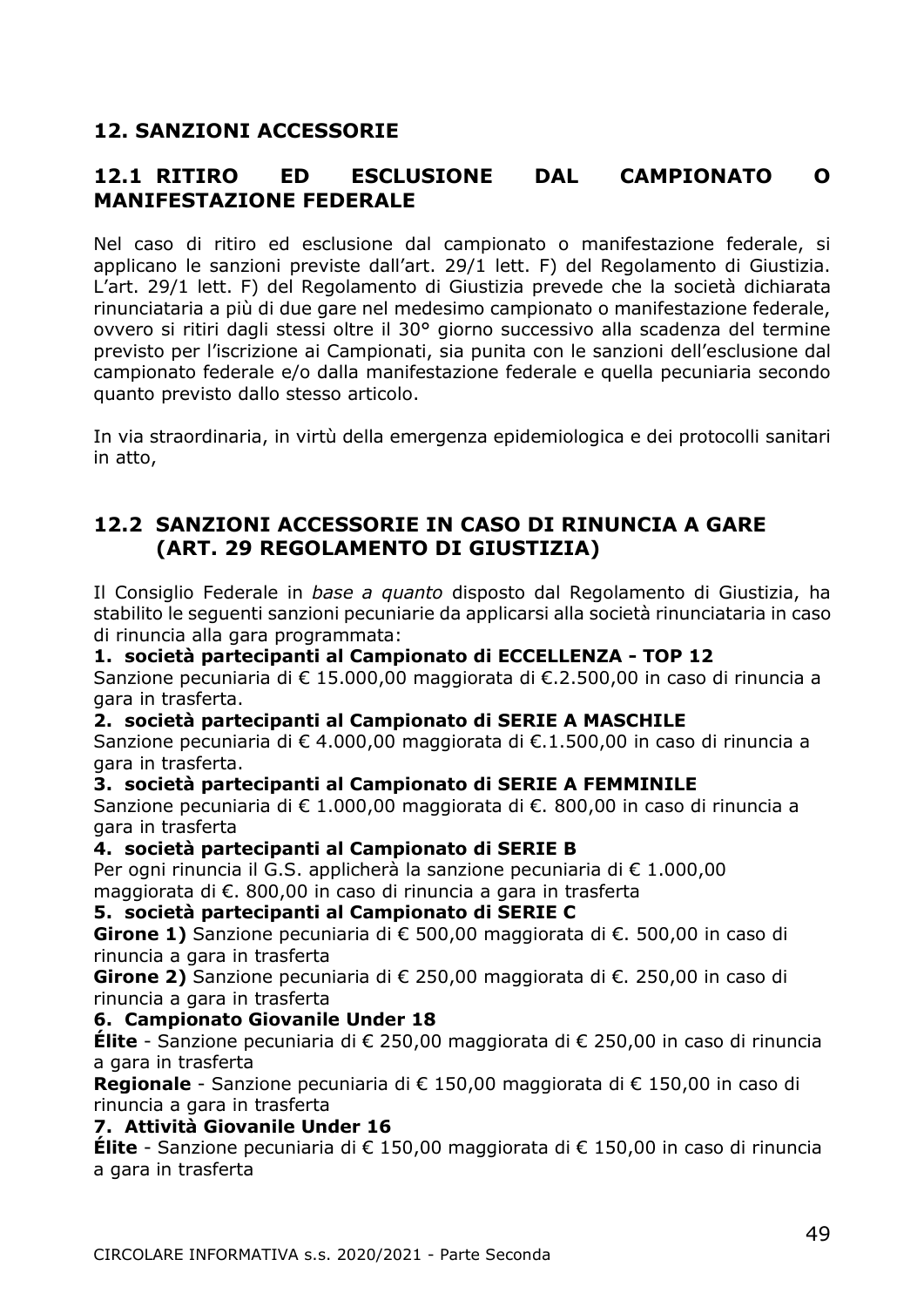**Regionale** - Sanzione pecuniaria di € 100,00 maggiorata di € 100,00 in caso di rinuncia a gara in trasferta

#### **8. Coppa Italia Femminile**

Sanzione pecuniaria di Euro 75,00 maggiorata di € 75,00 nel caso di rinuncia a gara in trasferta.

In deroga a quanto previsto nel precedente comma, la sanzione pecuniaria di € 75,00 non si applicherà alle squadre partecipanti di Prima Iscrizione.

#### **9. Attività Giovanile Under14 e Under 12**

Sanzione pecuniaria di Euro 75,00) solo nel caso di mancata presentazione, per categoria di squadra).

Alle sanzioni di cui sopra, per qualunque categoria, inoltre si applicheranno le seguenti **sanzioni suppletive** in tutti i casi di gare:

a) Da e per la Sardegna o la Sicilia ulteriore sanzione pecuniaria di € 2.500,00;

b) Da e per l'Isola d'Elba, ulteriore sanzione pecuniaria di € 500,00;

Le sanzioni di che sopra non si applicheranno nel caso in cui una delle due società partecipante alla gara sia dichiarata rinunciataria per mancanza del numero minimo di 14 giocatori verificato nel corso della gara, restando confermate le sanzioni previste dall'art.29/1 lett. E Regolamento di Giustizia.

#### **N.B.: NEL CASO DI RINUNCIA ALLA GARA LA SOCIETÀ RINUNCIATARIA È TENUTA A INDENNIZZARE L'ALTRA SOCIETÀ PARTECIPANTE IN MISURA PARI ALLE SPESE ORGANIZZATIVE GIÀ SOSTENUTE AL MOMENTO DELLA RINUNCIA E ADEGUATAMENTE DOCUMENTATE.**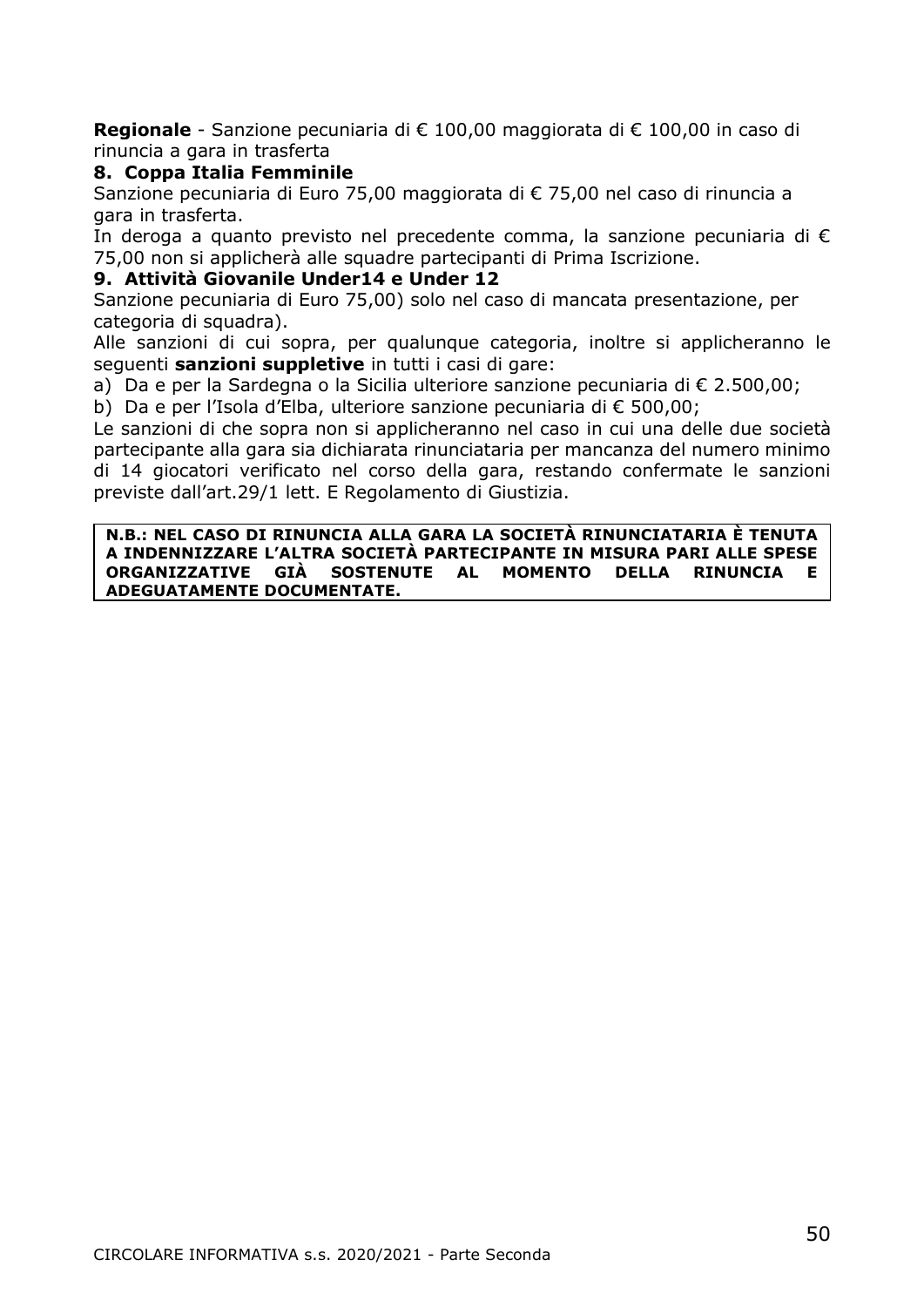## **13. CAMPIONATI FEDERALI**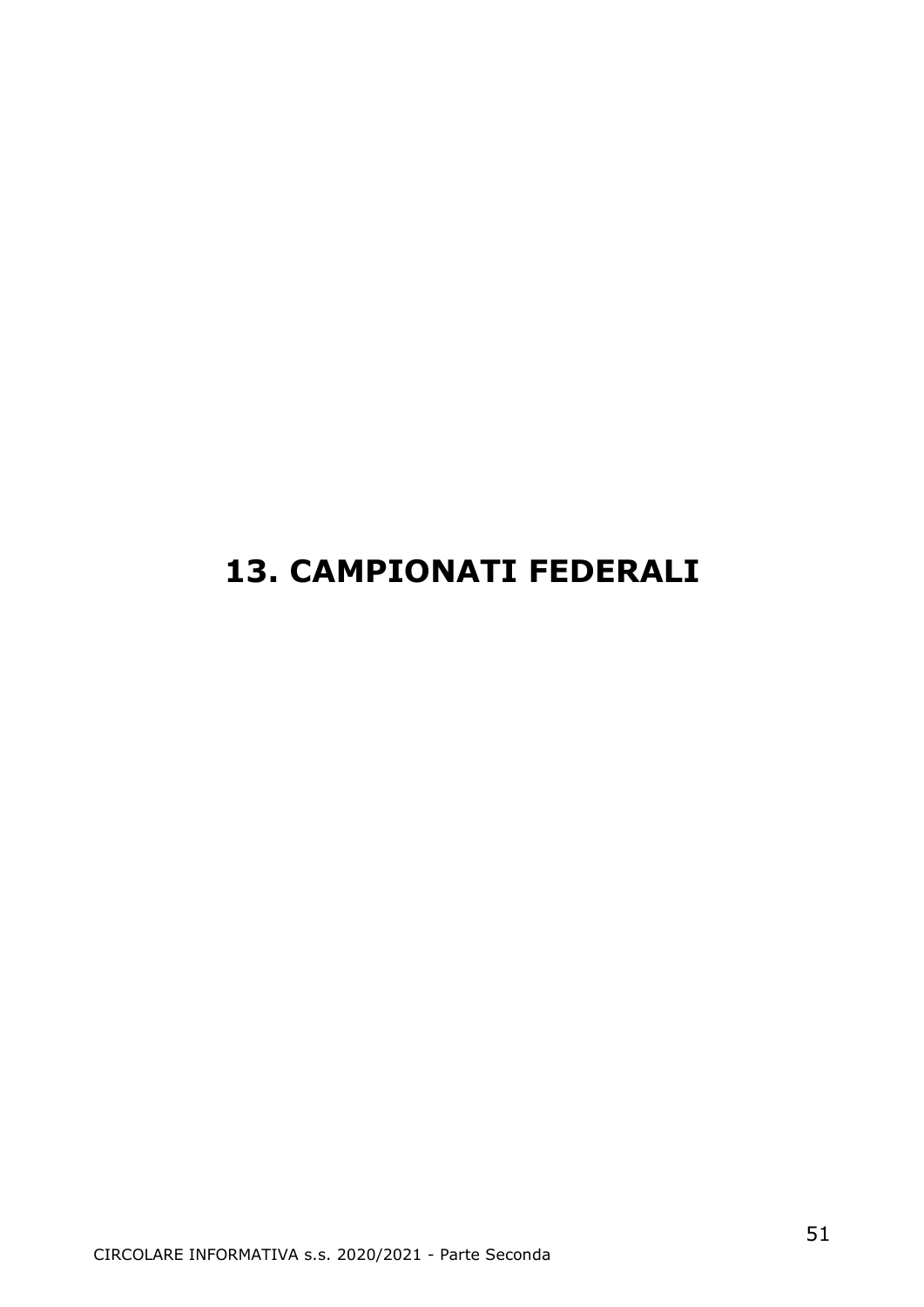## **CAMPIONATO NAZIONALE DI ECCELLENZA-TOP 12**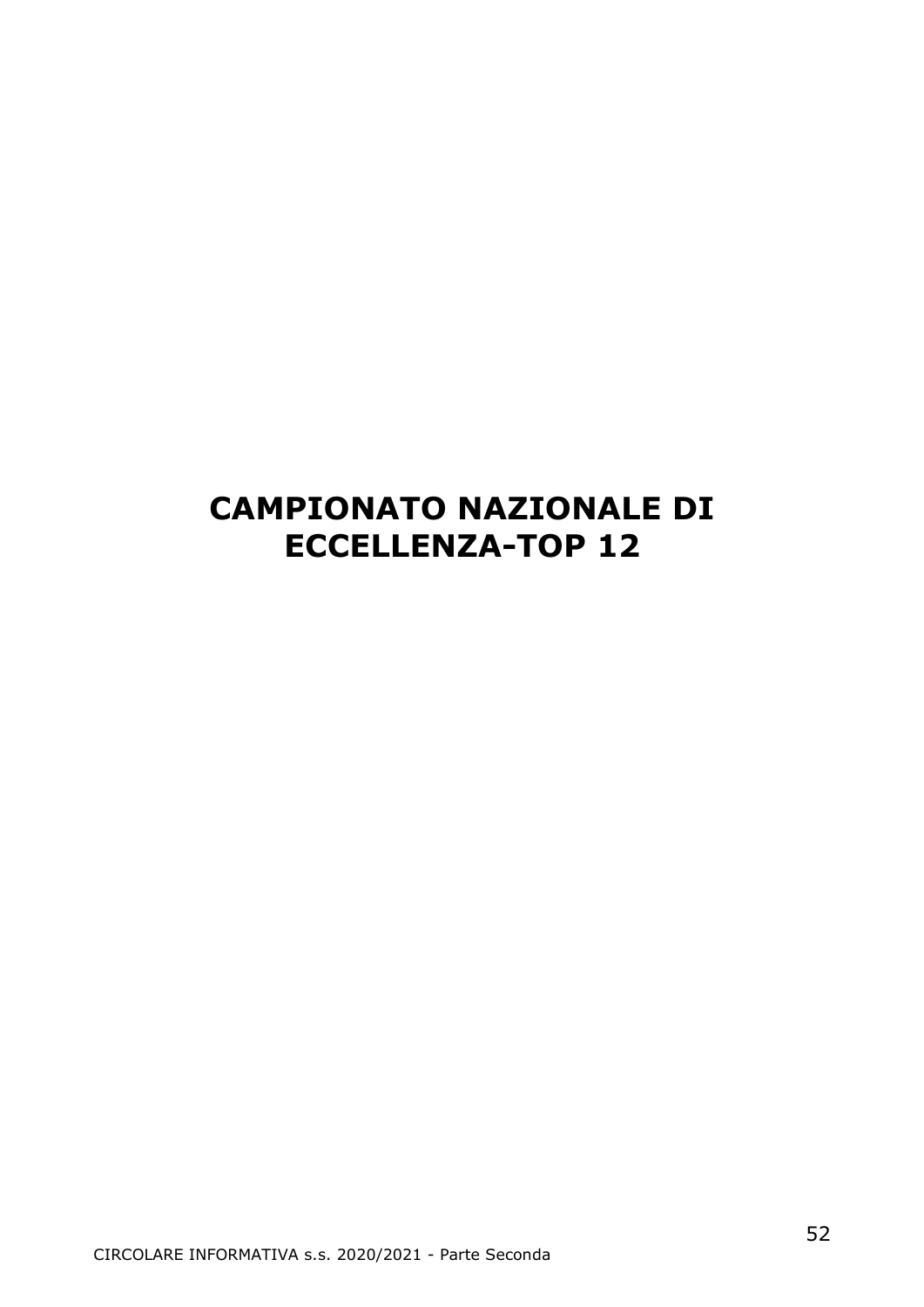### **CAMPIONATO NAZIONALE DI ECCELLENZA - Top 12**

#### **RICORDA**

 $\checkmark$  Affiliazione e iscrizione al campionato entro il 22 agosto della stagione sportiva in corso.

✓ Nessun termine per il tesseramento di nuovi giocatori di formazione italiana seniores, juniores e propaganda

✓ Termine per il tesseramento giocatori categoria seniores provenienti da Federazione straniera anche se di formazione italiana: 2 marzo della stagione sportiva in corso

 $\checkmark$  Termine per il trasferimento: 2 marzo della stagione sportiva in corso

 $\checkmark$  Doppio tesseramento: tra il 2 dicembre e il 2 marzo della stagione sportiva in corso

✓ **4 (quattro)** il numero massimo complessivo di extracomunitari (attività sportiva dilettantistica, motivi di lavoro e motivi familiari) tesserabili, di cui **3 (tre)** utilizzabili in ciascuna gara

✓ **ILLIMITATO** il numero dei comunitari tesserabili

✓ **19 su 22 o 20 su 23** il numero minimo di giocatori di formazione italiana da inserire nella lista gara

PER AFFILIAZIONE E RIAFFILIAZIONE – TRASFERIMENTI – TUTELA SANITARIA – ATTIVITÀ AGONISTICA NON UFFICIALE – PREMIAZIONI – SANZIONI SPORTIVE E PECUNIARIE - ACQUISIZIONE E ATTRIBUZIONE DEL DIRITTO DI VOTO VEDI PARTE GENERALE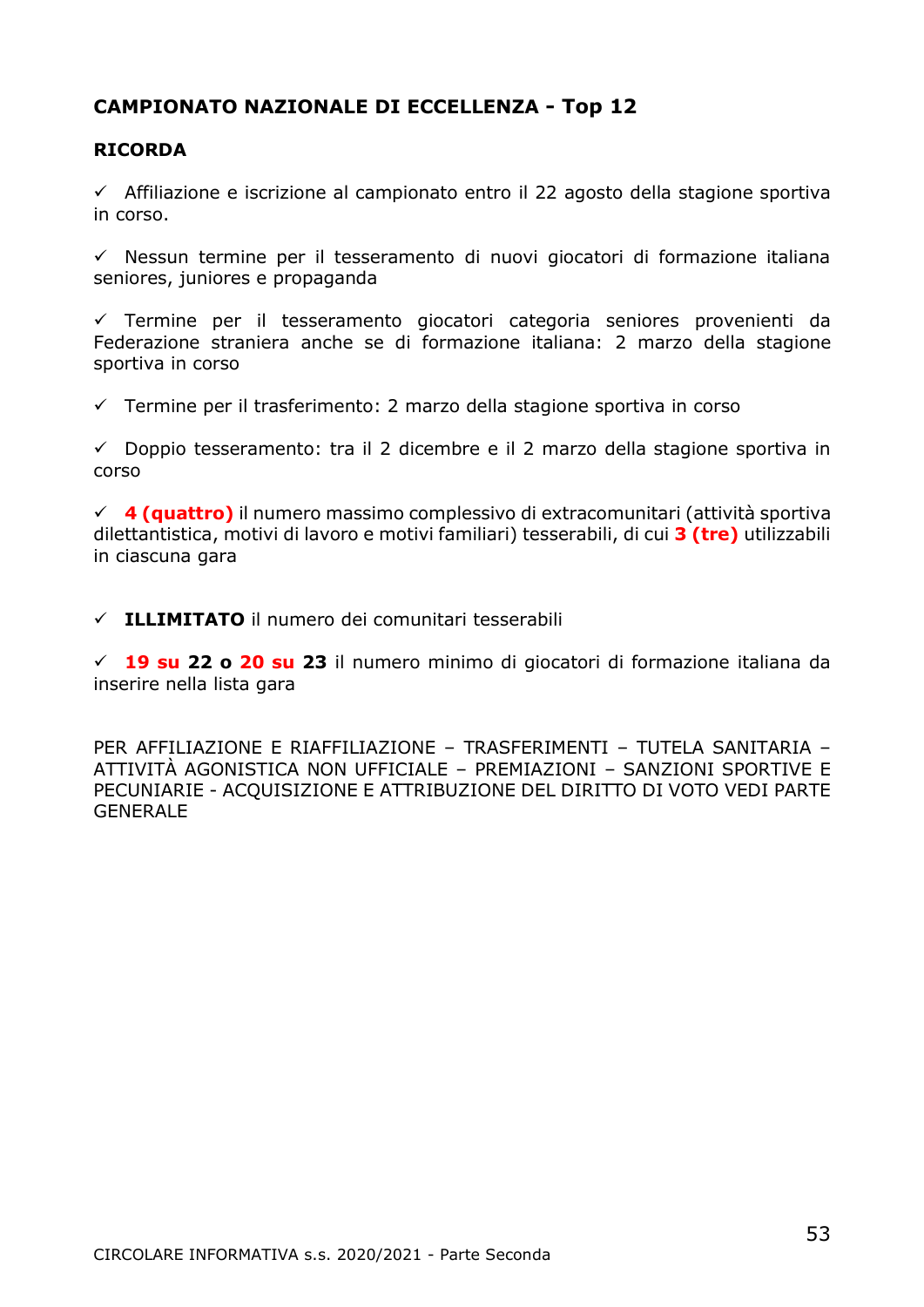## **1. TESSERAMENTO**

(**Vedi "NORME COMUNI" - PARTE GENERALE**)

#### **A) LIMITAZIONE DEL TESSERAMENTO DEI GIOCATORI STRANIERI EXTRACOMUNITARI**

Oltre a quanto previsto nella normativa generale sopra richiamata, le società di Eccellenza - Top 12 potranno tesserare complessivamente **n. 4 (quattro)** extracomunitari per società (compreso eventuale personale di società) provvisti del permesso di soggiorno per "attività sportiva dilettantistica" o per motivi di lavoro o motivi familiari o dalla carta di soggiorno.

Restano esclusi dal computo i tecnici e i preparatori atletici.

Restano invece a carico della FIR, e non rientrano nel numero dei permessi di soggiorno messi a disposizione delle società, i permessi di soggiorno per attività sportiva dilettantistica, motivi di lavoro e familiari relativi ai giocatori extracomunitari che abbiano giocato per la nazionale seniores Italia e Nazionale Emergenti in test matches ufficiali della World Rugby e Nazionale Under 20.

#### **B) CRITERI DI UTILIZZAZIONE DEI GIOCATORI DI FORMAZIONE ITALIANA**

Le società di Eccellenza - Top 12 sono tenute ad inserire nella lista di ciascuna gara disputata almeno **19** su 22 o **20** su 23 giocatori di formazione italiana.

#### **C) CRITERI DI UTILIZZAZIONE DEI GIOCATORI DI FORMAZIONE NON ITALIANA**

Le società di Eccellenza - Top 12 sono tenute ad inserire nella lista di ciascuna gara disputata un massimo di **3** giocatori di formazione non italiana di cui 1 soddisfi le condizioni sotto riportate, pena l'applicazione delle sanzioni di cui all'art. 29 del Regolamento di Giustizia.

Dei tre giocatori di formazione non italiana schierati in ciascuna gara almeno uno deve soddisfare una delle seguenti condizioni:

a) essere nato nell'anno 1996 o in anni successivi;

b) aver giocato in via continuativa in Italia per le due stagioni sportive precedenti. Per continuità si intende che il giocatore nelle due stagioni sportive non abbia giocato in campionati di altre federazioni.

#### **D) CAMPIONATO NAZIONALE GIOVANILE U.18**

Il tesseramento di giocatori comunitari ed extracomunitari che si tesserano per la prima volta alla Federazione è subordinato autorizzazione del C.F., al quale deve essere rivolta domanda motivata e documentata.

Il C.F. considerate le circostanze del caso concreto, potrà subordinare il tesseramento a prescrizioni di utilizzazione o condizioni.

I giocatori extracomunitari o comunitari nella Categoria **U.18** tesserati per l'attività giovanile, sono comunque ammessi a partecipare ai soli campionati di categoria.

#### **E) CAMPIONATO DI CATEGORIA GIOVANILI E PROPAGANDA**

Le società che partecipano ai Campionati di Categoria giovanile e alla attività Categoria propaganda potranno tesserare giocatori extracomunitari, purché presenti in Italia con permesso di soggiorno diverso da attività sportiva dilettantistica (ex lavoro subordinato sport, escluso in ogni caso il visto per turismo). Potranno inoltre tesserare giocatori comunitari e cittadini italiani provenienti da federazione estera, senza ulteriore formalità, ritenendosi già autorizzato dal C.F. il tesseramento.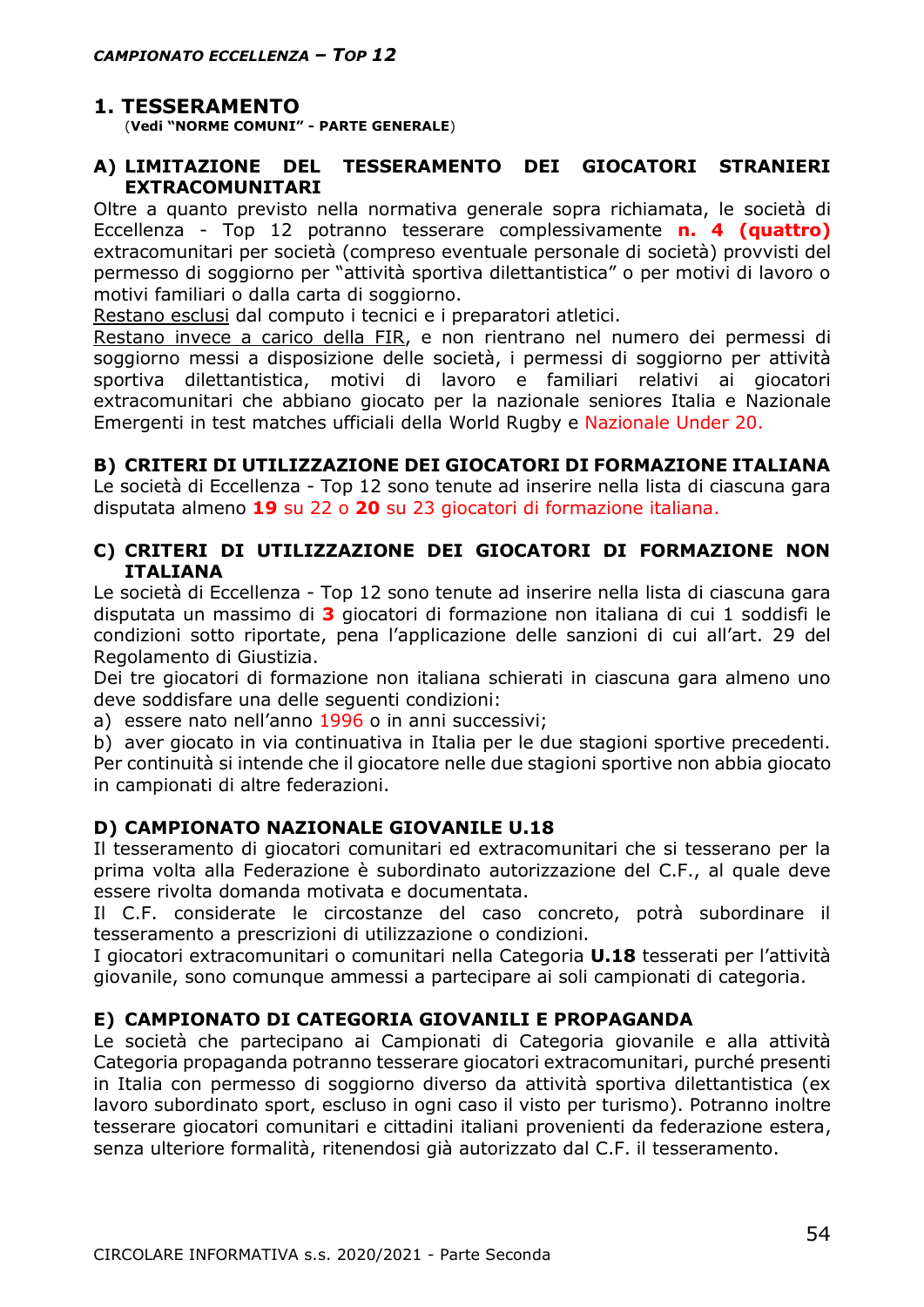## **2. ATTIVITÀ FEDERALE UFFICIALE**

**(Vedi "NORME COMUNI" - PARTE GENERALE)**

#### **PRESCRIZIONI PER LA NUMERAZIONE DELLE MAGLIE**

Ad integrazione di quanto previsto all'art. 7 punto 1 lett. g) del Regolamento Sportivo, la numerazione delle maglie dei giocatori deve essere obbligatoriamente da 1 a 15 per i giocatori che scendono in campo e da 16 a 23 per i giocatori in panchina.

La squadra ospitante avrà diritto di indossare la maglia con i colori ufficiali, mentre sarà onere della squadra ospitata indossare una maglia non confondibile con quella della squadra ospitante.

#### **3.REGOLAMENTO CAMPI DI GIOCO**

 **(Vedi "NORME COMUNI" - PARTE GENERALE)** 

#### **REQUISITI DEI CAMPI DI GIOCO ALL'ATTO DELL'ISCRIZIONE AL CAMPIONATO**

• Disponibilità totale;

• dimensioni: - lunghezza: mt. min. 97 max 100 (da porta a porta); - larghezza: mt. min. 67 max 70 (da linea laterale a linea laterale); - area di meta: mt. min. 7 max 22 cadauna;

- terreno drenante e con tappeto erboso o sintetico con certificazione World Rugby;
- tribuna con un minimo di 1.500 posti a sedere di cui almeno 500 coperti;
- separazione campo da gioco a norma della Legge di P.S.;

• assenza di ostacoli fissi a meno di mt. 3 dalle linee laterali e da quelle di pallone morto;

• pali porte: alt. min. mt. 10 con rivestimento protettivo alle basi per una altezza min. di mt. 2;

• telefono e fax;

• panchine: 3 coperte, di cui 2 con capienza min. 10 persone cadauna e 1 panchina da 5 posti;

• locali anti-doping ad esclusiva destinazione d'uso

• tribuna stampa intesa come un'area spalti dedicata per gli addetti Media individuata con l'installazione di scrittoio fissi su tribuna per un minimo di almeno 8 posti a sedere;

- sala stampa;
- area mix zone (interviste);
- spogliatoi di mq. 35 min. cadauno;
- pronto soccorso per atleti a seconda delle necessità, potrà ospitare anche il locale pronto soccorso pubblico;
- pronto soccorso spettatori;
- tabellone segnapunti e impianto di diffusione sonora;

• postazione radio e televisione delimitate da apposita installazione di BOX per commentatori (almeno 6 posti a sedere) dotate di presa di energia elettrica

• impianto di illuminazione da 1.000 Lux (requisito non vincolante ai fini della sola omologazione del campo di gioco, ma indispensabile per riprese TV).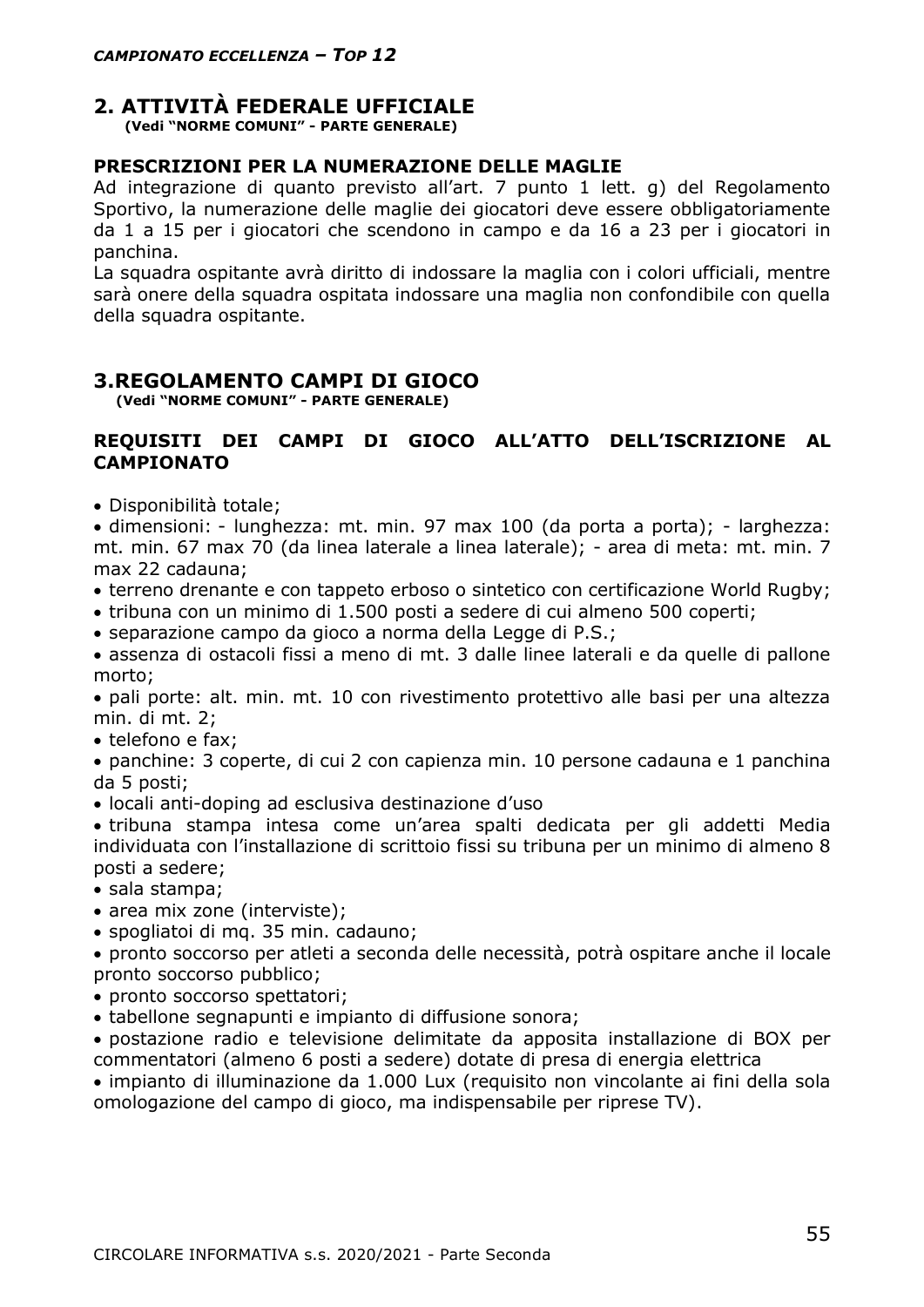#### **REQUISITI MINIMI IMPIANTO PER LA FINALE DEL CAMPIONATO ECCELLENZA – TOP 12:**

- impianto di illuminazione a 1000 Lux;

- impianto sportivo da almeno 2.500 posti a sedere di cui almeno 1/3 coperti.

#### **OBBLIGHI**

È fatto obbligo alle società di conservare in perfetta efficienza i campi di gioco con ogni mezzo disponibile (teloni protettivi ecc.) e in particolare di provvedere allo sgombero della neve, fino a 48 ore prima dell'orario previsto per l'inizio della gara. **Entro il 1° luglio 2021 gli impianti delle società partecipanti al Campionato di Eccellenza - Top 12 dovranno tassativamente rispettare le condizioni previste al punto 3 della Circolare Informativa relativamente all'omologazione dei campi.**

#### **4. TASSE FEDERALI**

**(Vedi "NORME COMUNI" - PARTE GENERALE)**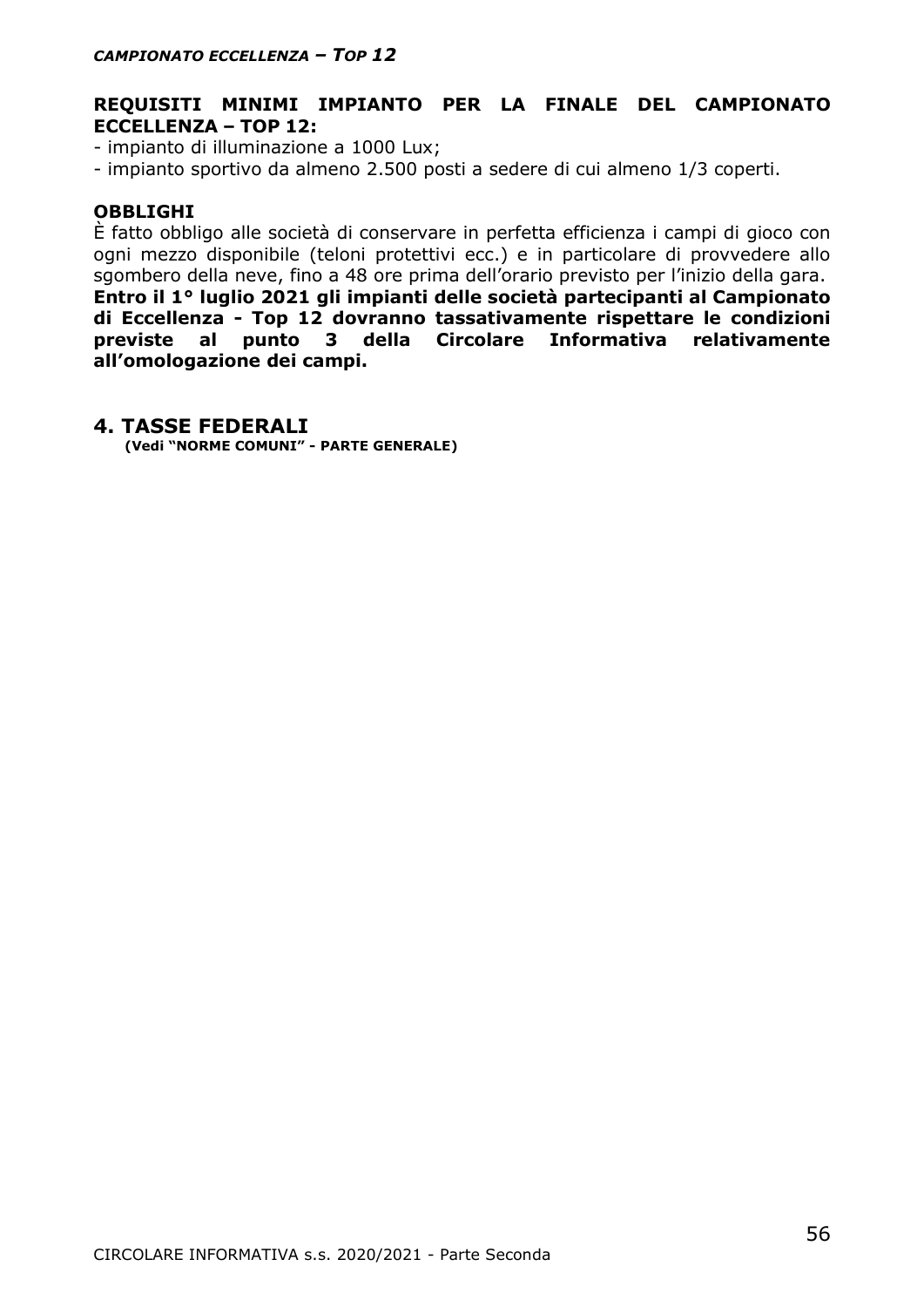## **CAMPIONATO NAZIONALE DI SERIE A MASCHILE E FEMMINILE**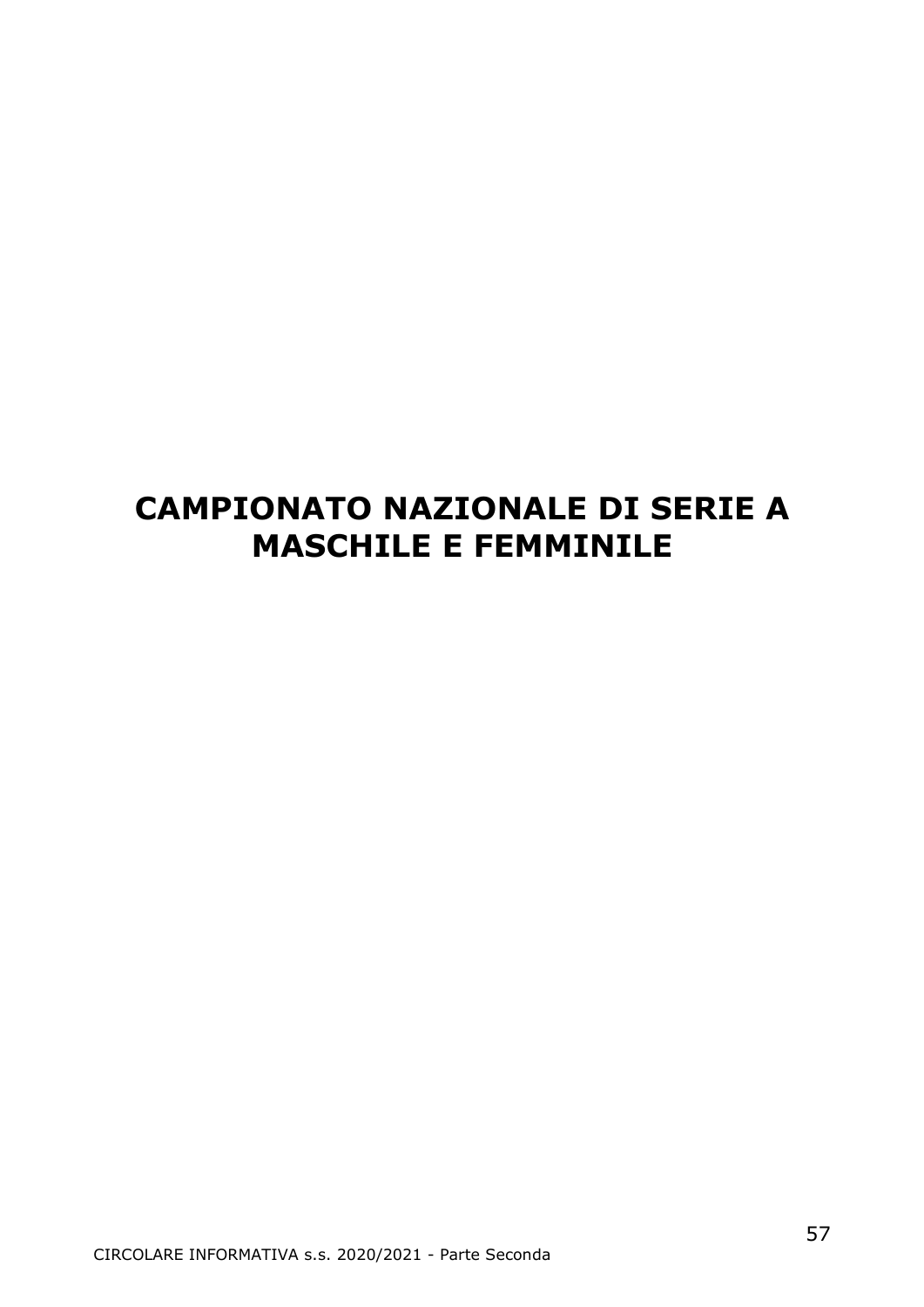### **CAMPIONATO NAZIONALE DI SERIE A MASCHILE E FEMMINILE**

#### **RICORDA**

Affiliazione entro e iscrizione al campionato entro il 22 agosto della stagione sportiva in corso.

✓ Nessun termine per il tesseramento di nuovi giocatori di formazione italiana seniores, juniores e propaganda.

✓ Termine per tesseramento di giocatori categoria seniores maschile e femminile provenienti da federazione straniera anche se di formazione italiana: 2 marzo della stagione sportiva in corso

✓ Termine per il trasferimento: 2 marzo della stagione sportiva in corso

 $\checkmark$  Doppio tesseramento: tra il 2 dicembre e il 2 marzo della stagione sportiva in corso

✓ **1 (UNO)** il numero massimo complessivo di giocatori extracomunitari, (permesso per attività sportiva dilettantistica, motivi di lavoro e motivi familiari) tesserabili per la serie A maschile e femminile;

✓ **ILLIMITATO** il numero dei comunitari tesserabili

✓ **20 su 22 o 21 su 23** il numero minimo degli italiani di formazione da inserire nella lista gara nella serie A maschile e femminile

 $\checkmark$  Delega per attività U.18 e U.16 da formalizzare e comunicare entro il 18 settembre della stagione sportiva in corso per la serie A maschile

PER AFFILIAZIONE E RIAFFILIAZIONE – TRASFERIMENTI – TUTELA SANITARIA – ATTIVITÀ AGONISTICA NON UFFICIALE – PREMIAZIONI – SANZIONI SPORTIVE E PECUNIARIE - ACQUISIZIONE E ATTRIBUZIONE DEL DIRITTO DI VOTO VEDI PARTE GENERALE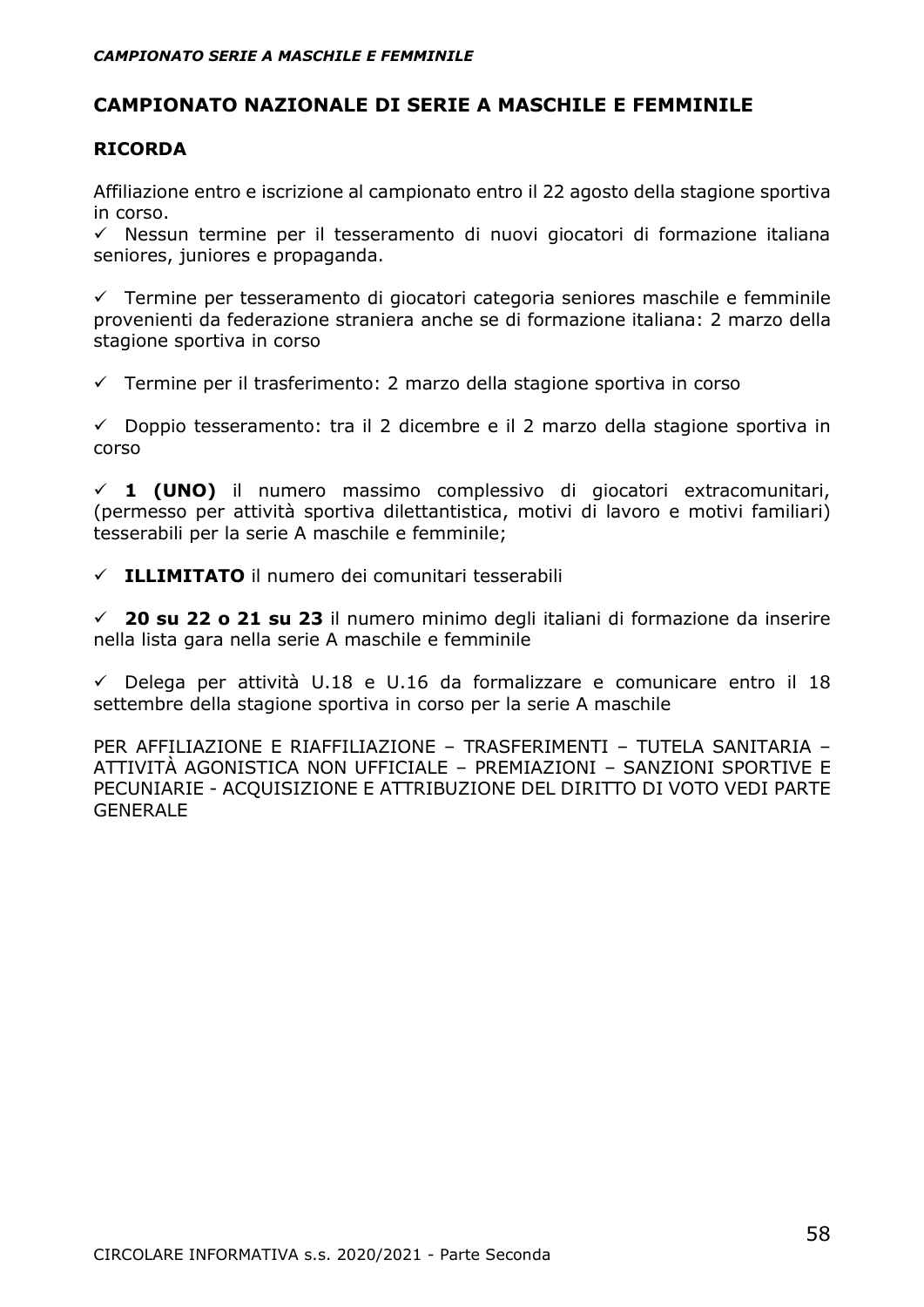## **1. TESSERAMENTO**

**(Vedi "NORME COMUNI" - PARTE GENERALE)**

#### **A) LIMITAZIONE DEL TESSERAMENTO DEI GIOCATORI STRANIERI EXTRACOMUNITARI**

Oltre a quanto previsto nella normativa sopra richiamata, le società di serie **A maschile** e femminile potranno tesserare **1 (uno)** giocatore extracomunitario per società (compreso personale di società) provvisti del permesso di soggiorno per "attività sportiva dilettantistica" (ex lavoro subordinato sport), per motivi di lavoro o motivi familiari o dalla "carta di soggiorno".

Restano esclusi dal computo i tecnici e i preparatori atletici.

Restano invece a carico della FIR, e non rientrano nel numero dei permessi di soggiorno messi a disposizione delle società, i permessi di soggiorno per attività sportiva dilettantistica, motivi di lavoro e familiari relativi ai giocatori extracomunitari che abbiano giocato per la Nazionale Seniores Italia e Italia A in test match ufficiali World Rugby e Nazionale Under 20.

#### **B) CRITERI DI UTILIZZAZIONE DEI GIOCATORI DI FORMAZIONE ITALIANA**

Le società di serie A maschile e femminile sono tenute ad inserire nella lista di ciascuna gara disputata almeno **20 su 22 o 21 su 23** giocatori di formazione italiana, pena l'applicazione delle sanzioni di cui all'art. 29 del Regolamento di Giustizia.

#### **C) CRITERI DI UTILIZZAZIONE DEI GIOCATORI DI FORMAZIONE NON ITALIANA**

Le società di serie A sono tenute ad inserire nella lista di ciascuna gara disputata un massimo di 2 giocatori/giocatrici di formazione non italiana, pena l'applicazione delle sanzioni di cui all'art. 29 del Regolamento di Giustizia.

#### **D) CAMPIONATO NAZIONALE GIOVANILE U.18**

Il tesseramento di giocatori comunitari, ed extracomunitari che si tesserano per la prima volta alla Federazione è subordinato autorizzazione del C.F., al quale deve essere rivolta domanda motivata e documentata.

II C.F. considerate le circostanze del caso concreto, potrà subordinare il tesseramento a prescrizioni di utilizzazione o condizioni.

I giocatori extracomunitari o comunitari nella Categoria U.18 tesserati per l'attività giovanile, sono comunque ammessi a partecipare ai soli campionati di categoria.

#### **E) CAMPIONATO DI CATEGORIA GIOVANILI E PROPAGANDA**

Le società che partecipano ai Campionati di Categoria Giovanile e alla attività Categoria Propaganda potranno tesserare giocatori extracomunitari, purché presenti in Italia con permesso di soggiorno diverso da attività sportiva dilettantistica (ex lavoro subordinato sport, escluso in ogni caso il visto per turismo). Potranno inoltre tesserare giocatori comunitari e cittadini italiani provenienti da federazione estera senza ulteriore formalità, ritenendosi già autorizzato dal C.F. il tesseramento.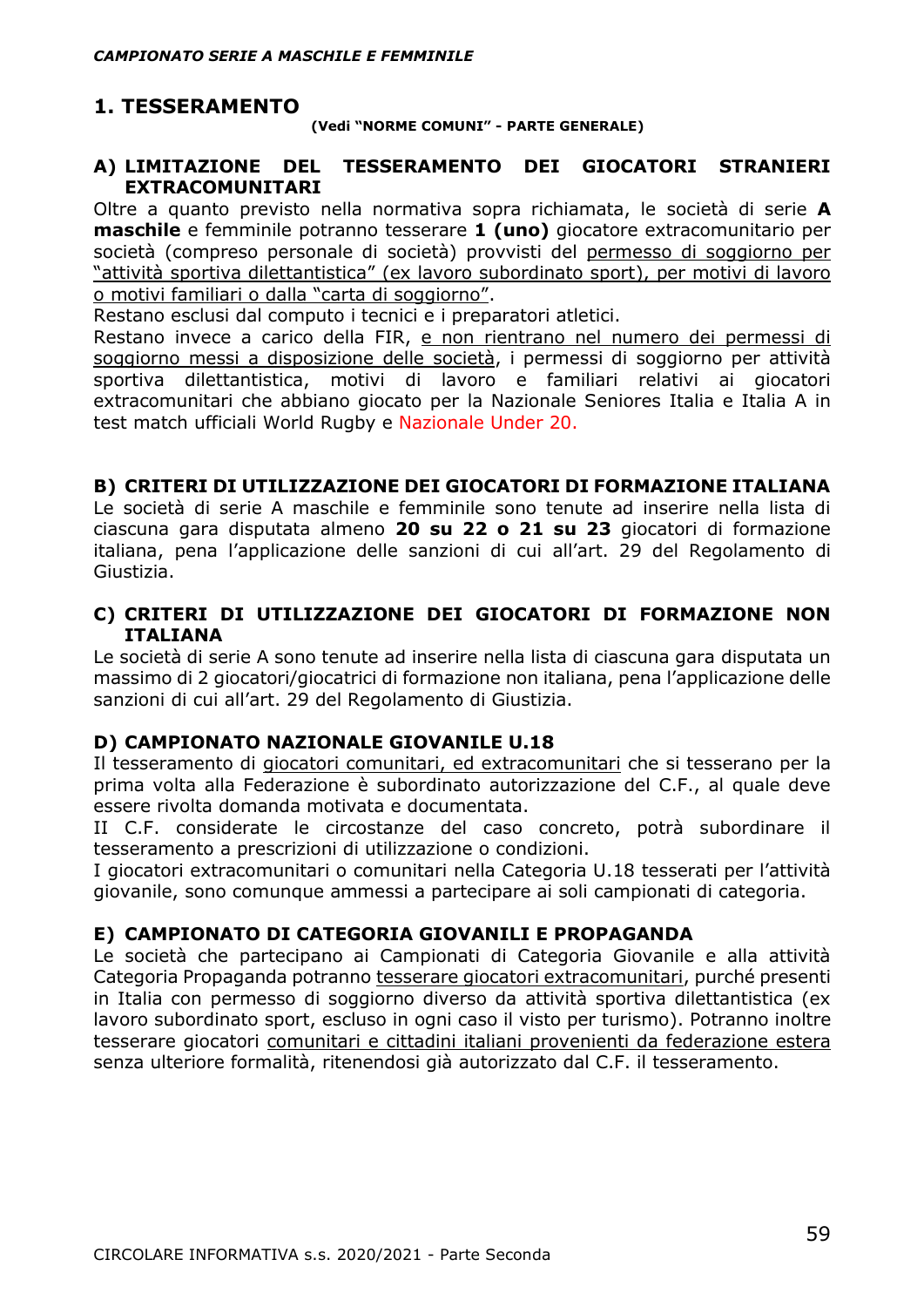#### **2. ATTIVITÀ FEDERALE UFFICIALE (Vedi "NORME COMUNI" - PARTE GENERALE)**

#### **3. REGOLAMENTO CAMPI DI GIOCO (Vedi "NORME COMUNI" - PARTE GENERALE)**

#### **REQUISITI DEI CAMPI DI GIOCO ALL'ATTO DELL'ISCRIZIONE AL CAMPIONATO SERIE A MASCHILE (PER LA SERIE A FEMMINILE SI PRESCRIVONO LE STESSE CARATTERISTICHE DELLA SERIE C MASCHILE)**

• Disponibilità totale;

• dimensioni: - lunghezza: mt. min. 94 max 100 (da porta a porta); - larghezza: mt. min. 64 max 70 (da linea laterale a linea laterale); - area di meta: mt. min.5 max 22 cadauna;

- terreno drenante e con tappeto erboso o sintetico con certificazione World Rugby;
- tribuna con un minimo di 500 posti a sedere di cui almeno la metà coperti;
- separazione campo da gioco a norma della Legge di P.S.;

• assenza di ostacoli fissi a meno di mt. 3 dalle linee laterali e da quelle di pallone morto;

• pali porte: alt. min. mt. 10 con rivestimento protettivo alle basi per una altezza min. di mt. 2;

• panchine: 3 coperte, di cui 2 con capienza min. 10 persone cadauna e 1 panchina da 5;

- locali anti-doping si e ad esclusiva destinazione d'uso
- sala stampa;
- spogliatoi di mq. 35 min. cadauno;

• pronto soccorso per atleti a seconda delle necessità, potrà ospitare anche il locale Pronto Soccorso Pubblico;

- pronto soccorso spettatori;
- tabellone segnapunti.

#### **OBBLIGHI**

È fatto obbligo alle società di conservare in perfetta efficienza i campi di gioco con ogni mezzo disponibile (teloni protettivi ecc.) e in particolare di provvedere allo sgombero della neve, fino a 48 ore prima dell'orario previsto per l'inizio della gara. Per le società iscritte al Campionato Femminile si applicano le norme previste nel regolamento di serie C.

### **4. TASSE FEDERALI**

(vedi norme comuni)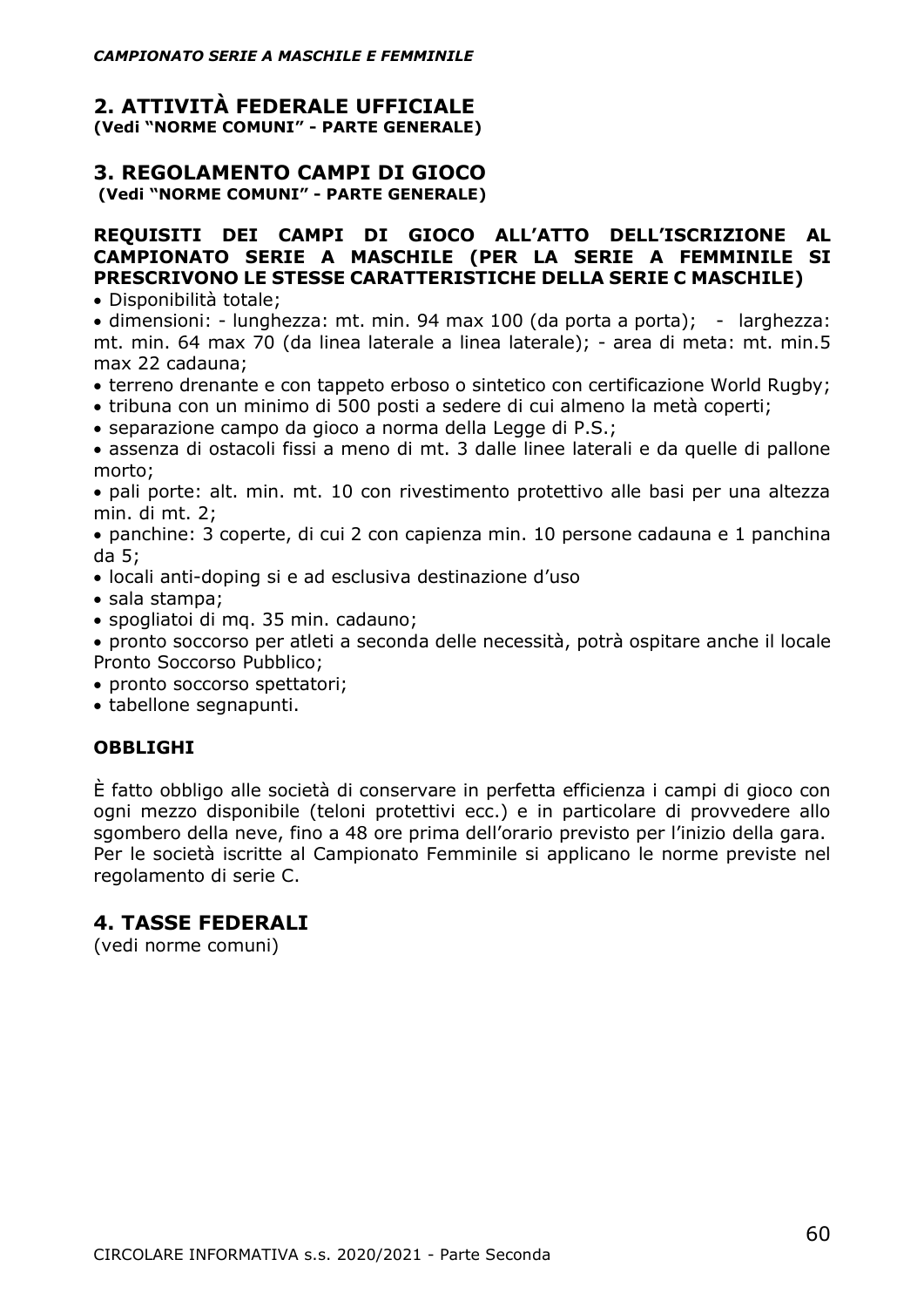## **CAMPIONATO NAZIONALE DI SERIE B**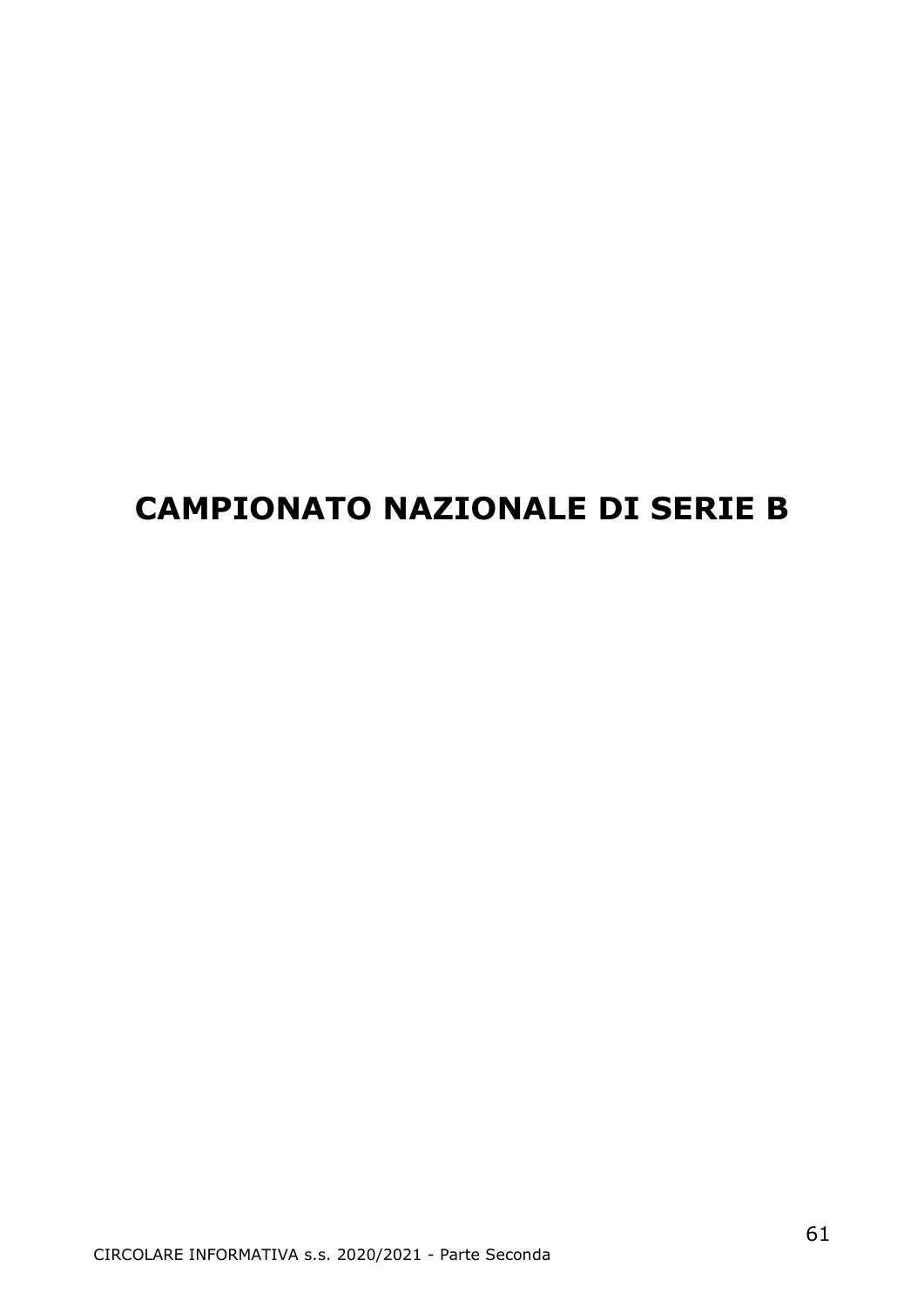### **CAMPIONATO NAZIONALE DI SERIE B**

#### **RICORDA**

✓ Affiliazione e iscrizione al campionato entro il 22 agosto della stagione sportiva in corso.

✓ Nessun termine per il tesseramento di nuovi giocatori di formazione italiana Seniores, Juniores e Propaganda

✓ Termine per tesseramento di giocatori categoria seniores provenienti da federazione straniera anche se di formazione italiana: 2 marzo della stagione sportiva in corso

✓ Termine per il trasferimento: 2 marzo della stagione sportiva in corso

 $\checkmark$  Doppio tesseramento: tra il 2 dicembre e il 2 marzo della stagione sportiva in corso

✓ **NESSUN** extracomunitario (permesso per attività sportiva dilettantistica) tesserabile

✓ **ILLIMITATO** il numero dei comunitari tesserabili

✓ **21 su 22** il numero minimo degli italiani di formazione da inserire nella lista gara;

 $\checkmark$  Extracomunitari, stabilmente dimoranti in Italia per motivi diversi dalla pratica sportiva, con permesso di soggiorno diverso da attività sportiva dilettantistica (ex lavoro subordinato sport) tesserabili, sussistendo le condizioni previste, al punto 2.4.3 della presente C.I., previa autorizzazione della Commissione Tesseramenti.

PER AFFILIAZIONE E RIAFFILIAZIONE – TRASFERIMENTI – TUTELA SANITARIA – ATTIVITÀ AGONISTICA NON UFFICIALE – PREMIAZIONI – SANZIONI SPORTIVE E PECUNIARIE - ACQUISIZIONE E ATTRIBUZIONE DEL DIRITTO DI VOTO VEDI PARTE GENERALE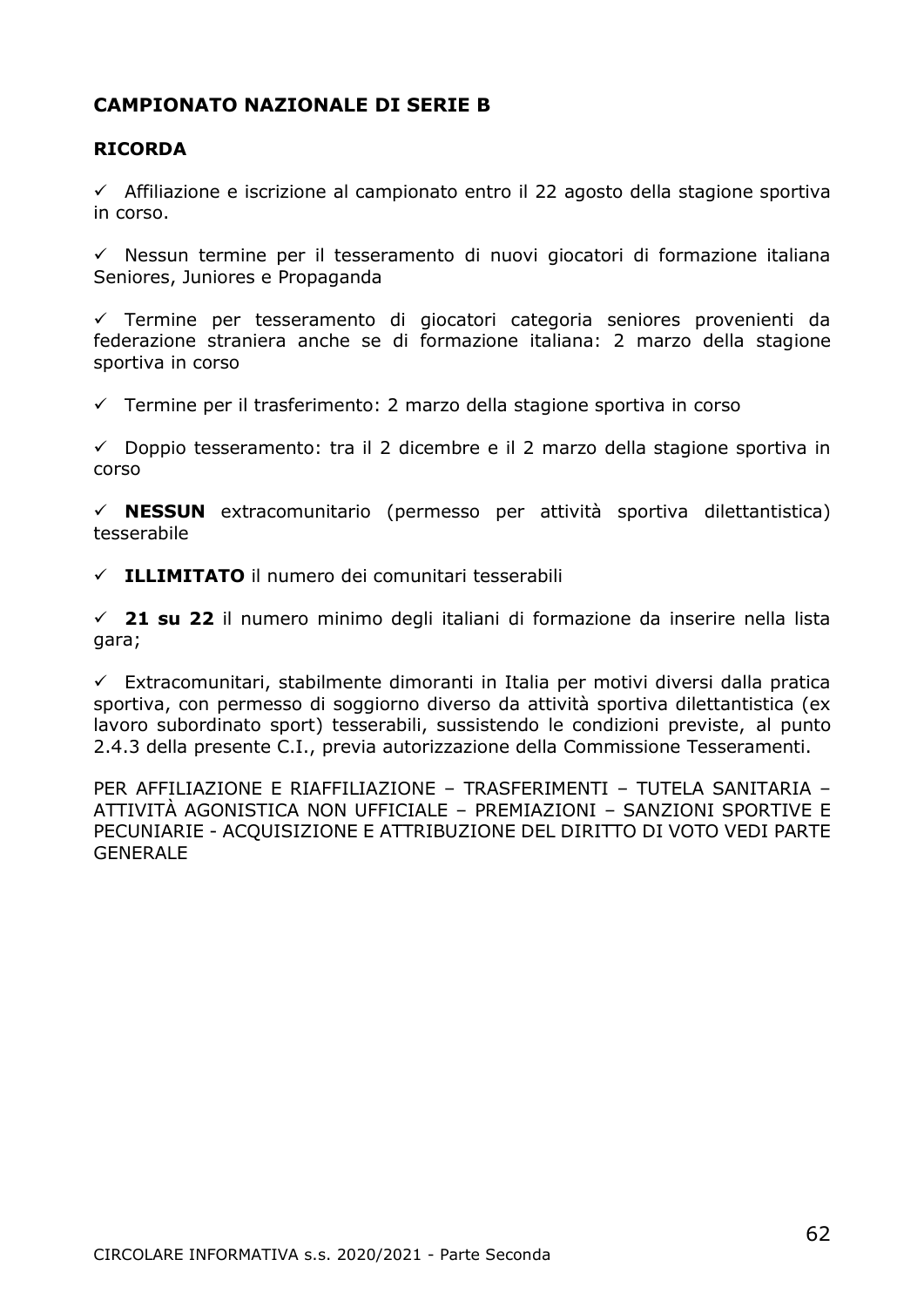## **1. TESSERAMENTO(Vedi "NORME COMUNI" - PARTE GENERALE)**

#### **A) LIMITAZIONE DEL TESSERAMENTO E DELL'UTILIZZAZIONE DEI GIOCATORI STRANIERI EXTRACOMUNITARI**

Oltre a quanto previsto nella normativa sopra richiamata, le società di serie B non potranno tesserare nessun giocatore extracomunitario.

Il C.F. su richiesta motivata e documentata può autorizzare, sussistendo le condizioni previste, il tesseramento di soggetti extracomunitari, stabilmente dimoranti in Italia per motivi diversi dalla pratica sportiva, muniti di valido permesso di soggiorno diverso da attività sportiva dilettantistica (ex lavoro subordinato sport, escluso in ogni caso il visto per turismo), il C.F. considerate le circostanze del caso concreto, potrà subordinare il tesseramento a prescrizioni di utilizzazione o condizioni.

#### **B) CRITERI DI UTILIZZAZIONE DEI GIOCATORI DI FORMAZIONE ITALIANA**

Le società di serie B sono tenute ad inserire nella lista di ciascuna gara disputata almeno 21 su 22 giocatori di formazione italiana, pena l'applicazione delle sanzioni di cui all'art. 29 del Regolamento di Giustizia**.**

#### **C) CRITERI DI UTILIZZAZIONE DEI GIOCATORI DI FORMAZIONE NON ITALIANA**

Le società di serie B sono tenute ad inserire nella lista di ciascuna gara disputata un massimo di 1 giocatori di formazione non italiana, pena l'applicazione delle sanzioni di cui all'art. 29 del Regolamento di Giustizia

#### **D) CAMPIONATO NAZIONALE GIOVANILE U.18**

Il tesseramento di giocatori comunitari, ed extracomunitari che si tesserano per la prima volta alla Federazione è subordinato autorizzazione del C.F., al quale deve essere rivolta domanda motivata e documentata.

Il C.F. considerate le circostanze del caso concreto, potrà subordinare il tesseramento a prescrizioni di utilizzazione o condizioni.

I giocatori extracomunitari o comunitari nella Categoria U.18 tesserati per l'attività giovanile, sono comunque ammessi a partecipare ai soli campionati di categoria.

#### **E) CAMPIONATO DI CATEGORIA GIOVANILI E PROPAGANDA**

Le società che partecipano ai Campionati di Categoria Giovanile e alla attività Categoria Propaganda potranno tesserare giocatori extracomunitari, purché presenti in Italia con permesso di soggiorno diverso da attività sportiva dilettantistica (ex lavoro subordinato sport, escluso in ogni caso il visto per turismo). Potranno, inoltre, tesserare giocatori comunitari e cittadini italiani provenienti da federazione estera senza ulteriore formalità, ritenendosi già autorizzato dal C.F. il tesseramento.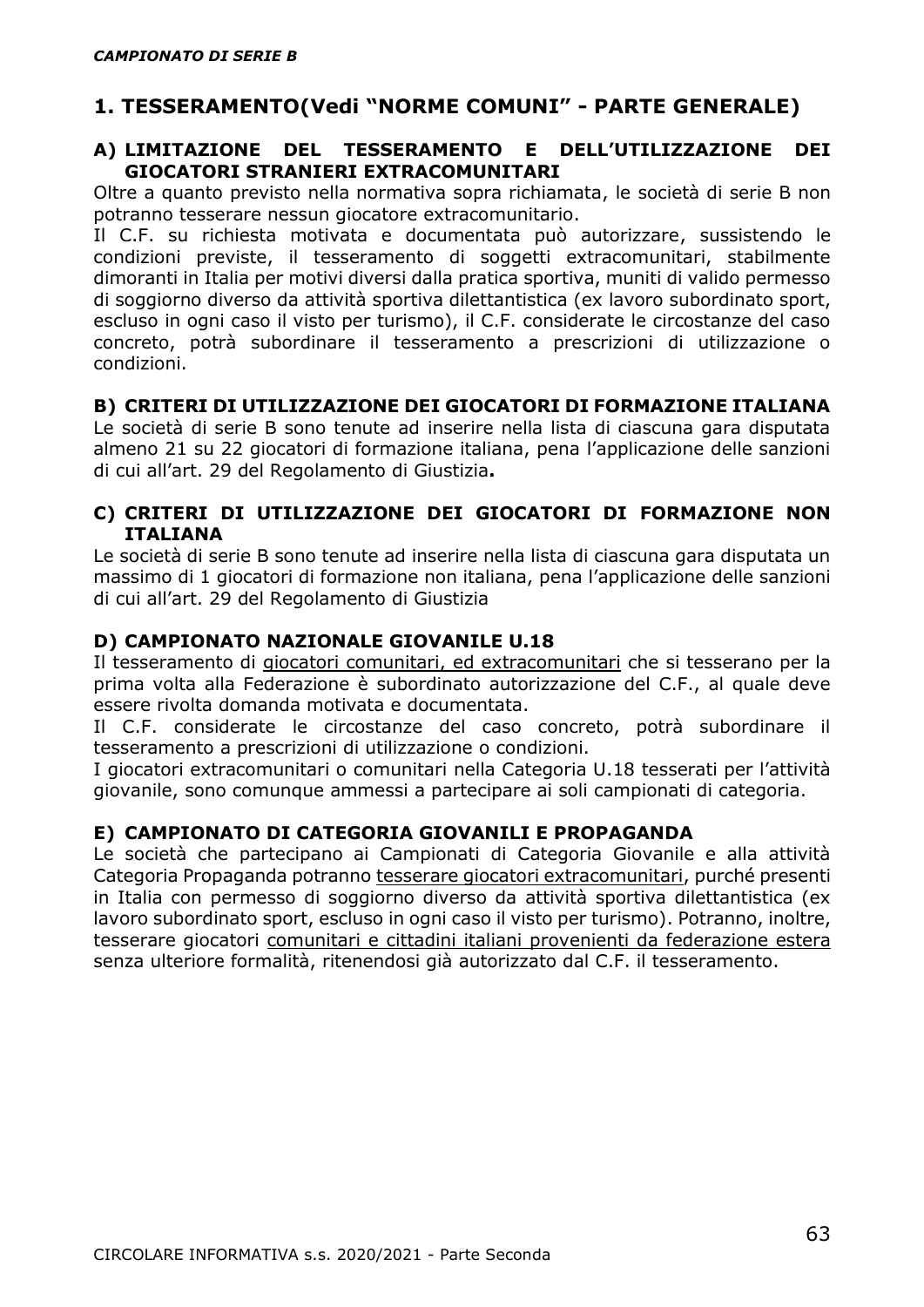#### **2. ATTIVITÀ FEDERALE UFFICIALE**

**(Vedi "NORME COMUNI" - PARTE GENERALE)**

## **3. REGOLAMENTO CAMPI DI GIOCO**

**(Vedi "NORME COMUNI" - PARTE GENERALE)**

#### **REQUISITI DEI CAMPI DI GIOCO ALL'ATTO DELL'ISCRIZIONE AL CAMPIONATO**

• Disponibilità totale;

• dimensioni: - lunghezza: mt. min. 94 max 100 (da porta a porta); - larghezza: mt. min. 64 max 70 (da linea laterale a linea laterale); -area di meta: mt. min. 5 max. 22 mt.

• terreno drenante con tappeto erboso o sintetico certificato World Rugby;

• assenza di ostacoli fissi a meno di mt. 3 dalle linee laterali e da quelle di pallone morto;

- separazione campo da gioco a norma della legge di P.S.;
- tribuna con almeno 300 posti a sedere e con servizi a norma della Legge di P.S.;
- spogliatoi possibilmente di mq. 35 min. cadauno;

• panchine: 3 coperte, di cui 2 con capienza min. 10 persone cadauna e 1 panchina da 5;

• pali porte: alt. min. mt. 6,40 con rivestimento protettivo alle basi per una alt. min. di mt. 2;

- spogliatoi possibilmente da mq. 35 min. cadauno;
- Tabellone segnapunti;
- Locale Pronto soccorso Atleti che a seconda delle necessità, potrà ospitare anche il locale Pronto Soccorso Pubblico.

#### **OBBLIGHI**

È fatto obbligo alle società di conservare in perfetta efficienza i campi di gioco con ogni mezzo disponibile.

## **4. TASSE FEDERALI**

Vedi norme comuni.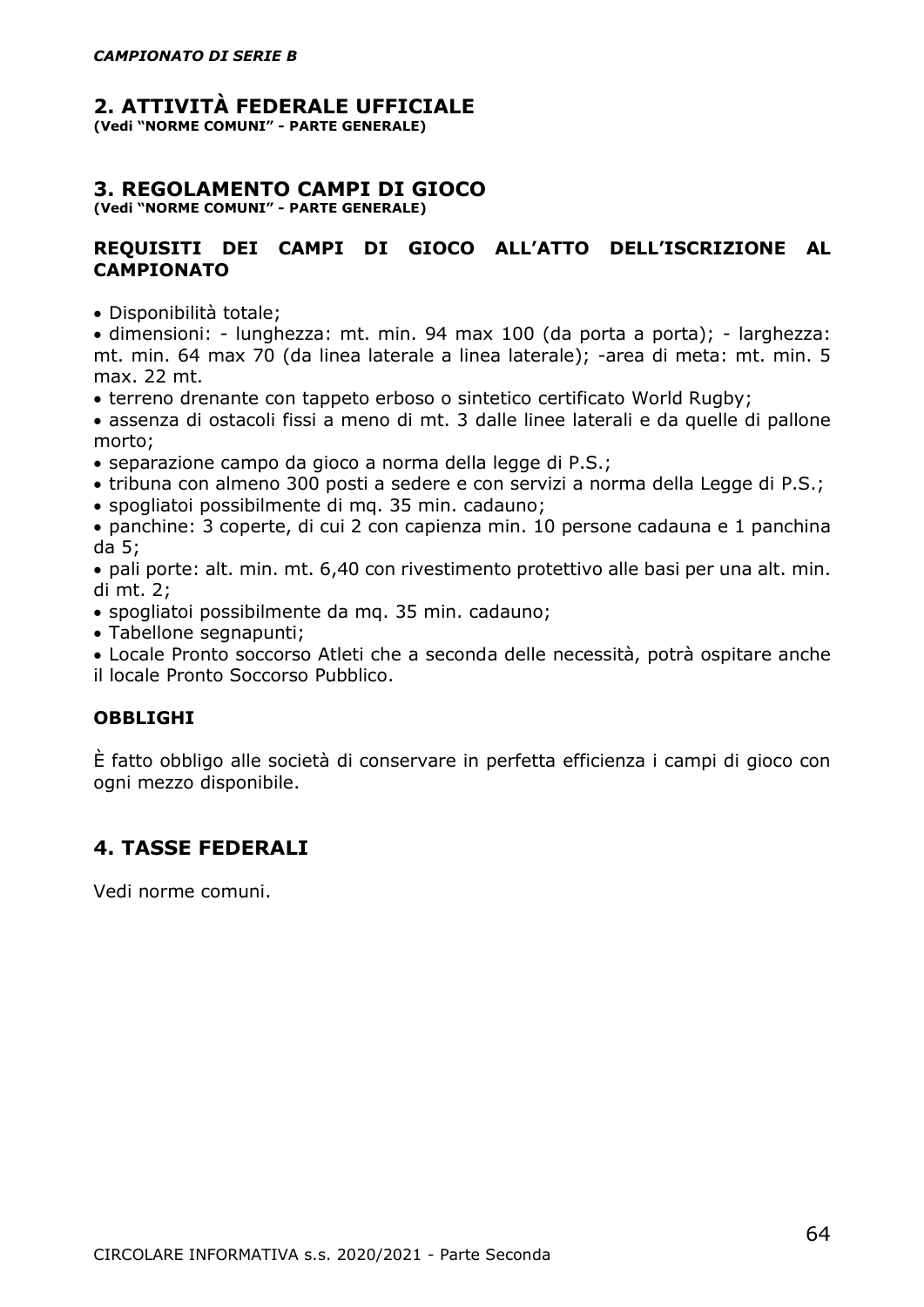## **CAMPIONATO NAZIONALE DI SERIE C**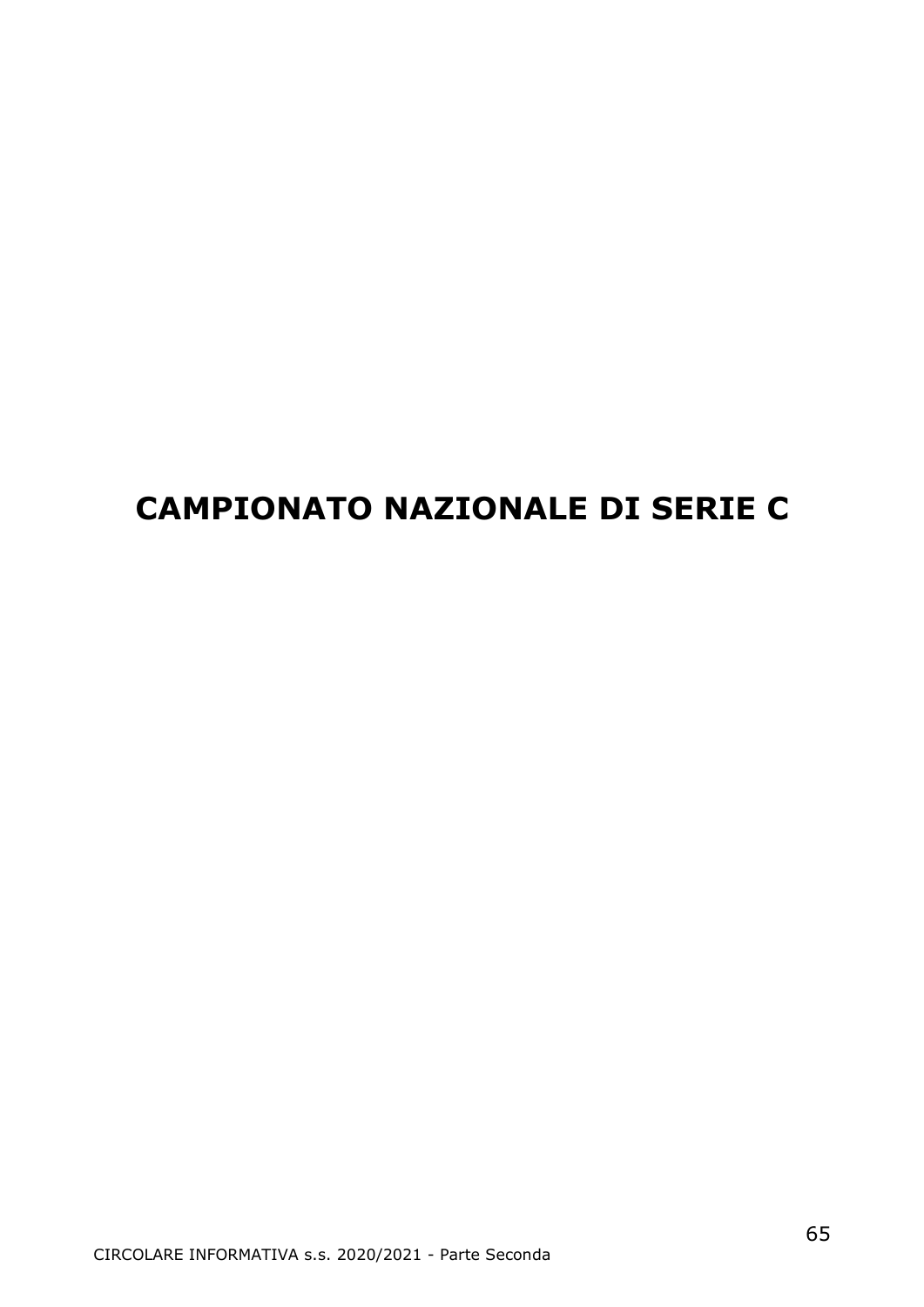## **CAMPIONATO NAZIONALE DI SERIE C**

#### **RICORDA**

 $\checkmark$  Affiliazione entro e iscrizione al campionato entro il 22 agosto della stagione sportiva in corso.

 $\overrightarrow{y}$  Nessun termine per il tesseramento di nuovi giocatori di formazione italiana Seniores, Juniores e Propaganda

✓ Termine per tesseramento di giocatori categoria seniores provenienti da federazione straniera anche se di formazione italiana: 2 marzo della stagione sportiva in corso

✓ Termine per il trasferimento: 2 marzo della stagione sportiva in corso

 $\checkmark$  Doppio tesseramento: tra il 2 dicembre e il 2 marzo della stagione sportiva in corso

✓ **NESSUN** extracomunitario (permesso per attività sportiva dilettantistica) tesserabile

✓ **ILLIMITATO** il numero dei comunitari tesserabili

✓ **20 su 22** il numero minimo degli italiani di formazione da inserire nella lista gara.

 $\checkmark$  Extracomunitari, stabilmente dimoranti in Italia per motivi diversi dalla pratica sportiva, con permesso di soggiorno diverso da attività sportiva dilettantistica (ex lavoro subordinato sport) tesserabili sussistendo le condizioni previste al punto 2.4.3 della presente C. I., previa autorizzazione della Commissione Tesseramenti.

PER AFFILIAZIONE E RIAFFILIAZIONE – TRASFERIMENTI – TUTELA SANITARIA – ATTIVITÀ AGONISTICA NON UFFICIALE – PREMIAZIONI – SANZIONI SPORTIVE E PECUNIARIE - ACQUISIZIONE E ATTRIBUZIONE DEL DIRITTO DI VOTO VEDI PARTE GENERALE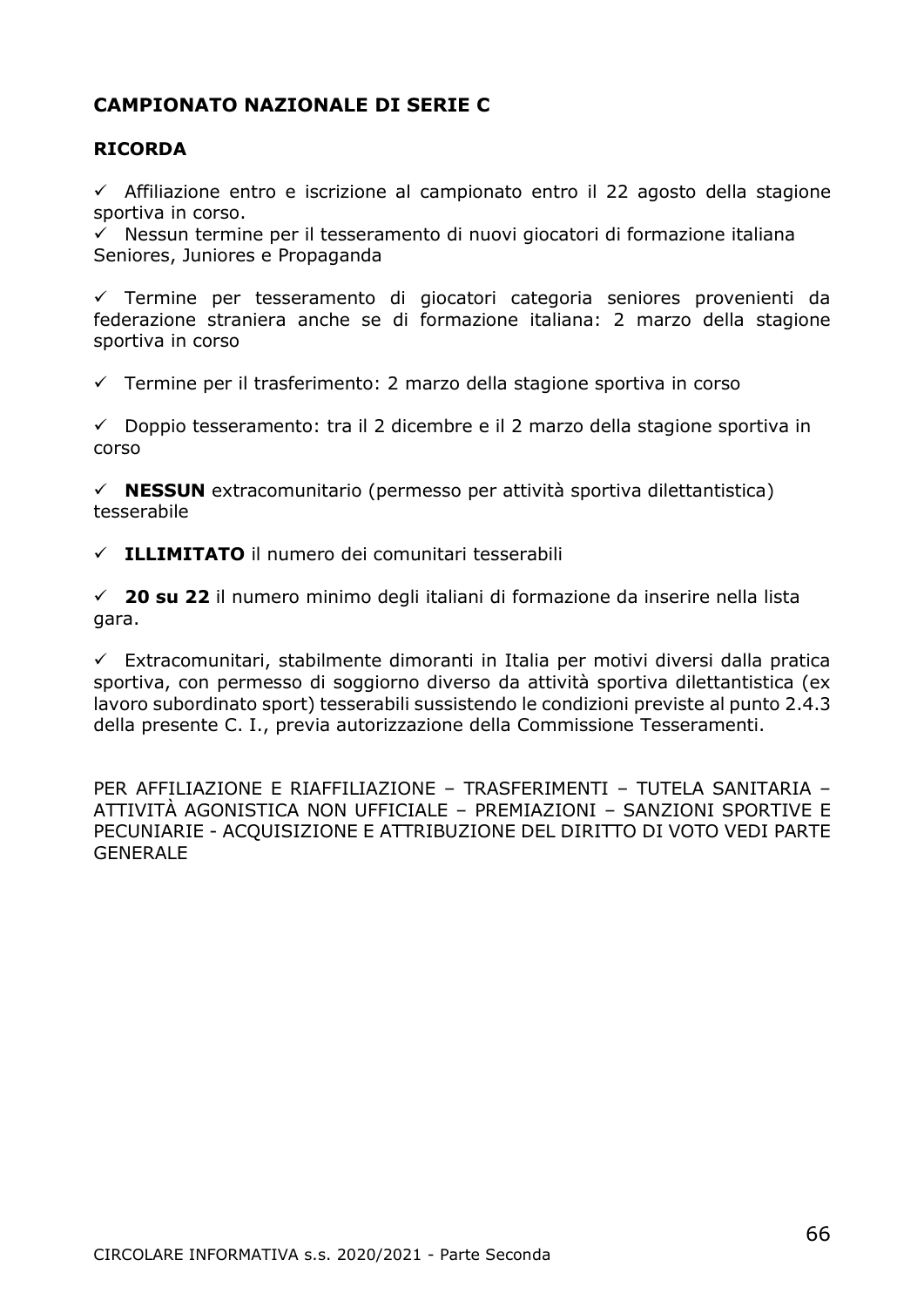### **1. TESSERAMENTO**

#### **Vedi "NORME COMUNI" - PARTE GENERALE**

#### **A) LIMITAZIONE DEL TESSERAMENTO E DELL'UTILIZZAZIONE DEI GIOCATORI STRANIERI EXTRACOMUNITARI**

Oltre a quanto previsto nella normativa sopra richiamata, le società di serie C1 non potranno tesserare nessun giocatore extracomunitario.

Il C.F. su richiesta motivata e documentata può autorizzare, sussistendo le condizioni previste, il tesseramento di soggetti extracomunitari, stabilmente dimoranti in Italia per motivi diversi dalla pratica sportiva, muniti di valido permesso di soggiorno diverso da attività sportiva dilettantistica (ex lavoro subordinato sport, escluso in ogni caso il visto per turismo). Il C.F. considerate le circostanze del caso concreto, potrà subordinare il tesseramento a prescrizioni di utilizzazione o condizioni.

#### **B) CRITERI DI UTILIZZAZIONE DEI GIOCATORI DI FORMAZIONE ITALIANA**

Le società di serie C sono tenute ad inserire nella lista di ciascuna gara disputata almeno 20 su 22 giocatori di formazione italiana, pena l'applicazione delle sanzioni di cui all'art. 29 del Regolamento di Giustizia.

#### **C) CRITERI DI UTILIZZAZIONE DEI GIOCATORI DI FORMAZIONE NON ITALIANA**

Le società di serie C sono tenute ad inserire nella lista di ciascuna gara disputata un massimo di **2** giocatori di formazione non italiana, pena l'applicazione delle sanzioni di cui all'art. 29 del Regolamento di Giustizia.

#### **D) CAMPIONATO NAZIONALE GIOVANILE U.18**

Il tesseramento di giocatori comunitari, ed extracomunitari che si tesserano per la prima volta alla Federazione è subordinato autorizzazione del C.F., al quale deve essere rivolta domanda motivata e documentata.

II C.F. considerate le circostanze del caso concreto, potrà subordinare il tesseramento a prescrizioni di utilizzazione o condizioni.

I giocatori extracomunitari o comunitari nella Categoria U.18 tesserati per l'attività giovanile, sono comunque ammessi a partecipare ai soli campionati di categoria.

#### **E) CAMPIONATI DI CATEGORIA GIOVANILI E PROPAGANDA**

Le società che partecipano ai Campionati di Categoria Giovanile e alla attività Categoria Propaganda potranno tesserare giocatori extracomunitari, purché presenti in Italia con permesso di soggiorno diverso da attività sportiva dilettantistica (ex lavoro subordinato sport, escluso in ogni caso il visto per turismo). Potranno, inoltre, tesserare giocatori comunitari e cittadini italiani provenienti da federazione estera senza ulteriore formalità, ritenendosi già autorizzato dal C.F. il tesseramento.

#### **2. ATTIVITÀ FEDERALE UFFICIALE (Vedi "NORME COMUNI" - PARTE GENERALE)**

#### **3. REGOLAMENTO CAMPI DI GIOCO**

**(Vedi "NORME COMUNI" - PARTE GENERALE)**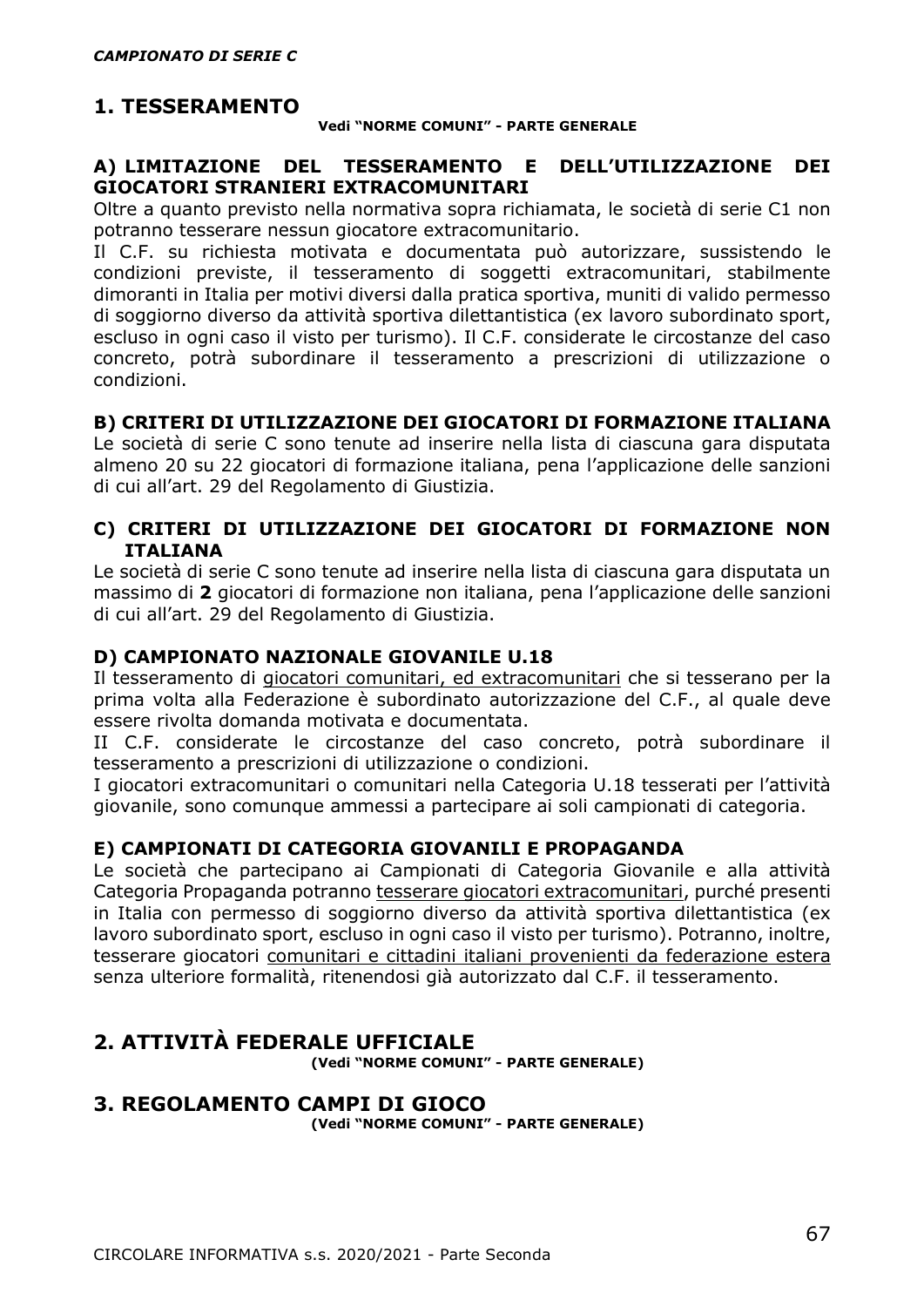#### **REQUISITI DEI CAMPI DI GIOCO ALL'ATTO DELL'ISCRIZIONE AL CAMPIONATO**

• disponibilità: per la serie C la domenica pomeriggio; per l'U.18 la mattina della domenica; per gli altri campionati secondo programma e calendario dei C.R.;

• dimensioni: - lunghezza: mt. min. 90 max 100 (da porta a porta); - larghezza: mt. min. 60 max 70 (da linea laterale a linea laterale); - area di meta: mt. min. 5 max 22 cadauna;

• terreno-tappeto possibilmente erboso o sintetico certificato World Rugby;

• assenza di ostacoli fissi a meno di mt. 3 dalle linee laterali e da quelle di pallone morto;

• separazione campo da gioco a norma della legge di P.S.;

- panchine: 3 coperte o scoperte;
- pali porte: alt. min. mt. 6,40 con rivestimento protettivo alla base per una alt. min. mt. 2;
- spogliatoi possibilmente di mq. 35 min. cadauno;
- tabellone segnapunti;
- Locale Pronto soccorso Atleti che a seconda delle necessità, potrà ospitare anche il locale Pronto Soccorso Pubblico.

#### **OBBLIGHI**

È fatto obbligo alle società di conservare in perfetta efficienza i campi di gioco con ogni mezzo disponibile.

## **4. TASSE FEDERALI**

Vedi norme comuni.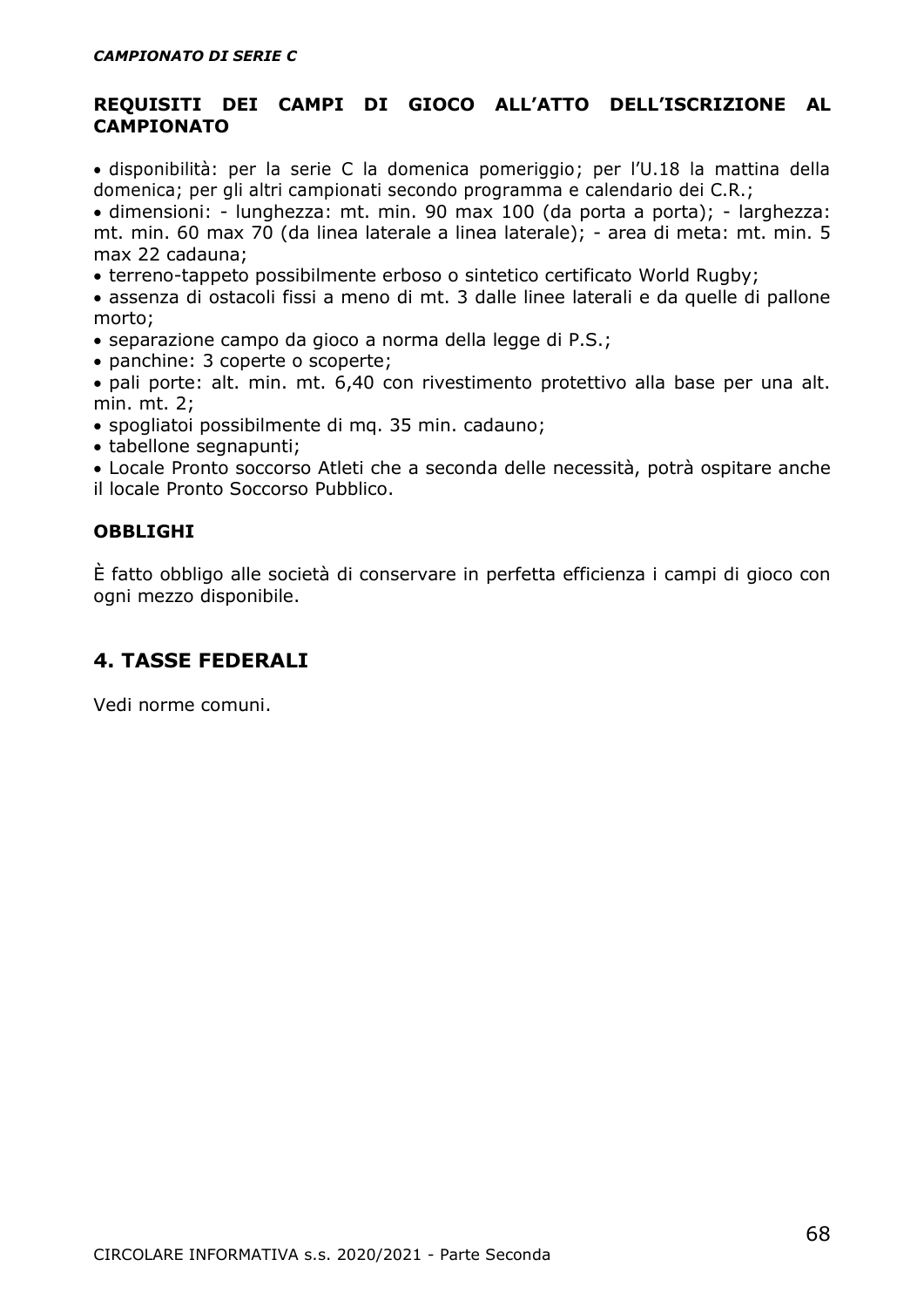# **ATTIVITÀ UFFICIALE SQUADRE CADETTE**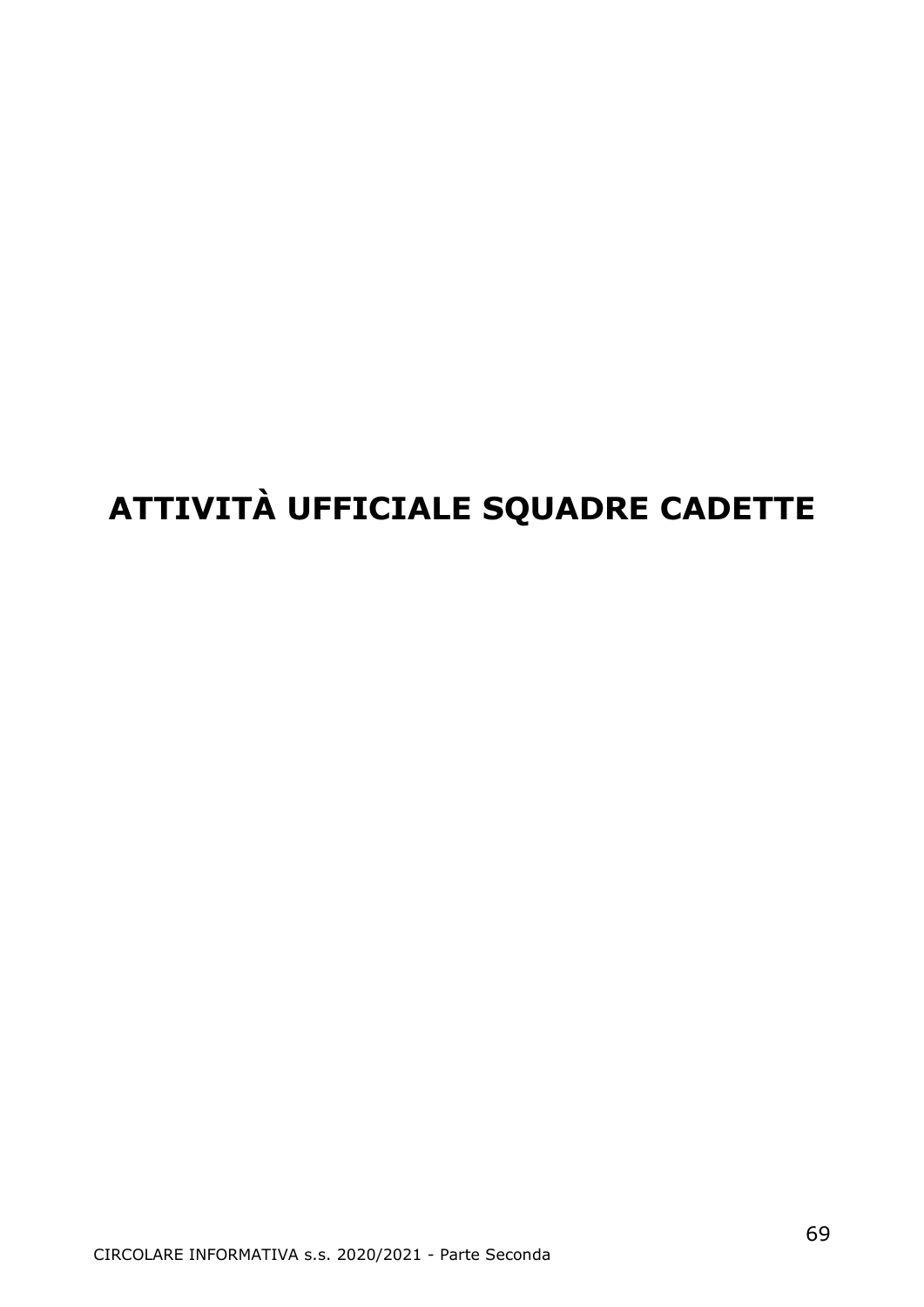## **ATTIVITÀ SQUADRE CADETTE**

## **1. FACOLTÀ DI ISCRIZIONE E LIMITI**

Le società che partecipano al Campionato di Eccellenza - Top 12, Serie A, Serie B e Serie C girone 1, hanno la facoltà di iscrivere una seconda squadra seniores (squadra cadetta) ad un campionato di livello inferiore a quello in cui è iscritta la 1^ squadra, purché si tratti di squadra originariamente nata in seno alla società.

In nessun caso è autorizzata la cessione di titolo sportivo al fine dell'iscrizione di una squadra all'attività cadetta.

La squadra cadetta **non potrà** accedere alle fasi finali promozione del campionato cui partecipa se nel campionato di livello superiore è già presente la sua prima squadra.

In deroga a quanto disposto dall'art. 20 del Regolamento Attività Sportiva, è concessa l'iscrizione di una doppia squadra (squadra cadetta) in serie C girone 2, purché in gironi diversi. La squadra cadetta non potrà accedere al campionato di serie C girone 1.

È data, inoltre, facoltà alle affiliate di iscrivere una 2^ squadra cadetta nel rispetto delle norme e dei principi di seguito elencate:

1. la società dovrà presentare liste separate per ognuna delle squadre partecipanti comprensive degli Under 22;

2. è assolutamente necessario che ognuna delle due squadre cadette (cadetta serie C girone 1 e cadetta serie C girone 2) sia autonomamente collegata alla prima squadra (serie Eccellenza - Top 12, Serie A e B);

3. la lista della prima squadra dovrà differenziare l'elenco dei giocatori Under 22, indicando esplicitamente a quale delle due squadre cadette è collegato;

4. la libera circolazione degli Under 22 sarà, quindi, possibile solo tra la lista della prima squadra e quella della lista cadetta collegata;

5. comunque in nessun caso sarà possibile la libera circolazione di alcun giocatore tra cadetta 1 (Serie C girone 1) e cadetta 2 (Serie C girone 2);

6. in applicazione della norma in essere la squadra cadetta 2 non potrà accedere al passaggio della serie C girone 2;

7. Per quanto non espressamente indicato valgono norme e regolamenti previsti.

Le liste dettagliate dovranno essere inoltrate all'ufficio del Giudice Sportivo Nazionale tramite mail *[segreteriags@federugby.it](mailto:segreteriags@federugby.it)* .

**Si richiama l'attenzione delle affiliate sul fatto che la libera circolazione dei giocatori tra la lista della prima squadra e quella della squadra cadetta collegata è consentita ai soli giocatori Under 22.**

In deroga a quanto sopra i giocatori Seniores, tesserati in continuità per la Società, dalla categoria U.14, sono di libera circolazione.

## **2. NORME DI PARTECIPAZIONE**

**N.B.: LA MANCATA OSSERVANZA DELLE NORME DI SEGUITO ELENCATE COMPORTERÀ L'APPLICAZIONE DELLE SANZIONI DI CUI ALL'ART. 29 DEL REGOLAMENTO DI GIUSTIZIA.**

1. Le società di Eccellenza - Top 12, Serie A, Serie B e Serie C, ai fini dell'ammissione di una seconda squadra (Squadra cadetta), dovranno far pervenire all'ufficio del G.S. Nazionale e Regionale, 10 giorni prima dell'inizio del Campionato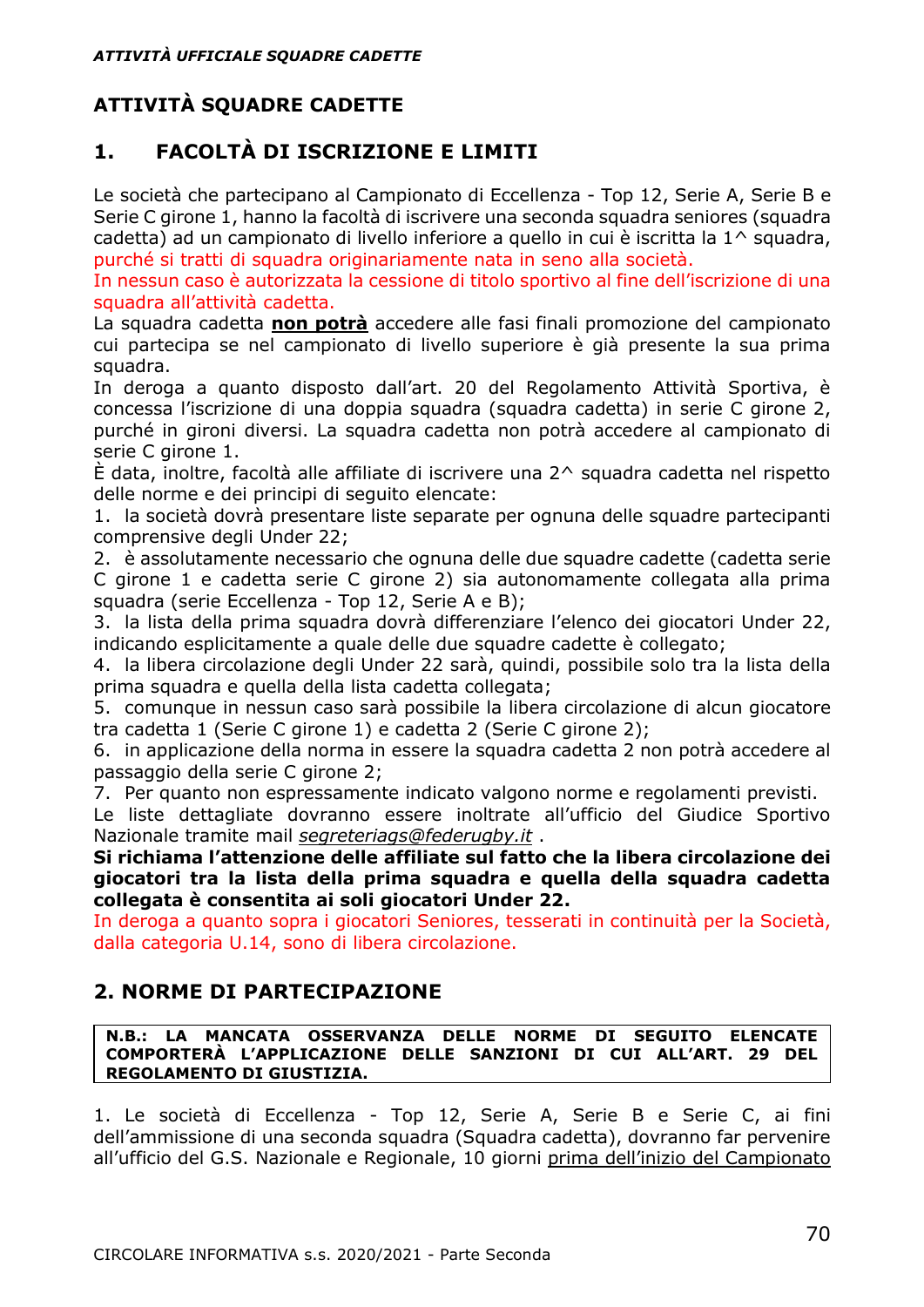#### *ATTIVITÀ UFFICIALE SQUADRE CADETTE*

a cui partecipa la prima squadra, **le due liste separate** di 50 tesserati che siano stati già tesserati come giocatori in una delle due stagioni sportive precedenti, a pena di decadenza della iscrizione al campionato della squadra cadetta.

2. Ciascuna lista dovrà contenere l'elenco nominativo, in ordine alfabetico, di minimo nr. 25 giocatori TESSERATI, comprensiva di giocatori U 22 (nati negli anni 1999/2000/2001/2002/2003 (maggiorenni o autorizzati) con l'indicazione del numero di tessera e la data di nascita.

Successivamente alla validazione delle liste da parte degli organi competenti (giudice sportivo nazionale o regionale) la società potrà integrare le liste senza dover tenere conto dei requisiti richiesti per l'ammissibilità all'iscrizione (giocatori tesserati in una delle due stagioni sportive precedenti), indicando obbligatoriamente all'Ufficio del GS Nazionale e Regionale i giocatori che saranno utilizzati nella prima o nella seconda squadra. L'utilizzazione di un giocatore in una delle due squadre equivale ad iscrizione dello stesso nella lista della relativa squadra.

3. Sono categorie di libera circolazione, i giocatori nati nel 1999/2000/2001/2002/2003 (maggiorenni o autorizzati).

4. Il giocatore iscritto nella lista della prima squadra, non di libera circolazione ai sensi del precedente n. 3, può essere utilizzato **solo nella relativa attività,** pena l'applicazione dell'art. 29 Regolamento di Giustizia. Per utilizzazione si intende la iscrizione del giocatore tra i 22/23 della lista gara.

5. Il giocatore iscritto nella lista della squadra cadetta, potrà essere utilizzato nella attività della prima squadra per non più di 4 (quattro) volte dal momento che dalla quinta utilizzazione lo stesso sarà iscritto d'ufficio nella lista della prima squadra e non potrà essere utilizzato nella attività cadetta pena l'applicazione dell'art. 29 Regolamento di Giustizia.

In deroga a quanto sopra i giocatori Seniores, tesserati in continuità per la Società, dalla categoria U.14, sono di libera circolazione.

## **3. PROMOZIONI E RETROCESSIONI**

1. Ai fini della promozione alla Serie superiore tali squadre NON è previso nella stagione sportiva in corso alcuna obbligatorietà.

2. Nel caso di retrocessione della prima squadra al Campionato cui ha diritto di iscriversi la squadra cadetta, quest'ultima perde la possibilità all'iscrizione e può iscriversi solo al Campionato **della categoria immediatamente inferiore**. Restano comunque ferme le sanzioni e penalizzazioni maturate.

3. Alle squadre cadette di **1^ iscrizione assoluta alla Serie C girone 2** non si applicano, per la prima stagione sportiva, le regole sui campionati obbligatori relative alla "partecipazione" al campionato.

A queste squadre cadette si applicano invece integralmente le regole relative alla "promozione/passaggio" di cui al n.1 di questo punto.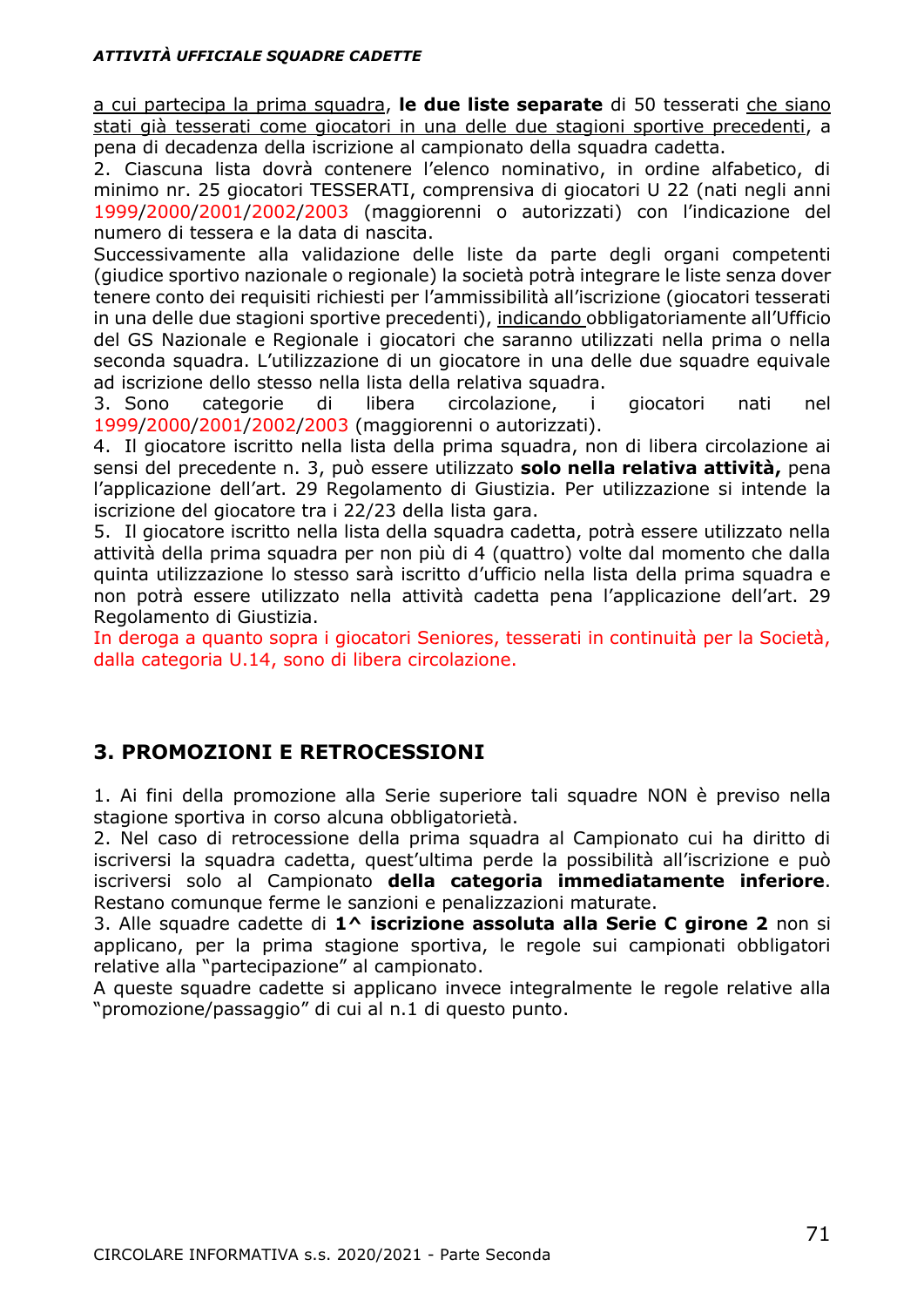# **ATTIVITÀ AMATORIALE OLD**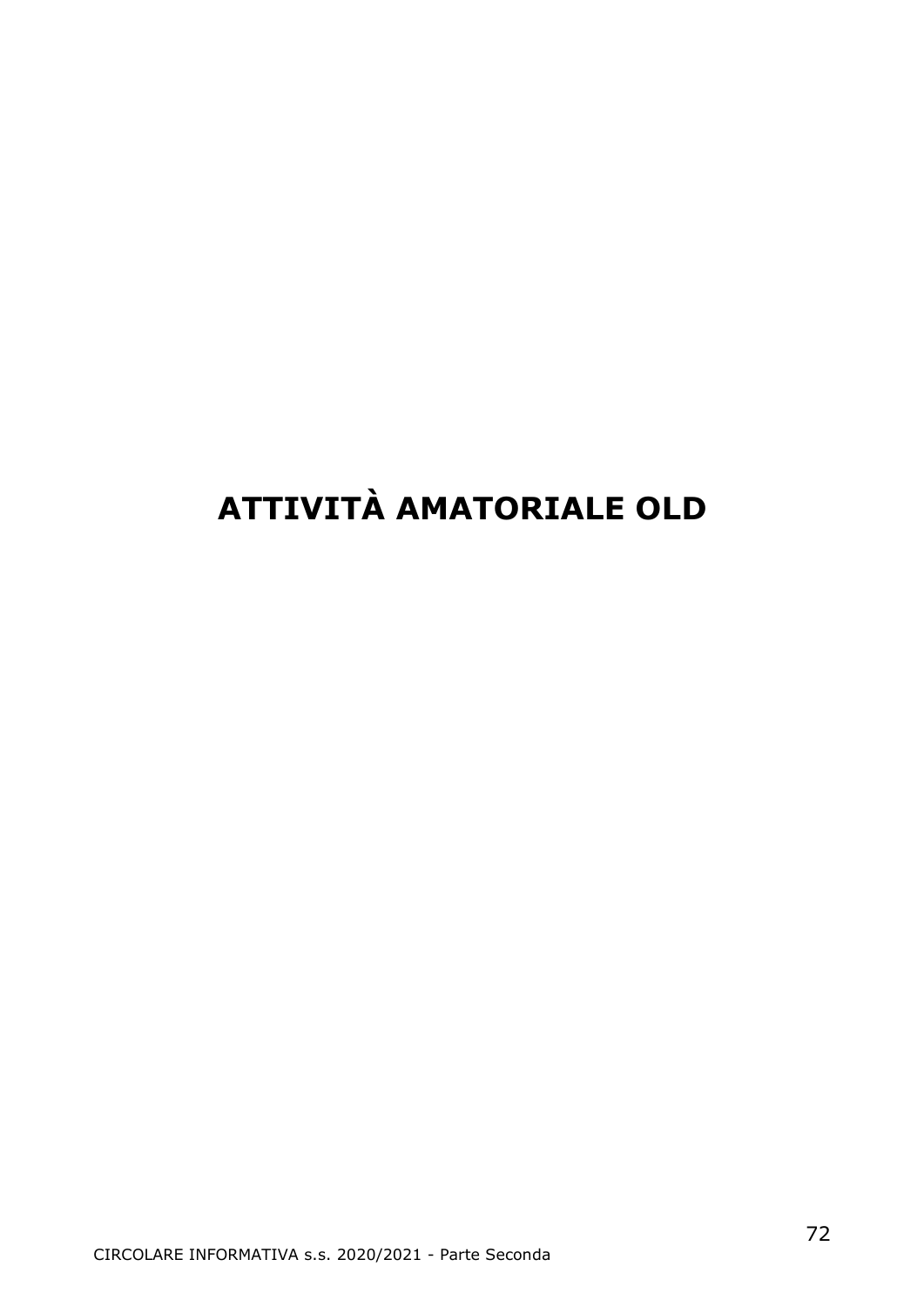# **ATTIVITÀ AMATORIALE OLD**

La Federazione Italiana Rugby riconosce l'attività "OLD" (o VETERANS) come attività non agonistica svolta da squadre di giocatori che abbiano compiuto il 35° anno di età.

Lo spirito non competitivo della pratica di tale attività è enfatizzato e riassunto nel motto internazionalmente riconosciuto: "Divertimento, Amicizia, Fraternità" (Fun, Friendship, Fraternity).

L'attività "OLD" è svolta da squadre appartenenti a società che svolgono attività federale o società appositamente costituite. L'attività "OLD", in quanto attività non agonistica, e puramente amatoriale non dà diritto a voto.

#### **1. AFFILIAZIONE**

Le società che intendono affiliarsi alla Federazione devono attenersi a quanto prescritto nella parte generale.

#### **2. TESSERAMENTO**

I giocatori, per svolgere l'attività "OLD" devono essere tesserati alla FIR per tale categoria, inviando al Comitato Regionale competente **la domanda di tesseramento** (mod.12/OLD debitamente compilato e copia del tesserino del codice fiscale).

### **3. MODULISTICA**

La modulistica è a disposizione presso i Comitati Regionali o sul sito federale.

#### **4. REGOLAMENTO**

Il Regolamento dell'attività Old è pubblicato sul sito federale: *[www.federugby.it](http://www.federugby.it/)* alla pagina regolamenti federali.

#### **5. DISPOSIZIONI PER LO SVOLGIMENTO DELLA GARA**

La società che intende disputare gare o tornei amichevoli dovrà inviare la richiesta di autorizzazione al C.R. competente territorialmente almeno 5 giorni prima della effettuazione della gara, allo scopo di consentire la designazione di un direttore di gara.

#### **6. TUTELA SANITARIA**

Ai fini e per gli effetti della legge 9 agosto 2013 n.98 che ha convertito in legge, con modificazioni, il decreto-legge 21 giugno 2013 n. 69 **per i tesserati di età**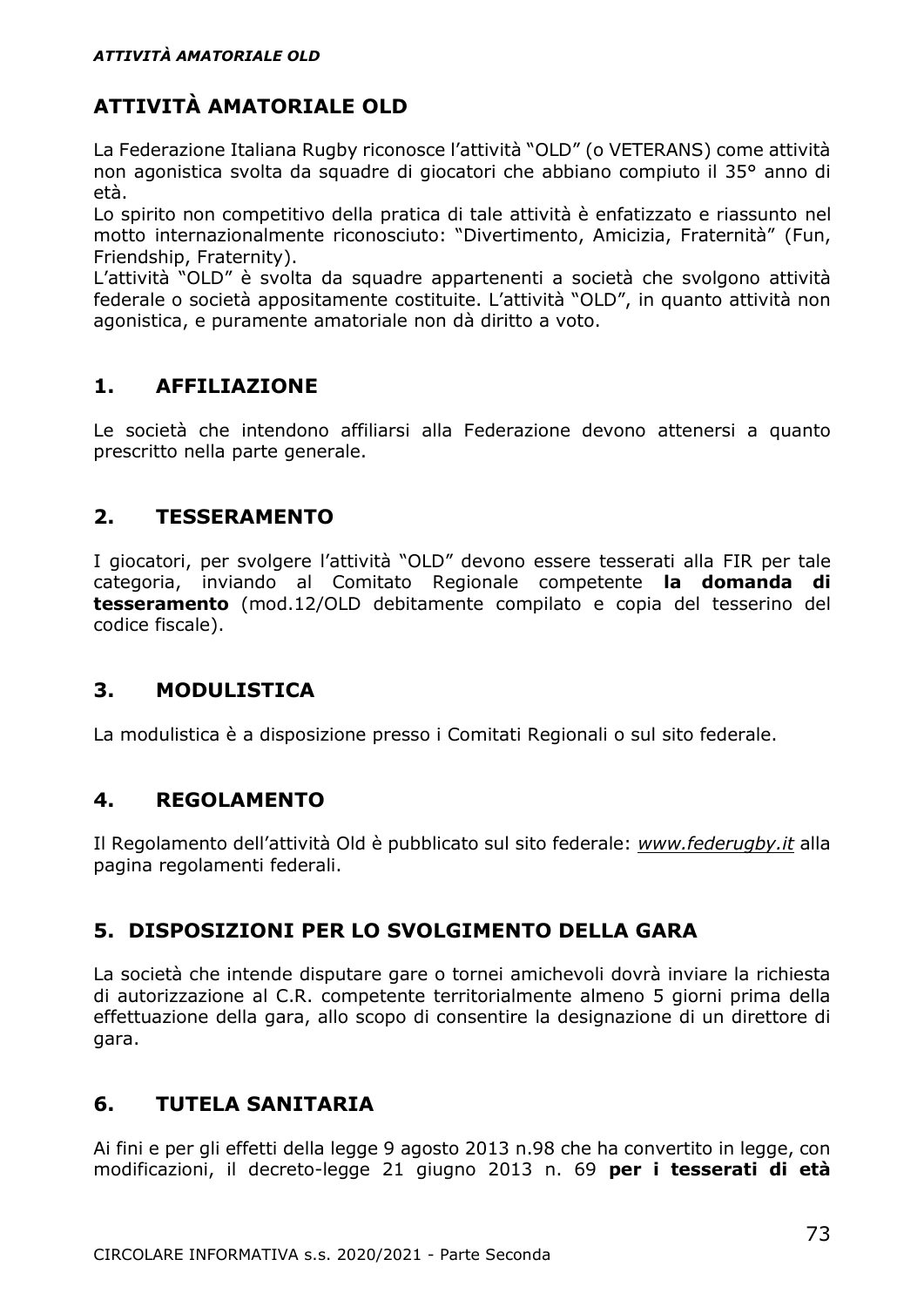**superiore ai 42**, **è previsto l'obbligo di certificazione, presso il medico di base o il medico specialista in medicina dello sport, di idoneità per l'attività sportiva non agonistica** (saranno i medici a stabilire, dopo anamnesi e visita, se necessitano di ulteriori accertamenti come, a l'elettrocardiogramma*).*

**N.B per le attività "old" svolte con le regole del gioco a 15 è prescritta la certificazione per la pratica dell'attività agonistica, con la prescritta valutazione integrativa per gli ultraquarantenni. (ECG sotto sforzo)**

#### **7. TASSE DI TESSERAMENTO**

Si veda, in proposito, quanto previsto al punto 2 della presente circolare informativa (riferimento categoria Seniores).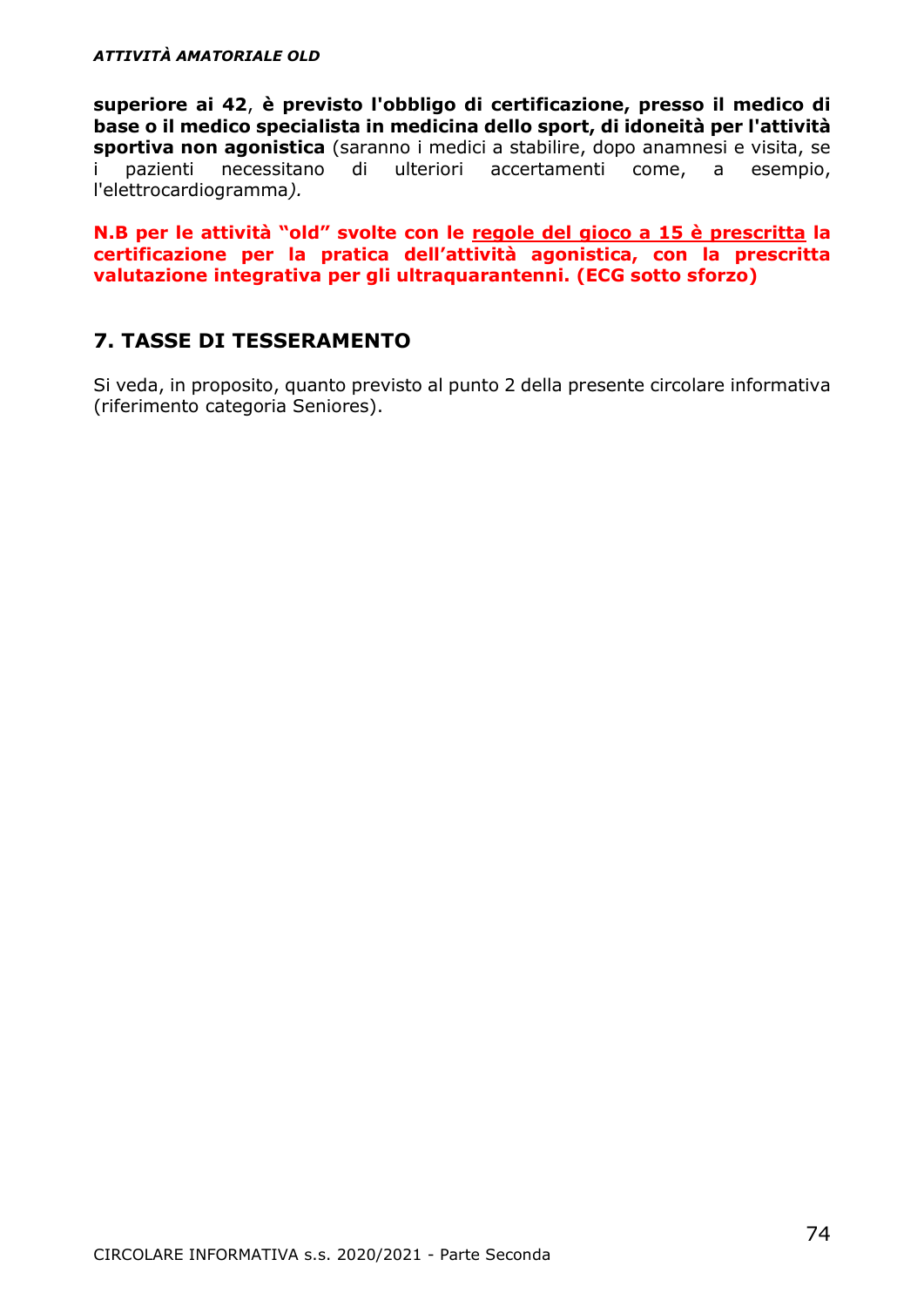# **ATTIVITÀ AMATORIALE BEACH RUGBY**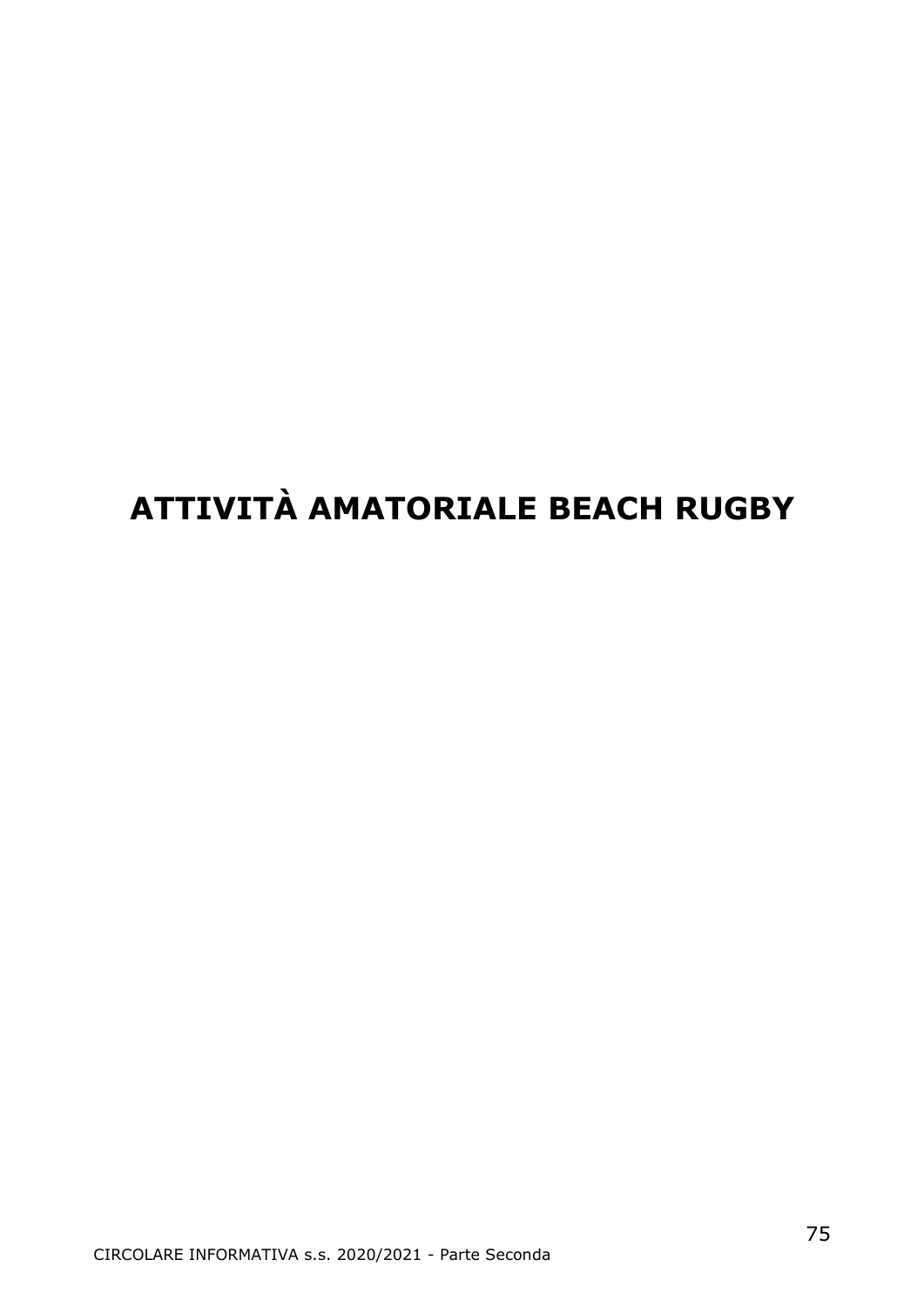## **ATTIVITÀ AMATORIALE BEACH RUGBY**

Alla FIR è demandato il compito di promuovere l'attività del beach rugby sul territorio nazionale.

#### **1. PARTECIPAZIONE ALLE ATTIVITÀ**

Tutte le squadre che partecipano all'attività di beach rugby devono essere espressione di società regolarmente affiliate alla FIR per la stagione in corso. La attività è regolata, per ogni relativo effetto e per quanto non espressamente previsto, dal Capo III del Regolamento della Attività Sportiva.

#### **2. TESSERAMENTO**

I giocatori partecipanti al Torneo Nazionale Beach Rugby, deliberato dal Consiglio Federale, devono essere, oltreché maggiorenni, regolarmente tesserati con la FIR nella categoria Seniores (vigono i limiti di età massima specificati nei Regolamenti Organico e Sanitario della FIR).

Gli atleti juniores e mini rugby possono partecipare solamente all'attività riservata alle rispettive categorie di appartenenza; gli atleti minorenni non possono, in ogni caso, giocare nella categoria seniores.

#### **3. TUTELA SANITARIA**

Si applica quanto stabilito dalla FIR nella presente Circolare Informativa.

#### **4. TASSE DI TESSERAMENTO**

*SI VEDA, IN PROPOSITO, QUANTO PREVISTO AL PUNTO 2 DELLA PRESENTE CIRCOLARE INFORMATIVA.*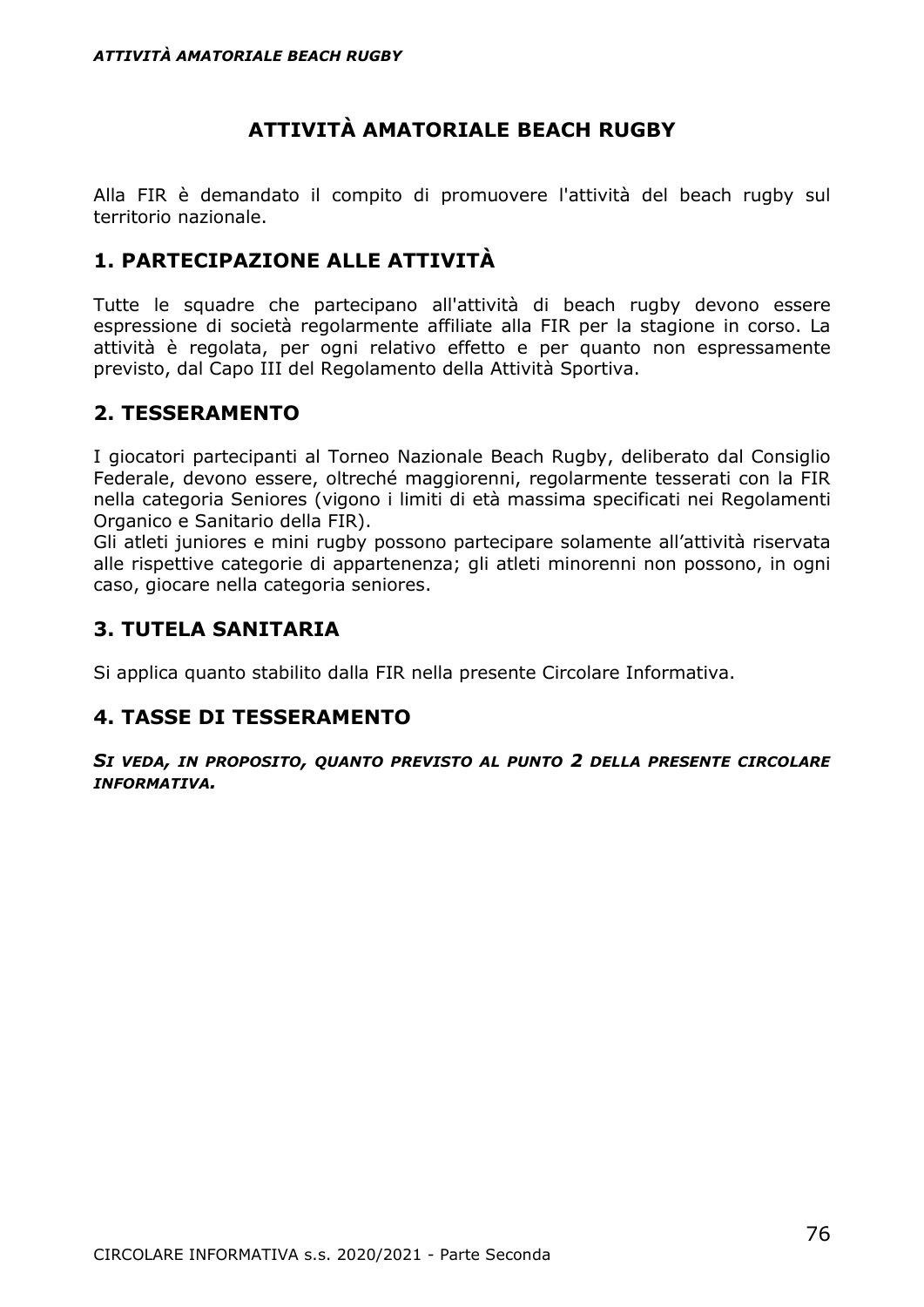# **ATTIVITÀ AMATORIALE TOUCH RUGBY**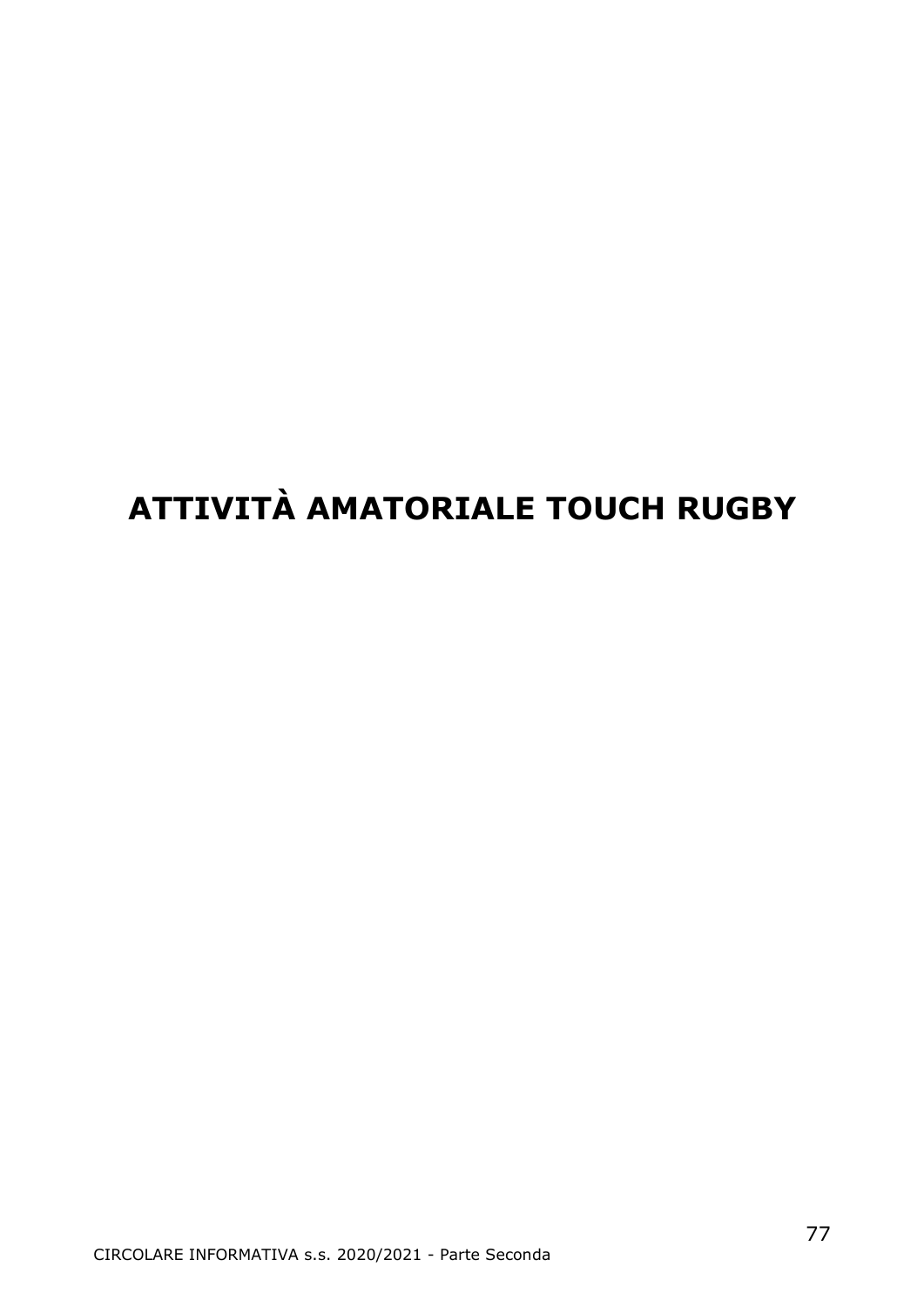# **ATTIVITÀ AMATORIALE TOUCH RUGBY**

Alla FIR è demandato il compito di promuovere, sul territorio nazionale, l'attività del *rugby al tocco* (touch rugby)

#### **1. PARTECIPAZIONE ALLE ATTIVITÀ**

Tutte le squadre che partecipano all'attività di rugby al tocco devono essere espressione di società regolarmente affiliate alla FIR per la stagione in corso. La attività è regolata, per quanto non espressamente previsto, dal Capo III del Regolamento della Attività Sportiva e per ogni relativo effetto.

#### **2. TESSERAMENTO**

I giocatori partecipanti alla attività di rugby al tocco, deliberato dal Consiglio Federale, devono essere regolarmente tesserati con la FIR nella categoria giocatori.

#### **3. TUTELA SANITARIA**

Si applica quanto stabilito dalla FIR nella presente Circolare Informativa.

#### **4. TASSE DI TESSERAMENTO**

*SI VEDA, IN PROPOSITO, QUANTO PREVISTO AL PUNTO 2 DELLA PRESENTE CIRCOLARE INFORMATIVA.*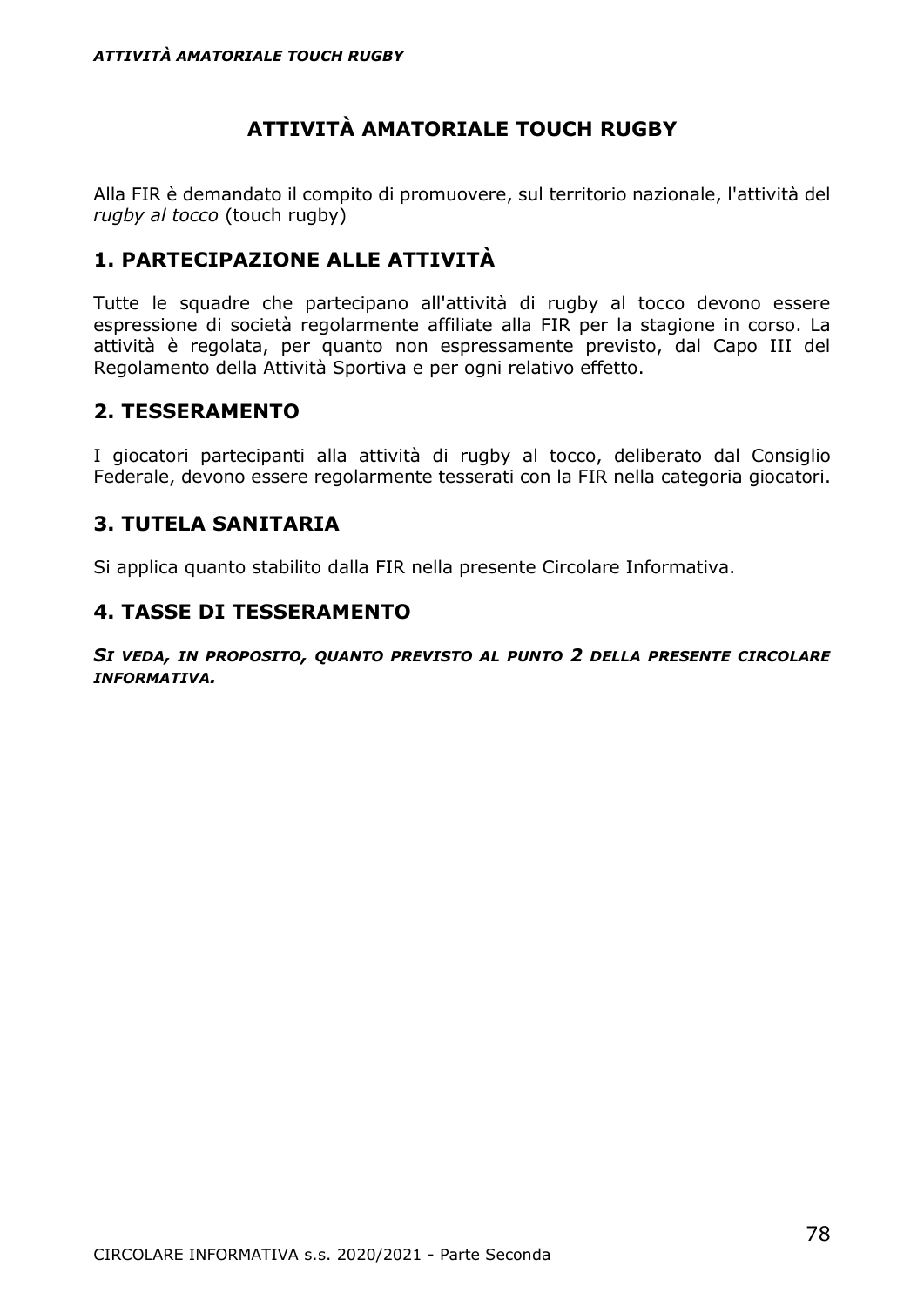# **ATTIVITÀ RUGBY SOCIALE**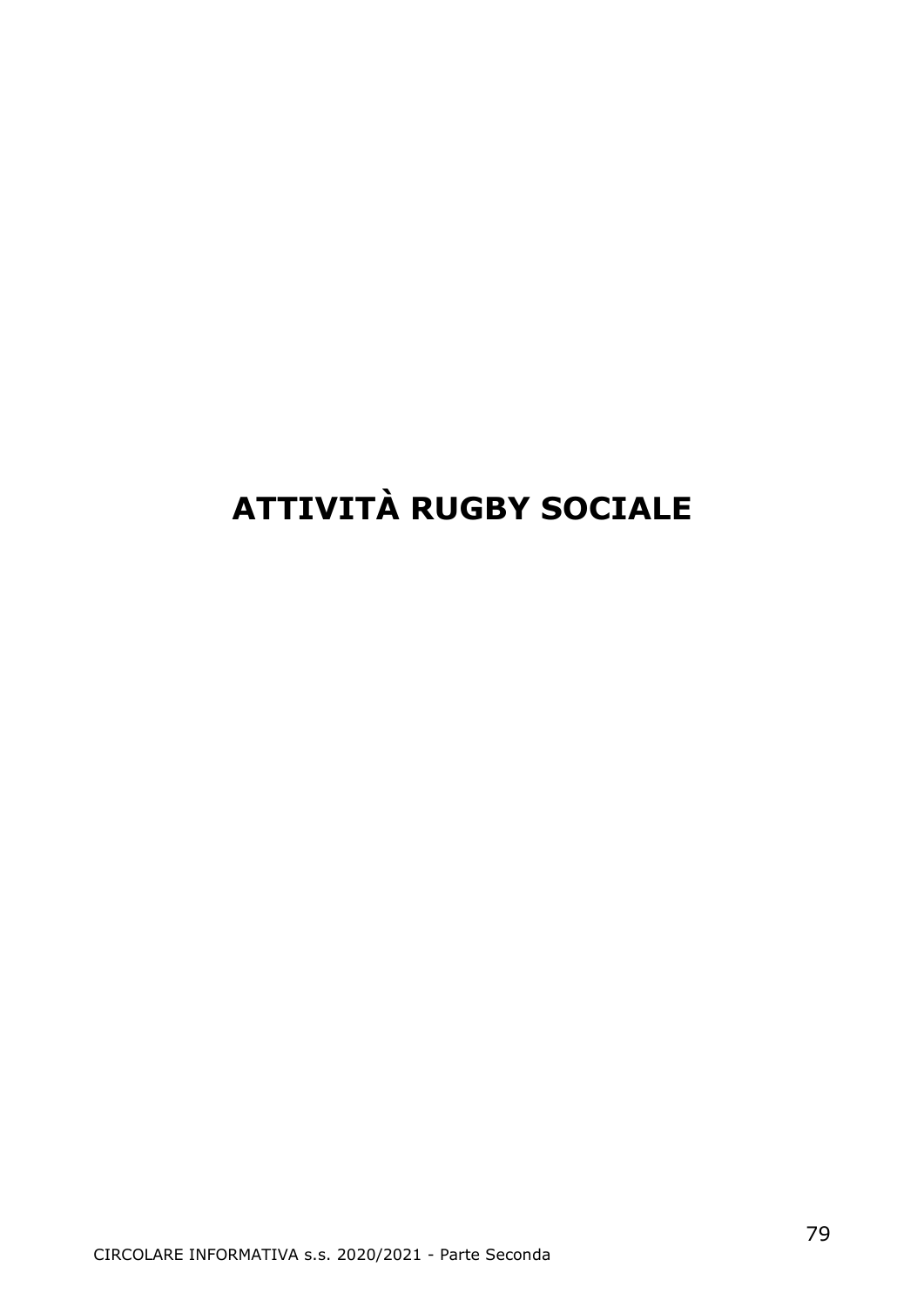### **ATTIVITÀ RUGBY SOCIALE**

#### **1. AFFILIAZIONE**

Le società sportive che intendono partecipare alle attività dei Progetti sociali FIR saranno affiliate previo versamento della tassa di affiliazione e pertanto potranno essere iscritte al Registro CONI per il riconoscimento ai fini sportivi.

All'atto della riaffiliazione le società che intendono proseguire l'attività nell'ambito di quella amatoriale, dovranno presentare una autocertificazione che attesti il progetto al quale partecipano. La FIR potrà, comunque, richiedere documentazione attestante l'effettivo svolgimento dell'attività dichiarata.

#### **2. REGISTRAZIONE ATTIVITÀ**

Con apposita modulistica le società dovranno, inoltre, indicare il tipo di attività praticata (es. rugby in carcere, rugby integrato, rugby di integrazione migranti, ecc.). Sarà cura dell'Ufficio Tecnico Federale effettuare la registrazione di tali attività nel data base informatico, per ora, ai soli fini informativi.

#### **3. TESSERAMENTO**

I tesserati delle società che partecipano ai progetti sociali FIR o siano affiliate in virtù di convenzioni/protocolli e non partecipanti ai campionati federali, non sono soggetti ad alcun vincolo e non avranno assegnata alcuna "Formazione".

I tesserati delle società che partecipano ai Progetti sociali FIR o siano affiliate in virtù di convenzioni/protocolli e partecipanti ai campionati federali, avranno la "formazione di equiparato" che rimarrà tale anche oltre il termine della partecipazione al Progetto, se:

• partecipanti a progetti riconosciuti dallo stato italiano di integrazione dedicati ai richiedenti asilo sia se minorenni sia se maggiorenni;

• partecipanti a progetti riconosciuti dallo stato italiano per l'integrazione di minorenni non accompagnati e accolti sul territorio italiano;

• partecipanti al Progetto Carceri.

I documenti necessari al tesseramento dovranno essere completi di dati identificativi e foto rilasciati dall'autorità statale che li accoglie.

#### **4. PARTECIPAZIONE AI CAMPIONATI FEDERALI**

Le società partecipanti ai campionati federali ufficiali con squadre o con singoli tesserati facenti parte dei progetti sociali FIR, potranno partecipare al campionato federale di Serie C senza alcuna limitazione ferme restando le prescrizioni sanitarie per lo svolgimento dell'attività agonistica.

Le società partecipanti agli altri campionati federali ufficiali che intendono inserire nelle rispettive squadre i tesserati che, fatti salvi i requisiti richiesti, partecipano ai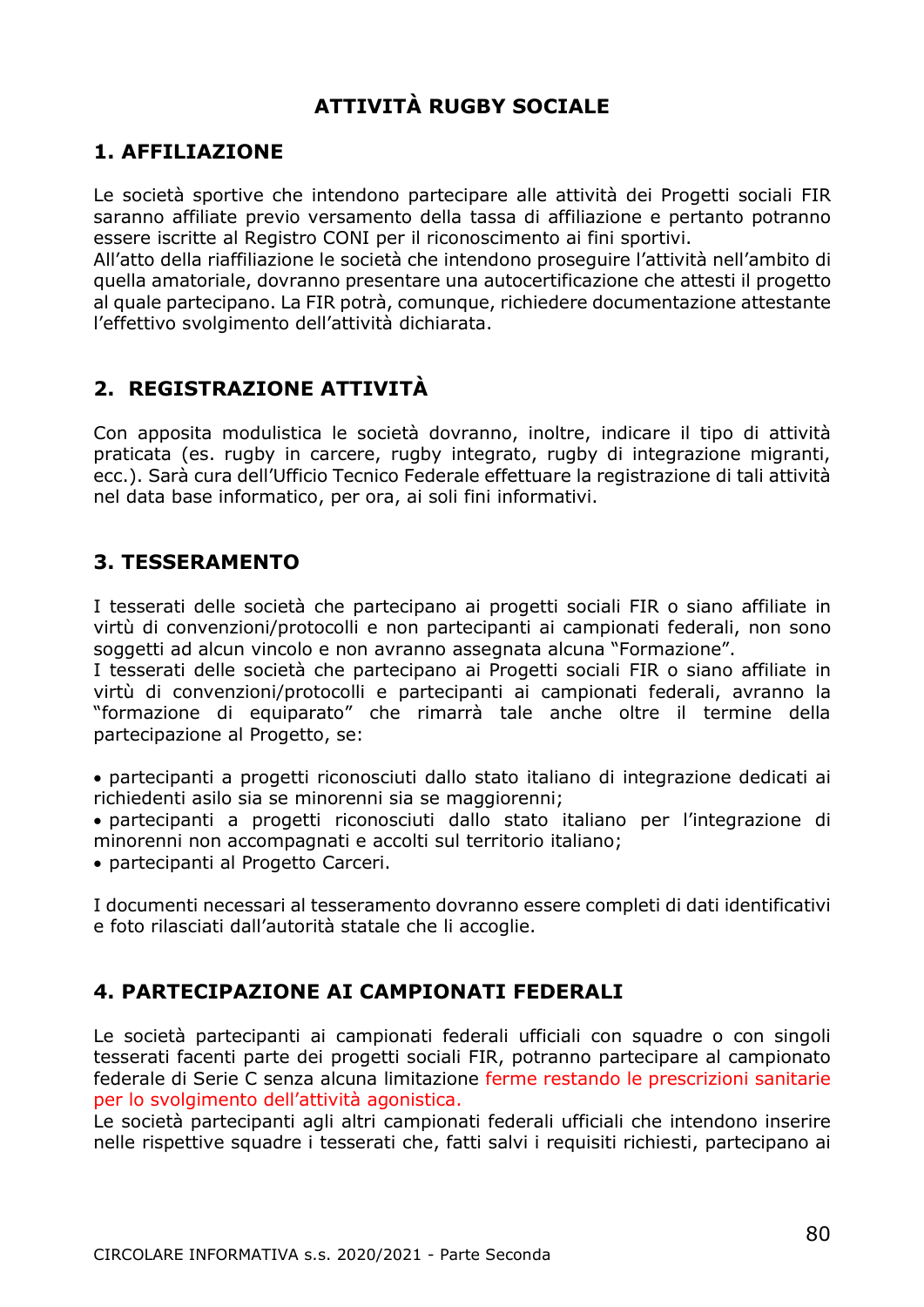progetti sociali FIR, dovranno farne specifica istanza alla Commissione Tesseramenti Federale.

### **5. TASSE DI TESSERAMENTO**

Le società affiliate che partecipano ai progetti sociali FIR o siano affiliate in virtù di convenzioni/protocolli sono esentate dal versamento della tassa di tesseramento (circ. Informativa 2017/18) per i soli tesserati coinvolti nei progetti.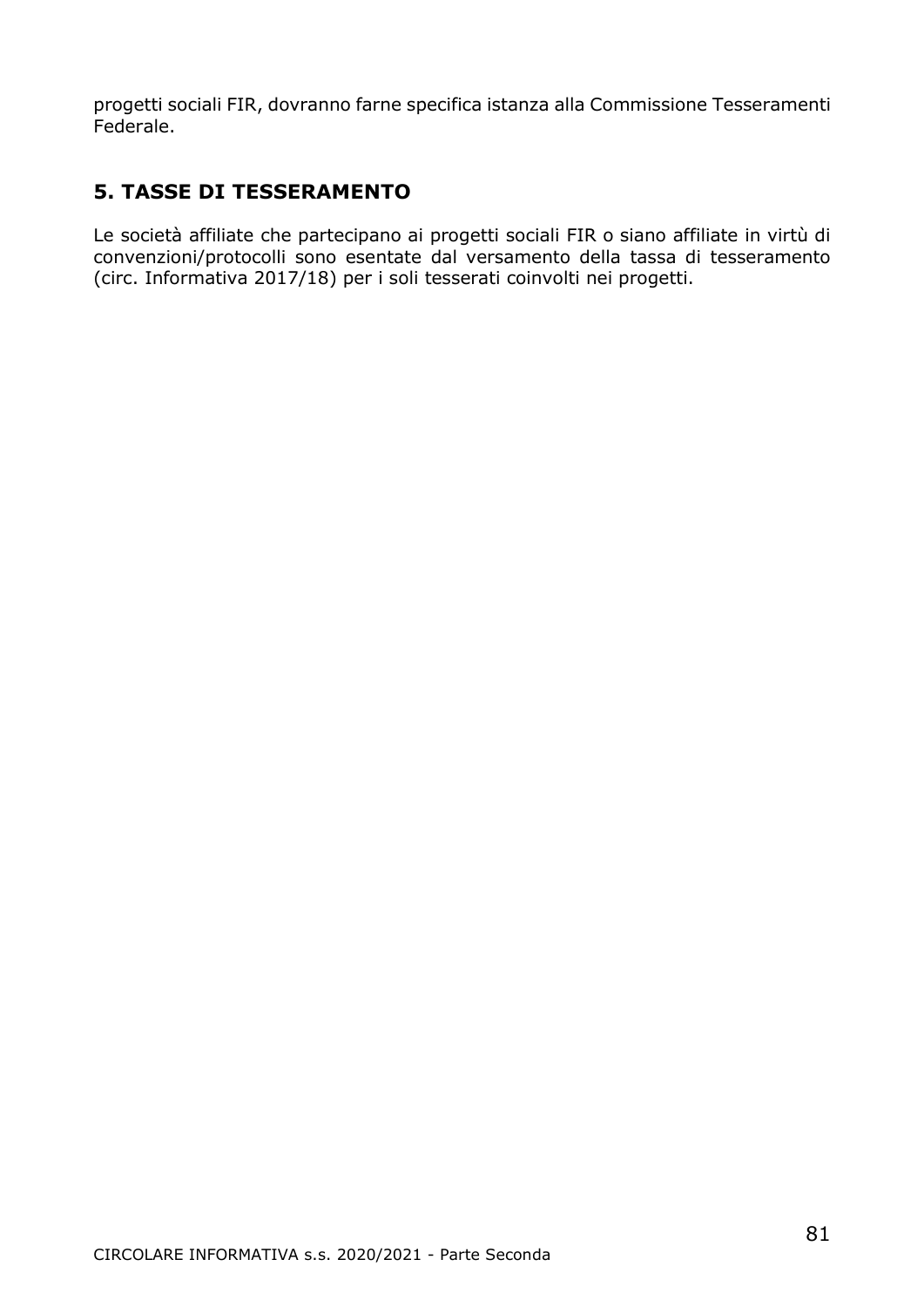# **14. MARCHIO FEDERALE**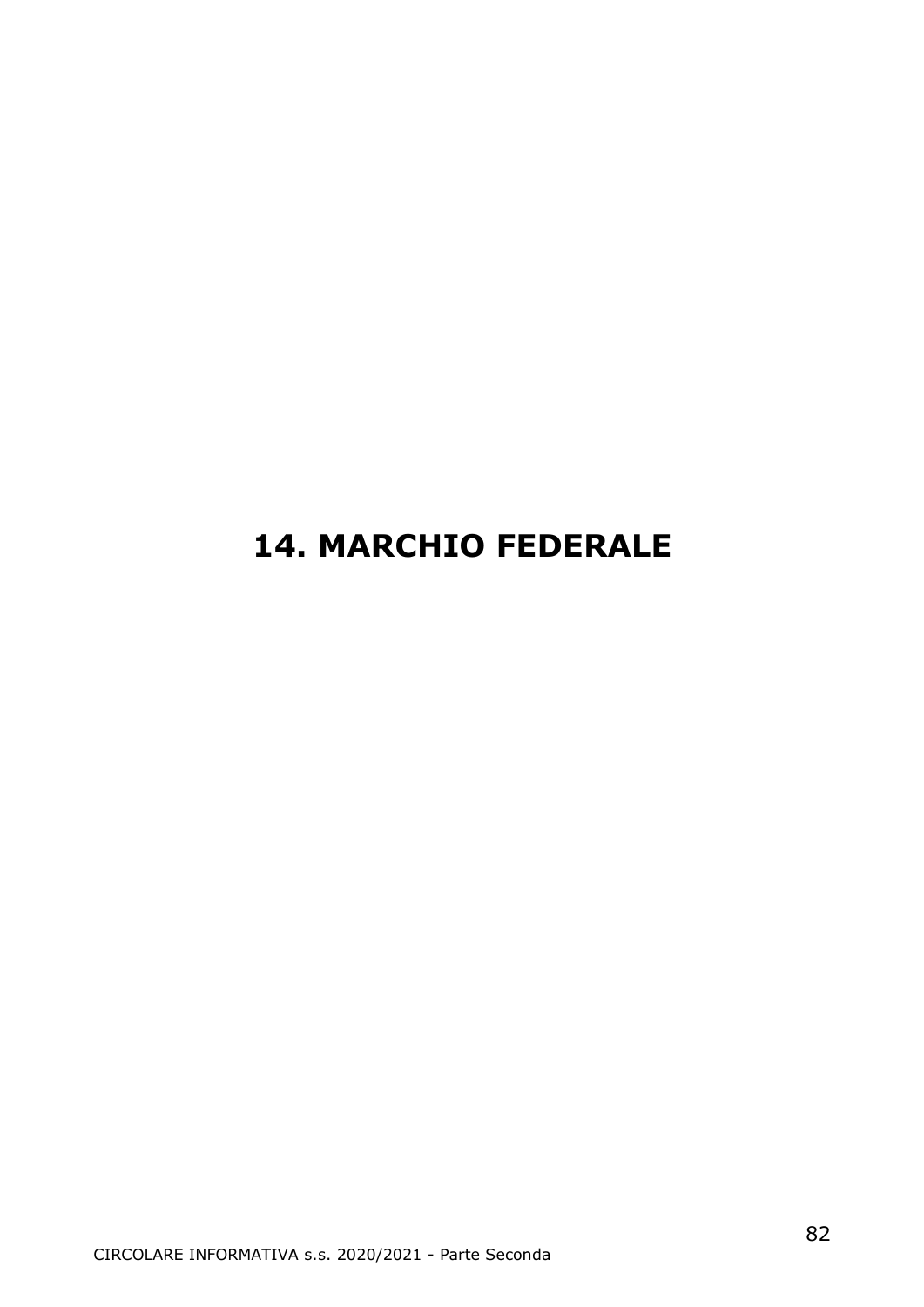#### **MARCHIO FEDERALE**

#### **14.1 LINEE GUIDA SULLA LICENZA DI UTILIZZO DEL MARCHIO FIR**

La Federazione Italiana Rugby (F.I.R.) attraverso le seguenti linee guida intende disciplinare l'utilizzo del logo/marchio F.I.R. , al fine di salvaguardarne l'efficacia comunicativa, specificare e demarcarne l'ambito di utilizzo della licenza da parte dei soggetti abilitati, rammentando che l'identificazione degli elementi base dell'immagine e degli elementi grafici del marchio, ponendosi come strumento idoneo per rispondere in maniera chiara ed efficace alle esigenze di natura comunicazionale, trova la sua naturale disposizione all'interno del Corporate Identity Manual, in grado di presentare un'applicazione coerente e coordinata dell'identità visiva federale.

Le linee guida nel seguito specificate consentiranno a tutti i soggetti abilitati di comprendere appieno il valore del logo/marchio F.I.R. in tutte le sue applicazioni e limitazioni, con espressa salvaguardia dell'immagine, della reputazione e del prestigio della Federazione Italiana Rugby.

L'utilizzo del logo/marchio è concesso di diritto ai soggetti nel seguito indicati, limitatamente allo svolgimento di attività di comunicazione istituzionale e ove non abbinata a partner di natura commerciale, in coerenza con la propria missione statutaria, a titolo esemplificativo ma non esaustivo carta intestata, house organ:

- Comitati regionali Delegazioni regionali/provinciali,  $\overline{a}$
- Associazioni riconosciute dalla F.I.R. o autorizzate con presa d'atto,
- Società Sportive Affiliate.  $\omega_{\rm{max}}$

#### **14.2 AMBITI DI APPLICAZIONE E PROCEDURE. DIVIETI DI UTILIZZO**

L'utilizzo del Marchio dovrà essere, altresì, oggetto di formale richiesta all'Ufficio Studi, Legislazione e Affari legali della F.I.R. (*[chiara.petrosino@federugby.it](mailto:chiara.petrosino@federugby.it)*) e all'Area Comunicazione (*[simona.detoma@federugby.it](mailto:simona.detoma@federugby.it)*) nei casi di seguito specificati.

A titolo esemplificativo ma non esaustivo:

a) attività di comunicazione "above the line" attraverso gli strumenti:

- campagne tv, cinema, stampa, editoria in genere, affissioni;

b) attività di comunicazione "below the line" attraverso gli strumenti:

- direct marketing, promozioni.

Una volta avanzata la richiesta di utilizzo e sottoposta preventivamente la bozza di stampa del materiale riportante il marchio F.I.R. all'Area Comunicazione, la stessa si pronuncerà favorevolmente o meno nel termine perentorio di 7 giorni lavorativi. L'utilizzo del logo/marchio F.I.R. è severamente vietato:

in caso di riproduzione dello stesso su qualsiasi supporto mediatico senza ä, preventivo controllo e consenso da parte della F.I.R.;